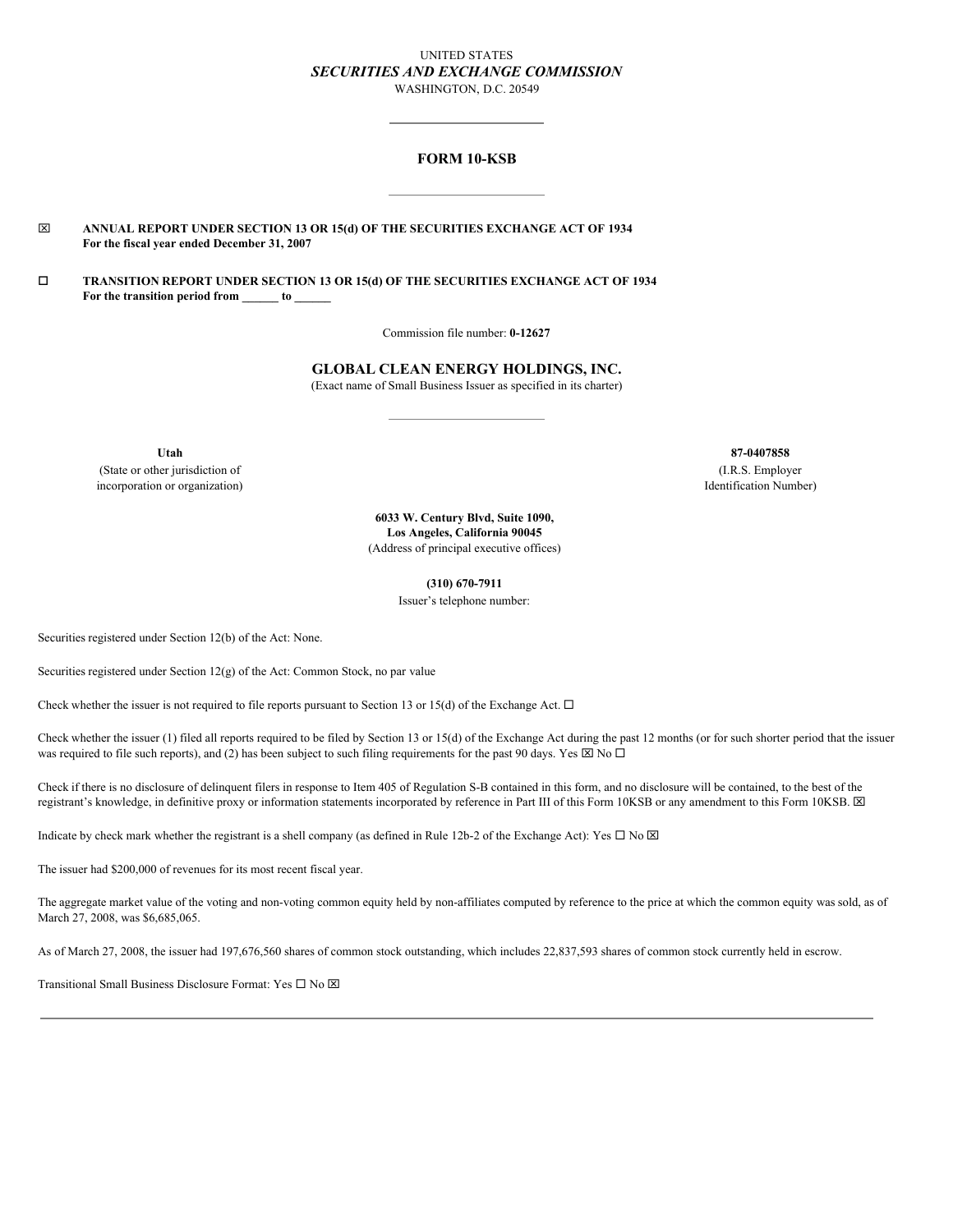# **TABLE OF CONTENTS**

# **PART I**

| ITEM 1.         | <b>DESCRIPTION OF BUSINESS</b>                                                         | $\mathbf{1}$ |
|-----------------|----------------------------------------------------------------------------------------|--------------|
| ITEM 2.         | DESCRIPTION OF PROPERTY                                                                | 21           |
| ITEM 3.         | <b>LEGAL PROCEEDINGS</b>                                                               | 21           |
| ITEM 4.         | SUBMISSION OF MATTERS TO A VOTE OF SECURITY HOLDERS                                    | 22           |
|                 |                                                                                        |              |
|                 | <b>PART II</b>                                                                         |              |
|                 |                                                                                        |              |
| ITEM 5.         | MARKET FOR COMMON EQUITY AND RELATED SHAREHOLDER MATTERS, AND SMALL BUSINESS ISSUER'S  |              |
|                 | PURCHASE OF EQUITY SECURITIES                                                          | 22           |
| ITEM 6.         | <b>MANAGEMENT'S DISCUSSION AND ANALYSIS OR PLAN OF OPERATIONS</b>                      | 23           |
| ITEM 7.         | FINANCIAL STATEMENTS                                                                   | 26           |
| ITEM 8.         | CHANGES IN AND DISAGREEMENTS WITH ACCOUNTANTS ON ACCOUNTING AND FINANCIAL DISCLOSURE   | 54           |
| ITEM $8A(T)$    | <b>CONTROLS AND PROCEDURES</b>                                                         | 54           |
| <b>ITEM 8B.</b> | <b>OTHER INFORMATION</b>                                                               | 56           |
|                 |                                                                                        |              |
|                 | <b>PART III</b>                                                                        |              |
|                 |                                                                                        |              |
| ITEM 9.         | DIRECTORS, EXECUTIVE OFFICERS, PROMOTERS, CONTROL PERSONS AND CORPORATE GOVERNANCE;    |              |
|                 | COMPLIANCE WITH SECTION 16(a) OF THE EXCHANGE ACT                                      | 56           |
| <b>ITEM 10.</b> | <b>EXECUTIVE COMPENSATION</b>                                                          | 58           |
| ITEM 11.        | SECURITY OWNERSHIP OF CERTAIN BENEFICIAL OWNERS AND MANAGEMENT AND RELATED SHAREHOLDER |              |
|                 | <b>MATTERS</b>                                                                         | 61           |
| <b>ITEM 12.</b> | CERTAIN RELATIONSHIPS AND RELATED TRANSACTIONS, AND DIRECTOR INDEPENDENCE              | 62           |
| <b>ITEM 13.</b> | <b>EXHIBITS</b>                                                                        | 64           |
| ITEM 14.        | PRINCIPAL ACCOUNTANT FEES AND SERVICES                                                 | 66           |

2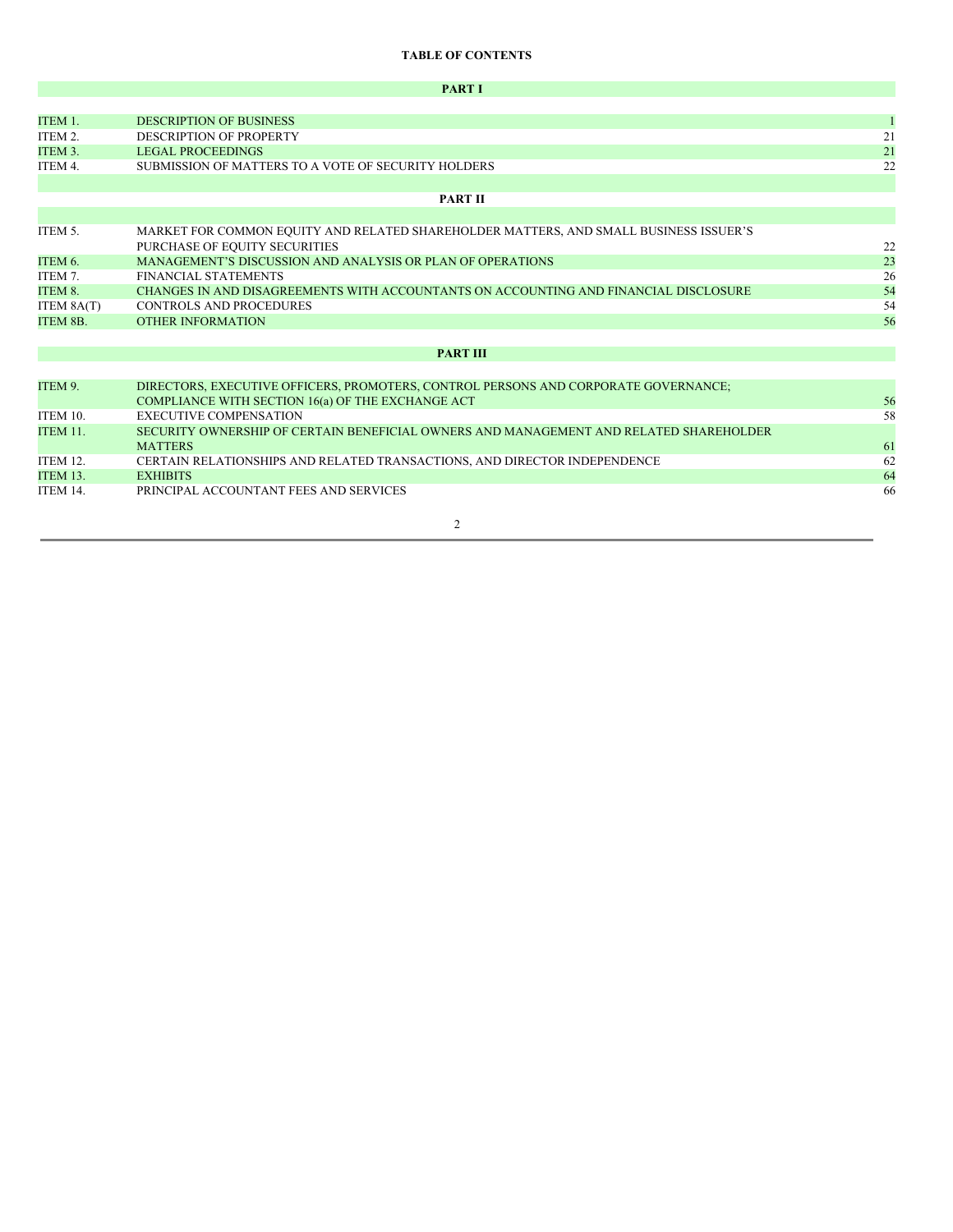#### **DISCLOSURE REGARDING FORWARD-LOOKING STATEMENTS**

This Report, including any documents which may be incorporated by reference into this Report, contains "Forward-Looking Statements" within the meaning of Section 27A of the Securities Act of 1933, as amended, and Section 21E of the Securities Exchange Act of 1934, as amended. All statements other than statements of historical fact are "Forward-Looking Statements" for purposes of these provisions, including our plans to cultivate, produce and market non-food based feedstock for applications in the biofuels market, any projections of revenues or other financial items, any statements of the plans and objectives of management for future operations, any statements concerning proposed new products or services, any statements regarding future economic conditions or performance, and any statements of assumptions underlying any of the foregoing. All Forward-Looking Statements included in this document are made as of the date hereof and are based on information available to us as of such date. We assume no obligation to update any Forward-Looking Statement. In some cases, Forward-Looking Statements can be identified by the use of terminology such as "may," "will," "expects," "plans," "anticipates," "intends," "believes," "estimates," "potential," or "continue," or the negative thereof or other comparable terminology. Although we believe that the expectations reflected in the Forward-Looking Statements contained herein are reasonable, there can be no assurance that such expectations or any of the Forward-Looking Statements will prove to be correct, and actual results could differ materially from those projected or assumed in the Forward-Looking Statements. Future financial condition and results of operations, as well as any Forward-Looking Statements are subject to inherent risks and uncertainties, including any other factors referred to in our press releases and reports filed with the Securities and Exchange Commission. All subsequent Forward-Looking Statements attributable to the company or persons acting on its behalf are expressly qualified in their entirety by these cautionary statements. Additional factors that may have a direct bearing on our operating results are described under "Risk Factors" and elsewhere **in this report.**

## **Introductory Comment**

Throughout this Annual Report on Form 10KSB, the terms "we," "us," "our," and "our company" refer to Global Clean Energy Holdings, Inc., a Utah corporation, and, unless the context indicates otherwise, also includes the following wholly-owned subsidiaries: (i) MDI Oncology, Inc., a Delaware corporation, and (ii) Global Clean Energy Holdings LLC, a Delaware limited liability company. During the fiscal year covered by this Annual Report on Form 10-KSB, we were known as "Medical Discoveries, Inc." We changed our name to Global Clean Energy Holdings, Inc. on January 29, 2008.

## **PART I**

#### **ITEM 1. DESCRIPTION OF BUSINESS.**

Prior to 2007, Global Clean Energy Holdings, Inc. was a developmental-stage bio-pharmaceutical company, known as Medical Discoveries, Inc., that was engaged in the research, validation and development of two drugs. As more fully described in this report, during 2007 our Board of Directors determined that we could no longer fund the development of our two drug candidates and could not obtain additional funding for these drug candidates. Accordingly, the Board decided to sell our two drug candidates and to develop a new business in the rapidly expanding business of renewable alternative energy sources. As a result, our future business plan, and our current principal business activities include the planting, cultivation, harvesting and processing of inedible plant feedstock to generate seed oils and biomass for use in the biofuels industry, including the production of bio-diesel. Bio-diesel is a diesel-equivalent processed fuel derived from biological sources (such as plant oils), which can be used in diesel engines.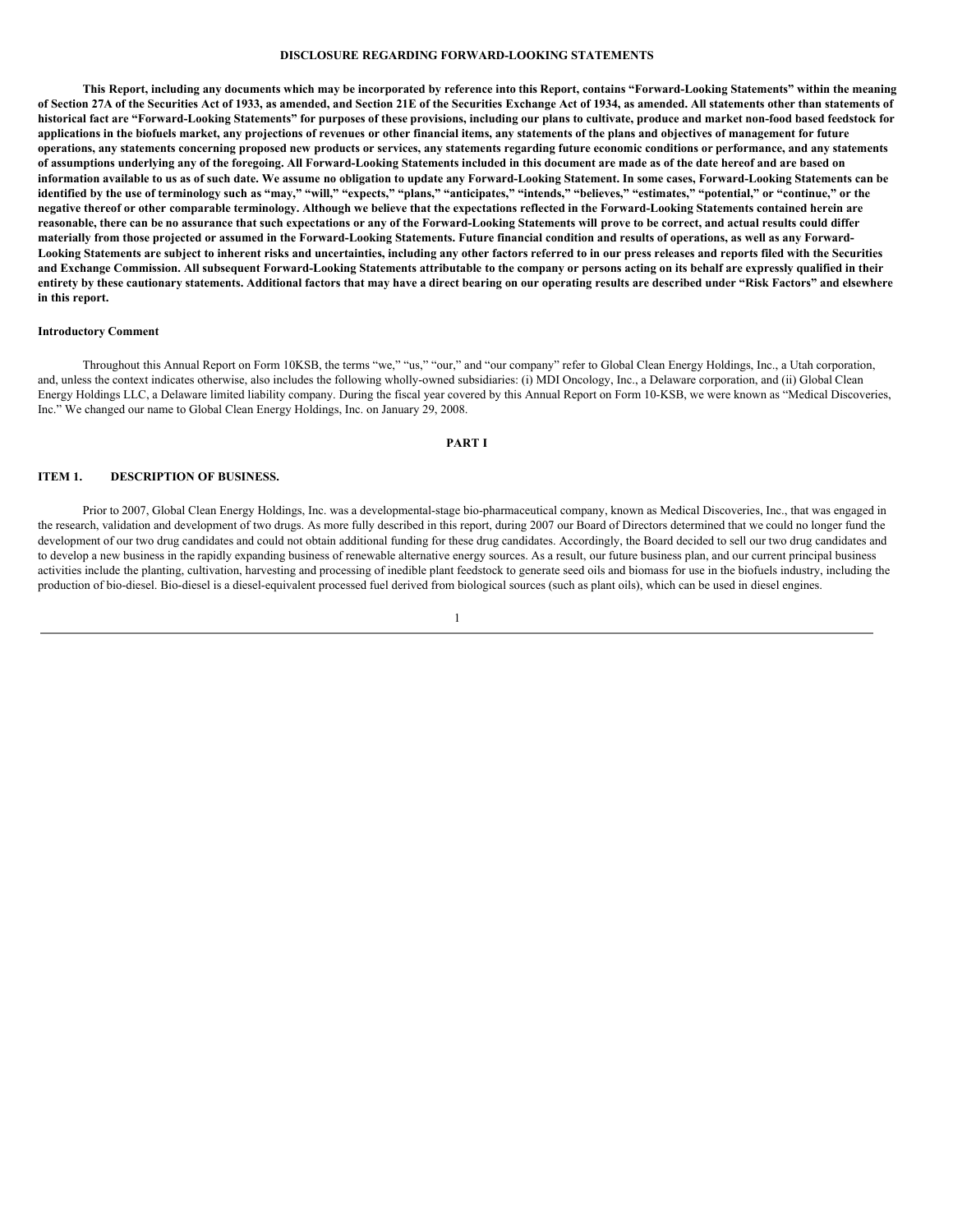#### **Organizational History.**

This company was incorporated under the laws of the State of Utah on November 20, 1991. Effective as of August 6, 1992, this company merged with and into WPI Pharmaceutical, Inc., a Utah corporation. Pursuant to merger, the name of this company was changed to Medical Discoveries, Inc. WPI was incorporated under the laws of the State of Utah on February 22, 1984 under the name Westport Pharmaceutical, Inc. On January 29, 2008, our shareholders approved the change of our corporate name, and on that date we amended our name to "Global Clean Energy Holdings, Inc." to reflect our new focus on the bio-diesel alternative energy market.

On March 22, 2005, we formed MDI Oncology, Inc., a Delaware corporation, as a wholly owned subsidiary to acquire certain breast cancer intellectual property assets from the liquidation estate of Savetherapeutics, A.G.

In October 2007, we relocated our principal executive offices from 1338 S. Foothill Drive, #266, Salt Lake City, Utah 84108 to 6033 W. Century Blvd, Suite 1090, Los Angeles, California 90045. Our telephone number is (310) 670-7911, and our website is located at www.gceholdings.com. Our annual reports on Form 10-KSB, quarterly reports on Form 10-QSB, current reports on Form 8-K and amendments to such reports filed or furnished pursuant to section 13(a) or 15(d) of the Securities and Exchange Act of 1934, as amended, and other related information are available, free of charge, on our website as soon as we electronically file those documents with, or otherwise furnish them to, the Securities and Exchange Commission. Our Internet websites and the information contained therein, or connected thereto, are not and are not intended to be incorporated into this Annual Report on Form 10-KSB or any other Securities and Exchange Commission filing.

#### **Transition to new Business**

Until 2007, we were a developmental-stage bio-pharmaceutical company engaged in the research, validation, and development of two drugs we referred to as MDI-P and SaveCream. MDI-P is a drug candidate that we were developing as an anti-infective treatment for bacterial infections, viral infections and fungal infections. SaveCream is a drug candidate that we were developing to reduce breast cancer tumors. Both of these drugs were under development, and had not been approved by the U.S. Food and Drug Administration (FDA). The total cost to develop these two drugs, and to receive the approval from the FDA, would have cost many millions of dollars and taken many more years. In the past, we attempted to fund our development costs through the sale of equity securities and the placement of debt, including the sale of our Series A Convertible Preferred Stock. We had not, however, generated significant revenues from operations or realized a profit. Through December 31, 2007, we had incurred cumulative net losses of more than \$26 million since inception.

Early in 2007, our Board of Directors determined that we could no longer fund the development of our two drug candidates and that we could not obtain additional funding for these drug candidates. The Board noted that the commencement of human clinical trials of the MDI-P drug candidate was on Full Clinical Hold by the FDA under 21 CRF 312.42(b) and would not be initiated until deficiencies in our IND application were resolved to the FDA's satisfaction. We considered the uncertainty of the efficacy and safety of the MDI-P compound, the costs involved in further developing the compound and the limited market, and thereafter concluded that we did not have the capability or capacity to take the MDI-P compound to commercialization. Our Board also evaluated the value of the SaveCream drug candidate that was being co-developed with Eucodis Pharmaceuticals Forschungs - und Entwicklungs GmbH, an Austrian company now known as Eucodis Pharmaceuticals GmbH ("Eucodis"), and the return we could expect for our shareholders, and determined that the highest value for this drug candidate could be realized through a sale of that drug candidate to Eucodis. Accordingly, our Board sought to maximize the return from these assets through their sale.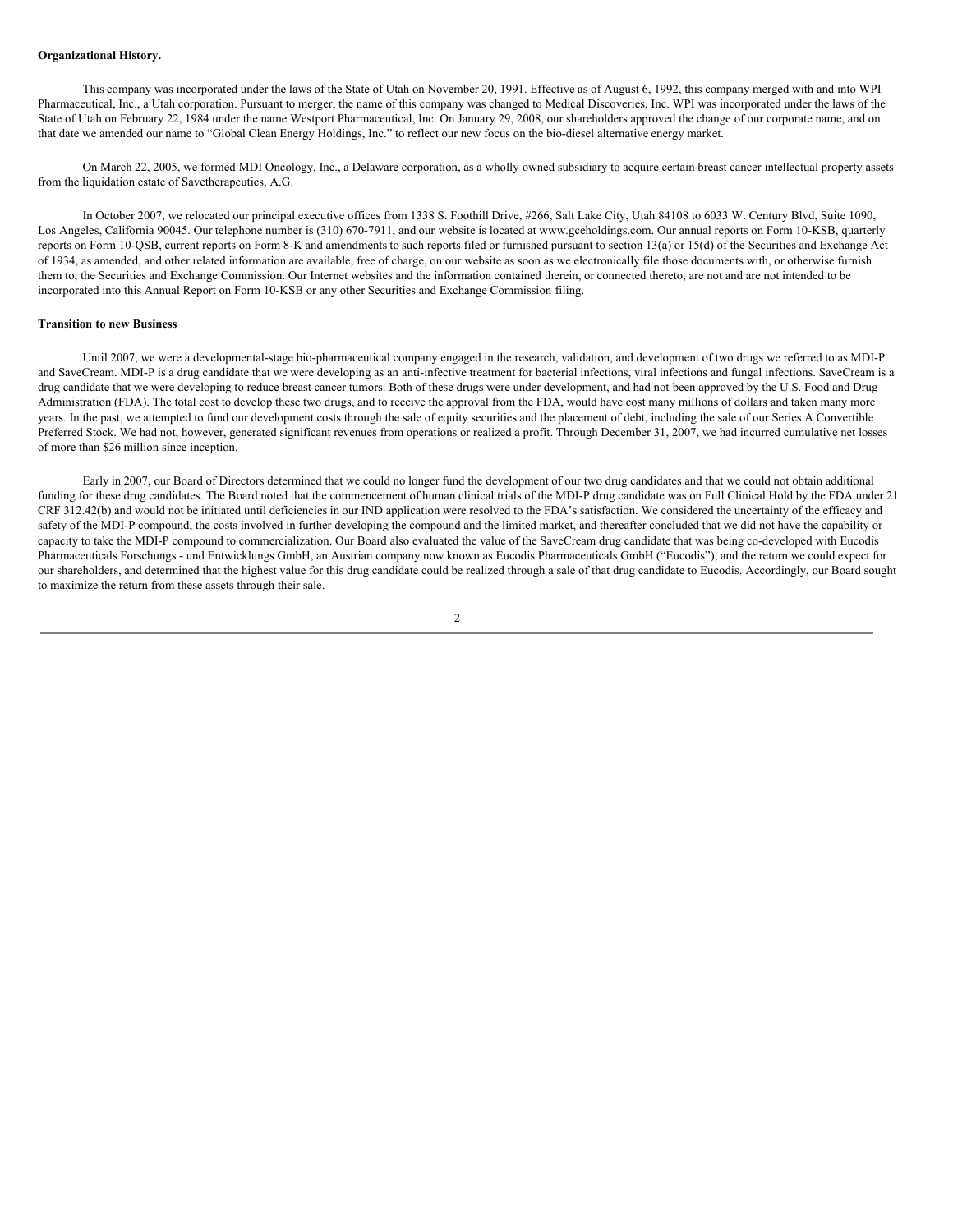On July 6, 2007, we entered into an agreement with Eucodis to sell SaveCream for an aggregate of €4,007,534 (approximately U.S. \$6,089,000 based on the currency conversion rate in effect as of March 3, 2008), which consideration is payable in cash and by the assumption of certain of our outstanding liabilities. On January 29, 2008, our shareholders approved the sale of the SaveCream asset to Eucodis. The sale of the SaveCream assets currently is anticipated to occur in April 2008. For further developments on the sale of the SaveCream asset and the transactions with Eucodis, please see "Item 1. Description of Business – Recent Developments –Pending Sale of Bio-Pharmaceutical Assets."

We also entertained various offers to purchase our rights to the MDI-P compound. On August 9, 2007, we sold the MDI-P compound for \$310,000 in cash.

Having agreed to dispose of the foregoing assets, we considered entering into a number of other businesses that would enable us to be able to provide our shareholders with future value. Our Board subsequently decided to develop a business in the alternative energy market as a producer of biofuels. Accordingly, our new goal is to produce and sell seed oils, including seeds oils harvested from the planting and cultivation of *Jatropha curcas* plant, for the purpose of providing feedstock oil used for the generation of methyl ester, otherwise known as bio-diesel (the "Jatropha Business"). Our Board concluded that there was a significant opportunity to participate in the rapidly growing biofuels industry, which previously was mainly driven by high priced, edible oil-based feedstock. In connection with commencing our new Jatropha Business, effective September 7, 2007, we (i) hired Richard Palmer, an energy consultant, and a member of Global Clean Energy Holdings LLC ("Global LLC") to act as the our new President, Chief Operating Officer and future Chief Executive Officer, (ii) engaged Mobius Risk Group, LLC, a Texas company engaged in providing energy risk advisory services, to provide us with consulting services related to the development of the Jatropha Business, and (iii) acquired certain trade secrets, know-how, business plans, term sheets, business relationships, and other information relating to the cultivation and production of seed oil from the Jatropha plant for the production of bio-diesel from Global LLC. See, "Item 1. Description of Business — The Jatropha Business," below.

## **Recent Developments.**

#### *Name Change*

On January 29, 2008, at a special meeting, our shareholders voted to approve certain amendments to our charter, including, changing the name of the company to "Global Clean Energy Holdings, Inc." The name change is intended to reflect our new focus on the bio-diesel alternative energy market.

#### *Pending Sale of Bio-pharmaceutical Assets*

On July 6, 2007, we entered into a sale and purchase agreement (as amended, the "SaveCream Asset Sale Agreement") with Eucodis, pursuant to which Eucodis agreed to acquire our SaveCream assets in consideration for a cash payment and the assumption by Eucodis of certain of our current indebtedness (such transactions, collectively, the "SaveCream Asset Sale"). The purchase of the SaveCream assets was scheduled to occur at the end of January 2008 after our shareholders approved the sale. On January 29, 2008, our shareholders voted to approve the sale of the SaveCream asset to Eucodis. However, shortly before the scheduled closing, Eucodis informed us that it was unable to complete the acquisition as agreed because it had insufficient funds and that it needed to obtain additional financing. Accordingly, the closing had to be postponed until Eucodis completed the required financing.

On February 29, 2008, Eucodis informed us that (i) it was completing an agreement for financing, which financing would provide Eucodis with sufficient funds to purchase the SaveCream assets for the purchase price, and substantially on the terms set forth in the initial SaveCream Asset Sale Agreement, and (ii) that it still desired to complete the transaction contemplated by the SaveCream Asset Sale Agreement. Accordingly, on February 29, 2008, we prepared a letter agreement (the "Letter Agreement") again agreeing to sell the SaveCream assets to Eucodis on substantially the terms set forth in the SaveCream Asset Sale Agreement. The letter agreement was countersigned by Eucodis on March 3, 2008.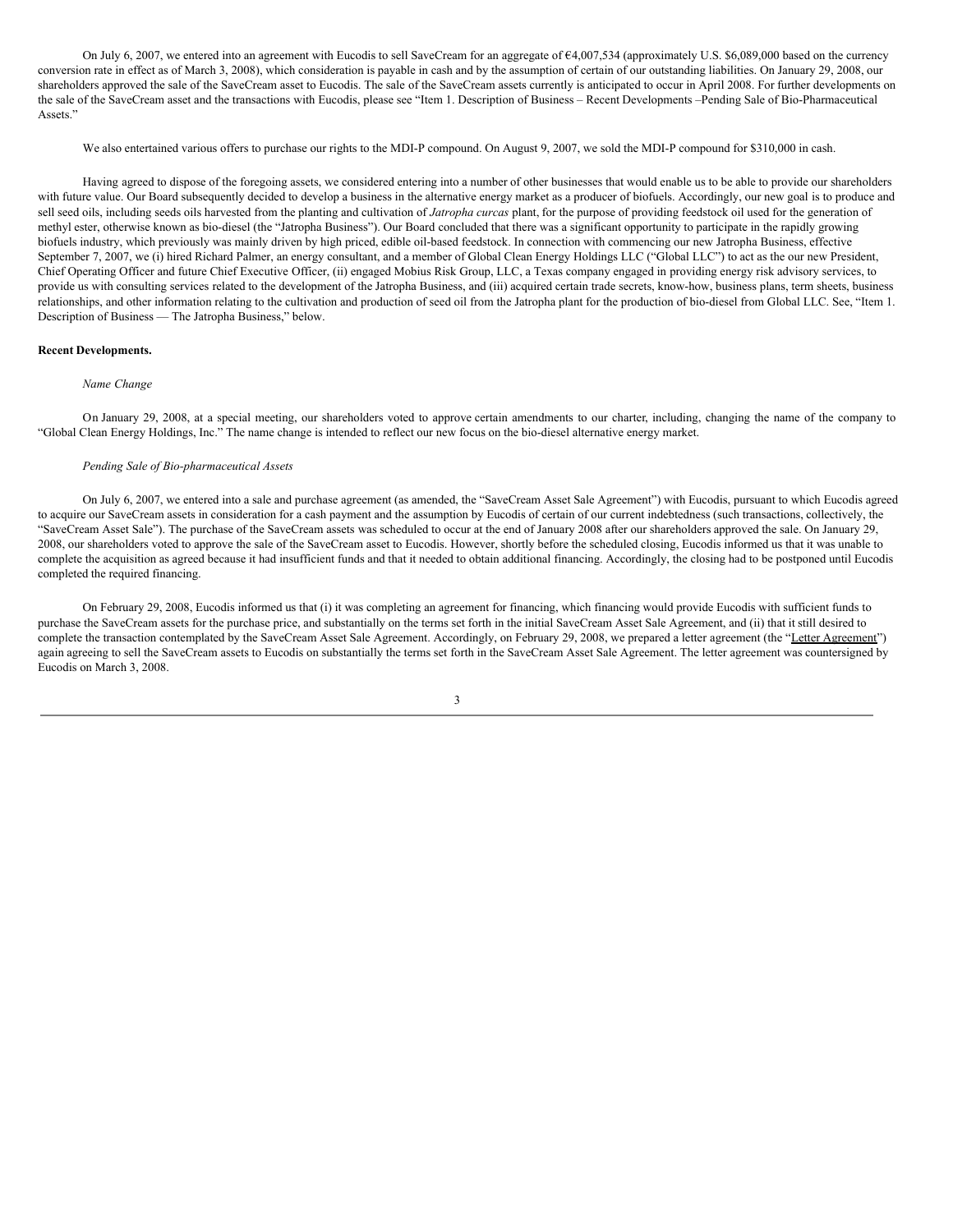Under the Letter Agreement, we agreed to sell the SaveCream assets to Eucodis for the same price as the initial SaveCream Asset Sale Agreement and on substantially the same terms as that initial agreement. Under the initial SaveCream Asset Sale Agreement, Eucodis had agreed to pay 4,007,534 euros (or U.S. \$6,089,000 based on the currency conversion rate in effect as of March 3, 2008), comprising a cash payment of 1,538,462 euros, and Eucodis' assumption of certain of our obligations and liabilities aggregating 2,469,072 euros. Under the letter agreement, Eucodis will continue to pay us 4,007,534 euros for the assets, of which 1,538,462 euros (less \$200,000 already received from Eucodis in March 2007) is required to be paid at the closing. However, the amount our indebtedness that Eucodis is required to assume will be reduced by 332,875 euros, and Eucodis will be required to pay us an 332,875 additional euros at the closing. Accordingly, at the closing, we will receive a total of 1,871,337 euros (or approximately U.S. \$2,642,000 based on the currency conversion rate in effect as of March 3, 2008). Except as set forth herein, the purchase and sale of the SaveCream assets will be effected substantially in accordance with the SaveCream Asset Sale Agreement. The closing of the sale to Eucodis is currently scheduled to occur at such time as Eucodis completes its financing, but in no event later than April 30, 2008.

The assets to be acquired by Eucodis pursuant to the SaveCream Asset Sale Agreement include all of our right, title and interest in all patents, patent applications, regulatory files, pre-clinical study data, anecdotal clinical trial data, and our rights under certain other contracts relating to our "SaveCream" drug candidate. We acquired SaveCream and certain other related intellectual property assets from the liquidator of Savetherapeutics AG i.L., a German company, pursuant to a certain asset purchase agreement dated as of March 11, 2005.

As we have previously disclosed in our filings with the Securities and Exchange Commission, in 2006 we had entered into a Definitive Master Agreement (the "License Agreement") with Eucodis pursuant to which we licensed to Eucodis the exclusive right to develop, manufacture and commercialize our SaveCream drug candidate in the European Union and certain surrounding countries. Under the License Agreement Eucodis was obligated to develop the products through Phase II clinical trials in accordance with U.S. Food and Drug Administration and European Medicines Agency standards. Because Eucodis had notified us in January 2008 that it needed to obtain additional funding to continue its operations and, because of a lack of financing that it had suspended and discontinued its business operations, on February 27, 2008 we notified Eucodis that, pursuant to Sections 4.5(d) and 15.2 of the License Agreement, the License Agreement was terminated. Accordingly, all rights to the SaveCream rights have reverted to us and, if Eucodis does not complete the purchase of the SaveCream assets in accordance with the Letter Agreement, we will be the sole owner of all of the SaveCream rights.

The intellectual property assets that we currently own relating to the SaveCream drug, include the following patents:

- · "Substances and Agents for Positively Influencing Collagen." This includes a EU patent application and a Canadian patent.
- · "Topical Treatment for Mastalgia." This includes U.S. patent application 10/416,096 filed October 30, 2001, and a European Union patent application.
- · "Medicament for Preventing and/or Treating a Mammary Carcinoma Containing a Steroidal Aromatase Inhibitor." This includes a U.S. patent application, No. 09/646,355, filed November 16, 2000 and divisional and continuation applications based upon the initial application.
- · "Aromatase Marking." This includes a U.S. Patent application, No. 10/487,953, filed August 28, 2002, as well as a European Union patent application.

In the event that the pending sale to Eucodis is not completed, we will attempt to license or otherwise dispose of those assets. We do not currently have any alternate purchasers for those assets, and we have not yet engaged any investment banker or other agent to assist us with the sale of our SaveCream assets should the Eucodis sale not be completed.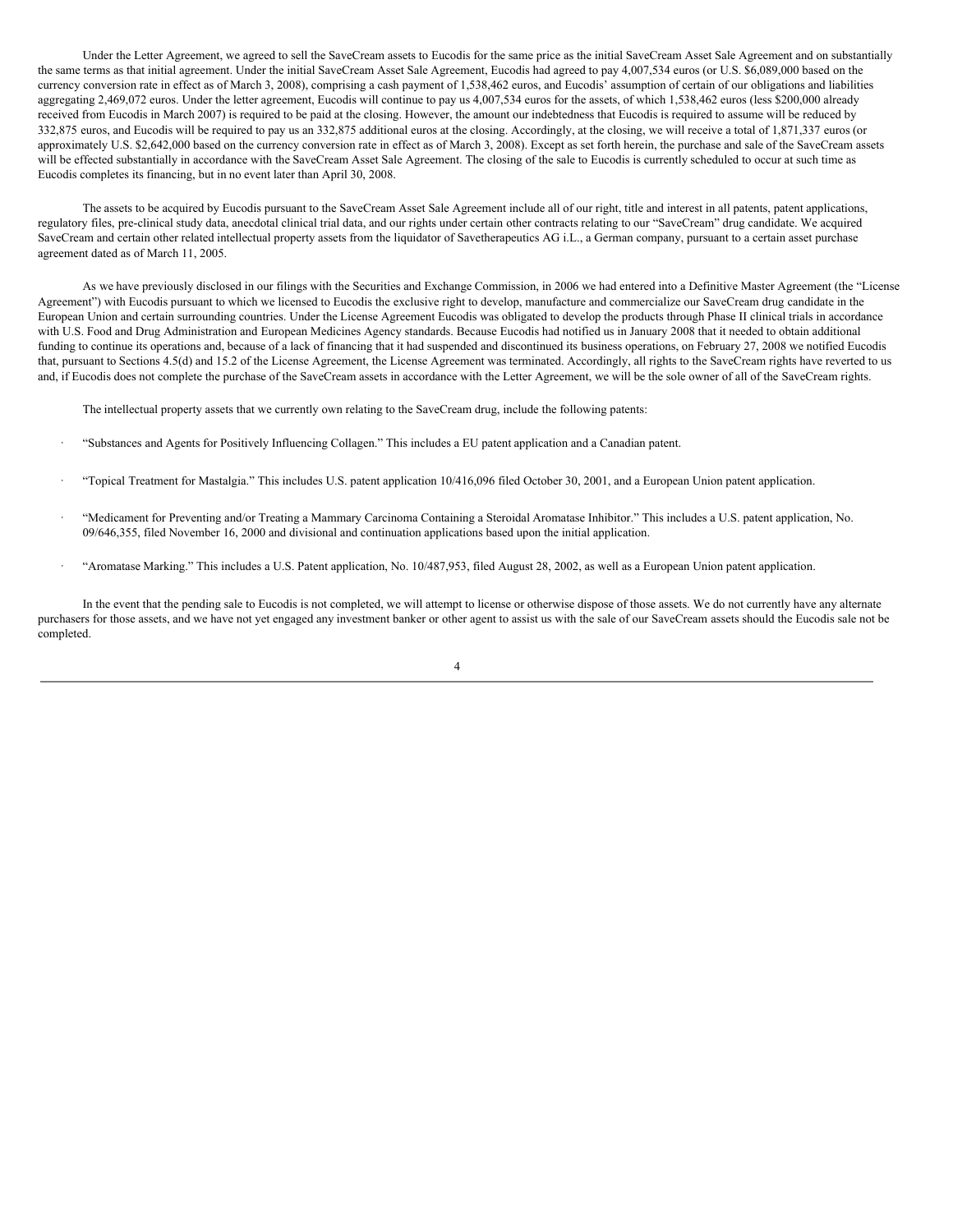#### *Global Clean Energy Holdings, LLC — Share Exchange Agreement*

In connection with our efforts to commence the Jatropha Business, on September 7, 2007, we entered into a share and exchange agreement (the "Global LLC Agreement") pursuant to which we acquired all of the outstanding ownership interests in Global Clean Energy Holdings, LLC, a Delaware limited liability company ("Global LLC"). Global LLC is a company that owns certain trade secrets, know-how, business plans, term sheets, business relationships, and other information relating to the cultivation and production of seed oil from the seed of the Jatropha plant, for the purpose of providing feedstock oil intended for the production of bio-diesel. Richard Palmer and Mobius Risk Group, LLC, a Texas limited liability company engaged in providing energy risk advisory services ("Mobius"), were the sole owners of the outstanding equity interests of Global LLC. Richard Palmer was also a member of Global LLC.

In exchange for all of the outstanding ownership interests in Global LLC, we issued 63,945,257 shares of our common stock to Richard Palmer and Mobius. The shares issued to Mr. Palmer and Mobius in the acquisition of Global LLC represented 35% of our outstanding shares of common stock immediately after the acquisition (excluding the shares of Series A Convertible Preferred Stock). Of the 63,945,257 shares issued under the Global LLC Agreement, 36,540,146 shares were issued and delivered to Mr. Palmer (5,220,021 shares) and Mobius (31,320,125 shares) at the closing of the Global LLC Agreement without any restrictions. The remaining 27,405,111 shares of common stock were, however, issued as restricted shares, subject to forfeiture in the event that certain specified performance milestones are not achieved. The restricted shares are being held by us in escrow until such shares are either released or cancelled. An aggregate of 23,490,095 restricted shares were issued to Mobius, and 3,915,016 restricted shares were being issued to Palmer. If and when certain specified milestones are achieved, the restricted shares will be released and delivered to Mr. Palmer and Mobius in accordance with the terms and conditions of the Global LLC Agreement. During the time that the restricted shares are restricted and subject to forfeiture, the restricted shares shall be outstanding shares for all purposes and shall be entitled to vote and receive dividends, if any are declared. As of December 31, 2007, a total of 4,567,518 of Mr. Palmer and Mobius' restricted shares were released from the restrictions and delivered on a pro rata basis per the terms of the Global LLC Agreement to Mr. Palmer and Mobius.

In order to obtain the expertise necessary to exploit the assets we acquired under the Global LLC Agreement, we also entered into an employment agreement with Richard Palmer, and a consulting agreement with Mobius.

#### *Employment Agreement*

On September 7, 2007, we entered into an employment agreement (effective as of September 1, 2007) with Richard Palmer pursuant to which we hired Mr. Palmer to serve as our President and Chief Operating Officer. Mr. Palmer was also appointed to serve as director on our Board to serve until the next election of directors by our shareholders. Effective December 21, 2007, upon the resignation of Judy Robinett (our immediately prior Chief Executive Officer), and in accordance with the terms of the employment agreement, Mr. Palmer became our Chief Executive Officer. We hired Mr. Palmer to take advantage of his experience and expertise in the feedstock/bio-diesel industry, and in particular, in the Jatropha bio-diesel and feedstock business. See, "Item 10. Executive Compensation — Employment Agreement."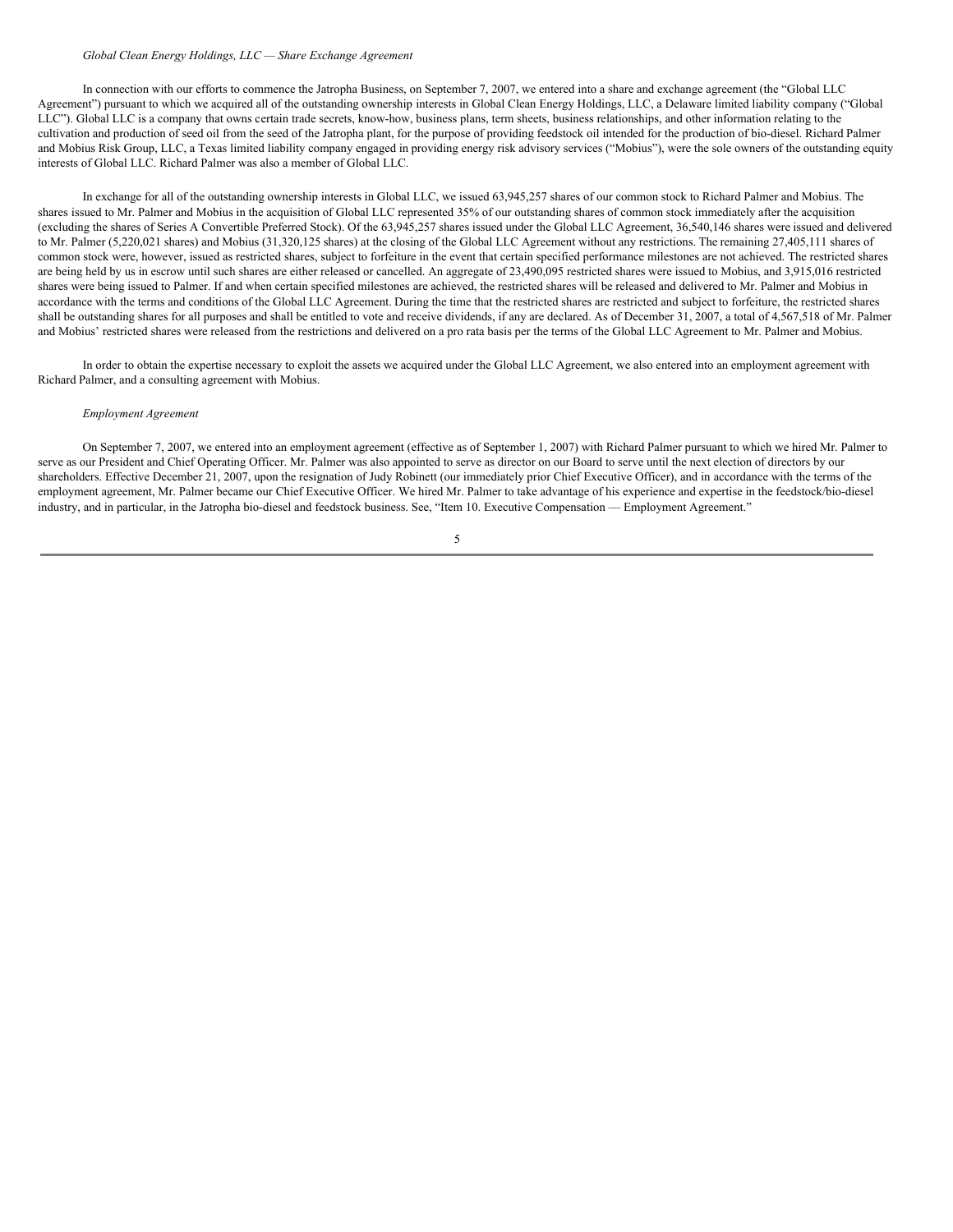#### *Loan Agreement*

In order to fund our operations pending the closing of the SaveCream Asset Sale Agreement, on September 7, 2007, we entered into a loan and security agreement ("Loan Agreement") with Mercator Momentum Fund III, L.P., a California limited partnership, pursuant to which Mercator Momentum Fund III, L.P. made available to us a secured term credit facility in the aggregate principal amount of \$1,000,000 (the "Loan"). Interest is payable on the Loan at a rate of 12% per annum, payable monthly. We have agreed not to request any further advances under the Loan Agreement. As of March 27, 2008, the remaining outstanding principal balance of amounts we borrowed under the Loan Agreement was \$200,000. The Loan currently matures and becomes due and payable on June 21, 2008. The Loan is secured by a first priority lien on all of our assets. Mercator Momentum Fund III, L.P. and its affiliates currently own all of the issued and outstanding shares of Series A Convertible Preferred Stock. We have used the proceeds of the Loan to fund our working capital needs.

#### *Series B Preferred Stock*

In order to obtain additional working capital, on November 6, 2007, we entered into a Securities Purchase Agreement (the "Securities Purchase Agreement") with two accredited investors, pursuant to which we sold a total of 13,000 shares of our newly authorized Series B Convertible Preferred Stock ("Series B Shares") for an aggregate purchase price of \$1,300,000. Each share of the Series B Shares has a stated value of \$100. The two purchasers of our Series B Shares are parties, which we expect to be engaged in our Jatropha Business in Mexico.

The Series B Shares may, at the option of each holder, be converted at any time or from time to time into fully paid and non-assessable shares of our common stock at the conversion price then in effect. The number of shares into which one Series B Share shall be convertible is determined by dividing \$100 per share by the conversion price then in effect. The initial conversion price per share for the Series B Shares is \$0.11, which is subject to appropriate adjustment for certain events, including stock splits, stock dividends, combinations, recapitalizations or other recapitalizations affecting the Series B Shares.

Each holder of Series B Shares is entitled to the number of votes equal to the number of shares of our common stock into which the Series B Shares could be converted on the record date for such vote, and shall have voting rights and powers equal to the voting rights and powers of the holders of our common stock. In the event of our dissolution or winding up, each share of the Series B Shares is entitled to be paid an amount equal to \$100 (plus any declared and unpaid dividends) out of the assets of our company then available for distribution to shareholders; subject, however, to the senior rights of the holders of our Series A Convertible Preferred Stock.

No dividends are required to be paid to holders of the Series B Shares. However, we may not declare, pay or set aside any dividends on shares of any class or series of our capital stock (other than dividends on shares of our common stock payable in shares of common stock) unless the holders of the Series B Shares shall first receive, or simultaneously receive, an equal dividend on each outstanding share of Series B Shares.

#### *Judy Robinett Resignation*

On August 31, 2007, we entered into a release and settlement agreement (effective as of September 7, 2007) ("the Release and Settlement Agreement") with Judy Robinett, our former Chief Executive Officer, pursuant to which Ms. Robinett agreed to continue to act as our transitional Chief Executive Officer. Ms. Robinett also acted as our interim Chief Financial Officer until her resignation. Under the agreement, Ms. Robinett agreed to, among other things, assist us in the sale of our legacy bio-pharmaceutical assets, complete the preparation and filing of the delinquent SEC Reports that related to the periods prior to the date of the agreement, deal with our creditors and handle our creditor issues, and to assist in maintaining our relations with our shareholders.

Effective December 21, 2007, upon the completion of the foregoing matters, Ms. Robinett resigned as our Chief Executive Officer and from our Board, and Mr. Palmer became our Chief Executive Officer. For additional details on Ms. Robinett's release and settlement agreement, please see "Item 10. Executive Compensation – Judy Robinett Employment and Resignation Agreements."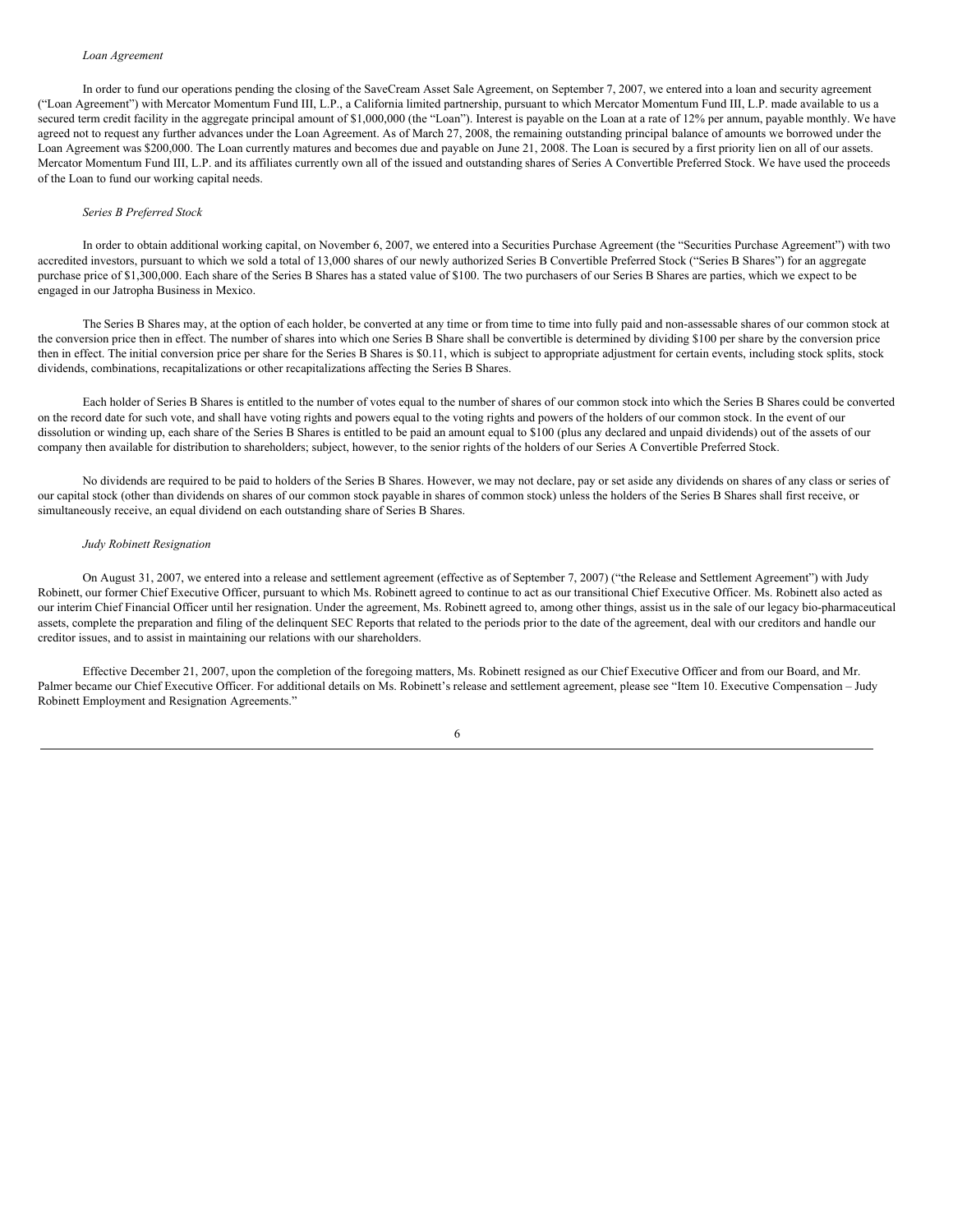#### **The Jatropha Business.**

#### *Business Strategy*

As of September 7, 2007, the day on which we entered into the Global LLC Agreement, we changed the business of our company to focus on the cultivation of nonedible feedstock for certain applications in the biofuels market. In particular, we anticipate that our core activities in the future will include the planting, cultivation, harvesting and processing of Jatropha plant feedstock to generate seed oils and biomass for use in the biofuels industry, including the production of bio-diesel and certain other biofuels.

Bio-diesel is a diesel-equivalent, processed fuel derived from biological sources (such as plant oils), which can be used in diesel engines and as a replacement for fuel oil. The term "biofuels" refers to a range of biological based fuels including biodiesel, synthetic diesel, ethanol and biomass, most of which have environmental benefits that are the major driving force for their introduction. Using biofuels instead of fossil fuels reduces net emissions of carbon dioxide and other green house gases, which are associated with global climate change. Biofuels further the concept of energy independence and environmental responsibility, while generating new jobs in new markets. This creates a social, environmental and economic gain from the production, distribution and end use of biofuels. As the world consumes larger volumes of fossil fuels, and further depletes the supplies of such fossil fuels, alternate sources of energy need to be developed to support growing economies.

We have identified the *Jatropha curcas* plant as our primary feedstock for producing bio-diesel and other biofuels. The Jatropha plant is a perennial plant that produces an inedible fruit with large seeds containing a high percentage of high quality inedible oil. The entire fruit, including the seeds, has excellent properties necessary for the production of biofuels. Our current business plan proposes to utilize the entire fruit of the Jatropha plant for biofuel production, including the oils produced from the fruit, as well as the hull, seed cover, seed oil and seed cake.

In connection with our new feedstock operations, we have identified strategic locations in North America, the Caribbean, Central America and South America ideally suited to our proposed planting, cultivation, harvesting and processing activities, in which we plan to establish cultivation, harvesting and processing operations. All of the areas identified have been selected for a number of key strategic reasons, including proximity to large ports for logistics purposes, relatively stable democratic governments, favorable trade agreements with the United States, low-cost land, reasonably priced labor, favorable weather conditions and acceptable soil conditions.

The Jatropha plant is indigenous to Mexico, and we have decided to initiate implementation of our new business plan and related agricultural development activities in Mexico. Our business plan proposes to establish a nursery in which we will initially grow and cultivate Jatropha seedlings prior to transferring them to the plantation for further growth and cultivation. We negotiated a lease for approximately 28 hectares of land in the Yucatan Peninsula, on which we have set up our initial Jatropha nursery and a plant breeding test farm. We have already begun planting a wide range of varieties of Jatropha curcas and at full planting expect to have over 13 different varieties when the entire 28 hectacre field is planted. The breeding research and development program on this property will be used to understand the growing patterns of various varieties of Jatropha, obtained from all over the world, and evaluate and maximize how they grow in the climate of the Yucatan.

We have identified a wide range of varieties of the Jatropha plant in Mexico, which we are currently propagating and studying. Our research and development activities will focus on plant and soil sciences, plant breeding and other related activities. We plan to study and identify the proper mix of Jatropha varieties, as well as optimum growth conditions, in order to maximize our output of the Jatropha fruit and seed oil.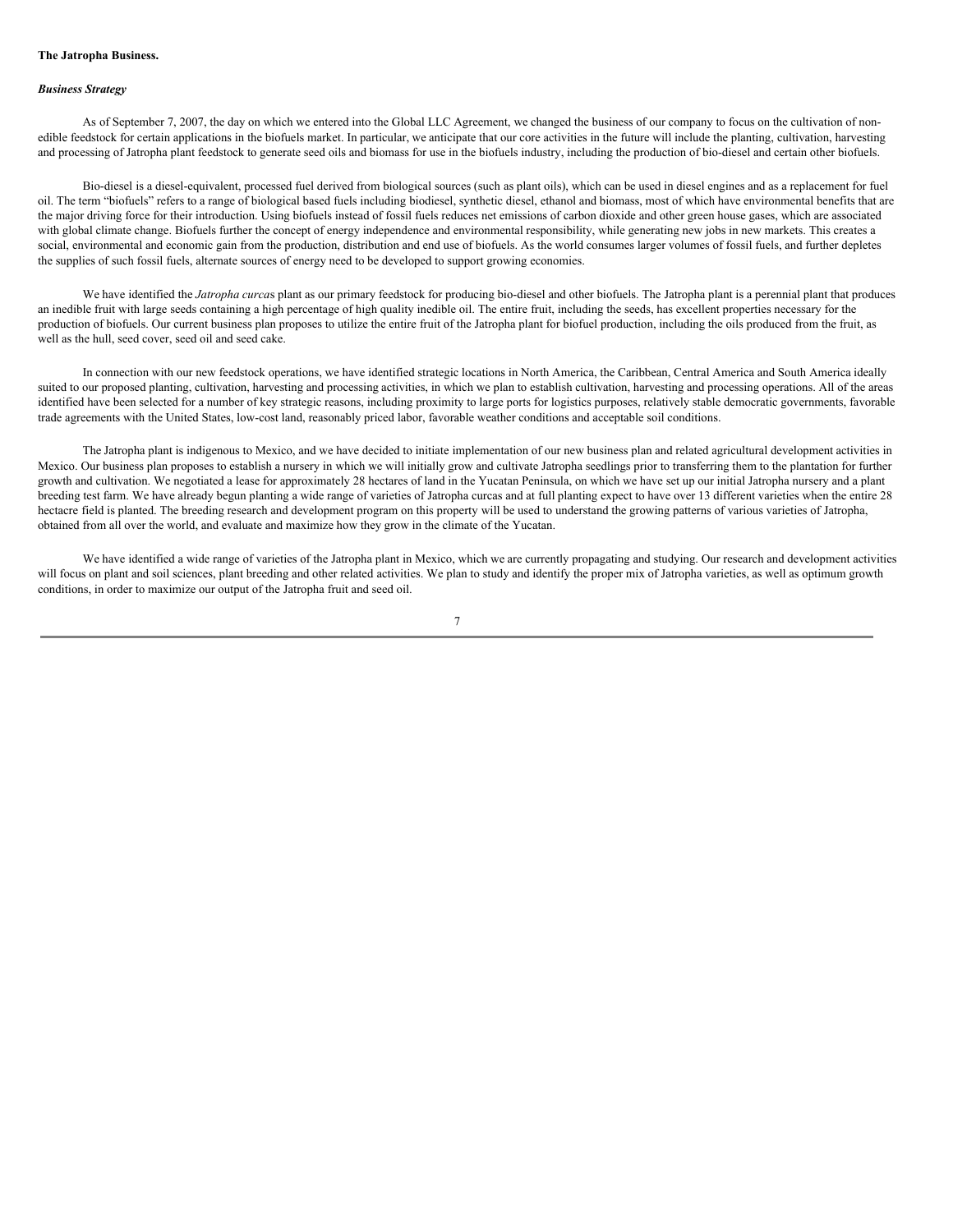In addition, we have identified 2,081 hectares of land (approximately 5,000 acres) in the State of Yucatan, Mexico, which we believe is ideal for establishing and maintaining what we plan to be the first of several multi-thousand hectare plantations in which we will cultivate the Jatropha plant. Our business plan is to acquire the rights to use up to 20,000 hectares in Mexico, by the end of our 2008 fiscal year for purposes of setting up plantations on which we will cultivate the Jatropha plant. We anticipate that the 2,081 hectares will yield 1-2 million gallons of feedstock oil when fully planted with mature plants.

We are also evaluating other locations in the Caribbean, Central America and South America for purposes of establishing Jatropha plantations, and we plan to have a Jatropha plantation and related operations in a location outside of Mexico by the end of our 2009 fiscal year.

Our business plan also proposes the construction of a seed oil extracting facility in which we would extract the feedstock oil from the Jatropha seed, and collect the remaining biomass for sale to interested buyers. We have not yet identified a location for the seed oil extracting facility; however, we plan to locate the facility relatively close to the ultimate end user of the biomass in order to minimize the costs and logistics of transporting the biomass to prospective buyers.

We anticipate that our primary focus will be in the feedstock oil market, and our operations will primarily comprise the planting, harvesting and sale of feedstock oil to end users in the energy industry for production of bio-diesel and other biofuels. In the short term, while developing Jatropha plantations, we expect to generate cash through our forward sale contracts for feedstock oil and biomass to be produced at our facilities, and the potential sale of carbon offset credits.

Depending on future economic, political and other factors, we may in the future expand our operations beyond the feedstock oil market. For example, our business plan contemplates the possibility of entering into a joint venture for the constructing a bio-diesel refinery in which we would produce bio-diesel using the feedstock oil that we produce. In any event, we anticipate we will still remain a feedstock oil company primarily, and that our bio-diesel production, if any, would be derived from only a portion of the feedstock oil we produce. If economic and other factors at the time encourage us to invest in bio-diesel production, we anticipate that we may develop or acquire additional refining capacity in other strategic locations.

Our employees, advisors and consultants are senior energy professionals with extensive experience in the energy and biofuels market, the production of bio-diesel and in the renewable energy sector in general.

We are still a development stage company, and we anticipate that it will require significant time and capital to develop our new operations into a stable and profitable business.

#### *Principal Products*

The production of biofuels feedstock is primarily a logistical agricultural operation. It needs to be supported with strong plant and soils sciences to improve productivity, quality and plant stability. The *Jatropha curcas* plant will be our primary agricultural focus. The Jatropha plant is a perennial, inedible plant, and all of its byproducts can be used for fuel and biomass energy production. It is a very efficient plant that produces high quality seed oil and high-energy content biomass.

#### *Bio-diesel Oil Feedstock*

The feedstock oil needed for the production of bio-diesel that is currently available on the market today is primarily supplied from edible plant seed oils including soy, canola (rapeseed) and palm. There are other types of feedstock utilized including animal fats and recycled cooking grease, but they make up a small portion of the market supply. Our primary source of bio-diesel feedstock will be from the oil produced from the Jatropha plant. One advantage of the Jatropha plant is that it's oil and meal is inedible, and the cultivation of the plant, which will primarily be for use in the biofuels industry, does not compete for resources with other crops grown primarily for food consumption. Since the Jatropha plant does not compete with land or other resources used in food crop development, it is an additional feedstock supply, growing the base and the market capacity.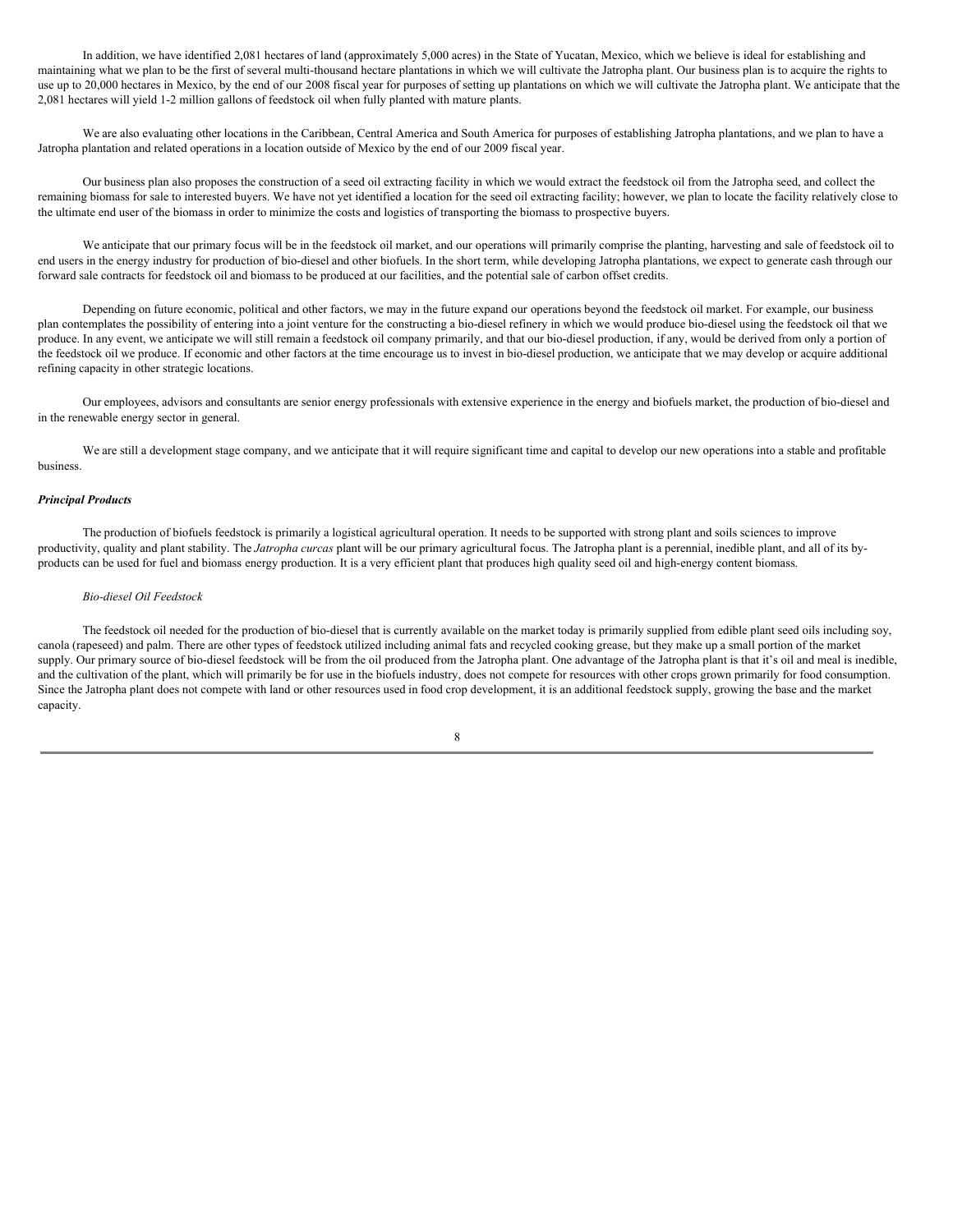#### *Biomass Feedstock*

The Jatropha plant produces a fruit (about the size of a golf ball) containing three large seeds that contain 32%-38% oil content by weight. The non-oil components of the fruit, which represents 62-68% of the total fruit, contains high energy biomass (carbon values) that is an excellent source of feedstock for a number of energy producing processes including direct combustion, gasification, power production, and cellulostic ethanol (alcohol) production.

#### *Carbon Credits*

Biofuels production and use is a very effective means to reduce both local and global pollution from emissions that cause climate change. Growing trees and plants which sequesters carbon from the atmosphere and burning biofuels offsets the production of greenhouse gasses resulting from the consumption of petroleum or other fossilbased fuels. Many biofuels produce less pollution, including CO2, NOx, SOx and PM10. Through the 1997 Kyoto Protocol to the United Nations Framework Convention on Climate Change (Kyoto Protocol), signatory countries are required to reduce their overall greenhouse gas emissions, or carbon footprint. As of November 2007, 174 parties are signatories to and have ratified the Kyoto Protocol. The United States of America is not a signatory to the Kyoto Protocol. Signatory countries require local industry and other local energy end-users to either reduce their greenhouse gas emissions, or purchase greenhouse gas emission credits (carbon credits). This requirement has created a worldwide "Carbon Credit Trading Market" where sellers sell their excess carbon credits and buyers purchase the carbon credits they need to meet their greenhouse gas reduction requirements. The development of agricultural-based energy projects may produce carbon credits through the sequestration (storing) of carbon by the growing of trees and plants, or by the offset of other sequestered carbon. Selling carbon credits represents potential additional revenue that will help to offset capital requirements for our plantation and other development activities.

In our case, Certified Emission Reductions (CERs) may be generated through Clean Development Mechanism projects in non-Annex 1 nations, which include Mexico, the Caribbean, Central and South America. Assuming full capacity at a 20,000-hectare Jatropha plantation, we estimate that we could generate more than 100,000 metric tons of sellable carbon credits annually.

 $\overline{Q}$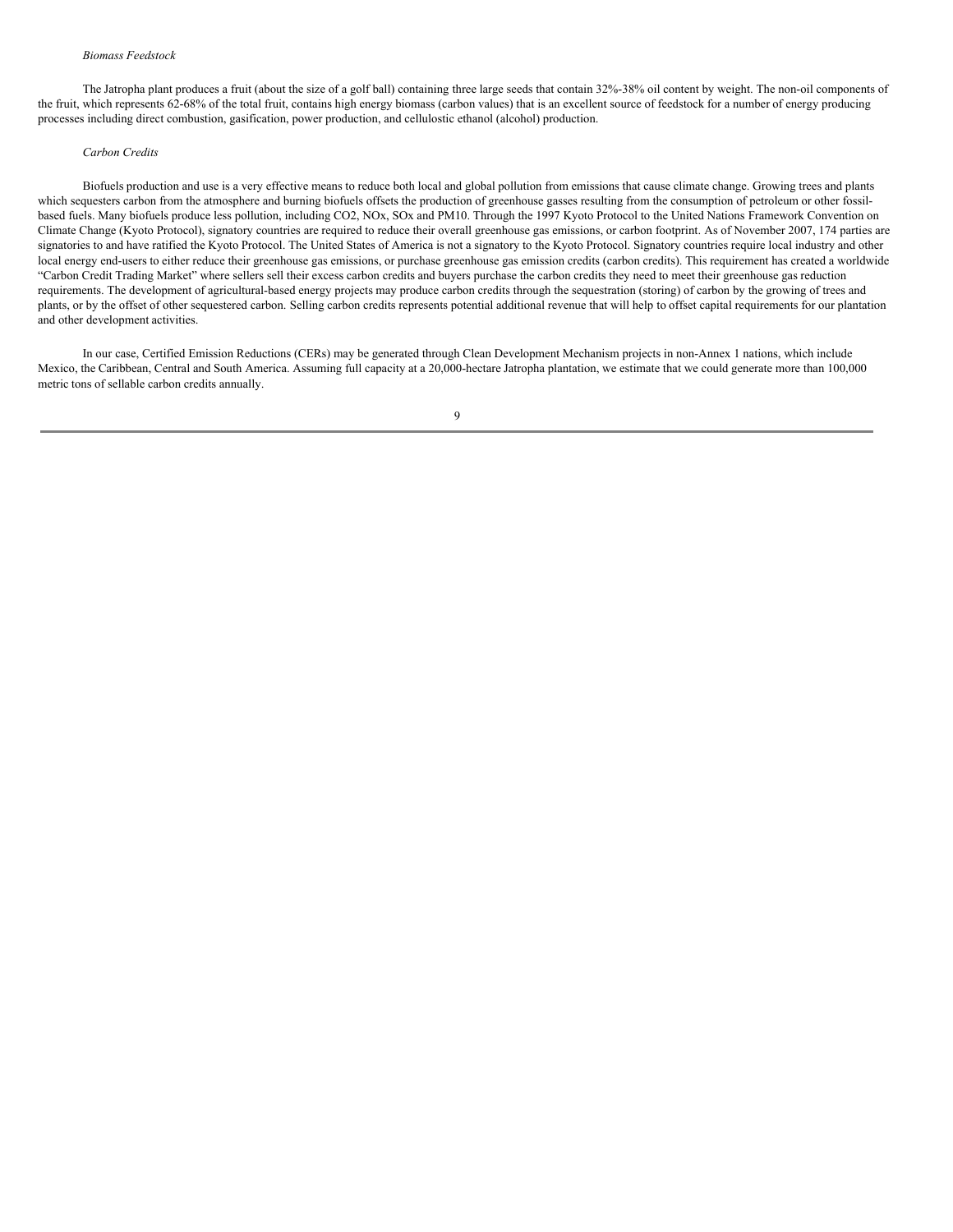#### *Technology*

Although we do not currently possess any patentable technology relating to our operations in the feedstock and biofuels market, we may develop technology as we design and implement our business plan. Any technology we develop will be in three main categories: (i) plant sciences, (ii) agricultural development, and (iii) material processing and end use applications. Such technologies developed are expected to assist in reducing costs, improving efficiency and allowing us to move the products higher in value creation. We also may pursue patentable technologies, processes and plant varieties

#### *Operations in Mexico*

We have negotiated a lease for a parcel of approximately 28 hectares of land in Mexico, and have constructed our first nursery facility and plant research planting operation. We have retained a Mexican law firm to represent our interests in Mexican legal matters related to our operations in Mexico.

#### *Lodemo Services Agreement*

In order to operate the Jatropha cultivation and production business in Mexico will require a large investment in management, personnel, offices, logistical support and facilities. In addition, successful operations in Mexico will also require an understanding of local rules, laws and business practices. Since we do not have either the resources in Mexico or the understanding of local laws and business practices, we have decided to engage a large, reputable local operator to conduct actual day-to-day operation of our Mexico operations for us. Accordingly, on October 15, 2007, we entered into a Service Agreement (the "Lodemo Agreement") with Corporativo LODEMO S.A DE CV, a Mexican corporation (the "Lodemo Group") in connection with our new Jatropha Business. The Lodemo Group is a privately held Mexican company with substantial land holdings, significant experience in fuel distribution and sales, liquids transportation, logistics, land development and agriculture that is capable of providing the logistical and other services we need to operate a large-scale farming and transportation business in Mexico.

Under our supervision, the Lodemo Group will be responsible for the establishment, development, and day-to-day operations of our Jatropha Business in Mexico, including the extraction of the oil from the Jatropha seeds, the delivery of the Jatropha oil to buyers, the purchase or lease of land in Mexico, the establishment and operation of one or more Jatropha nurseries, the clearing, planting and cultivation of the Jatropha fields, the harvesting of the Jatropha seeds, the operation of the our oil extraction facilities, and the logistics associated with the foregoing. Although the Lodemo Group will be responsible for identifying and acquiring the farmland, ownership of the farmland or any lease thereto will be held directly by us. The Lodemo Group will be responsible for hiring and managing all necessary employees. We will bear all direct and budgeted costs of the Jatropha Business in Mexico.

The Lodemo Group will provide the foregoing and other necessary services for a fee primarily based on the number of hectares of Jatropha under cultivation. We have agreed to pay the Lodemo Group a fixed fee per year of \$60 per hectare of land planted and maintained with minimum payments based on 10,000 hectares of developed land, to follow a planned planting schedule. The agreement has a 20-year term but we may terminate under certain circumstances. The Lodemo Group also will potentially receive incentive compensation for controlling costs below the annual budget established by the parties, production incentives for increase yield and a sales commission for biomass sales.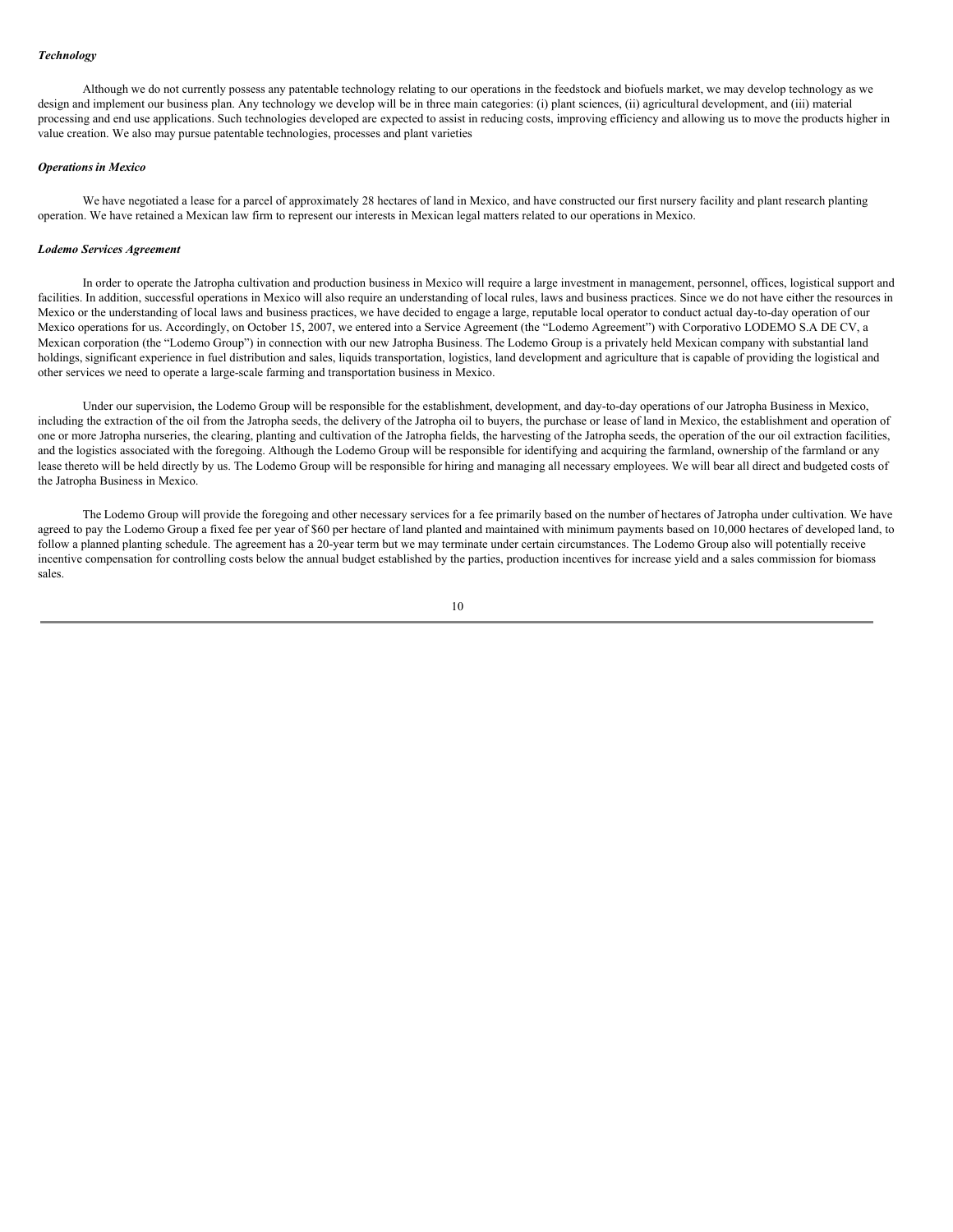#### *Jatropha Administrative Assistance—Mobius Consulting Agreement*

Until we can further supplement our Jatropha Business with in-house personnel, we will need to obtain third party assistance with managing and supervising the creation, planning, construction, and planting or nurseries, seed production plantations and Jatropha plantations in the geographical areas that we intend to operate in (including South Texas and the Yucatan Peninsula of Mexico). In order to obtain the foregoing services, in September 2007 we entered into a consulting agreement with Mobius pursuant to which Mobius has agreed to provide consulting services to us in connection with our new Jatropha Business. We engaged Mobius as consultant to obtain Mobius' experience and expertise in the feedstock/bio-diesel market to assist us in developing our new business operations. Mobius' compensation for the services provided under the consulting agreement is a monthly retainer of \$45,000; the term of the Mobius consulting agreement is twelve months, or such shorter period until the scope of work under the agreement has been completed.

#### *Market*

According to U.S. Department of Energy estimates, the world demand for crude oil in 2006 was approximately 85 million barrels per day, with approximately 25% of that demand being diesel and fuel oil (distillate fuel oil). This equates to a global consumption of distillate fuel oil of approximately 21 million barrels per day, or 325 billion gallons per year. At a 5% blend with biodiesel, the world market for biodiesel exceeds 16 billion gallons per year.

U.S. distillate fuel oil consumption for 2005 was 4.12 million barrels per day, which equates to over 60 billion gallons of diesel and fuel oil consumed annually. At a 5% biodiesel blend, the US biodiesel market is over 3 billion gallons per year and growing.

In 2004, 32 U.S. biodiesel refineries produced approximately 30 million gallons of neat (100%) bio-diesel fuel. In 2005, 50 refineries produced approximately 75 million gallons and in 2006 approximately 250 million gallons were sold. It is expected that in 2007 over 300 million gallons of bio-diesel fuel will be produced and consumed domestically, with an unconfirmed, but announced, biodiesel refinery construction exceeding a total U.S. domestic refining capacity of 1 billion gallons.

#### *Direct Sales*

Based on our current business plan, our primary market will be in the direct sale of Jatropha feedstock oil for bio-diesel production and biomass energy production, and the sale of carbon credits. Our primary customers will be refiners of bio-diesel. We estimate that there are approximately 165 bio-diesel plants in the United States alone, which can utilize up to 100% of our crude or refined Jatropha oil.

We will generate our highest revenues and greatest margins from customers who have logistical capacity on a water port accessible from the Gulf of Mexico. This will reduce redundant transportation costs, and allow us to ship large quantities economical. These customers have historically paid a higher price for feedstock oil, since the majority of feedstock oil supplies has been shipped from the Midwestern United States. We anticipate that our key customer profile will include well-financed, low-cost biodiesel refiners.

#### *Distributor Sales*

As our business develops, we expect to utilize some distributors for sale of the Jatropha feedstock oil and the biomass by-products that we will produce.

#### *Environmental Impact*

Biofuels, including bio-diesel, have environmental benefits that are a major driving force for their introduction. Using biofuels instead of fossil fuels reduces net emissions of carbon dioxide and other greenhouse gasses, which are associated with global climate change. Biofuels are produced from renewable plant resources that "recycle" the carbon dioxide created when biofuels are consumed. Life-cycle analyses consistently show that using biofuels produced in modern facilities results in net reductions of greenhouse gas carbon emissions compared to using fossil fuel-based petroleum equivalents. These life-cycle analyses include the total energy requirements for the farming and production of the biomass resource, as well as harvesting, conversion and utilization. Biofuels help nations achieve their goals of reducing carbon emissions. Biofuels burn cleanly in vehicle engines and reduce emissions of unwanted products, particularly unburned hydrocarbons and carbon monoxide. These characteristics contribute to improvements in local air quality. In a life-cycle study published in October 2002, entitled "A Comprehensive Analysis of Bio-diesel Impacts on Exhaust Emissions, 2002," the U.S. Environmental Protection Agency ("EPA") analyzed bio-diesel produced from virgin soy oil, rapeseed (canola) and animal fats. The study concluded that the emission impact of bio-diesel produced slightly increased NOx emissions while significantly reducing other major emissions.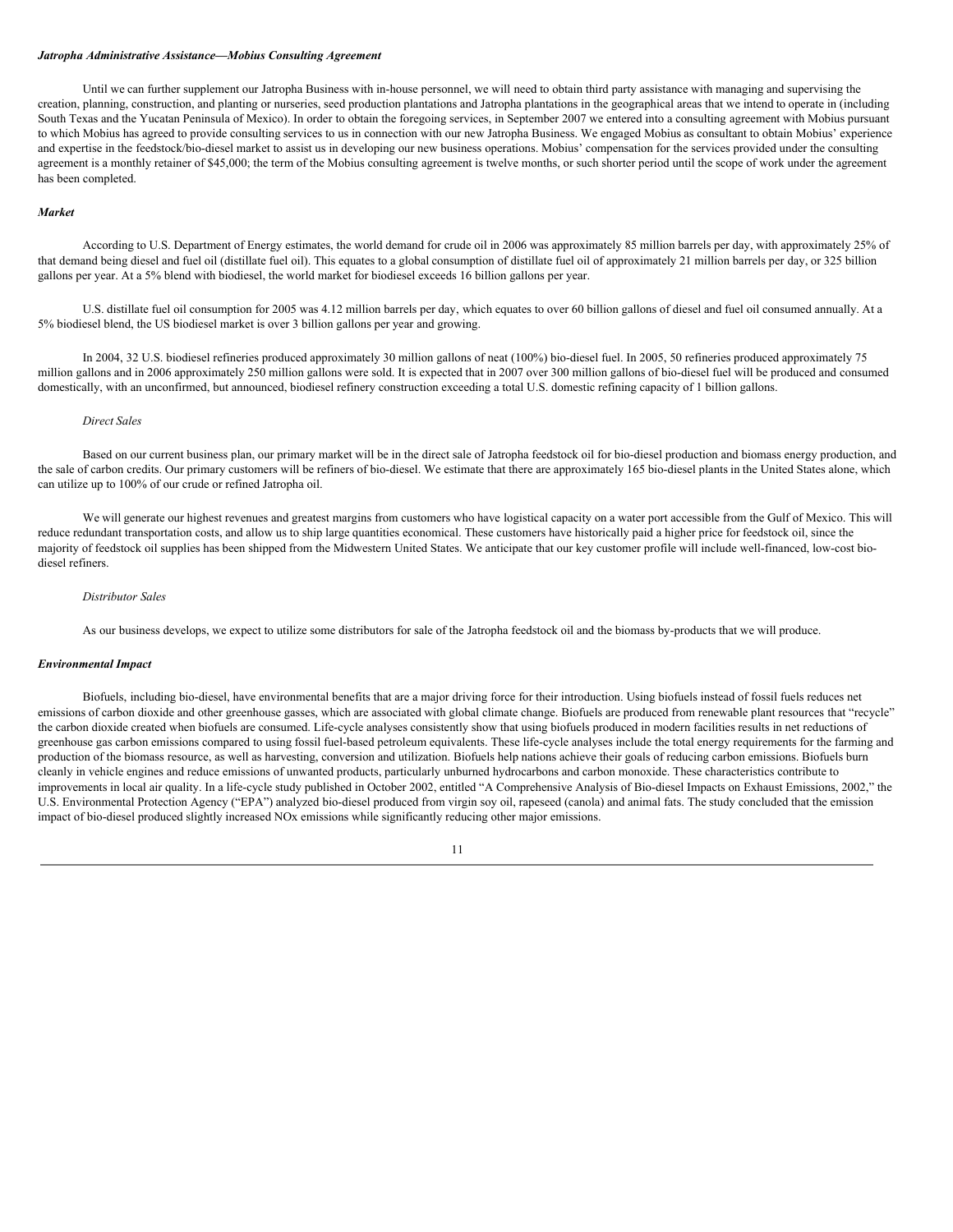## *Competition*

Although there are a number of producers of biofuels, few are utilizing non-edible oil feedstock for the production of bio-diesel. The following table lists the companies we are aware of that are cultivating Jatropha for the production of bio-diesel:

| British Petroleum (UK)                   | Plans to establish 100,000 hectares of Jatropha plantations in Indonesia to feed the 350,000-tonne-per-year biodiesel refinery that it is<br>building in the country.                                                                                                                                                                                                                                                                                                                                                                                                                                                                                                                                                                                                |
|------------------------------------------|----------------------------------------------------------------------------------------------------------------------------------------------------------------------------------------------------------------------------------------------------------------------------------------------------------------------------------------------------------------------------------------------------------------------------------------------------------------------------------------------------------------------------------------------------------------------------------------------------------------------------------------------------------------------------------------------------------------------------------------------------------------------|
| Van Der Horst Corporation<br>(Singapore) | Building a 200,000-tpy biodiesel plant in Juron Island in Singapore that will eventually be supplied with Jatropha from plantations it<br>operates in Cambodia and China, and possible new plantations in India, Laos and Burma.                                                                                                                                                                                                                                                                                                                                                                                                                                                                                                                                     |
| Mission Biofuels (Australia)             | Hired Agro Diesel of India to manage a 100,000-heactare Jatropha plantation, and a contract farming network in India to feed its<br>Malaysian and Chinese biodiesel refineries. Mission Biofuels has raised in excess of \$80 million to fund its operations.                                                                                                                                                                                                                                                                                                                                                                                                                                                                                                        |
| D1 Oils (UK)                             | As of June 2007, together with its partners, D1 Oils has planted or obtained rights to offtake from a total approximately 172,000 hectares<br>of Jatropha under cultivation worldwide. D1's Jatropha plantations are located in Saudi Arabia, Cambodia, Ghana, Indonesia, the<br>Philippines, China, India, Zambia, South Africa and Swaziland. In June 2007, D1 Oils and British Petroleum entered into a 50:50 joint<br>venture to plant up to an additional 1 million hectares of Jatropha worldwide. British Petrolum funded the first £31.75 million of the Joint<br>Venture's working capital requirements through a purchase of D1 Oils equity, and the total Joint Venture funding requirement is<br>anticipated to be £80 million over the next five years. |
| NRG Chemical Engineering<br>(UK)         | Signed a \$1.3 billion deal with state-owned Philippine National Oil Co. in May 2007. NRG Chemical will own a 70% stake in the joint<br>venture which will involve the construction of a biodiesel refinery, two ethanol distilleries and a \$600 million investment in Jatropha<br>plantations that will cover over 1 million hectares, mainly on the islands of Palawan and Mindanao.                                                                                                                                                                                                                                                                                                                                                                              |
| 1 hectare $= 2.47$ acres                 |                                                                                                                                                                                                                                                                                                                                                                                                                                                                                                                                                                                                                                                                                                                                                                      |

We believe there is sufficient global demand for alternative non-edible biofuel feedstock to allow a number of companies to successfully compete worldwide. In particular, we note that we are the only US-based producer of non-edible oil feedstock for the production of bio-diesel which gives us a unique competitive advantage over many foreign competitors when competing in the USA.

The price basis for our non-edible oil and biomass feedstock will be equivalent to other edible seed oil and biomass feedstock. We have not found any substantial effort towards the production of any other non-edible oil worldwide that could compete with Jatropha. With the growing demand for feedstock, and the high price of oil and biofuels, we anticipate that we will be able to sell our Jatropha oil and biomass feedstock profitability.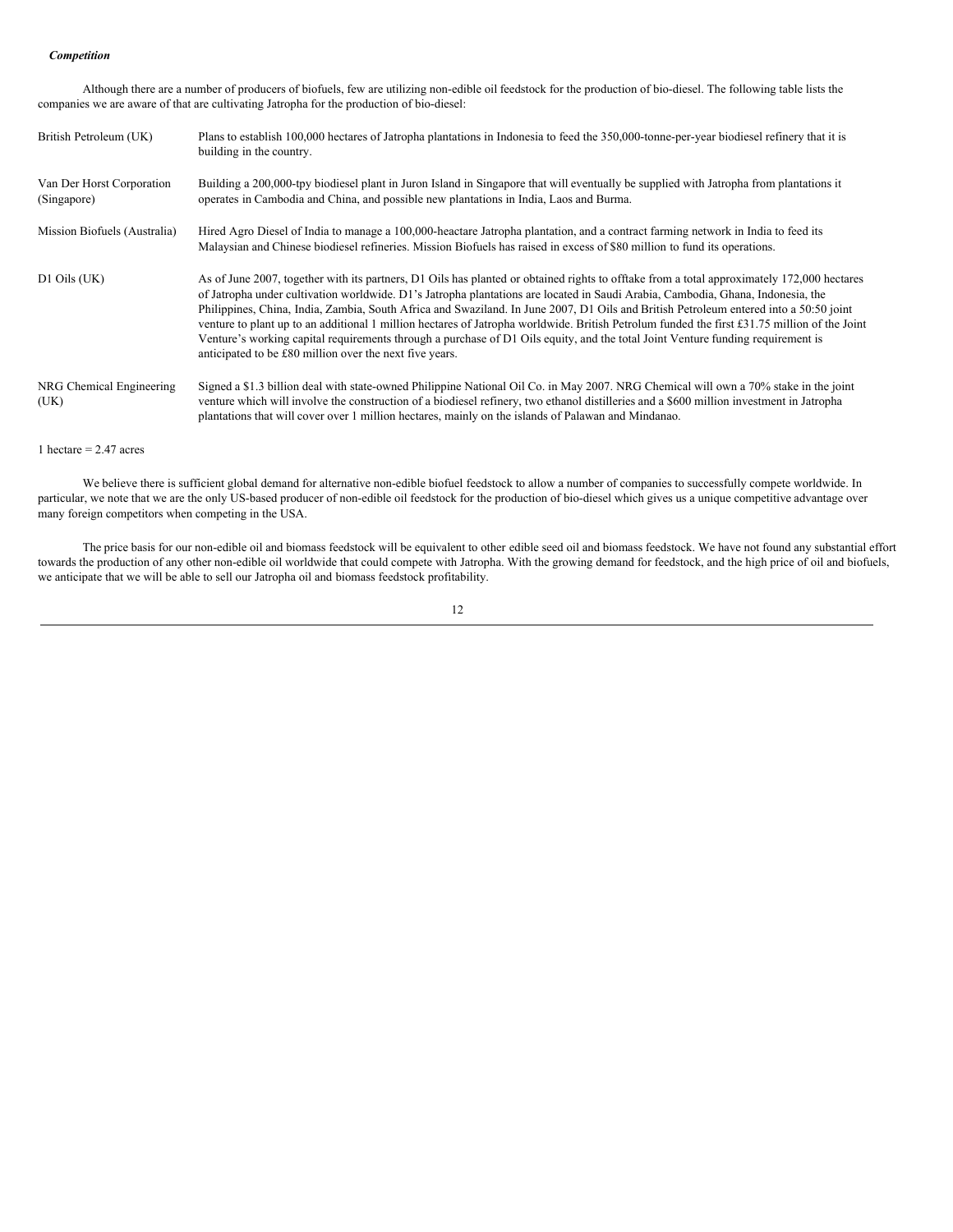As of March 27, 2008, we had three (3) employees, including Richard Palmer, our President and Chief Executive Officer.

During the initial development of our Jatropha Business, most of our Jatropha-related services are being provided to us by the Mobius Risk Group and the Lodemo Group. In addition, certain of our accounting and other administrative functions are also currently being provided to us by consultants. At such time as capital resources permit, we will hire full-time employees to assume these positions.

# **RISK FACTORS**

#### **Risks Relating to Our Business**

We have no direct operating history in the feedstock and bio-diesel industries, which makes it difficult to evaluate our financial position and our business plan.

Until early in 2007, we were a development stage bio-pharmaceutical company engaged in developing two potential drug candidates. Since our inception through December 31, 2007, we generated only \$1,157,000 of revenues and accumulated net losses of over \$26 million. During 2007, we terminated our operations as a biopharmaceutical company and have commenced developing a new business in the biofuels industry. However, since we have only recently commenced our operations as a biofuels company and have not yet generated any revenues from our new operations, we have no operating history in that line of business on which a decision to invest in our company can be based. The future of our company currently is dependent upon our ability to implement our new business plan in the Jatropha Business. While we believe that our business plan, if implemented as drafted, will make our company successful, we have no operating history against which we can test our plans and assumptions, and therefore cannot evaluate the likelihood of success.

The Jatropha Business that we are commencing is a new and highly risky business that has not been conducted on a similar scale in North America.

Our business plan calls for a large scale planting and harvesting of Jatropha plants, primarily outside of the United States, and for the subsequent production and sale of Jatropha oil (and other Jatropha byproducts) for use as a biofuel primarily in the United States. We are commencing a new business and will be subject to all of the risks normally associated with new businesses, including risks related to the large scale production of plants that have not heretofore been grown in large scale plantations, logistical issues related to the oil and biomass produced at such new plantations, market acceptance, uncertain pricing of our products, developing governmental regulations, and the lack of an established market for our products.

Since we currently have a limited amount of cash available, and are not generating any revenues from either our legacy bio-pharmaceutical business or our new Jatropha Business, we are dependent upon the sales proceeds to be derived from the sale of SaveCream, the potential sale of carbon credit purchase contracts, potential future delivery of Jatropha oil purchase contracts, and on our ability to raise additional funds to continue our operations and existence.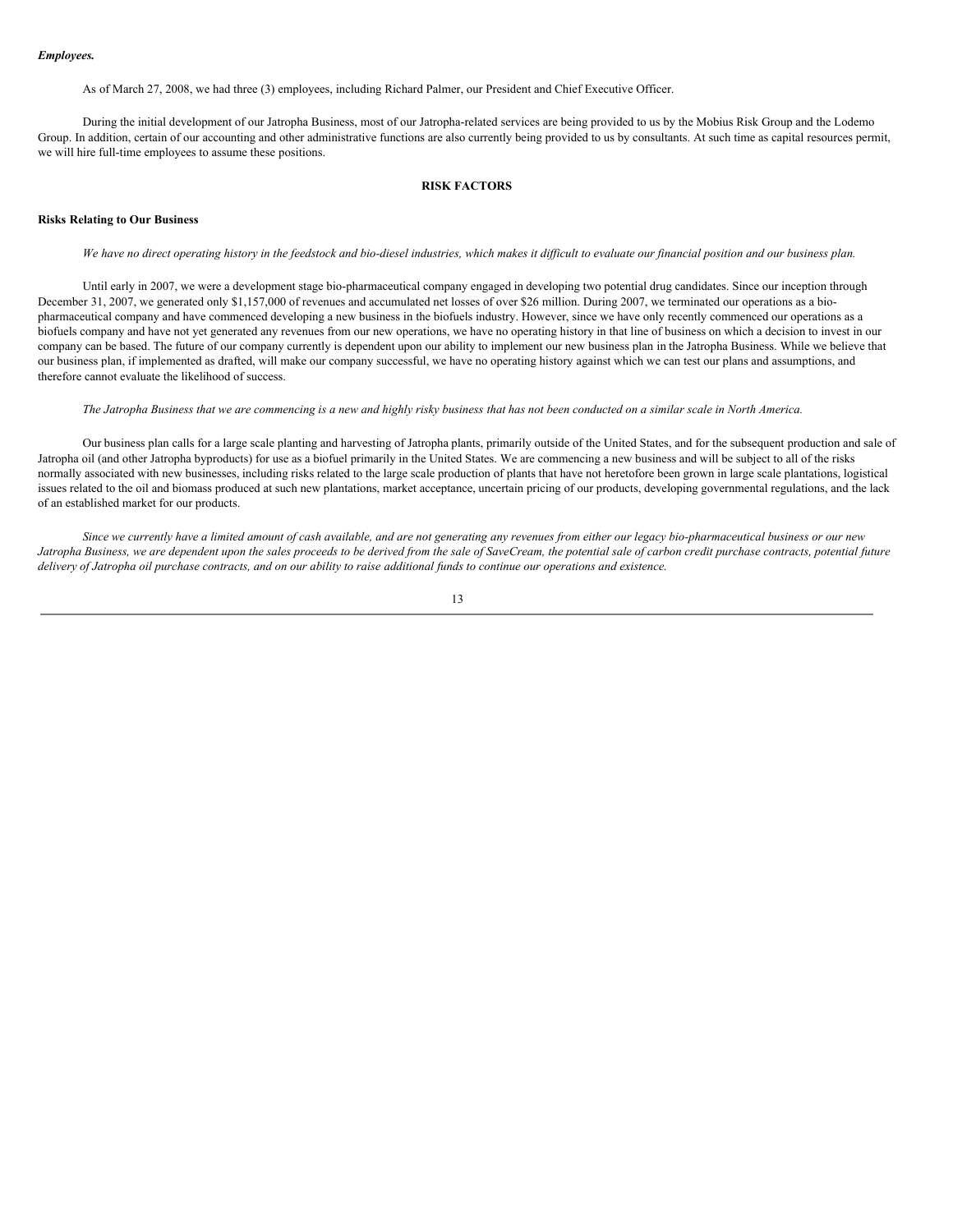We currently only have a limited amount of cash available, which cash is not sufficient to fund our anticipated future operating needs beyond April 2008. In addition, neither our legacy bio-pharmaceutical business, nor our new Jatropha Business currently generate any revenues from which we can pay our administrative and operating expenses. We currently anticipate that we will receive approximately \$2,642,000 based on the currency conversion rate in effect as of March 3, 2008 (\$200,000 of the cash payment was already received in 2007) upon the sale of our SaveCream rights to Eucodis (in addition to being relieved of our obligation to pay approximately \$3,247,000 of currently outstanding liabilities). The closing of the SaveCream sale is currently scheduled to occur in April 2008, and we currently have sufficient funds to operate until that date. However, in the event that the closing of the SaveCream assets is delayed or does not occur, we will face an immediate cash shortage, and may not be able to fund our anticipated operating expenses after April 2008. No assurance can be given that the SaveCream sale will occur, or that it will occur during the time period we anticipate.

We will continue to incur administrative and general operating expenses without revenues until we begin selling Jatropha oil, or until we complete the sales of carbon credit purchase contracts. Based on our current monthly operating expenses and our projected future operating expenses, even if the SaveCream sale closes as planned, we will need to obtain significant additional funding during 2008 for our planned Mexico Jatropha plantations and our ongoing operating expenses. Such additional funds could be obtained from the sale of equity, from forward purchase payments for our products, joint venture arrangements, carbon credit sales, or debt financing. While we are currently engaged in discussions regarding various of these financial arrangements, there can be no assurance that we will be able to complete any of these arrangements or that we will be able to obtain the capital we require. In addition, we cannot be sure that any financing that we do obtain will be on terms that are commercially favorable for us. In the event that we do not obtain additional funding in the near future, we may not be able to maintain our current operations and will not be able to implement our business plan.

In addition, our Jatropha Business will require that we acquire and cultivate a large amount of land and otherwise incur significant initial start-up expenses related to establishing the Jatropha plantations required for our proposed business. We currently do not have the capital that is necessary to acquire the land or to otherwise fund the large up-front expenses, nor has any entity agreed to provide us with such funds. Accordingly, the success of our new Jatropha Business is contingent on, among other things, our ability to raise the necessary capital to fund our planned Jatropha Business expenditures. Historically, we have raised capital through the issuance of debt and equity securities. However, given the risks associated with a new, untested biofuels business, the risks associated with our common stock (as discussed below), and our status as a small, unknown public company, we cannot guarantee that we will be able to raise capital, or if we are able to raise capital, that such capital will be in the amounts needed. Our failure to raise capital, when needed and in sufficient amounts, will severely impact our ability to develop our Jatropha Business.

## The closing of the sale of the SaveCream assets to Eucodis is uncertain and is dependent upon events beyond our control.

We recently entered into a letter agreement with Eucodis pursuant to which we agreed to sell our legacy SaveCream drug candidate assets to Eucodis for 4,007,534 euros (or U.S. \$6,089,000 based on the currency conversion rate in effect as of March 3, 2008), of which approximately U.S. \$2,642,000 will be paid in cash at the closing (we already received \$200,000 in 2007), if Eucodis can complete the purchase by the end of April 2008. Eucodis has informed us that it wants to complete the purchase of the SaveCream assets as soon as possible and that it has an agreement in place for the funding needed to complete that sale. However, the financing that Eucodis is obtaining has not yet been received, and no assurance can be given that Eucodis will be able to obtain that financing by the end of April 2008, or ever. If Eucodis is unable to obtain the funding, or for other reasons is not willing or able to complete the purchase of the SaveCream assets, we will have to commence marketing our SaveCream assets to other entities. While we believe that our SaveCream assets have substantial value and will be attractive to other pharmaceutical companies, we neither know the exact amount that potential buyers would pay for those assets nor when we would be able to sell/license those assets. Accordingly, if Eucodis does not purchase the SaveCream assets, our ability to monetize our remaining legacy pharmaceutical assets is uncertain.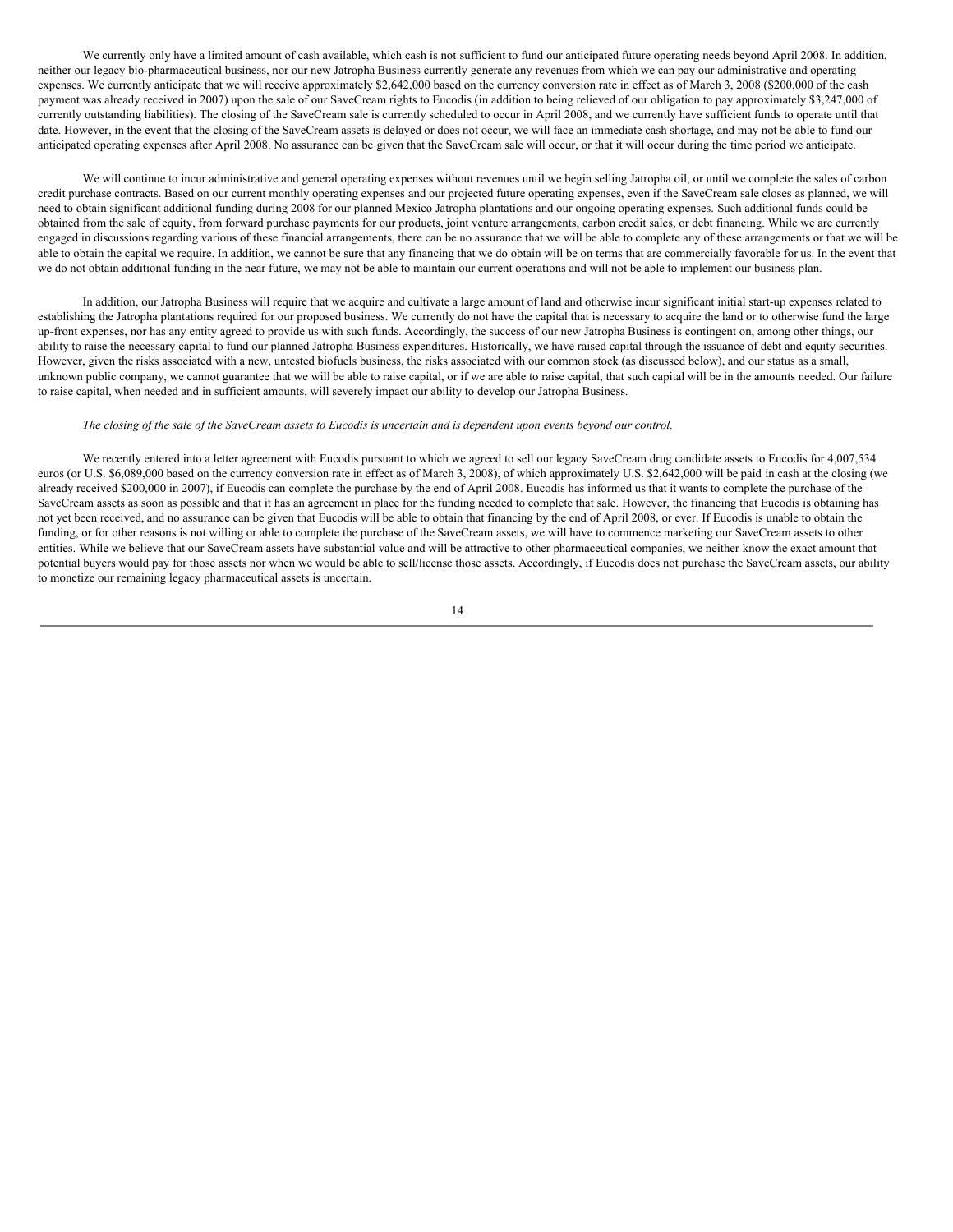## *Our business could be significantly impacted by changes in government regulations over energy policy.*

Our planned operations and the properties we intend to cultivate are subject to a wide variety of federal, provincial and municipal laws and regulations, including those governing the use of land, type of development, use of water, use of chemicals for fertilizer, pesticides, export or import of various materials including plants, oil, use of biomass, handling of materials, labor laws, storage handling of materials, shipping, and the health and safety of employees. As such, the nature of our operations exposes us to the risk of claims with respect to such matters and there can be no assurance that material costs or liabilities will not be incurred in connection with such claims. In addition, these governmental regulations, both in the U.S. and in the foreign countries in which we may conduct our business, may restrict and hinder our operations and may significantly raise our cost of operations. Any breach by our company of such legislation may also result in the suspension or revocation of necessary licenses, permits or authorizations, civil liability and the imposition of fines and penalties, which would adversely affect our ability to operate and our financial condition.

Further, there is no assurance that the laws, regulations, policies or current administrative practices of any government body, organization or regulatory agency in the United States or any other jurisdiction, will not be changed, applied or interpreted in a manner which will fundamentally alter the ability of our company to carry on our business. The actions, policies or regulations, or changes thereto, of any government body or regulatory agency, or other special interest groups, may have a detrimental effect on our company. Any or all of these situations may have a negative impact on our operations.

Our future growth is dependent upon strategic relationships within the feedstock and bio-diesel industries. If we are unable to develop and maintain such *relationships, our future business prospects could be significantly limited.*

Our future growth will generally be dependent on relationships with third parties, including alliances with feedstock oil and bio-diesel processors and distributors. In addition, we will likely rely on third parties to oversee the operations and cultivation of the Jatropha plants in our non-U.S. properties. Accordingly, our success will be significantly dependent upon our ability to establish successful strategic alliances with third parties and on the performance of these third parties. These third parties may not regard their relationship with us as important to their own business and operations, and there is no assurance that they will commit the time and resources to our joint projects as is necessary, or that they will not in the future reassess their commitment to our business. Furthermore, these third parties may not perform their obligations as agreed. In the event that a strategic relationship is discontinued for any reason, our business, results of operations and financial condition may be materially adversely affected.

We will depend on key service providers for assistance and expertise in beginning operations and any failure or loss of these relationships could delay our operations, *increase our expenses and hinder our success.*

Because of our limited financial and personnel resources, and because our Jatropha plantations are expected to be established primarily outside of the United States, we will have to establish and maintain relationships with several key service providers for land acquisition, the development and cultivation of Jatropha plantations, labor management, the transportation of Jatropha oil and biomass, and other services. We have already established such a relationship with the Lodemo Group in Mexico concerning the cultivation and management of our Jatropha nurseries and plantations in Mexico and the transportation of our products. Accordingly, our ability to develop our Jatropha Business in Mexico, and our success in Mexico, will to a large extent be dependent upon the efforts and services of the Lodemo Group. While the Lodemo Group has significant experience in diesel distribution and sales, liquids transportation, logistics, land development and agriculture, no assurance can be given that our joint operations with the Lodemo Group will be successful or that we will be able to achieve our goals in Mexico.

#### *A significant decline in the price of oil could have an adverse impact in our profitability.*

Our success is dependent in part to the current high price of crude oil and on the high price of seed oils that are currently used to manufacture bio-diesel. A significant decline in the price of either crude oil or the alternative seed oils will have a direct negative impact on our financial performance projections.

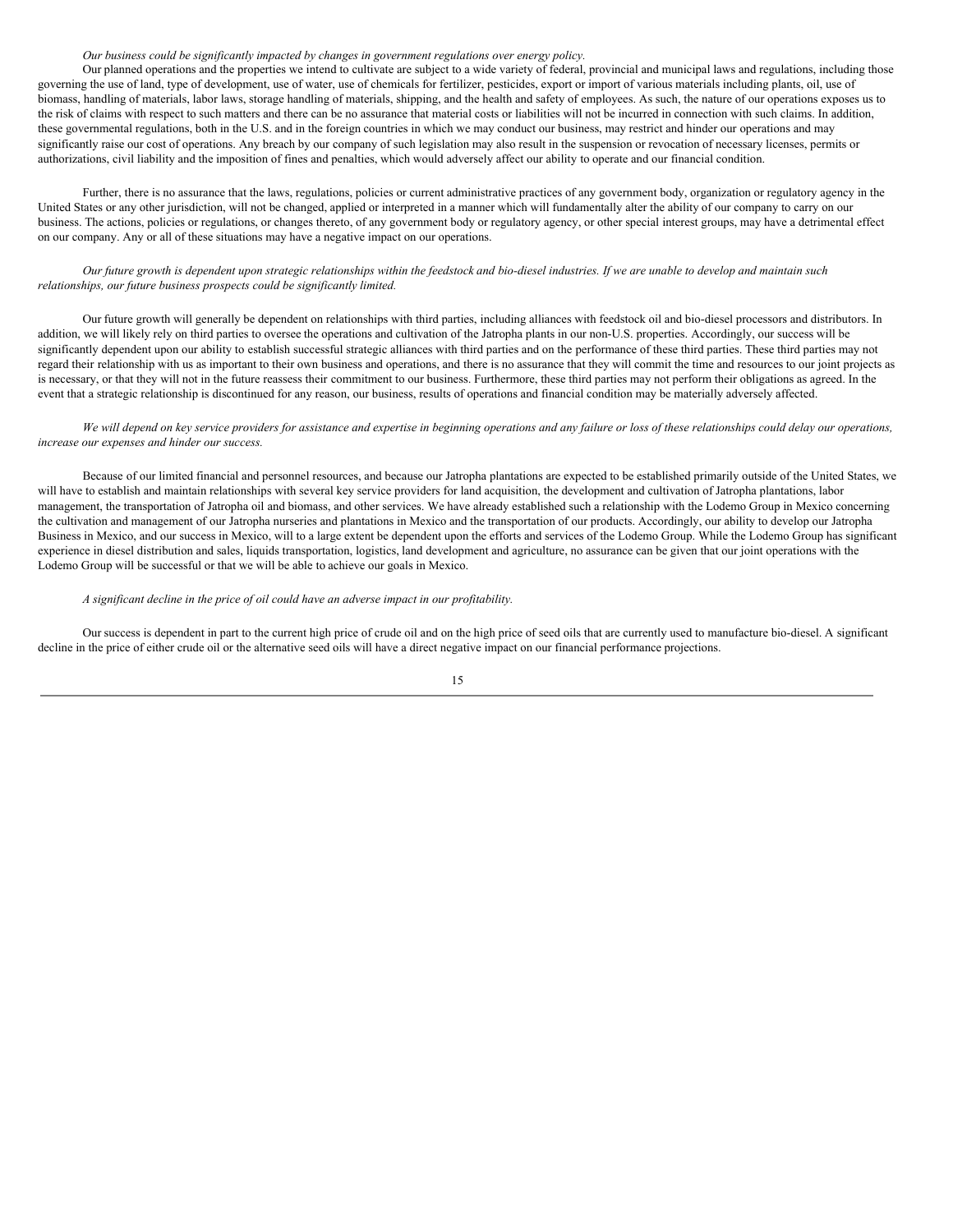Our proposed agricultural operations will be primarily located in foreign countries, beginning in Mexico. Accordingly, we are subject to risks not typically associated with ownership of U.S. companies and therefore should be considered more speculative than investments in the U.S.

Mexico is a developing country that has experienced a range of political, social and economic difficulties over the last decade. Our operations could be affected in varying degrees by political instability, social unrest and changes in government regulation relating to foreign investment, the biofuels industry, and the import and export of goods and services. Operations may also be affected in varying degrees by possible terrorism, military conflict, crime, fluctuations in currency rates and high inflation.

In addition, Mexico has a nationalized oil company, and there can be no assurance that the government of Mexico will continue to allow our business and our assets to compete in any way with their interests. Our operations could be adversely affected by political, social and economic unrest in Mexico and the other foreign countries we plan for commence agricultural operations.

## *The cost of developing and operating our agricultural projects significantly exceeds our current financial budget.*

Our preliminary budget contemplates the cultivation of 20,000-hectare of Jatropa in Mexico. According to our business plan, this will be the first of several other large plantations used in our feedstock/biofuel operations. In addition, we will have to construct a plant nursery and research facility as well as a seed oil extraction facility. We currently do not have the funds necessary to fund our planned operations. Unless we are able to obtain the necessary funds on economically viable terms, our Jatropha Business will not succeed, and we will not be able to meet our business goals. In addition, even if we obtain the initial funds necessary to establish our plantation and facilities, the costs to develop and implement our proposed plantation and support facilities, and our other operational costs could significantly increase beyond our expectations due to economic factors, design modifications, implementation or construction delays or cost overruns. In such an event, our profitability and ultimately the financial condition of our company will be adversely affected.

# We plan to grow rapidly and our inability to keep up with such growth may adversely affect our profitability.

We plan to grow rapidly and significantly expand our operations. This growth will place a significant strain on our management team and other company resources. We will not be able to implement our business strategy in a rapidly evolving market without effective planning and management processes. We have a short operating history and have not implemented sophisticated managerial, operational and financial systems and controls. We are required to manage multiple relationships with various strategic partners, including suppliers, distributors, and other third parties. To manage the expected growth of our operations and personnel, we will have to significantly supplement our existing managerial, financial and operational staff, systems, procedures and controls. If we are unable to supplement and complete, in a timely manner, the improvements to our systems, procedures and controls necessary to support our future operations, our operations will not function effectively. In addition, our management may be unable to hire, train, retain, motivate and manage required personnel, or successfully identify, manage and exploit existing and potential market opportunities. As a result, our business and financial condition may be adversely affected.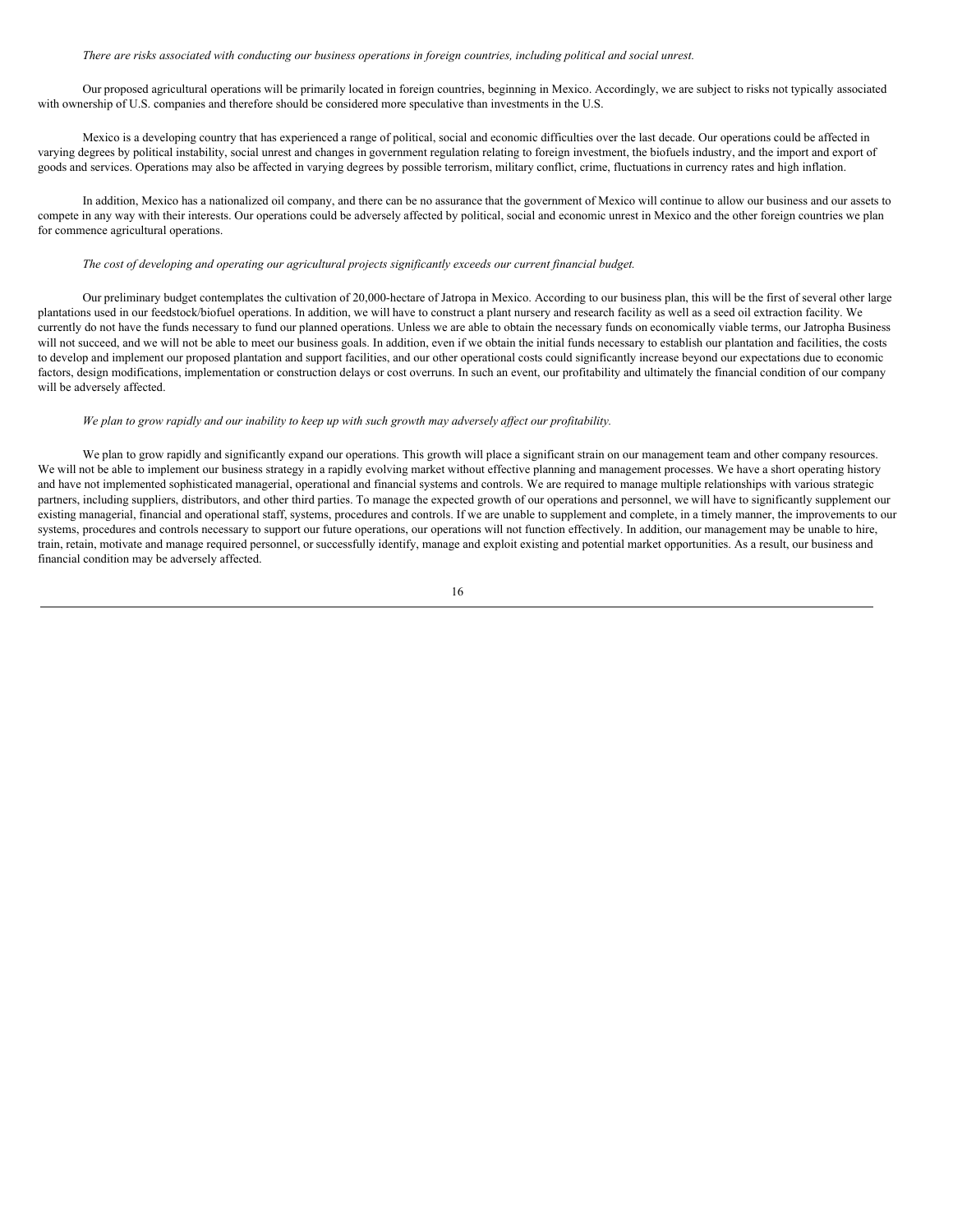Our business will not be diversified because we will be primarily concentrated in one industry. As a consequence, we may not be able to adapt to changing market *conditions or endure any decline in the bio-diesel industry.*

We expect our business to consist primarily of sales of feedstock oil harvested from the Jatropha plant, and bio-diesel production and sales. We do not have any other lines of business or other sources of revenue to rely upon if we are unable to produce and sell feedstock oil and bio-diesel, or if the markets for such products decline. Our lack of diversification means that we may not be able to adapt to changing market conditions or to withstand any significant decline in the bio-diesel industry.

Reductions in the price of bio-diesel, and decreases in the price of petroleum-based fuels could affect the price of our feedstock, resulting in reductions in our actual *revenues.*

Historically, bio-diesel prices have been highly correlated to the Ultra Low Sulfur ("ULS") diesel prices. Increased volatility in the crude oil market has an effect on the stability and long-term predictability of ULS diesel, and hence the biofuels prices in the domestic and international markets. Crude oil prices are impacted by wars and other political factors, economic uncertainties, exchange rates and natural disasters. A reduction in petroleum-based fuel prices may have an adverse effect on bio-diesel prices and could apply downward pressure on feedstock, affecting revenues and profits in the feedstock industry, which could adversely affect our financial condition.

There are several agreements and relationships that remain to be negotiated, executed and implemented which will have a critical impact on our operations, expenses *and profitability.*

We have several agreements, documents and relationships that remain to be negotiated, executed and implemented before we can develop fully commence our new operations, including agreements relating to the construction of our proposed seed processing plant and other support facilities for our Jatropha plantation in Mexico. In some cases, the parties with whom we would need to establish a relationship have yet to be identified. Our expectations regarding the likely terms of these agreements and relationships could vary greatly from the terms of any agreement or relationship that may eventually be executed or established. If we are unable to enter into these agreements or relationships on satisfactory terms, or if revisions or amendments to existing terms become necessary, the construction of our proposed seed processing plant and the commencement of our related operations could be delayed, our expenses could be increased and our profitability could be adversely affected and the value of your investment could decline.

Delays due to, among others, weather, labor or material shortages, permitting or zoning delays, or opposition from local groups, may hinder our ability to commence *operations in a timely manner.*

Our development schedule assumes the commencement of planting in the first half of 2008, with oil production anticipated 18 months thereafter. We could incur delays in the implementation of that plan or the construction of support facilities due to permitting or zoning delays, opposition from local groups, adverse weather conditions, labor or material shortages, or other causes. In addition, changes in political administrations at the federal, state or local level that result in policy changes towards the large scale cultivation of Jatropha or towards biofuels in general could result in delays in our timetable for development and commencement of operations. Any such delays could adversely affect our ability to commence operations and generate revenue.

### We may be unable to locate suitable properties and obtain the development rights needed to build and expand our business.

Our business plan focuses on identifying and developing agricultural properties (plantations, nurseries, etc.) for the production of biofuels feedstock. The availability of land for this activity is key to our projected revenue and profitability. Our ability to acquire appropriate land in the future is uncertain and we may be required to delay planting, which may create unanticipated costs and delays. In the event that we are not successful in identifying and obtaining rights on suitable land for our agricultural and processing facilities, our future prospects for profitability will likely be affected, and our financial condition and resulting operations may be adversely affected.

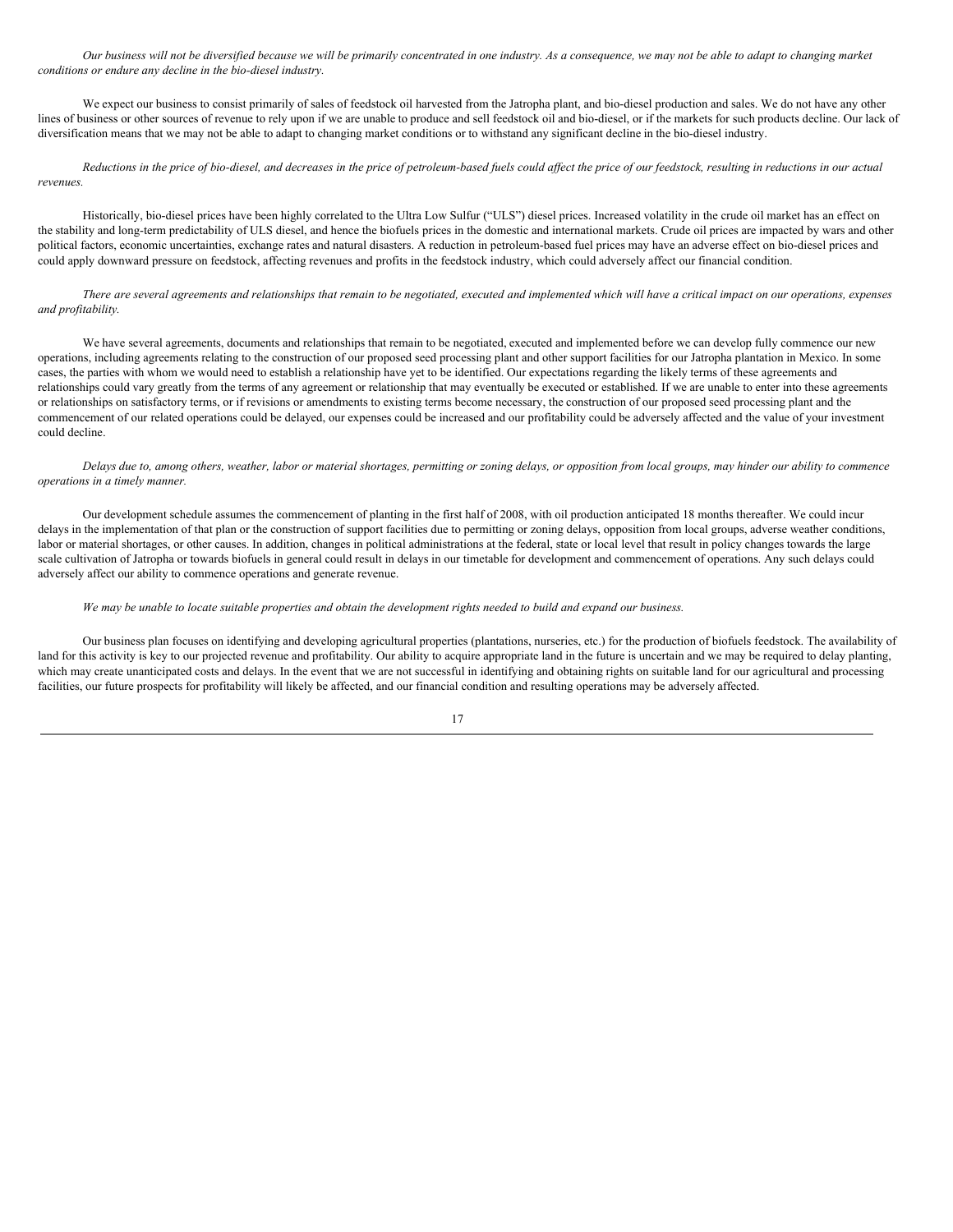#### Technological advances in feedstock oil production methods in the bio-diesel industry could adversely affect our ability to compete and the value of your investment.

Technological advances could significantly decrease the cost of producing feedstock oil and biofuels. There is significant research and capital being invested in identifying more efficient processes, and lowering the cost of producing feedstock oil and biofuels. We expect that technological advances in feedstock oil/biofuel production methods will continue to occur. If improved technologies become available to our competitors, they may be able to produce feedstock oil, and ultimately biofuels, at a lower cost than us. If we are unable to adopt or incorporate technological advances into our operations, our ability to compete effectively in the feedstock/biofuels market may be adversely affected, which in turn will affect our profitability.

#### The development of alternative fuels and energy sources may reduce the demand for biofuels, resulting in a reduction in our profitability.

Alternative fuels, including a variety of energy alternatives to biofuels, are continually under development. Technological advances in fuel-engines and exhaust system design and performance could also reduce the use of biofuels, which would reduce the demand for bio-diesel. Further advances in power generation technologies, based on cleaner hydrocarbon based fuels, fuel cells and hydrogen are actively being researched and developed. If these technological advances and alternatives prove to be economically feasible, environmentally superior and accepted in the marketplace, the market for biofuels could be significantly diminished or replaced, which would adversely affect our financial condition.

# Our ability to hire and retain key personnel and experienced consultants will be an important factor in the success of our business and a failure to hire and retain key *personnel may result in our inability to manage and implement our business plan.*

We are highly dependent upon our management, and on the consulting services provided to us by Mobius Risk Group, LLC, a company we have retained to provide us with consulting services related to the development of our Jatropha Business. The loss of the services of one or more of these individuals or of Mobius may impair management's ability to operate our company. We have not purchased key man insurance on any of our officers, which insurance would provide us with insurance proceeds in the event of their death. Without key man insurance, we may not have the financial resources to develop or maintain our business until we could replace such individuals or to replace any business lost by the death of such individuals. We may not be able to attract and retain the necessary qualified personnel. If we are unable to retain or to hire qualified personnel as required, we may not be able to adequately manage and implement our business.

#### *Our operating costs could be higher than we expect, and this could reduce our future profitability.*

In addition to general economic conditions, market fluctuations and international risks, significant increases in operating, development and implementation costs could adversely affect our company due to numerous factors, many of which are beyond our control. These increases could arise for several reasons, such as:

- Increased cost for land acquisition;
- Increased unit costs of labor for nursery, field preparation and planting;
- Increased costs for construction of facilities;
- Increased transportation costs for required nursery and field workers;
- Increased costs of supplies and sub-contacted labor for preparing of land for planting;
- · Increase costs for irrigation, soil conditioning, soil maintenance; or
- Increased time for planting and plant care and custody.

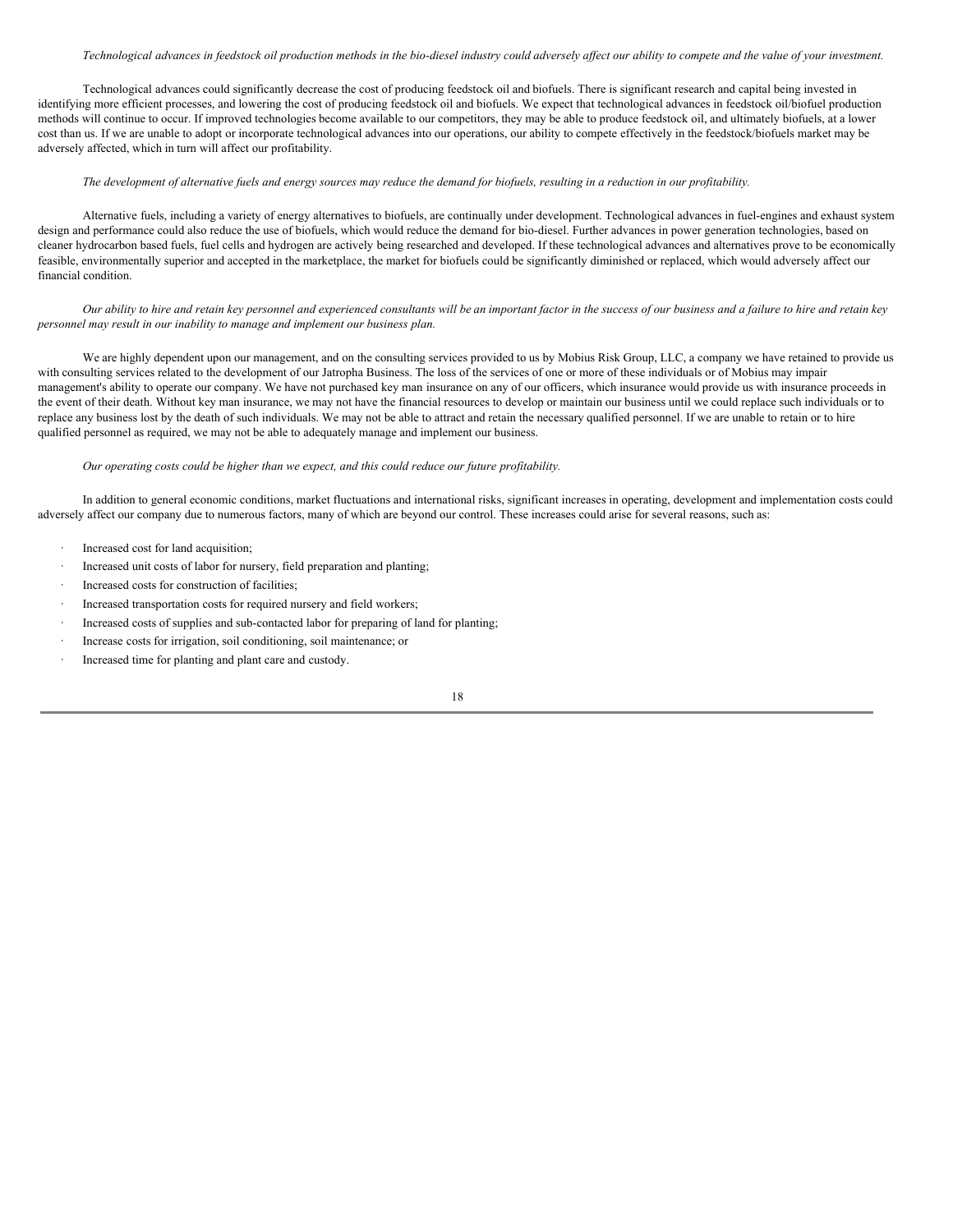Upon completion of our field developments, our operations will also subject us to ongoing compliance with applicable governmental regulations, including those governing land use, water use, pollution control, worker safety and health and welfare and other matters. We may have difficulty complying with these regulations and our compliance costs could increase significantly. Increases in operating costs would have a negative impact on our operating income, and could result in substantially decreased earnings or a loss from our operations, adversely affecting our financial condition.

## Fluctuations in the Mexican peso to U.S. dollar exchange rate may adversely affect our reported operating results.

The Mexican peso is the primary operating currency for our initial business operations while our financial results are reported in U.S. dollars. Because our costs will be primarily denominated in pesos, a decline in the value of the dollar to the peso could negatively affect our actual operating costs in U.S. dollars, and our reported results of operations. We do not currently engage in any currency hedging transactions intended to reduce the effect of fluctuations in foreign currency exchange rates on our results of operations. We cannot guarantee that we will enter into any such currency hedging transactions in the future or, if we do, that these transactions will successfully protect us against currency fluctuations.

#### *Risk of abandoned operations or decommissioning costs are unknown and may be substantial.*

We may be responsible for costs associated with abandoning land development and product processing facilities, which we intend to use for production of biofuels feedstock. We expect to have long term commitments on land and facilities and short to medium commitments for labor and other services. Abandonment of these developments and contracts and the associated decommissioning costs could be substantial and may have an effect on future profitability.

Our future profitability is dependent upon many natural factors outside of our control. If these factors do not produce favorable results our future business profitability *could be significantly af ected.*

Our future profitability is mainly dependent on the production output from our agricultural operations. There are many factors that can effect growth and fruit production of the Jatropha plant including weather, nutrients, pests and other natural enemies of the plant. Many of these are outside of our direct control and could be devastating to our operations.

#### **Risks Relating to Our Common Stock**

#### Our stock is thinly traded, so you may be unable to sell your shares at or near the quoted bid prices if you need to sell a significant number of your shares.

The shares of our common stock are thinly traded on the Pink Sheets LLC electronic trading platform, meaning that the number of persons interested in purchasing our common shares at or near bid prices at any given time may be relatively small or non-existent. This situation is attributable to a number of factors, including the fact that we are a small company which is relatively unknown to stock analysts, stock brokers, institutional investors and others in the investment community that generate or influence sales volume, and that even if we came to the attention of such persons, they tend to be risk-averse and would be reluctant to follow an unproven, early stage company such as ours or purchase or recommend the purchase of our shares until such time as we became more seasoned and viable. As a consequence, there may be periods of several days or more when trading activity in our shares is minimal or non-existent, as compared to a seasoned issuer which has a large and steady volume of trading activity that will generally support continuous sales without an adverse effect on share price. We cannot give you any assurance that a broader or more active public trading market for our common shares will develop or be sustained, or that current trading levels will be sustained. Due to these conditions, we can give you no assurance that you will be able to sell your shares at or near bid prices or at all if you need money or otherwise desire to liquidate your shares.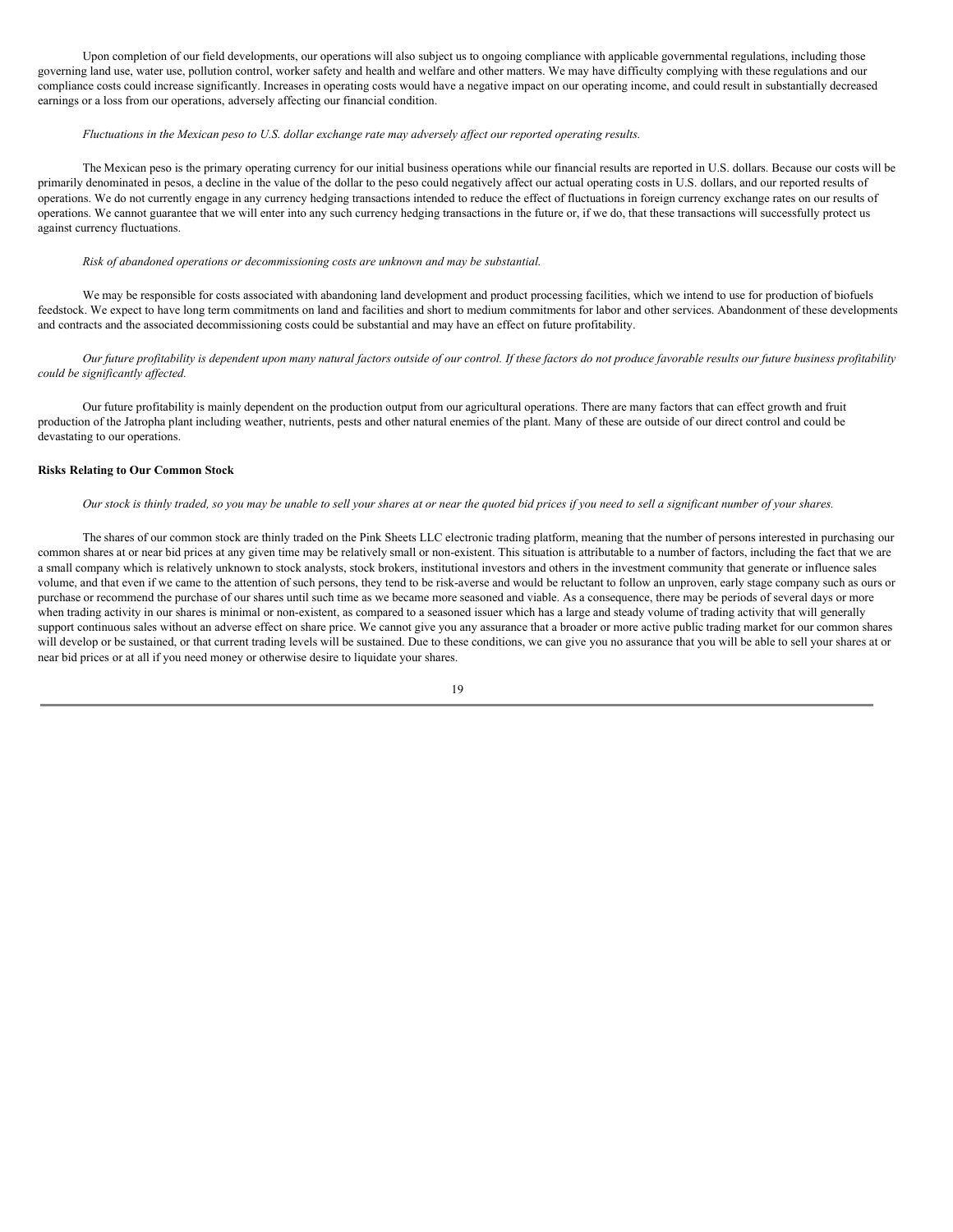Our existing directors, officers and key employees hold a substantial amount of our common stock and may be able to prevent other shareholders from influencing *significant corporate decisions.*

As of December 31, 2007, our directors and executive officers, beneficially owned approximately 35.1% of our outstanding common stock. These shareholders, if they act together, may be able to direct the outcome of matters requiring approval of the shareholders, including the election of our directors and other corporate actions such as:

- our merger with or into another company;
- a sale of substantially all of our assets; and
- amendments to our articles of incorporation.

The decisions of these shareholders may conflict with our interests or those of our other shareholders.

*The market price of our stock may be adversely af ected by market volatility.*

The market price of our common stock is likely to be volatile and could fluctuate widely in response to many factors, including:

- fluctuation in the world price of crude oil;
- market changes in the biofuels industry;
- government regulations affecting renewable energy businesses and users;
- actual or anticipated variations in our operating results;
- our success in meeting our business goals and the general development of our proposed operations;
- general economic, political and market conditions in the U.S. and the foreign countries in which we plan to operate; and
- the occurrence of any of the risks described in this Annual Report.

## *Obtaining additional capital though the sale of common stock will result in dilution of shareholder interests.*

We plan to raise additional funds in the future by issuing additional shares of common stock or other securities, which may include securities such as convertible debentures, warrants or preferred stock that are convertible into common stock. Any such sale of common stock or other securities will lead to further dilution of the equity ownership of existing holders of our common stock. Additionally, the existing options, warrants and conversion rights may hinder future equity offerings, and the exercise of those options, warrants and conversion rights may have an adverse effect on the value of our stock. If any such options, warrants or conversion rights are exercised at a price below the then current market price of our shares, then the market price of our stock could decrease upon the sale of such additional securities. Further, if any such options, warrants or conversion rights are exercised at a price below the price at which any particular shareholder purchased shares, then that particular shareholder will experience dilution in his or her investment.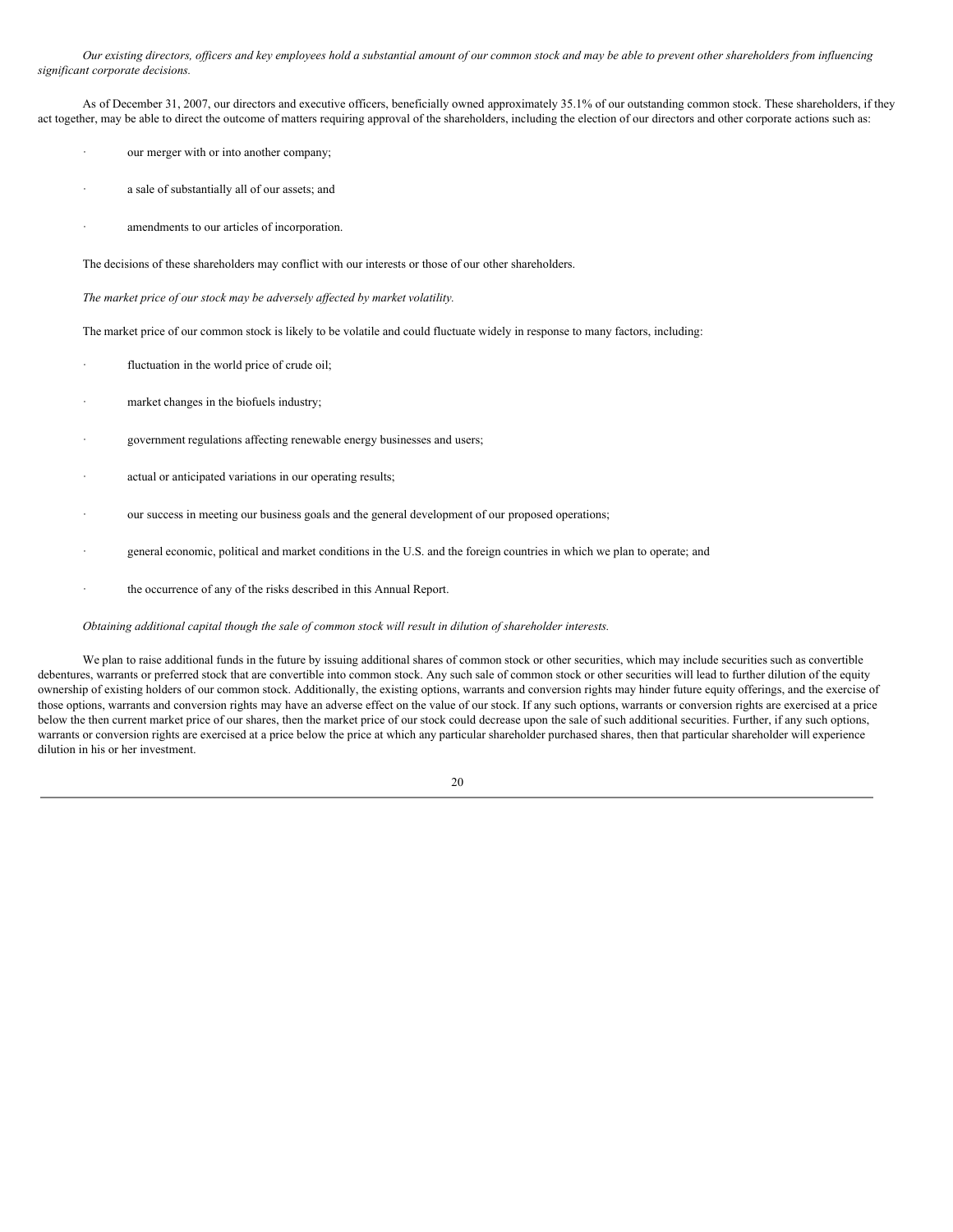#### *We are unlikely to pay dividends on our common stock in the foreseeable future.*

We have never declared or paid dividends on our stock. We currently intend to retain all available funds and any future earnings for use in the operation and expansion of our business. We do not anticipate paying any cash dividends in the foreseeable future, and it is unlikely that investors will derive any current income from ownership of our stock. This means that your potential for economic gain from ownership of our stock depends on appreciation of our stock price and will only be realized by a sale of the stock at a price higher than your purchase price.

Trading of our stock may be restricted by the Securities and Exchange Commission's penny stock regulations, which may limit a shareholder's ability to buy and sell *our stock.*

The Securities and Exchange Commission has adopted regulations which generally define "penny stock" to be any equity security that has a market price less than \$5.00 per share or an exercise price of less than \$5.00 per share, subject to certain exceptions. Our securities are covered by the penny stock rules, which impose additional sales practice requirements on broker-dealers who sell to persons other than established customers and "accredited investors." The term "accredited investor" refers generally to institutions with assets in excess of \$5,000,000 or individuals with a net worth in excess of \$1,000,000 or annual income exceeding \$200,000 or \$300,000 jointly with their spouse. The penny stock rules require a broker-dealer, prior to a transaction in a penny stock not otherwise exempt from the rules, to deliver a standardized risk disclosure document in a form prepared by the Securities and Exchange Commission, which provides information about penny stocks and the nature and level of risks in the penny stock market. The broker-dealer also must provide the customer with current bid and offer quotations for the penny stock, the compensation of the broker-dealer and its salesperson in the transaction and monthly account statements showing the market value of each penny stock held in the customer's account. The bid and offer quotations, and the brokerdealer and salesperson compensation information, must be given to the customer orally or in writing prior to effecting the transaction and must be given to the customer in writing before or with the customer's confirmation. In addition, the penny stock rules require that prior to a transaction in a penny stock not otherwise exempt from these rules, the broker-dealer must make a special written determination that the penny stock is a suitable investment for the purchaser and receive the purchaser's written agreement to the transaction. These disclosure requirements may have the effect of reducing the level of trading activity in the secondary market for the stock that is subject to these penny stock rules. Consequently, these penny stock rules may affect the ability of broker-dealers to trade our securities. We believe that the penny stock rules discourage investor interest in and limit the marketability of our common stock.

# **ITEM 2. DESCRIPTION OF PROPERTY.**

Currently, we operate out of offices of an unaffiliated bio-diesel company located at 6033 W. Century Blvd, Suite 1090, Los Angeles, California 90045. We moved to this location in September 2007 (previously, our offices were located in Salt Lake City, Utah) and we have been using these facilities without any obligation to make any lease or rental payments. We plan to move to our own office in the near future and are currently looking for office space.

# **ITEM 3. LEGAL PROCEEDINGS.**

On August 22, 2006, we initiated legal proceedings in Landgericht Hamburg, a German Federal Court in Hamburg - Germany, against Dr. Alfred Schmidt to obtain certain rights concerning "SaveCream", a developmental topical aromatase inhibitor cream relevant to our legacy bio-pharmaceutical business. No cross complaints have been filed against us in this matter. We acquired the "SaveCream" rights and certain other related intellectual property assets from the liquidator of Savetherapeutics AG i.L., a German corporation, pursuant to an asset purchase agreement dated as of March 11, 2005. Pursuant to our agreement with Eucodis, Eucodis has agreed to assume and become financially responsible for all costs we incur in connection with the foregoing litigation. If we do not sell our SaveCream assets to Eucodis, we will have to bear any future expenses related to this litigation.

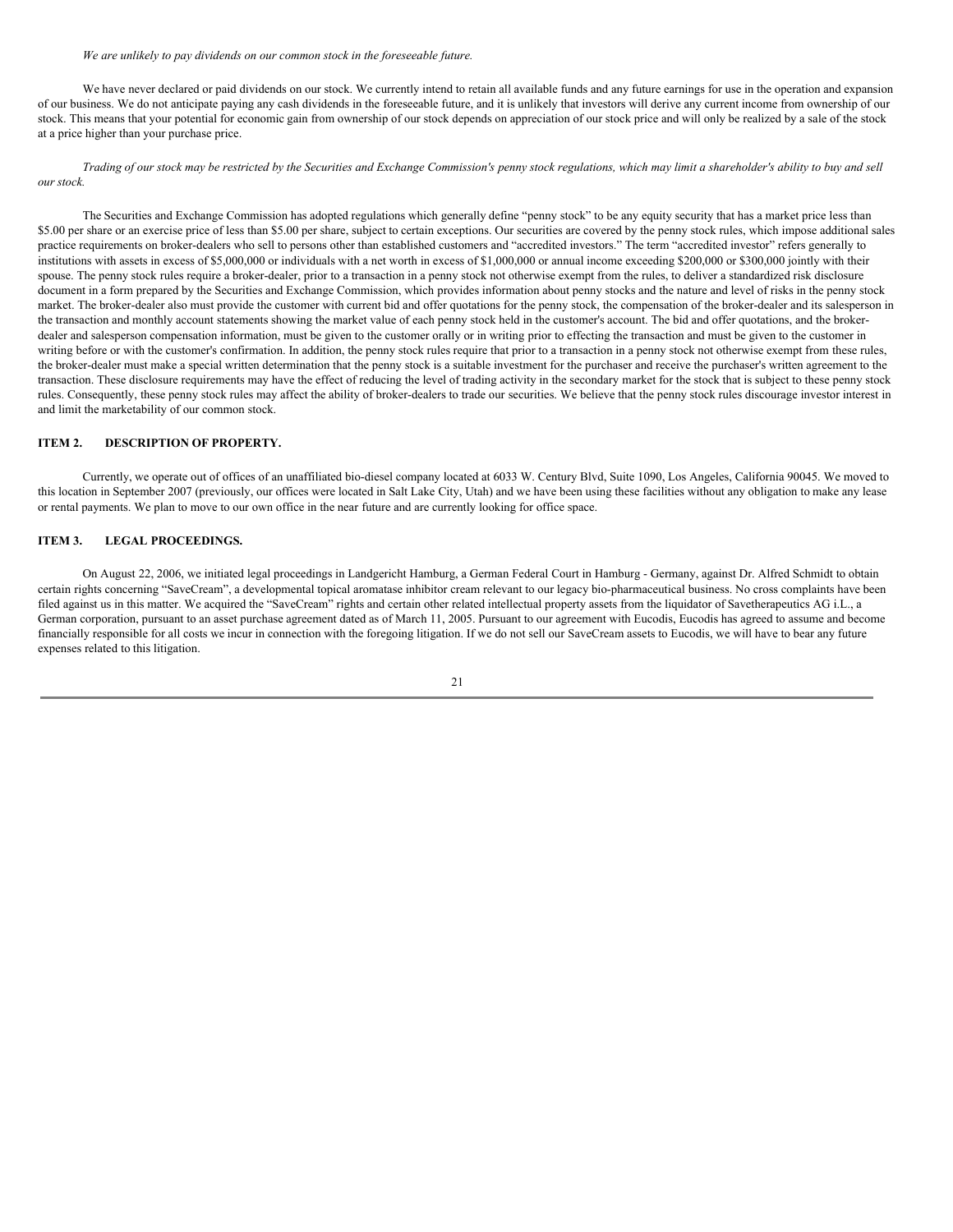In January 2008, in an action titled Bowne of Los Angeles, Inc. vs. Medical Discoveries, Inc., Bowne of Los Angeles, Inc. filed a lawsuit against us in the Third District Court, Salt Lake County, State of Utah, alleging that we failed to pay Bowne \$59,399.47. Bowne is also seeking interest and legal fees. We have been in discussions with Bowne to settle this dispute. However, on March 13, 2008, Bowne filed a Notice Of Intent To Take Default Judgment. If the default judgment is granted, we will become liable for the entire amount claimed by Bowne.

# **ITEM 4. SUBMISSION OF MATTERS TO A VOTE OF SECURITY HOLDERS.**

No matters were submitted to a vote of security holders during the fourth quarter of the fiscal year covered by this report.

## **PART II**

## ITEM 5. MARKET FOR COMMON EQUITY AND RELATED SHAREHOLDER MATTERS, AND SMALL BUSINESS ISSUER'S PURCHASE OF EQUITY **SECURITIES.**

Until July 2007, our common stock was traded on the OTC Bulletin Board under the symbol "MLSC." Due to our failure to timely file reports with the Securities and Exchange Commission, in July 2007, we were de-listed from the OTC Bulletin Board. Thereafter, our common stock has traded on the Pink Sheets LLC trading platform. On February 29, 2008, in connection with our name change, our trading symbol was changed to "GCEH." We have submitted an application to have our common stock re-listed on the OTC Bulletin Board.

The following table sets forth the range of bid quotations for our common stock for the quarters indicated according to data provided by The NASDAQ Stock Market, Inc. Such quotations reflect inter-dealer prices, without retail mark-ups, markdowns or commissions, and may not represent actual transactions.

| <b>Fiscal Year Ended December 31, 2007</b> | <b>High Bid</b> |       | Low Bid |       |
|--------------------------------------------|-----------------|-------|---------|-------|
| <b>First Quarter</b>                       |                 | 0.049 |         | 0.022 |
| Second Quarter                             |                 | 0.050 |         | 0.011 |
| Third Ouarter                              |                 | 0.080 |         | 0.020 |
| Fourth Quarter                             |                 | 0.087 |         | 0.030 |

| <b>Fiscal Year Ended December 31, 2006</b> | High Bid |       | Low Bid |  |
|--------------------------------------------|----------|-------|---------|--|
| <b>First Quarter</b>                       |          | 0.190 | 0.090   |  |
| Second Quarter                             |          | 0.155 | 0.075   |  |
| Third Ouarter                              |          | 0.105 | 0.023   |  |
| Fourth Quarter                             |          | 0.080 | 0.030   |  |

#### **Shareholders**

As of December 31, 2007, we believe that we have approximately 2,950 shareholders of our common stock.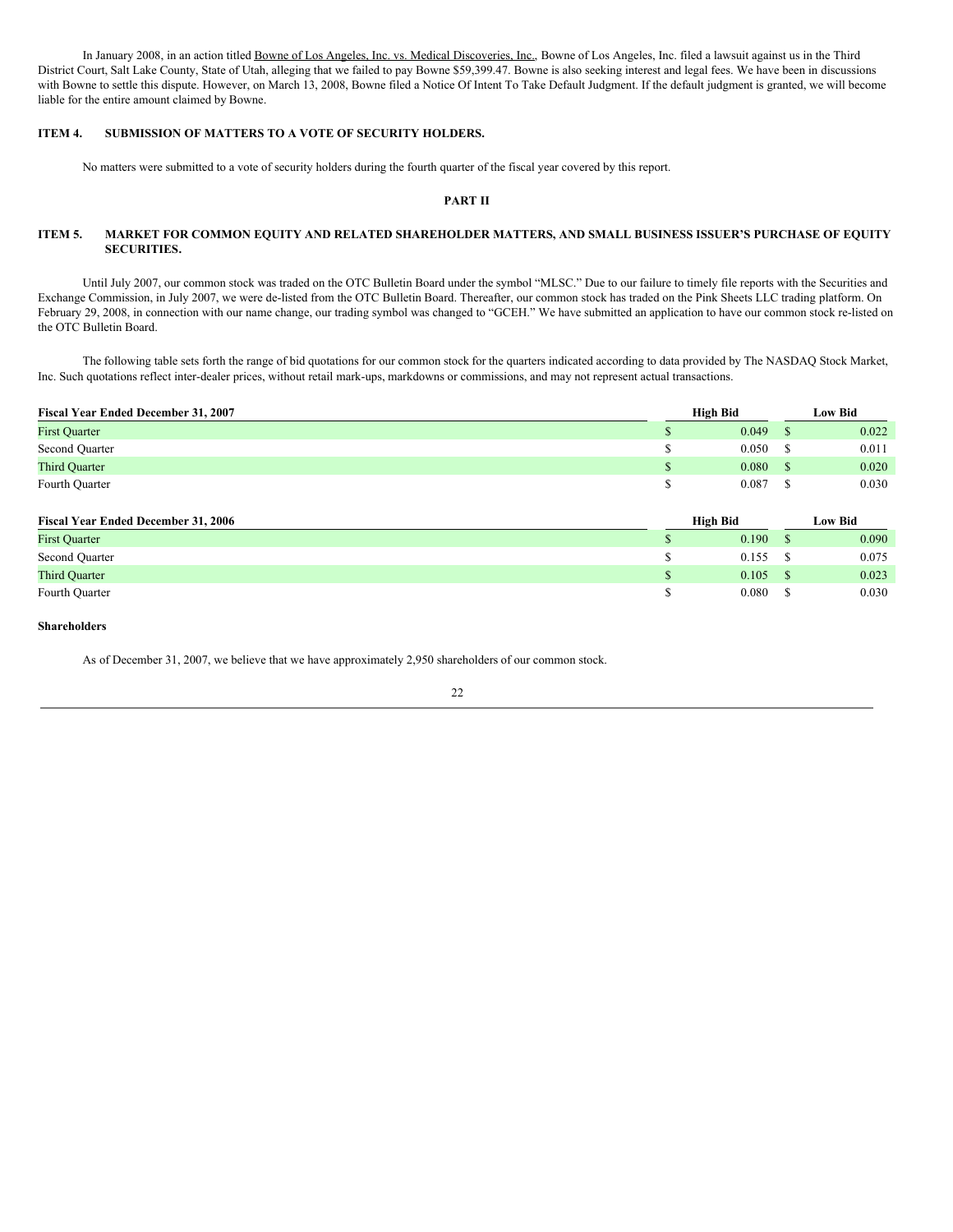# **Dividends**

We have never paid any cash dividends on our common stock and do not anticipate paying dividends in the foreseeable future. We presently intend to retain any future earnings for financing our growth and expansion.

# **Securities Authorized For Issuance Under Equity Compensation Plans**

The following table contains information regarding our equity compensation plans as of December 31, 2007.

| Plan Category                                              | Number of<br>Securities to be<br>Issued upon<br>Exercise of<br>Outstanding<br>Options,<br>Warrants and<br>Rights |               | Weighted-<br>Average<br><b>Exercise Price</b><br>of Outstanding<br>Options,<br>Warrants and<br>Rights | Number of<br>Securities<br>Remaining<br>Available for<br>Future<br>Issuance under<br>Equity<br>Compensation<br>Plans<br>(Excluding)<br>Securities<br>Reflected in<br>the First<br>Column) |
|------------------------------------------------------------|------------------------------------------------------------------------------------------------------------------|---------------|-------------------------------------------------------------------------------------------------------|-------------------------------------------------------------------------------------------------------------------------------------------------------------------------------------------|
| Equity compensation plans approved by security holders     |                                                                                                                  |               |                                                                                                       |                                                                                                                                                                                           |
| 1993 Incentive Plan (1)                                    | 3,383,000                                                                                                        | <sup>\$</sup> | 0.13                                                                                                  | $-()$ -                                                                                                                                                                                   |
| 2002 Stock Incentive Plan                                  | 14,500,000                                                                                                       | $\mathbb{S}$  | 0.04                                                                                                  | 5,500,000                                                                                                                                                                                 |
| Equity compensation plans not approved by security holders |                                                                                                                  |               |                                                                                                       |                                                                                                                                                                                           |
| Warrants                                                   | 58,033,379                                                                                                       | \$            | 0.02                                                                                                  |                                                                                                                                                                                           |
| Total                                                      | 75,916,379                                                                                                       |               |                                                                                                       |                                                                                                                                                                                           |

(1) The 1993 Incentive Plan has expired and no additional options or awards can be granted under this plan.

## **Repurchase of Shares**

We did not repurchase any of its shares during the fourth quarter of the fiscal year covered by this report.

# **ITEM 6. MANAGEMENT'S DISCUSSION AND ANALYSIS OF FINANCIAL CONDITION AND RESULTS OF OPERATIONS.**

### **Overview**

During the period covered by this Annual Report, we were a development stage company that devoted substantially all of its efforts to the research and development of its two principal drug candidates. During 2007, we decided to discontinue the development of our two drug candidates, decided to sell our two drug technologies, and have commenced a new business as a renewable alternative energy source company. As a result, the "Results of Operations" section below contains a description of both the results of a business that we no longer intend to pursue and the results of the new biofuels business that we are currently conducting.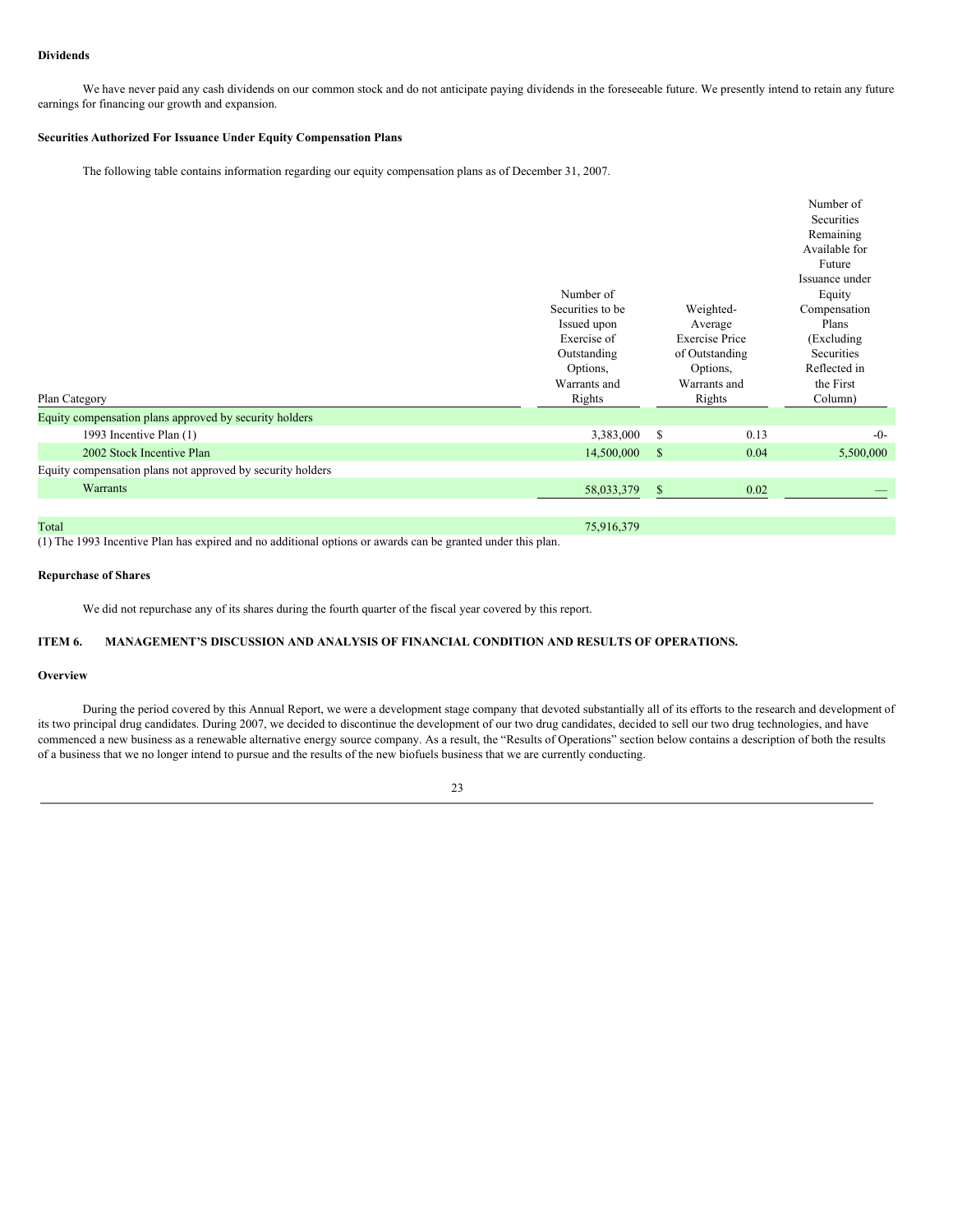#### **Critical Accounting Policies**

The preparation of financial statements in conformity with accounting principles generally accepted in the United States require management to make estimates and assumptions that affect the reported assets, liabilities, sales and expenses in the accompanying financial statements. Critical accounting policies are those that require the most subjective and complex judgments, often employing the use of estimates about the effect of matters that are inherently uncertain. We are a development stage company as defined by the Financial Accounting Standards Board's ("FASB") Statement of Financial Accounting Standards ("SFAS") No. 7, "Accounting and Reporting by Development Stage Enterprises." Accordingly, all losses accumulated since inception have been considered as part of our development stage activities. Certain other critical accounting policies, including the assumptions and judgments underlying them, are disclosed in the Note A to the Consolidated Financial Statements included in this annual report. However, we do not believe that there are any alternative methods of accounting for our operations that would have a material affect on our financial statements.

#### **Results Of Operations**

As discussed previously, in 2007 the Board of Directors determined to discontinue our prior bio-pharmaceutical operations. Pursuant to accounting rules for discontinued operations, we have classified all revenue and expense, except general corporate overhead, for 2007 and prior periods related to the operations of our biopharmaceutical business as discontinued operations.

*Revenues and Gross Profit*. We are a development stage company and have not had significant revenues from our operations or reached the level of our planned operations. We discontinued our prior bio-pharmaceutical operations in March 2007. In September 2007, we commenced operations in our new bio-fuels Jatropha business, but we are still in the pre-development agricultural stage of our operations and, therefore, do not anticipate generating significant revenues from the sale of bio-fuel products until 2009. We are, however, attempting to generate cash in 2008 from the forward sale of carbon credits and possibly from future oil delivery contracts. During the years ended December 31, 2007 and 2006, we recognized revenue of \$200,000 and \$800,000, respectively, related to our discontinued bio-pharmaceutical business, which revenue is included in Loss from Discontinued Operations in the accompanying Consolidated Statements of Operations.

*Operating Expenses*. Our general and administrative expenses related to continuing operations for the year ended December 31, 2007, were \$2,950,000 compared to \$515,000 for the year ended December 31, 2006. In 2007, general and administrative expense includes general corporate overhead of \$935,000 and includes share-based compensation of \$2,015,000. In 2006, general and administrative expense in the amount of \$515,000 principally consisted of estimated general corporate overhead. We have included expenses such as director fees, accounting costs, certain legal costs, certain consulting expenses, and an allocation of our employees' compensation as general corporate overhead. Other general and administrative expenses more directly related to the operation and disposal of our bio-pharmaceutical business have been included in Loss from Discontinued Operations.

For the year ended December 31, 2007, we have recorded research and development costs of \$987,000 related to the value of common stock issued in exchange for certain trade secrets, know-how, business plans, term sheets, business relationships, and other information in connection with the share exchange with Global Clean Energy Holdings, LLC. Otherwise, we did not incur any research and development expenses during the year ended December 31, 2007 due to our Board of Directors' decision to discontinue funding development of the SaveCream and MDI-P drug candidate assets. We incurred \$2,027,000 of research and development expenses for the year ended December 31, 2006, which principally related to our acquisition of the patents and patent rights relating to SaveCream, which are included in Loss from Discontinued Operations.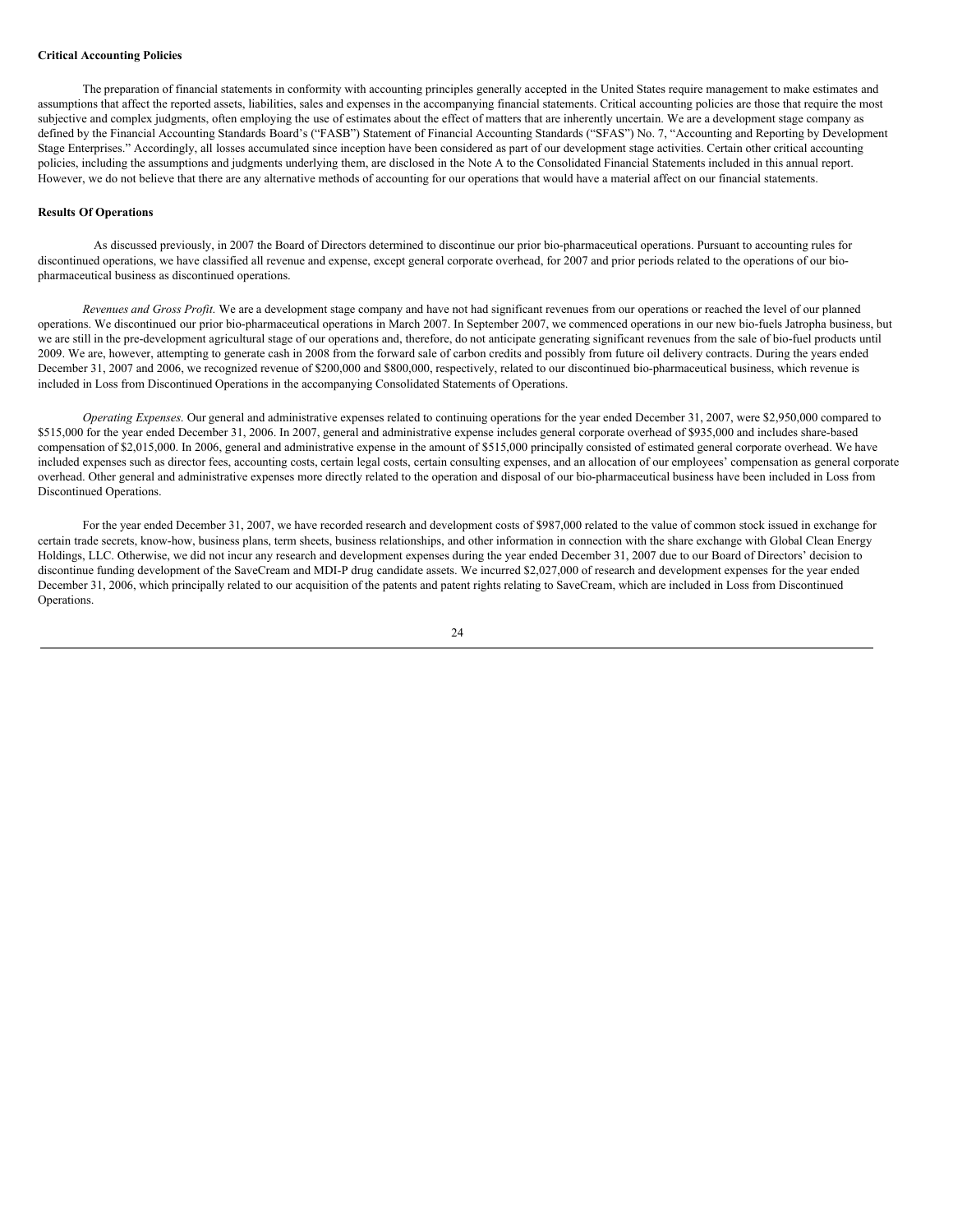*Other Income/ Expense and Net Loss*. Our interest income increased to \$4,000 for the year ended December 31, 2007, from \$3,000 for the year ended December 31, 2006 principally due to cash balances generated from the sale of Series B preferred stock in the final quarter of 2007.

During the year ended December 31, 2007, we recorded \$148,000 as unrealized loss on financial instrument to record the accounting for warrants resulting from the issuance of the Series A Convertible Preferred Stock entered into in October 2004 and March 2005, the cancellation and reissuance in September 2007 of certain related warrants to purchase 27,452,973 shares of common stock in connection with a new secured promissory note, and other warrants issued in 2007 to non-employees. During the year ended December 31, 2006, we recorded unrealized gains of \$2,565,000 as a result of the accounting for these warrants. This non-cash gain and loss recognition on financial instrument is the result of the periodic revaluation of certain warrants classified as a liability in the financial statements.

In connection with the accounting for the cancellation and reissuance of warrants mentioned in the previous paragraph, we recorded a discount to the associated secured promissory note of \$250,000. The discount to the note was amortized over the term of the loan agreement from September 7, 2007 to December 14, 2007, and was recorded as "interest expense from amortization of discount on secured promissory note." Interest expense increased from \$30,000 for the year ended December 31, 2006 to \$52,000 for the year ended December 31, 2007. The increase in interest expense is primarily attributable to interest on the new secured promissory note issued in September 2007.

For the year ended December 31, 2007, we recorded "Gain on debt restructuring" of \$485,000. This gain consisted of (i) a gain of \$395,000 on settlement of amounts due to our former Chief Executive Officer, and (ii) a gain of \$90,000 on the settlement of a note payable that was contingent on the outcome on our sale of MDI-P. The liability in the amount of \$90,000 was extinguished because it was only payable if and when we received \$1 million in cumulative license revenue from the MDI-P compound in any human indication. Since we sold the MDI-P compound for less than \$1 million, this liability is no longer owed and was written off. For the year ended December 31, 2006, we recorded "Gain on debt restructuring" of \$608,000 principally related to recognizing certain previously recorded liabilities as having passed the statute of limitations for collection.

Our Loss from Discontinued Operations was \$518,000 for the year ended December 31, 2007, compared to \$2,815,000 for the year ended December 31, 2006.

#### **Liquidity And Capital Resources**

As of December 31, 2007 we had \$805,338 in cash and a working capital deficit of \$7,344,000, as compared with \$48,000 in cash and a working capital deficit of \$5,527,000 at December 31, 2006.

Since our inception, we have financed our operations primarily through private sales of our securities. As of December 31, 2006, our financial resources were not sufficient to fund our on-going research and development activities or to fund our general and operating expenses. Accordingly, early in 2007 we re-evaluated our future operations thereafter elected to terminate our bio-pharmaceutical operations.

Our ability to fund our liquidity and working capital needs in the near future will be dependent upon certain pending and potential transactions. The principal pending transaction is the sale of certain of our legacy pharmaceutical assets. In July 2007, we executed the Asset Sale Agreement with Eucodis pursuant to which we agreed to sell our SaveCream asset for an aggregate of €4,007,534 (or U.S. \$6,089,000 based on the currency conversion rate in effect as of March 3, 2008), a portion of which comprised (i) a cash payment of €1,538,462, which is due and payable to us at the closing, less \$200,000 already received from Eucodis in March 2007 upon the signing of the Letter of Intent, and (ii) Eucodis' assumption of an aggregate of  $\epsilon$ 2,469,072, constituting specific indebtedness currently owed to certain of our creditors. We recently entered into a letter agreement with Eucodis pursuant to which we agreed that the price for the assets (4,007,534 euros) would remain the same, but that the amount indebtedness that Eucodis is required to assume will be reduced by 332,875 euros, and the amount to be paid at closing would be increased by this 332,875 euro amount. Accordingly, if the closing occurs, we will receive a total of 1,871,337 euros (or approximately U.S. \$2,642,000 based on the currency conversion rate in effect as of March 3, 2008) at the closing. The closing of the sale to Eucodis is currently scheduled to occur at such time as Eucodis completes its financing, but in no event later than April 30, 2008. No assurance can be given that this sale will be completed.

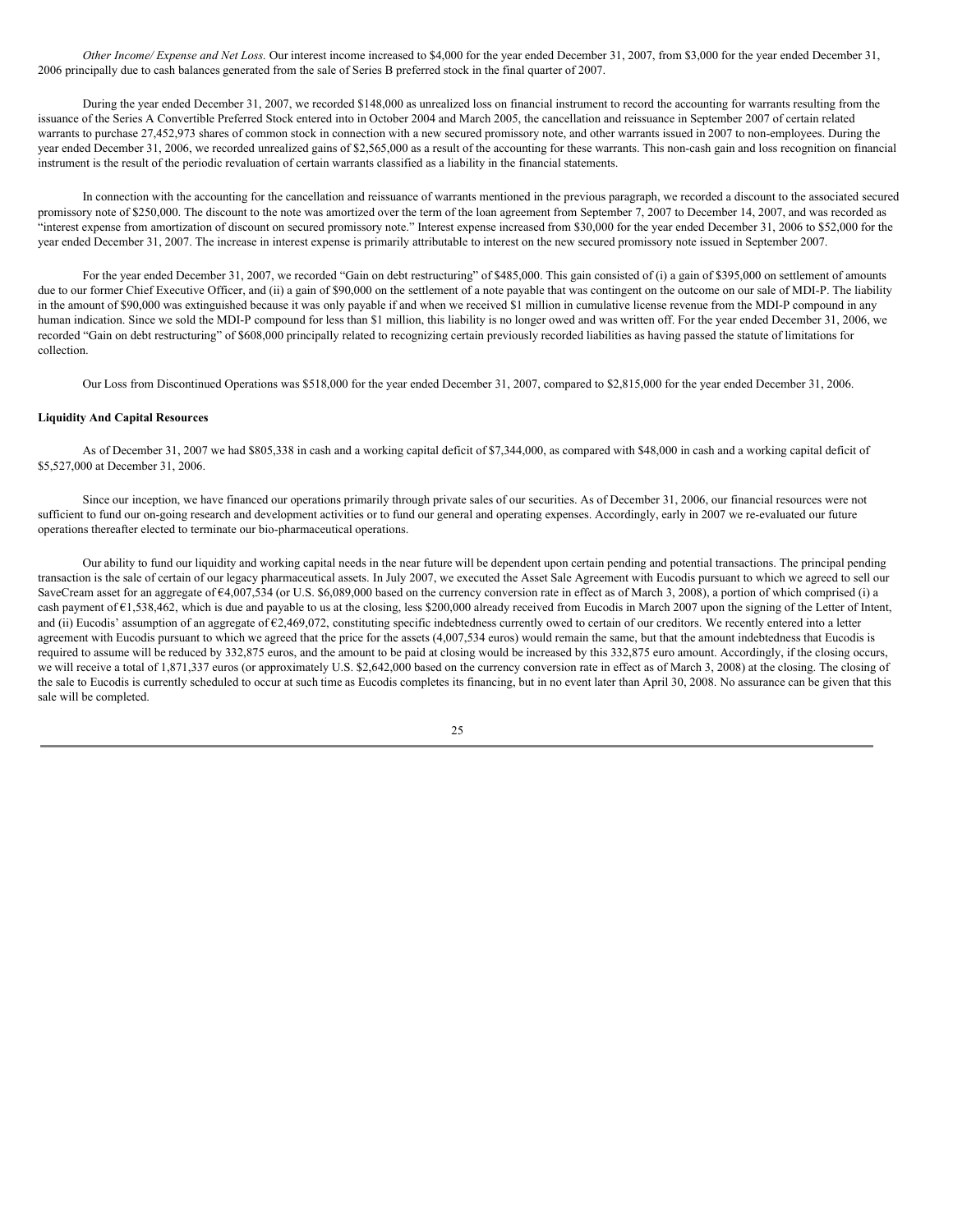In August 2007, we sold our second drug candidate, the MDI-P compound, for \$310,000 in cash.

In order to fund ongoing operations pending closing of the sale to Eucodis, we entered into the Loan Agreement with, and issued a promissory note in favor of, with Mercator Momentum Fund III, L.P. ("Mercator"). Pursuant to the loan agreement, Mercator made available to us a secured term credit facility in principal amount of \$1,000,000. Interest is payable on the Loan at a rate of 12% per annum, payable monthly. We have agreed not to request any further advances under the loan agreement. As of March 27, 2008, the remaining outstanding principal balance of amounts we borrowed under the loan agreement was \$200,000. The loan currently matures and becomes due and payable on June 21, 2008. The loan is secured by a first priority lien on all of our assets.

In November 2007, we issued 13,000 shares of our newly created Series B Convertible Preferred Stock to two accredited investors for an aggregate of \$1,300,000.

We are currently funding our operations from the Mercator loan and from the proceeds of the sale of the Series B Convertible Preferred Stock. Assuming that the sale of SaveCream to Eucodis is completed in April 2008, we will have sufficient cash to fund our projected corporate operating expenses for the balance of 2008. However, our business plan calls for significant infusion of additional capital to establish our Jatropha plantations in Mexico and other locations. We currently do not have the funds necessary to acquire and cultivate those plantations, nor will the projected proceeds from the Eucodis sale be sufficient for those purposes. Accordingly, in addition to the proceeds we expect to receive upon the sale of SaveCream to Eucodis, we will have to obtain significant additional capital through the sale of additional equity and/or debt securities, the forward sale of Jatropha oil and carbon offset credits, and from other financing activities, such as strategic partnerships. While we have commenced negotiations with third parties to obtain additional funding from strategic partnerships and for the sale of carbon credits, no assurance can be given that we will have sufficient capital available to continue to operate our business in 2008 or that we will be able to effect our new business plan in the Jatropha Business.

We have no off-balance sheet arrangements as defined in Item 303(c) of Regulation S-B.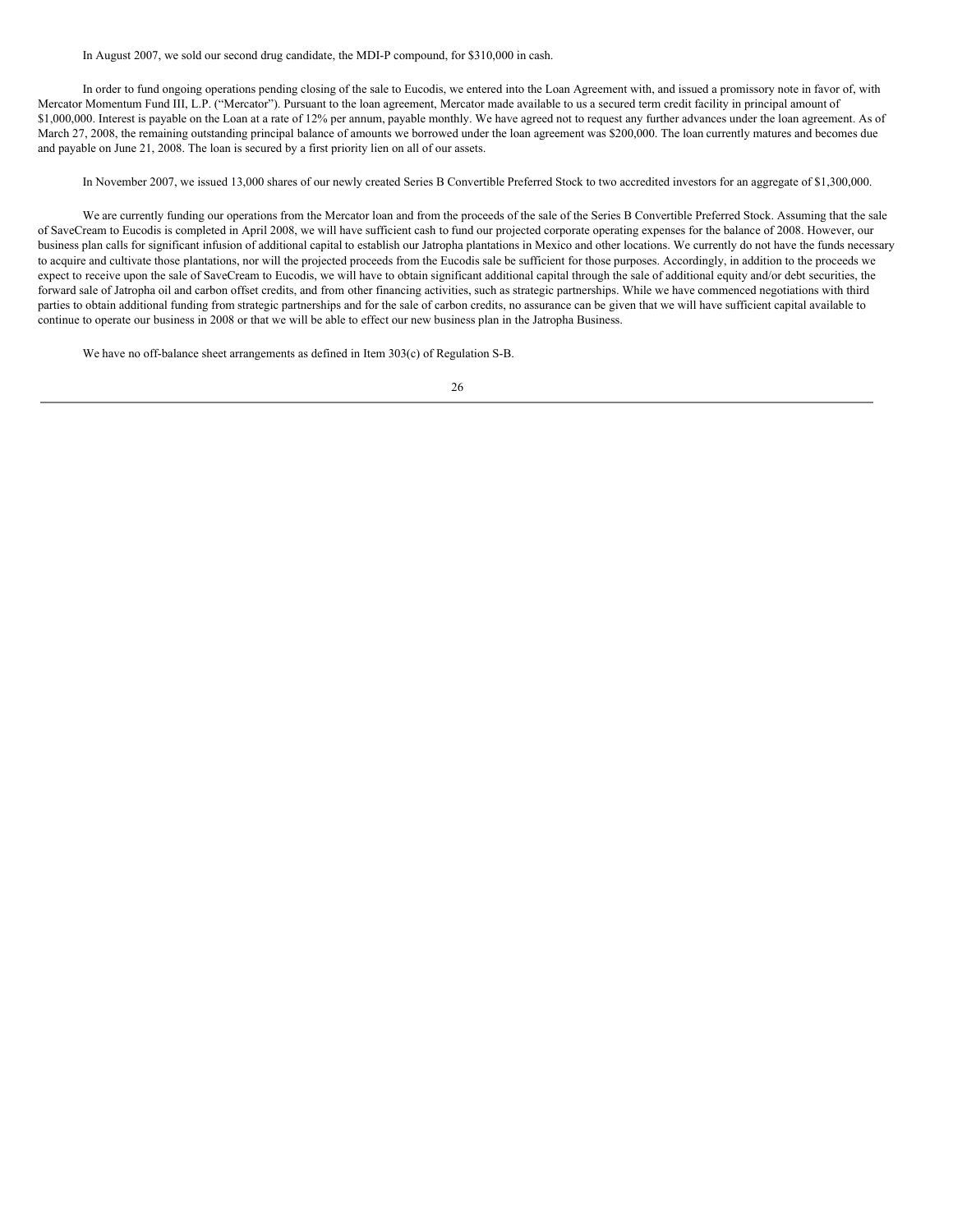# **HANSEN, BARNETT& MAXWELL, P.C.**

CERTIFIED PUBLIC ACCOUNTANTS **Accounting Oversight Board** AND BUSINESS CONSULTANTS 5 Triad Center, Suite 750 Salt Lake City, UT 84180-1128 Phone: (801) 532-2200 Fax: (801) 532-7944 www.hbmcpas.com

A Professional Corporation **Registered with the Public Company**



# **REPORT OF INDEPENDENT REGISTERED PUBLIC ACCOUNTING FIRM**

To the Board of Directors and Shareholders Medical Discoveries, Inc.

We have audited the accompanying consolidated balance sheets of Global Clean Energy Holdings, Inc. and subsidiaries (a development stage company) as of December 31, 2007 and 2006, and the related consolidated statements of operations, stockholders' deficit, and cash flows for the years then ended, and for the period from November 20, 1991 (date of inception of the development stage) through December 31, 2007. These consolidated financial statements are the responsibility of the Company's management. Our responsibility is to express an opinion on these financial statements based on our audits. We did not audit the financial statements of the Company from November 20, 1991 through December 31, 2003, which statements reflect total revenues and deficit accumulated during the development stage of \$157,044 and \$14,930,259, respectively. Those statements were audited by other auditors whose reports, dated February 18, 2004 (except Note K, not included herein, as to which the date is November 15, 2004) and March 20, 2000, included an explanatory paragraph stating there was substantial doubt regarding the Company's ability to continue as a going concern. Our opinion, insofar as it relates to the consolidated financial statements for the period from November 20, 1991 through December 31, 2003, is based solely on the report of the other auditors.

We conducted our audits in accordance with the standards of the Public Company Accounting Oversight Board (United States). Those standards require that we plan and perform the audit to obtain reasonable assurance about whether the financial statements are free of material misstatement. The company is not required to have, nor were we engaged to perform, an audit of its internal control over financial reporting. Our audit included consideration of internal control over financial reporting as a basis for designing audit procedures that are appropriate in the circumstances, but not for the purpose of expressing an opinion on the effectiveness of the company's internal control over financial reporting. Accordingly, we express no such opinion. An audit also includes examining, on a test basis, evidence supporting the amounts and disclosures in the financial statements, assessing the accounting principles used and significant estimates made by management, as well as evaluating the overall financial statement presentation. We believe that our audits provide a reasonable basis for our opinion.

In our opinion, based on our audits and the report of the other auditors, the consolidated financial statements referred to above present fairly, in all material respects, the financial position of Global Clean Energy Holdings, Inc. and subsidiaries as of December 31, 2007 and 2006, and the results of their operations and their cash flows for the years then ended and for the period from November 20, 1991 through December 31, 2007, in conformity with U.S. generally accepted accounting principles.

The accompanying consolidated financial statements have been prepared assuming that the Company will continue as a going concern. The Company is a development stage enterprise previously engaged in developing bio-pharmaceutical research and currently developing bio-diesel fuels. As discussed in Note B to the financial statements, the stockholders' deficit and the operating losses since inception raise substantial doubt about the Company's ability to continue as a going concern. Management's plans concerning these matters are also described in Note B. The financial statements do not include any adjustments that might result from the outcome of these uncertainties.

## **HANSEN, BARNETT & MAXWELL, P.C.**

Salt Lake City, Utah March 26, 2008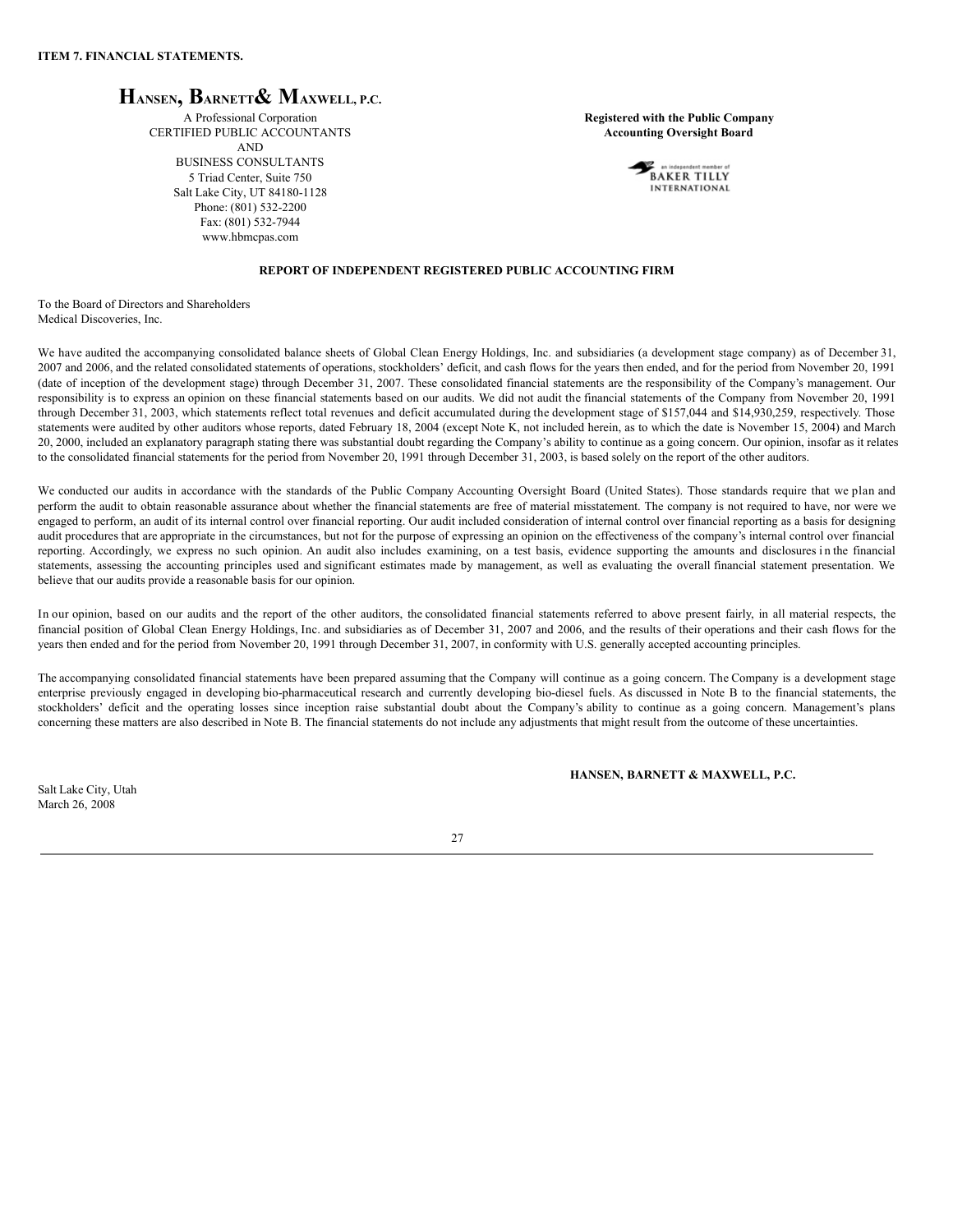# **GLOBAL CLEAN ENERGY HOLDINGS, INC. AND SUBSIDIARIES FORMERLY KNOWN AS MEDICAL DISCOVERIES, INC. (A Development Stage Company) CONSOLIDATED BALANCE SHEETS**

|                                                                                                                                                                          |              | December 31,<br>2007 |             | December 31,<br>2006<br>(Restated for<br><b>Discontinued</b><br><b>Operations</b> ) |
|--------------------------------------------------------------------------------------------------------------------------------------------------------------------------|--------------|----------------------|-------------|-------------------------------------------------------------------------------------|
| <b>ASSETS</b>                                                                                                                                                            |              |                      |             |                                                                                     |
| <b>CURRENT ASSETS</b>                                                                                                                                                    |              |                      |             |                                                                                     |
| Cash and cash equivalents                                                                                                                                                | $\mathbf S$  | 805,338              | $\mathbf S$ | 47,658                                                                              |
| Subscription receivable                                                                                                                                                  |              | 75,000               |             |                                                                                     |
| Prepaid expenses                                                                                                                                                         |              | 51,073               |             |                                                                                     |
| <b>Total Current Assets</b>                                                                                                                                              |              | 931,411              |             | 47,658                                                                              |
| Plantation development costs and equipment, net                                                                                                                          |              | 309,341              |             | 789                                                                                 |
| Assets held for sale                                                                                                                                                     |              |                      |             | 61,460                                                                              |
| <b>TOTAL ASSETS</b>                                                                                                                                                      | $\mathbb{S}$ | 1,240,752            | \$          | 109,907                                                                             |
| <b>LIABILITIES AND STOCKHOLDERS' DEFICIT</b>                                                                                                                             |              |                      |             |                                                                                     |
| <b>CURRENT LIABILITIES</b>                                                                                                                                               |              |                      |             |                                                                                     |
| Accounts payable                                                                                                                                                         | \$           | 1,243,877            | \$          | 663,691                                                                             |
| Accrued payroll and payroll taxes                                                                                                                                        |              | 950,971              |             | 1,184,264                                                                           |
| Accrued interest payable                                                                                                                                                 |              | 300,651              |             | 267,739                                                                             |
| Secured promissory note                                                                                                                                                  |              | 250,000              |             |                                                                                     |
| Notes payable to shareholders                                                                                                                                            |              | 56,000               |             | 56,000                                                                              |
| Convertible notes payable                                                                                                                                                |              | 193,200              |             | 193,200                                                                             |
| Financial instrument                                                                                                                                                     |              | 2,166,514            |             | 294,988                                                                             |
| Current liabilities associated with assets held for sale                                                                                                                 |              | 3,113,970            |             | 2,914,438                                                                           |
| <b>Total Current Liabilities</b>                                                                                                                                         |              | 8,275,183            |             | 5,574,320                                                                           |
| <b>LONG-TERM LIABILITY</b>                                                                                                                                               |              |                      |             | 90,000                                                                              |
| <b>TOTAL LIABILITIES</b>                                                                                                                                                 |              | 8,275,183            |             | 5,664,320                                                                           |
| <b>STOCKHOLDERS' DEFICIT</b>                                                                                                                                             |              |                      |             |                                                                                     |
| Preferred stock - no par value; 50,000,000 shares authorized                                                                                                             |              |                      |             |                                                                                     |
| Series A, convertible; 28,928 and 34,420 shares issued and outstanding, respectively; (aggregate liquidation preference<br>of \$2,892,800 and \$3,442,000, respectively) |              | 514,612              |             | 514,612                                                                             |
| Series B, convertible; 13,000 and zero shares issued or subscribed, respectively; (aggregate liquidation preference of<br>\$1,300,000 and \$0, respectively)             |              | 1,290,735            |             |                                                                                     |
| Common stock, no par value; 500,000,000 shares authorized; 174,838,967 and 118,357,704 shares issued and outstanding,<br>respectively                                    |              | 16,526,570           |             | 15,299,017                                                                          |
| Additional paid-in capital                                                                                                                                               |              | 1,472,598            |             | 1,056,020                                                                           |
| Deficit accumulated prior to the development stage                                                                                                                       |              | (1,399,577)          |             | (1,399,577)                                                                         |
| Deficit accumulated during the development stage                                                                                                                         |              | (25, 439, 369)       |             | (21,024,485)                                                                        |
| <b>Total Stockholders' Deficit</b>                                                                                                                                       |              | (7,034,431)          |             | (5,554,413)                                                                         |
| TOTAL LIABILITIES AND STOCKHOLDERS' DEFICIT                                                                                                                              | \$           | 1,240,752            | \$          | 109,907                                                                             |

See Notes to Consolidated Financial Statements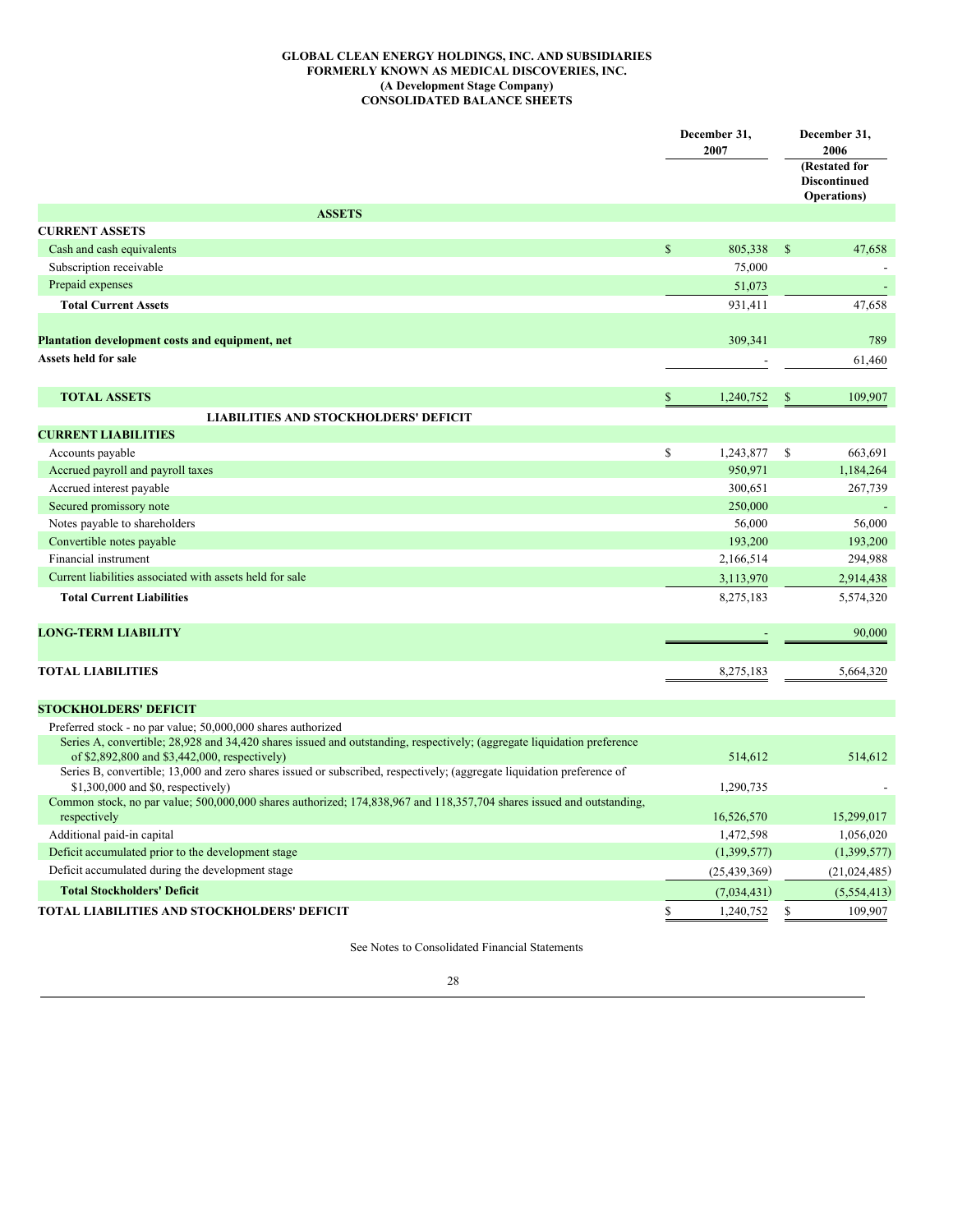# **GLOBAL CLEAN ENERGY HOLDINGS, INC. AND SUBSIDIARIES FORMERLY KNOWN AS MEDICAL DISCLOVERIES, INC. (A Development Stage Company) CONSOLIDATED STATEMENTS OF OPERATIONS**

|                                                                                           | <b>For the Years Ended</b><br>December 31, |               |                           |                                                                     |    | From Inception of<br>the Development Stage<br>on November 20, 1991<br>through |  |  |
|-------------------------------------------------------------------------------------------|--------------------------------------------|---------------|---------------------------|---------------------------------------------------------------------|----|-------------------------------------------------------------------------------|--|--|
|                                                                                           |                                            | 2007          |                           | 2006<br>(Restated for<br><b>Discontinued</b><br><b>Operations</b> ) |    | December 31, 2007                                                             |  |  |
| <b>Operating Expenses</b>                                                                 |                                            |               |                           |                                                                     |    |                                                                               |  |  |
| General and administrative                                                                | \$                                         | 2,949,885     | \$                        | 515,151                                                             | \$ | 7,900,558                                                                     |  |  |
| Research and development                                                                  |                                            | 986,584       |                           |                                                                     |    | 986,584                                                                       |  |  |
| <b>Loss from Operations</b>                                                               |                                            | (3,936,469)   |                           | (515, 151)                                                          |    | (8,887,142)                                                                   |  |  |
| Other Income (Expenses)                                                                   |                                            |               |                           |                                                                     |    |                                                                               |  |  |
| Unrealized gain (loss) on financial instrument                                            |                                            | (147, 636)    |                           | 2,564,608                                                           |    | 4,717,163                                                                     |  |  |
| Interest income                                                                           |                                            | 4,441         |                           | 2,866                                                               |    | 62,605                                                                        |  |  |
| Interest expense                                                                          |                                            | (51, 929)     |                           | (29, 919)                                                           |    | (1,237,549)                                                                   |  |  |
| Interest expense from amortization of discount on secured promissory note                 |                                            | (250,000)     |                           | ÷,                                                                  |    | (250,000)                                                                     |  |  |
| Gain on debt restructuring                                                                |                                            | 485,137       |                           | 607,761                                                             |    | 2,524,787                                                                     |  |  |
| Other income                                                                              |                                            |               |                           | 1,373                                                               |    | 906,485                                                                       |  |  |
| Total Other Income (Expenses)                                                             |                                            | 40,013        |                           | 3,146,689                                                           |    | 6,723,491                                                                     |  |  |
| Income (Loss) from Continuing Operations                                                  |                                            | (3,896,456)   |                           | 2,631,538                                                           |    | (2,163,651)                                                                   |  |  |
| Loss from Discontinued Operations (net of gain on disposal of MDI-P of \$258,809 in 2007) |                                            | (518, 428)    |                           | (2,815,309)                                                         |    | (22, 583, 519)                                                                |  |  |
| Net Loss                                                                                  |                                            | (4,414,884)   |                           | (183, 771)                                                          |    | (24, 747, 170)                                                                |  |  |
| Preferred stock dividend from beneficial conversion feature                               |                                            |               |                           |                                                                     |    | (692, 199)                                                                    |  |  |
| Net Loss Applicable to Common Shareholders                                                | \$                                         | (4, 414, 884) | \$                        | (183, 771)                                                          | \$ | (25, 439, 369)                                                                |  |  |
| Basic and Diluted Income (Loss) per Common Share:                                         |                                            |               |                           |                                                                     |    |                                                                               |  |  |
| Income (Loss) from Continuing Operations                                                  | $\mathbb{S}$                               | (0.029)       | $\mathbf{\hat{s}}$        | 0.023                                                               |    |                                                                               |  |  |
| Loss from Discontinued Operations                                                         | \$                                         | (0.004)       | $\boldsymbol{\mathsf{S}}$ | (0.025)                                                             |    |                                                                               |  |  |
| Net loss                                                                                  | \$                                         | (0.033)       | \$                        | (0.002)                                                             |    |                                                                               |  |  |
| Basic and Diluted Weighted-Average Common Shares Outstanding                              |                                            | 134,707,205   |                           | 113,809,546                                                         |    |                                                                               |  |  |

See Notes to Consolidated Financial Statements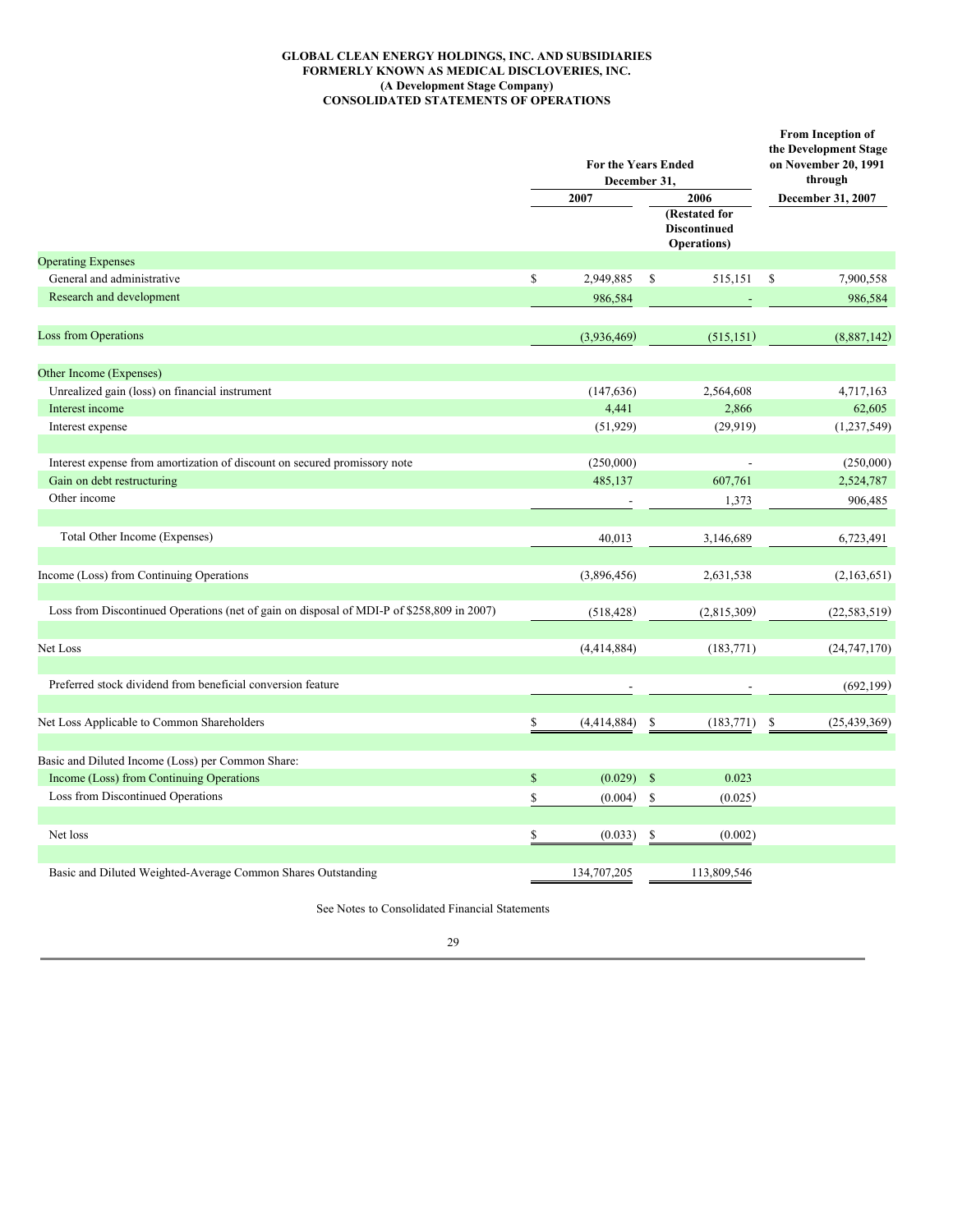# **GLOBAL CLEAN ENERGY HOLDINGS, INC. AND SUBSIDIARIES FORMERLY KNOWN AS MEDICAL DISCOVERIES, INC. (A Development Stage Company) CONSOLIDATED STATEMENTS OF CHANGES IN STOCKHOLDERS' DEFICIT Period From November 20, 1991 (Date of Inception of the Development Stage) through December 31, 2007**

|                                                                                                      |                          |                                      |                          |                                      |                          |                        |                    | Additional               | Accumulated<br>Deficit<br>Prior to        | Deficit<br>Accumulated<br>During the | Escrow/                     |       |                    |
|------------------------------------------------------------------------------------------------------|--------------------------|--------------------------------------|--------------------------|--------------------------------------|--------------------------|------------------------|--------------------|--------------------------|-------------------------------------------|--------------------------------------|-----------------------------|-------|--------------------|
|                                                                                                      | Shares                   | Preferred Stock - Series A<br>Amount |                          | Preferred Stock - Series B<br>Shares | Amount                   | Common stock<br>Shares | Amount             | Paid in<br>Capital       | Development<br>Stage                      | Development<br>Stage                 | Subscription<br>Receivables | Total |                    |
| Balance at October 31, 1991                                                                          |                          |                                      |                          |                                      |                          | 1,750,000              | 252,997            | -8                       | (1,482,514)<br>S<br>- 8                   |                                      |                             | -8    | (1,229,517)        |
| Restatement for reverse acquisition of WPI                                                           |                          |                                      |                          |                                      |                          |                        |                    |                          |                                           |                                      |                             |       |                    |
| Pharmaceutical, Inc. by Medical Discoveries, Inc.                                                    |                          |                                      |                          |                                      |                          |                        | (252,997)          |                          | 252,997                                   |                                      |                             |       |                    |
| Shares issued in merger of WPI<br>Pharmaceutical, Inc.Medical Discoveries, Inc., \$0.01<br>per share |                          |                                      |                          |                                      |                          | 10,000,000             | 135,000            |                          | (170,060)                                 |                                      |                             |       | (35,060)           |
|                                                                                                      |                          |                                      |                          |                                      |                          |                        |                    |                          |                                           |                                      |                             |       |                    |
| Balance at November 20, 1991<br>(Date of Inception of Development Stage)                             |                          |                                      |                          |                                      |                          | 11,750,000             | 135,000            |                          | (1,399,577)                               |                                      |                             |       | (1,264,577)        |
| Issuance of common stock for:                                                                        |                          |                                      |                          |                                      |                          |                        |                    |                          |                                           |                                      |                             |       |                    |
| Cash                                                                                                 |                          |                                      |                          |                                      |                          |                        |                    |                          |                                           |                                      |                             |       |                    |
| 1992 - \$0.50 per share                                                                              |                          |                                      |                          |                                      |                          | 200,000                | 100,000            |                          |                                           |                                      |                             |       | 100,000            |
| 1992 - \$1.50 per share                                                                              | ٠                        |                                      | $\overline{\phantom{a}}$ | ×.                                   | ٠                        | 40,000                 | 60,000             | ٠                        | ÷.                                        | $\overline{\phantom{a}}$             | ×.                          |       | 60,000             |
| 1993 - \$0.97 per share                                                                              |                          |                                      |                          | ÷                                    | ٠                        | 542,917                | 528,500            |                          |                                           |                                      | ×                           |       | 528,500            |
| 1994 - \$1.20 per share                                                                              | ٠                        |                                      | $\overline{\phantom{a}}$ | ×.                                   | $\sim$                   | 617,237                | 739,500            | $\mathbf{r}$             | ÷.                                        | $\overline{\phantom{a}}$             | $\sim$                      |       | 739,500            |
| 1995 - \$0.67 per share                                                                              | ÷,                       |                                      | ×.                       | ÷.<br>÷                              | ÷<br>÷                   | 424,732<br>962,868     | 283,200<br>635,000 | ÷                        | ×,                                        | ×.                                   | ÷                           |       | 283,200<br>575,000 |
| 1996 - \$0.66 per share<br>1997 - \$0.43 per share                                                   | ÷,                       |                                      | $\sim$                   | ÷.                                   | ÷,                       | 311,538                | 135,000            |                          | $\sim$<br>÷                               | $\sim$                               | (60,000)<br>60,000          |       | 195,000            |
| 1998 - \$0.29 per share                                                                              | ×.                       |                                      | $\sim$                   | $\sim$                               | $\sim$                   | 2,236,928              | 650,000            | $\mathbf{r}$             | ÷.                                        | $\overline{\phantom{a}}$             | $\sim$                      |       | 650,000            |
| 1999 - \$0.15 per share                                                                              |                          |                                      |                          | ÷                                    | ä,                       | 13,334                 | 2,000              |                          |                                           |                                      | ÷                           |       | 2,000              |
| 2001 - \$0.15 per share                                                                              | ä,                       |                                      | ×.                       | $\overline{\phantom{a}}$             | $\overline{\phantom{a}}$ | 660,000                | 99,000             |                          | $\overline{\phantom{a}}$<br>ä,            |                                      | ä,                          |       | 99,000             |
| 2003 - \$0.04 per share                                                                              |                          |                                      |                          |                                      | ٠                        | 20,162,500             | 790,300            |                          |                                           |                                      | ÷                           |       | 790,300            |
| 2004 - \$0.09 per share                                                                              | ٠                        |                                      | $\overline{\phantom{a}}$ | ×.                                   | ×.                       | 20,138,024             | 1,813,186          | $\sim$                   | ٠                                         | $\overline{\phantom{a}}$             | ×.                          |       | 1,813,186          |
| 2005 - \$0.18 per share                                                                              | ÷                        |                                      |                          | ÷                                    | ٠                        | 1,922,222              | 281,926            | ×                        |                                           |                                      | ٠                           |       | 281,926            |
| Services and Interest                                                                                |                          |                                      |                          |                                      |                          |                        |                    |                          |                                           |                                      |                             |       |                    |
| 1992 - \$0.50 per share                                                                              |                          |                                      |                          | ÷.                                   | ÷.                       | 500,000                | 250,000            |                          | $\sim$                                    |                                      |                             |       | 250,000            |
| 1993 - \$0.51 per share                                                                              | ÷,                       |                                      | $\overline{\phantom{a}}$ | ×.                                   | ÷.                       | 251,450                | 127,900            |                          | ×.<br>×,                                  | ×.                                   | ÷,                          |       | 127,900            |
| 1993 - \$0.50 per share                                                                              | ÷                        |                                      | $\sim$                   | ÷.                                   | ÷.                       | 800,000                | 400,000            |                          | ÷<br>$\sim$                               | $\sim$                               | ä,                          |       | 400,000            |
| 1994 - \$1.00 per share                                                                              | ÷.                       |                                      | $\overline{\phantom{a}}$ | $\sim$                               | ×.                       | 239,675                | 239,675            |                          | ÷.<br>$\mathbf{r}$                        | $\overline{\phantom{a}}$             | ×.                          |       | 239,675            |
| 1995 - \$0.39 per share                                                                              | ä,<br>i,                 |                                      | $\overline{\phantom{a}}$ | ÷<br>$\overline{\phantom{a}}$        | ÷<br>ä,                  | 4,333,547              | 1,683,846          |                          | ÷<br>ä,<br>$\overline{\phantom{a}}$<br>ä, |                                      | (584, 860)                  |       | 1,098,986          |
| 1996 - \$0.65 per share<br>1997 - \$0.29 per share                                                   |                          |                                      |                          |                                      | ٠                        | 156,539<br>12,500      | 101,550<br>3,625   |                          |                                           |                                      | ÷                           |       | 101,550<br>3,625   |
| 1998 - \$0.16 per share                                                                              | ٠                        |                                      | $\overline{\phantom{a}}$ | $\sim$                               | $\sim$                   | 683,000                | 110,750            | ×.                       | ٠                                         | $\overline{\phantom{a}}$             | $\sim$                      |       | 110,750            |
| 1999 - \$0.30 per share                                                                              | ÷                        |                                      |                          | ÷                                    | ÷                        | 100,000                | 30,000             | ÷                        |                                           |                                      | ÷                           |       | 30,000             |
| 2001 - \$0.14 per share                                                                              | ×.                       |                                      | $\overline{\phantom{a}}$ | $\sim$                               | $\sim$                   | 1,971,496              | 284,689            | $\sim$                   | $\overline{\phantom{a}}$                  | $\overline{\phantom{a}}$             | $\sim$                      |       | 284,689            |
| 2002 - \$0.11 per share                                                                              |                          |                                      |                          | ÷                                    | ÷.                       | 2,956,733              | 332,236            |                          |                                           |                                      | ÷.                          |       | 332,236            |
| 2003 - \$0.04 per share                                                                              | ÷.                       |                                      | ×.                       | ÷                                    | ÷                        | 694,739                | 43,395             | ÷                        | ×,                                        | ×.                                   | ×.                          |       | 43,395             |
| 2004 - \$0.06 per share                                                                              |                          |                                      |                          | ÷                                    |                          | 1,189,465              | 66,501             | ÷                        |                                           |                                      | ÷,                          |       | 66,501             |
| 2005 - \$0.18 per share                                                                              | ä,                       |                                      | $\overline{\phantom{a}}$ | $\sim$                               | ×.                       | 104,167                | 11,312             | $\mathbf{r}$             | ÷.                                        | $\overline{\phantom{a}}$             | ٠                           |       | 11,312             |
| Conversion of Debt                                                                                   |                          |                                      |                          |                                      |                          |                        |                    |                          |                                           |                                      |                             |       |                    |
| 1996 - \$0.78 per share                                                                              |                          |                                      |                          |                                      |                          | 239,458                | 186,958            |                          | $\overline{\phantom{a}}$<br>×,            | $\sim$                               | $\overline{\phantom{a}}$    |       | 186,958            |
| 1997 - \$0.25 per share                                                                              |                          |                                      |                          |                                      | ٠                        | 100,000                | 25,000             |                          |                                           |                                      |                             |       | 25,000             |
| 1998 - \$0.20 per share                                                                              | i.                       |                                      | $\overline{\phantom{a}}$ | ×.                                   | ×.                       | 283,400                | 56,680             | $\sim$                   | ä,                                        | $\overline{\phantom{a}}$             | ٠                           |       | 56,680             |
| 2002 - \$0.03 per share                                                                              |                          |                                      | ÷.                       | ÷<br>×.                              | ٠                        | 17,935,206             | 583,500            | ×<br>×.                  |                                           | $\overline{\phantom{a}}$             | ×<br>$\sim$                 |       | 583,500            |
| 2004 - \$0.07 per share<br>Other Issuances                                                           | $\overline{\phantom{a}}$ |                                      |                          |                                      | $\sim$                   | 9,875,951              | 650,468            |                          | $\overline{\phantom{a}}$                  |                                      |                             |       | 650,468            |
| 1993 -License - \$0.50 share                                                                         | ä,                       |                                      | ×.                       | ÷                                    | ÷                        | 2,000,000              | 1,000,000          |                          | ×.<br>÷.                                  | $\overline{\phantom{a}}$             | ×.                          |       | 1,000,000          |
| 1997 - Settlement of contract                                                                        | ä,                       |                                      | $\sim$                   | ÷                                    | ÷                        | 800,000                | 200,000            |                          | ÷<br>÷                                    |                                      | ÷                           |       | 200,000            |
| 1998 - Issuance of common stock from                                                                 | ÷.                       |                                      | $\overline{\phantom{a}}$ | ÷.                                   | ٠                        |                        |                    |                          |                                           |                                      |                             |       |                    |
| exercise of warrants, \$0.001 per share                                                              |                          |                                      |                          |                                      |                          | 200,000                | 200                |                          |                                           |                                      |                             |       | 200                |
| 2000 - Reversal of shares issued                                                                     |                          |                                      |                          |                                      |                          | (81, 538)              |                    |                          |                                           |                                      |                             |       |                    |
| Escrow and Subscription Receivables                                                                  |                          |                                      |                          |                                      |                          |                        |                    |                          |                                           |                                      |                             |       |                    |
| 1996 - Common stock canceled -                                                                       |                          |                                      |                          |                                      |                          |                        |                    |                          |                                           |                                      |                             |       |                    |
| \$0.34 per share                                                                                     |                          |                                      |                          |                                      |                          | (1,400,000)            | (472, 360)         |                          |                                           |                                      | 472,360                     |       |                    |
| 2000 - Issuance for escrow receivable -                                                              |                          |                                      |                          |                                      |                          |                        |                    |                          |                                           |                                      |                             |       |                    |
| \$0.09 per share                                                                                     |                          |                                      |                          |                                      | i,                       | 5,500,000              | 500,000            |                          |                                           |                                      | (500,000)                   |       |                    |
| 2000 - Write-off of subscription receivable                                                          |                          |                                      |                          |                                      |                          |                        |                    |                          |                                           |                                      | 112,500                     |       | 112,500            |
| 2000 - Research and development costs                                                                | ä,                       |                                      | $\overline{\phantom{a}}$ | ٠<br>÷                               | ÷.<br>×,                 | ÷.                     | ÷.                 | $\overline{\phantom{a}}$ | ÷.                                        |                                      | 115,400<br>132,300          |       | 115,400<br>132,300 |
| 2001 - Research and development costs<br>2001 - Operating expenses                                   | ä,                       |                                      | $\overline{\phantom{a}}$ | ÷.                                   | ٠                        |                        | ÷,                 | i.                       | ÷.                                        |                                      | 25,000                      |       | 25,000             |
| 2004 - Termination of escrow agreement                                                               |                          |                                      |                          |                                      |                          | (2,356,200)            | (227, 300)         |                          |                                           |                                      | 227,300                     |       |                    |
|                                                                                                      |                          |                                      |                          |                                      |                          |                        |                    |                          |                                           |                                      |                             |       |                    |

(Continued)

See Notes to Consolidated Financial Statements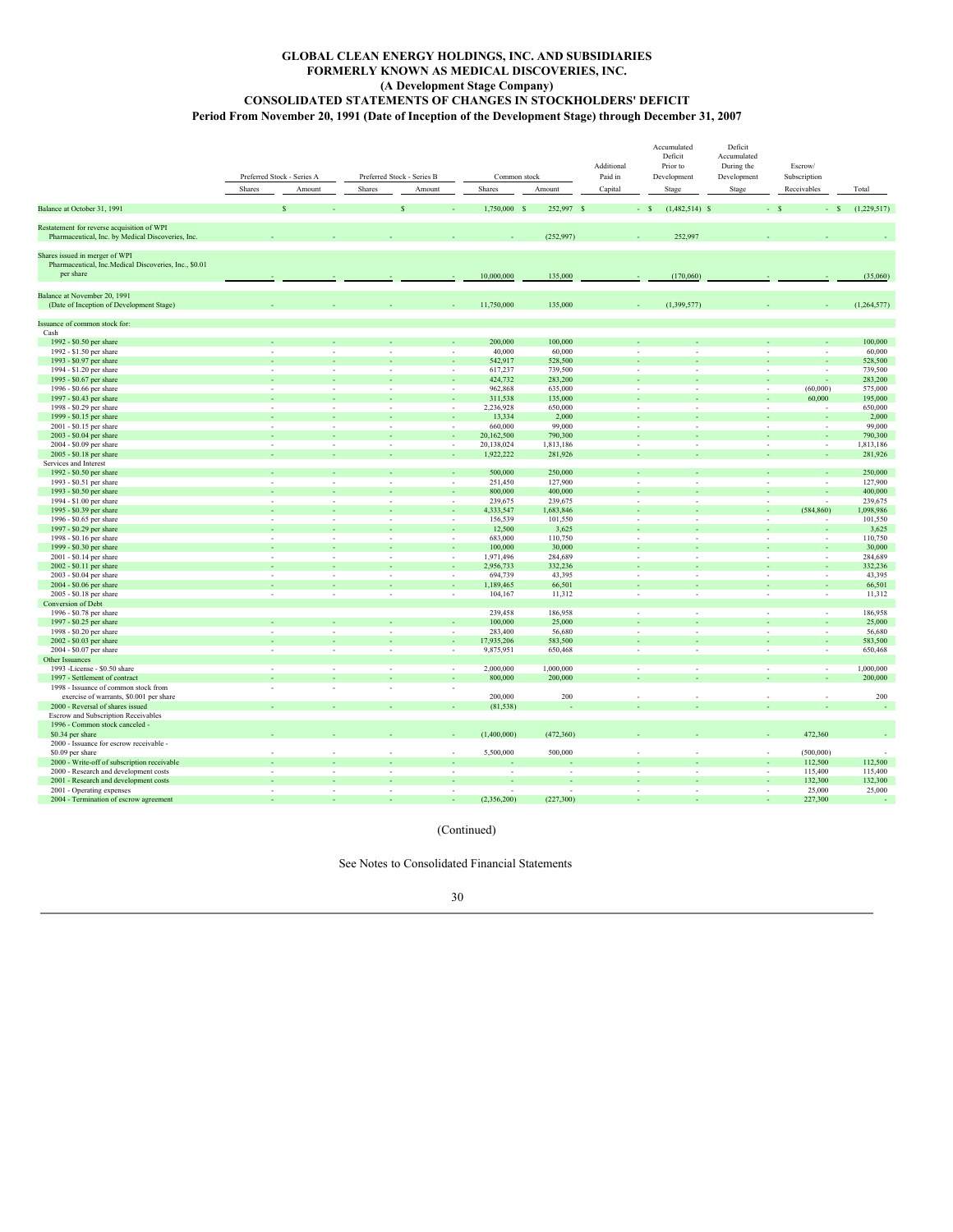# **GLOBAL CLEAN ENERGY HOLDINGS, INC. AND SUBSIDIARIES FORMERLY KNOWN AS MEDICAL DISCOVERIES, INC. (A Development Stage Company) CONSOLIDATED STATEMENTS OF CHANGES IN STOCKHOLDERS' DEFICIT - (Continued) Period From November 20, 1991 (Date of Inception of the Development Stage) through December 31, 2007**

|                                                                                     |                          |                            |                          |                            |                |                          | Additional               | Accumulated<br>Deficit<br>Prior to | Deficit<br>Accumulated<br>During the | Escrow/                  |                      |
|-------------------------------------------------------------------------------------|--------------------------|----------------------------|--------------------------|----------------------------|----------------|--------------------------|--------------------------|------------------------------------|--------------------------------------|--------------------------|----------------------|
|                                                                                     |                          | Preferred Stock - Series A |                          | Preferred Stock - Series B |                | Common stock             |                          | Development                        | Development                          | Subscription             |                      |
|                                                                                     | Shares                   | Amount                     | Shares                   | Amount                     | Shares         | Amount                   | Paid in<br>Capital       | Stage                              | Stage                                | Receivables              | Total                |
| Balance carried forward                                                             | $-$ S                    |                            | $\mathcal{S}$            |                            | 107,071,888 \$ | 12,441,237 \$            |                          | $(1,399,577)$ \$<br>$- S$          | $\sim$                               | -S                       | $-$ \$ 11,041,660    |
| <b>Exercise of Options and Warrants</b>                                             |                          |                            |                          |                            |                |                          |                          |                                    |                                      |                          |                      |
| 1997 - \$0.25 per share                                                             | $\mathbf{r}$             | $\mathbf{r}$               | $\mathbf{r}$             | $\sim$                     | 87,836         | 21,959                   | - 2                      | $\sim$                             | $\sim$                               | $\sim$                   | 21,959               |
| 1999 - Waived option price \$0.14 per share<br>Value of Options Issued for Services |                          |                            |                          |                            | 170,000        | 24,000                   |                          |                                    |                                      |                          | 24,000               |
| 1998                                                                                |                          |                            |                          |                            |                | 2,336,303                |                          |                                    |                                      |                          | 2,336,303            |
| 1999                                                                                |                          |                            |                          |                            |                | 196,587                  |                          |                                    |                                      | $\blacksquare$           | 196,587              |
| 2001                                                                                |                          |                            |                          |                            |                |                          | 159,405                  |                                    |                                      |                          | 159,405              |
| 2002                                                                                | ÷.                       | ÷.                         |                          | ٠                          | ٠              | ×.                       | 124,958                  | ä,                                 | ٠                                    | $\overline{\phantom{a}}$ | 124,958              |
| 2003                                                                                |                          |                            |                          |                            |                |                          | 295,000                  |                                    |                                      |                          | 295,000              |
| 2004                                                                                | ÷.                       | ÷.                         |                          | i,                         | ä,             | i,                       | 1,675,000                |                                    | $\overline{\phantom{a}}$             | ä,                       | 1,675,000            |
| Other                                                                               |                          |                            |                          |                            |                |                          |                          |                                    |                                      |                          |                      |
| 1994 - Cash contributed                                                             | $\overline{\phantom{a}}$ | $\sim$                     | ٠                        | $\overline{\phantom{a}}$   | $\sim$         | 102,964                  | $\overline{\phantom{a}}$ | ٠                                  | $\overline{\phantom{a}}$             | $\overline{\phantom{a}}$ | 102,964              |
| 1995 - Issuance of common stock option<br>to satisfy debt restructuring             |                          |                            |                          |                            |                | 20,000                   |                          |                                    |                                      |                          | 20,000               |
| 2004 - Issuance of preferred stock and<br>warrants for cash                         | 12,000                   | 523,334                    |                          | ä,                         | 350,000        | 68,845                   | 477,821                  |                                    | ä,                                   | ä,                       | 1,070,000            |
| 2004 - Convertible preferred stock                                                  |                          |                            |                          |                            |                |                          |                          |                                    |                                      |                          |                      |
| beneficial conversion dividend<br>2005 - Issuance of preferred stock and            |                          |                            |                          |                            |                |                          | 692,199                  |                                    | (692, 199)                           |                          |                      |
| warrants for cash                                                                   | 30,000                   |                            |                          |                            |                |                          | $\overline{\phantom{a}}$ |                                    | ٠                                    |                          | $\sim$               |
| 2005 - Reclassification of warrants to                                              |                          |                            |                          |                            |                |                          |                          |                                    |                                      |                          |                      |
| a financial instrument<br>let loss from inception through                           |                          |                            |                          |                            |                |                          | (2, 435, 713)            |                                    |                                      |                          | (2,435,713)          |
| December 31, 2005                                                                   |                          |                            |                          |                            |                |                          |                          |                                    | (20, 148, 515)                       | $\sim$                   | (20, 148, 515)       |
|                                                                                     |                          |                            |                          |                            |                |                          |                          |                                    |                                      |                          |                      |
| Balance at December 31, 2005                                                        | 42,000                   | 523,334                    |                          |                            | 107,679,724    | 15,211,895               | 988,670                  | (1,399,577)                        | (20, 840, 714)                       |                          | $-$ (5,516,392)      |
| Conversion of preferred stock to common stock                                       | (7,580)                  | (8, 722)                   |                          | ×,                         | 10,242,424     | 8,722                    |                          |                                    |                                      |                          |                      |
| Issuance of options for services<br>Issuance of common stock for services           | ÷.                       | ×.                         | $\overline{a}$           | $\overline{\phantom{a}}$   | ٠              | $\overline{\phantom{a}}$ | 67,350                   | ä,                                 | $\overline{\phantom{a}}$             | $\overline{\phantom{a}}$ | 67,350               |
| at \$0.18 per share                                                                 |                          |                            |                          |                            | 435,556        | 78,400                   |                          |                                    |                                      |                          | 78,400               |
| Net loss for the year ended December 31, 2006                                       |                          |                            |                          |                            |                |                          |                          |                                    | (183, 771)                           | ×,                       | (183, 771)           |
| Balance at December 31, 2006                                                        | 34,420                   | 514,612                    | ×.                       | $\overline{\phantom{a}}$   | 118,357,704    | 15,299,017               | 1,056,020                | (1,399,577)                        | (21,024,485)                         | $\sim$                   | (5,554,413)          |
| Issuance of common stock for Global Clean                                           |                          |                            |                          |                            |                |                          |                          |                                    |                                      |                          |                      |
| Energy Holdings, LLC                                                                | ÷.                       | ÷.                         | ÷.                       | ÷.                         | 36,540,146     | 986,584                  |                          |                                    | ÷.                                   | ÷.                       | 986,584              |
| Issuance of Series B preferred stock for cash,<br>net of offering costs             |                          |                            | 13,000                   | 1,290,735                  |                |                          |                          |                                    |                                      |                          | 1,290,735            |
| Conversion of preferred stock to common stock                                       | (5, 492)                 | $\overline{\phantom{a}}$   | $\overline{\phantom{a}}$ | ٠.                         | 10,983,521     | $\sim$                   | $\overline{\phantom{a}}$ | ٠                                  | $\overline{\phantom{a}}$             | ×                        |                      |
| Share-based compensation from issuance of                                           |                          |                            |                          |                            |                |                          |                          |                                    |                                      |                          |                      |
| options<br>Share-based compensation from issuance of                                |                          |                            |                          |                            |                |                          | 29,652                   |                                    |                                      |                          | 29,652               |
| common stock, \$0.027 per share                                                     |                          | ٠                          |                          | i,                         | 4,357,298      | 117,647                  |                          |                                    | ä,                                   | ä,                       | 117,647              |
| Amortization of share-based compensation<br>for common stock held in escrow         |                          |                            |                          |                            |                |                          | 510,248                  |                                    |                                      |                          | 510,248              |
| Release of escrowed shares upon satisfaction                                        |                          |                            |                          |                            |                |                          |                          |                                    |                                      |                          |                      |
| of underlying milestones                                                            | $\overline{\phantom{a}}$ | i,                         | i,                       | ÷,                         | 4,567,518      | 123,322                  | (123, 322)               | ٠                                  | ä,                                   | ä,                       |                      |
| Adjustment of outstanding shares<br>Net loss for the year ended December 31, 2007   |                          | ÷                          |                          | i,                         | 32,780         | J.                       |                          | J.                                 | (4,414,884)                          | i.<br>×,                 | (4,414,884)          |
|                                                                                     |                          |                            |                          |                            |                |                          |                          |                                    |                                      |                          |                      |
| Balance at December 31, 2007                                                        | 28,928                   | 514,612<br>S               | 13,000<br>S              | 1,290,735                  | 174,838,967    | s<br>16,526,570          | 1,472,598                | <sub>S</sub><br>(1,399,577)<br>-S  | $(25, 439, 369)$ \$                  |                          | $-$ \$ $(7,034,431)$ |

See Notes to Consolidated Financial Statements

| I<br>I  |  |
|---------|--|
| v<br>۰. |  |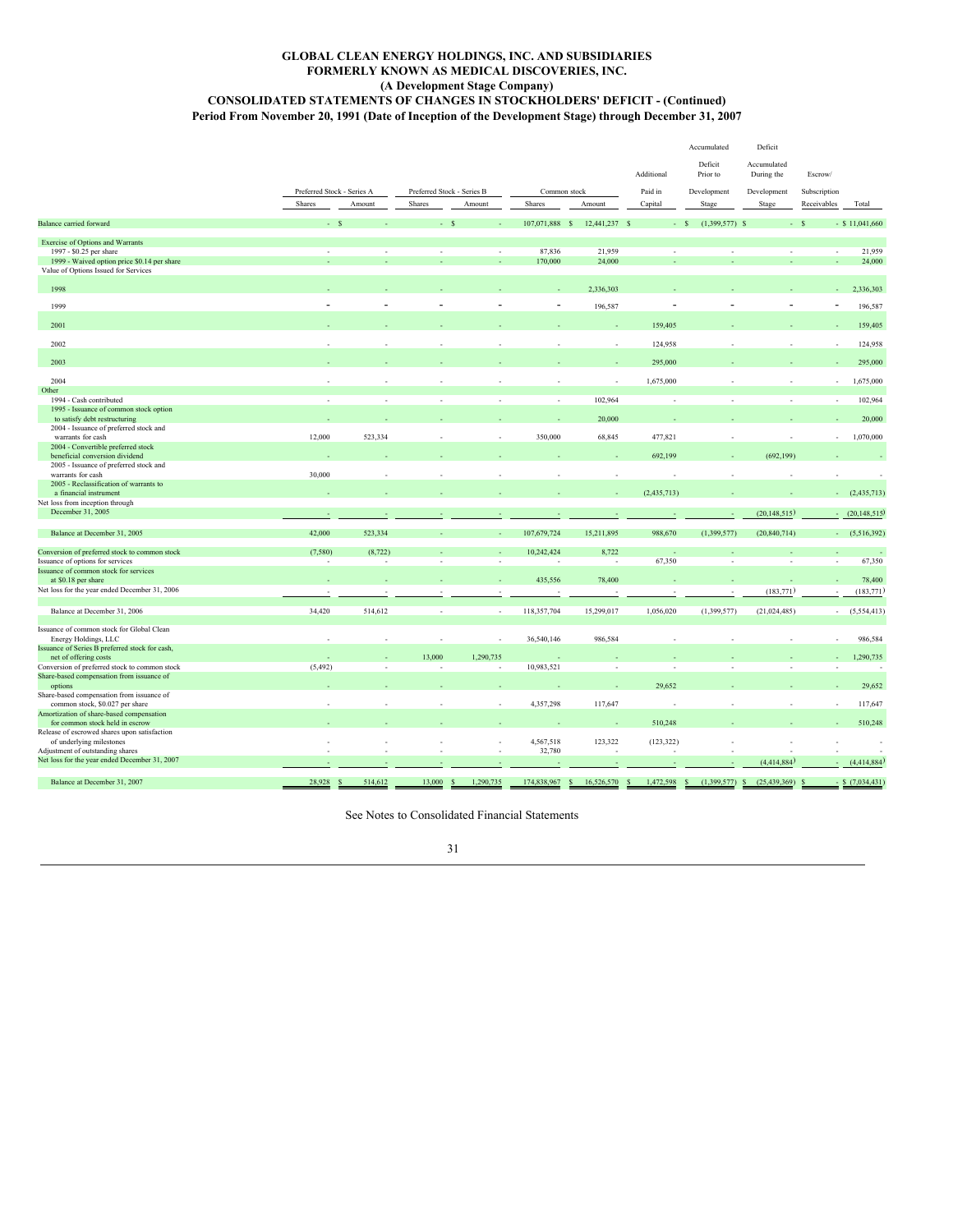# **GLOBAL CLEAN ENERGY HOLDINGS, INC. AND SUBSIDIARIES FORMERLY KNOWN AS MEDICAL DISCOVERIES, INC. (A Development Stage Company) CONSOLIDATED STATEMENTS OF CASH FLOWS**

|                                                                                           |             | For the Years Ended<br>December 31, |          |                | From Inception of<br>the Development Stage<br>on November 20, 1991<br>through |  |
|-------------------------------------------------------------------------------------------|-------------|-------------------------------------|----------|----------------|-------------------------------------------------------------------------------|--|
|                                                                                           |             | 2007                                |          | 2006           | December 31, 2007                                                             |  |
| <b>Cash Flows From Operating Activities</b>                                               |             |                                     |          |                |                                                                               |  |
| Net loss                                                                                  | \$          | $(4,414,884)$ \$                    |          | $(183,771)$ \$ | (24, 747, 170)                                                                |  |
| Adjustments to reconcile net loss to net cash used in operating activities                |             |                                     |          |                |                                                                               |  |
| Foreign currency transaction loss                                                         |             | 296,370                             |          | 117,501        | 357,391                                                                       |  |
| Gain on debt restructuring                                                                |             | (485, 137)                          |          | (607,761)      | (2,524,787)                                                                   |  |
| Share-based compensation for services, expenses, litigation, and research and development |             | 3,118,021                           |          | 145,750        | 12,342,741                                                                    |  |
| Commitment for research and development obligation                                        |             |                                     |          | 1,712,745      | 2,378,445                                                                     |  |
| Depreciation                                                                              |             | 10,494                              |          | 18,386         | 137,666                                                                       |  |
| Reduction of escrow receivable from research and development                              |             |                                     |          |                | 272,700                                                                       |  |
| Unrealized loss (gain) on financial instrument                                            |             | 147,636                             |          | (2,564,608)    | (4,717,163)                                                                   |  |
| Interest expense from amortization of disocunt on secured promissory note                 |             | 250,000                             |          |                | 250,000                                                                       |  |
| Reduction of legal costs                                                                  |             |                                     |          |                | (130,000)                                                                     |  |
| Write-off of subscriptions receivable                                                     |             |                                     |          |                | 112,500                                                                       |  |
| Impairment loss on assets                                                                 |             |                                     |          |                | 9,709                                                                         |  |
| Gain on disposal of assets, net of losses                                                 |             | (258, 809)                          |          |                | (228, 445)                                                                    |  |
| Write-off of receivable                                                                   |             |                                     |          | 317,175        | 562,240                                                                       |  |
| Note payable issued for litigation                                                        |             |                                     |          |                | 385,000                                                                       |  |
| Changes in operating assets and liabilities                                               |             |                                     |          |                |                                                                               |  |
| Accounts receivable                                                                       |             |                                     |          |                | (7,529)                                                                       |  |
| Prepaid expenses                                                                          |             | (51,073)                            |          |                | (51,073)                                                                      |  |
| Accounts payable and accrued expenses                                                     |             |                                     |          |                |                                                                               |  |
| Net Cash Used in Operating Activities                                                     |             | 678,104                             |          | 437,803        | 4,218,012                                                                     |  |
|                                                                                           |             | (709, 278)                          |          | (606,780)      | (11, 379, 763)                                                                |  |
| <b>Cash Flows From Investing Activities</b>                                               |             |                                     |          |                |                                                                               |  |
| Proceeds from disposal of assets                                                          |             | 310,000                             |          |                | 310,000                                                                       |  |
| Increase in deposits                                                                      |             |                                     |          |                | (51,100)                                                                      |  |
| Purchase of property and equipment                                                        |             | (308, 777)                          |          |                | (530, 111)                                                                    |  |
| Issuance of note receivable<br>Payments received on note receivable                       |             |                                     |          |                | (313, 170)                                                                    |  |
| Net Cash Provided by (Used in) Investing Activities                                       |             |                                     |          |                | 130,000                                                                       |  |
|                                                                                           |             | 1,223                               |          |                | (454, 381)                                                                    |  |
| <b>Cash Flows From Financing Activities</b>                                               |             |                                     |          |                |                                                                               |  |
| Issuance of common stock, preferred stock, and warrants for cash                          |             | 1,215,735                           |          |                | 11,249,580                                                                    |  |
| Contributed equity                                                                        |             |                                     |          |                | 131,374                                                                       |  |
| Proceeds from notes payable and related warrants                                          |             | 350,000                             |          |                | 1,686,613                                                                     |  |
| Payments on notes payable                                                                 |             | (100,000)                           |          |                | (901, 287)                                                                    |  |
| Proceeds from convertible notes payable<br>Payments on convertible notes payable          |             |                                     |          |                | 571,702                                                                       |  |
|                                                                                           |             |                                     |          |                | (98, 500)                                                                     |  |
| Net Cash Provided by Financing Activities                                                 |             | 1,465,735                           |          |                | 12,639,482                                                                    |  |
| Net Increase (Decrease) in Cash and Cash Equivalents                                      |             | 757,680                             |          | (606, 780)     | 805,338                                                                       |  |
| <b>Cash and Cash Equivalents at Beginning of Period</b>                                   |             | 47,658                              |          | 654,438        |                                                                               |  |
| Cash and Cash Equivalents at End of Period                                                |             | 805,338                             |          | 47,658         | 805,338                                                                       |  |
| <b>Supplemental Disclosures of Cash Flow Information:</b>                                 |             |                                     |          |                |                                                                               |  |
| Cash paid for interest                                                                    | \$          | 12,146                              | <b>S</b> |                |                                                                               |  |
| Noncash Investing and Financing Activities:                                               |             |                                     |          |                |                                                                               |  |
| Conversion of preferred stock to common stock                                             | $\mathbb S$ |                                     | $-$ \$   | 8,722          |                                                                               |  |

See Notes to Consolidated Financial Statements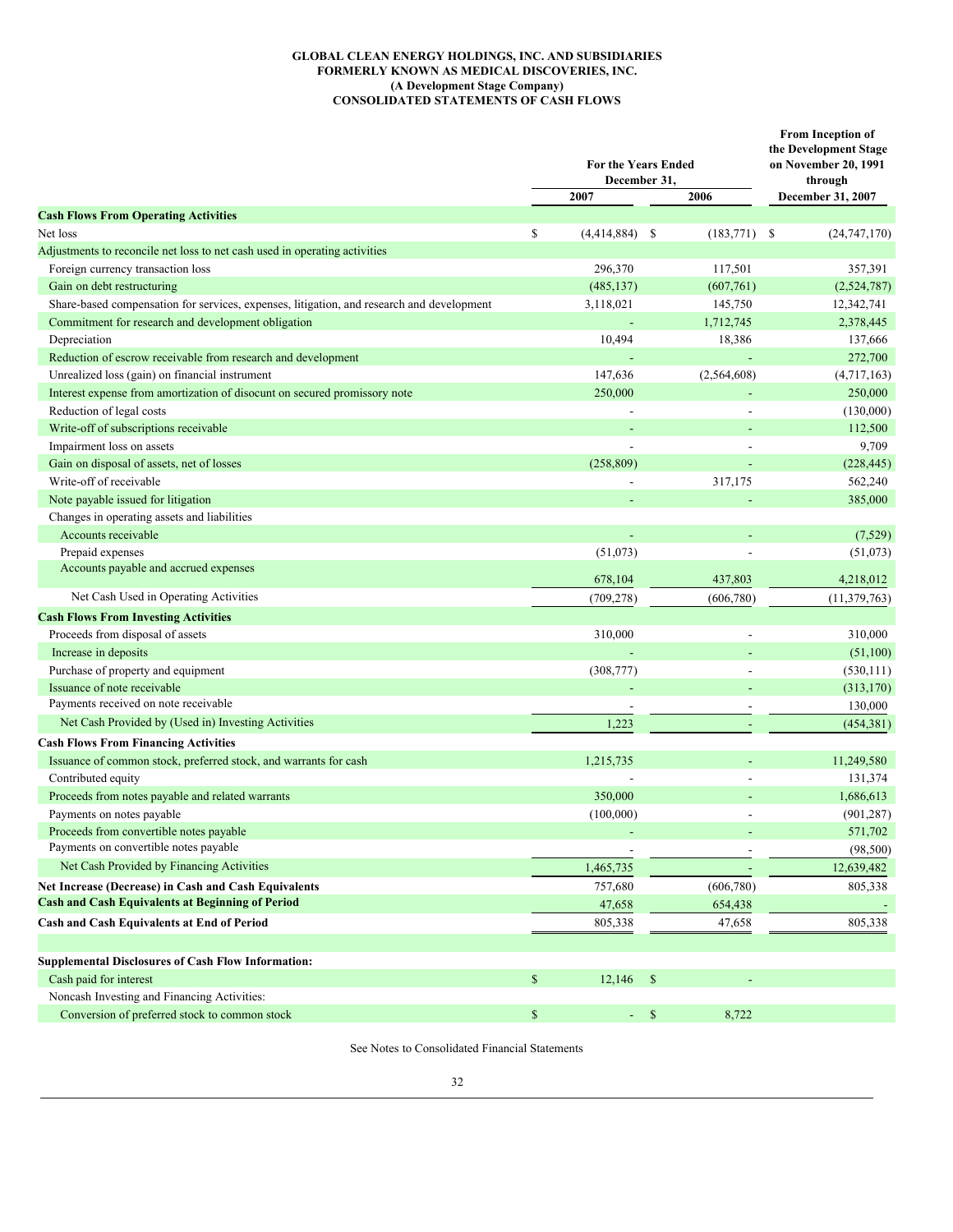## **GLOBAL CLEAN ENERGY HOLDINGS, INC. AND SUBSIDIARIES FORMERLY KNOWN AS MEDICAL DISCOVERIES, INC. (A DEVELOPMENT STAGE COMPANY) NOTES TO CONSOLIDATED FINANCIAL STATEMENTS**

## **NOTE A — ORGANIZATION AND SIGNIFICANT ACCOUNTING POLICIES**

## **History**

Medical Discoveries, Inc. was incorporated under the laws of the State of Utah on November 20, 1991. Effective as of August 6, 1992, the Company merged with and into WPI Pharmaceutical, Inc., a Utah corporation ("WPI"), pursuant to which WPI was the surviving corporation. Pursuant to the MDI-WPI merger, the name of the surviving corporation was changed to Medical Discoveries, Inc. ("MDI"). MDI's initial purpose was the research and development of an anti-infection drug know as MDI-P.

On March 22, 2005, MDI formed MDI Oncology, Inc., a Delaware corporation, as a wholly-owned subsidiary to acquire and operate the assets and business associated with the Savetherapeutics transaction, discussed further in Note L. With this transaction, MDI acquired the SaveCream technology and carried on the research and development of this drug candidate. As discussed in Note C, MDI made the decision in 2007 to discontinue further development of these two drug candidates and sell these technologies.

On September 7, 2007, MDI entered into a share exchange agreement pursuant to which it acquired all of the outstanding ownership interests in Global Clean Energy Holdings, LLC, discussed further in Note D. Global Clean Energy Holdings, LLC was an entity that had certain trade secrets, know-how, business plans, term sheets, business relationships, and other information relating to the start-up of a business related to the cultivation and production of seed oil from the seed of the Jatropha plant. With this transaction, MDI commenced the research and development of a business whose purpose will be providing feedstock oil intended for the production of bio-diesel.

On January 29, 2008, a meeting of shareholders was held and, among other things, the name Medical Discoveries, Inc. was changed to Global Clean Energy Holdings, Inc. (the "Company").

# **Principles of Consolidation**

The consolidated financial statements include the accounts of Global Clean Energy Holdings, Inc. and subsidiaries. All significant intercompany transactions have been eliminated in consolidation.

## **Development Stage Company**

The Company has not yet commenced its planned principal operations and is, therefore, considered a development stage company as defined in Statement of Financial Accounting Standards (SFAS) No. 7, *Accounting and Reporting by Development Stage Enterprises*.

#### **Cash and Cash Equivalents**

For purposes of the statement of cash flows, the Company considers all highly liquid debt instruments maturing in three months or less to be cash equivalents.

#### **Concentration of Credit Risk**

The Company's financial instruments that are exposed to concentration of credit risk consist primarily of cash and cash equivalents on deposit in excess of federallyinsured limits in the aggregate amount of \$632,063 at December 31, 2007. The Company has maintained its cash balances at what management considers to be high creditquality financial institutions.

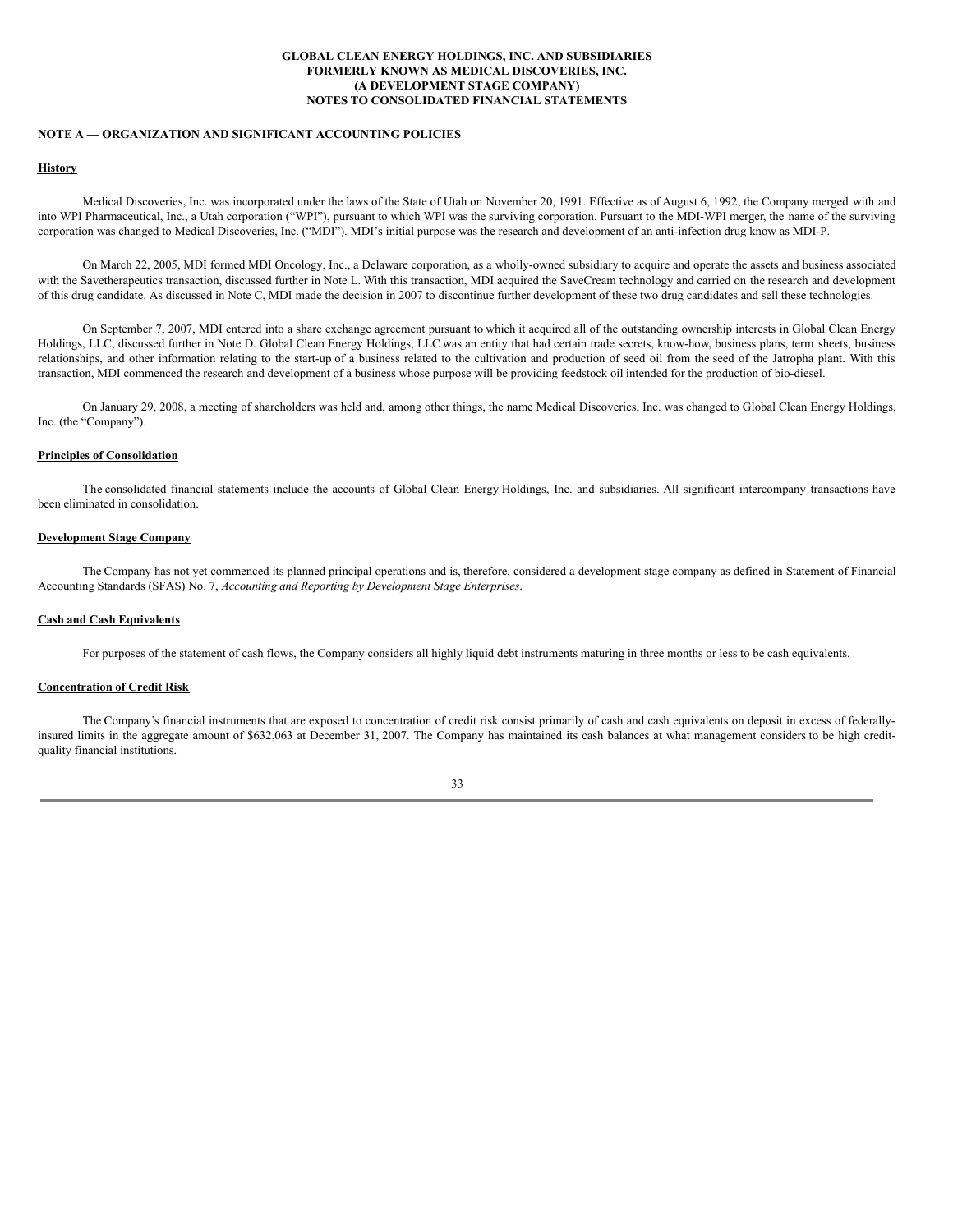## **GLOBAL CLEAN ENERGY HOLDINGS, INC. AND SUBSIDIARIES FORMERLY KNOWN AS MEDICAL DISCOVERIES, INC. (A DEVELOPMENT STAGE COMPANY) NOTES TO CONSOLIDATED FINANCIAL STATEMENTS**

# **Plantation Development Costs and Equipment**

Plantation development costs and equipment are stated at cost. Depreciation of equipment is computed using the straight-line method over the estimated lives of the related assets. Estimated useful lives are 5 years. Plantation development costs are being accumulated in the balance sheet during the development period and will be accounted for in accordance with Statement of Position 85-3, *Accounting by Agricultural Producers and Agricultural Cooperatives*.

Normal maintenance and repair items are charged to costs and expensed as incurred. The cost and accumulated depreciation of property and equipment sold or otherwise retired are removed from the accounts and gain or loss on disposition is reflected in results of operations.

In accordance with SFAS No. 144, Accounting for the Impairment or Disposal of Long-Lived Assets, the carrying value of intangible assets and other long-lived assets is reviewed on a regular basis for the existence of facts or circumstances that may suggest impairment. The Company recognizes impairment when the sum of the expected undiscounted future cash flows is less than the carrying amount of the asset. Impairment losses, if any, are measured as the excess of the carrying amount of the asset over its estimated fair value.

## **Income Taxes**

The Company utilizes the liability method of accounting for income taxes. Under the liability method, deferred tax assets and liabilities are determined based on differences between financial reporting and tax bases of assets and liabilities and the carryforward of operating losses and tax credits, and are measured using the enacted tax rates and laws that will be in effect when the differences are expected to reverse. A valuation allowance against deferred tax assets is recorded when it is more likely than not that such tax benefits will not be realized. Research tax credits are recognized as utilized.

## **Revenue Recognition**

Revenue is recognized in accordance with Securities and Exchange Commission Staff Accounting Bulletin No. 104, *Revenue Recognition in Financial Statements*. Revenue is recognized when all of the following criteria are met: persuasive evidence of an arrangement exists; delivery has occurred or services have been rendered; the seller's price to the buyer is fixed or determinable; collectibility is reasonably assured; and title and the risks and rewards of ownership have transferred to the buyer.

# **Research and Development**

Research and development has been the principal function of the Company. Research and development expense in the accompanying financial statements include certain costs which are directly associated with the Company's research and development of the Company's anti-infective pharmaceutical, MDI-P as well as the purchase of the intellectual property assets of Savetherapeutics AG (See Note L) and the exchange of common stock for the trade secrets, know-how, etc. of Global Clean Energy Holdings, LLC (See Note D). These costs amounted to \$986,584, \$2,026,907 and \$8,734,690 for the years ended December 31, 2007 and 2006, and for the period November 20, 1991 (date of inception of the development stage) through December 31, 2007, respectively.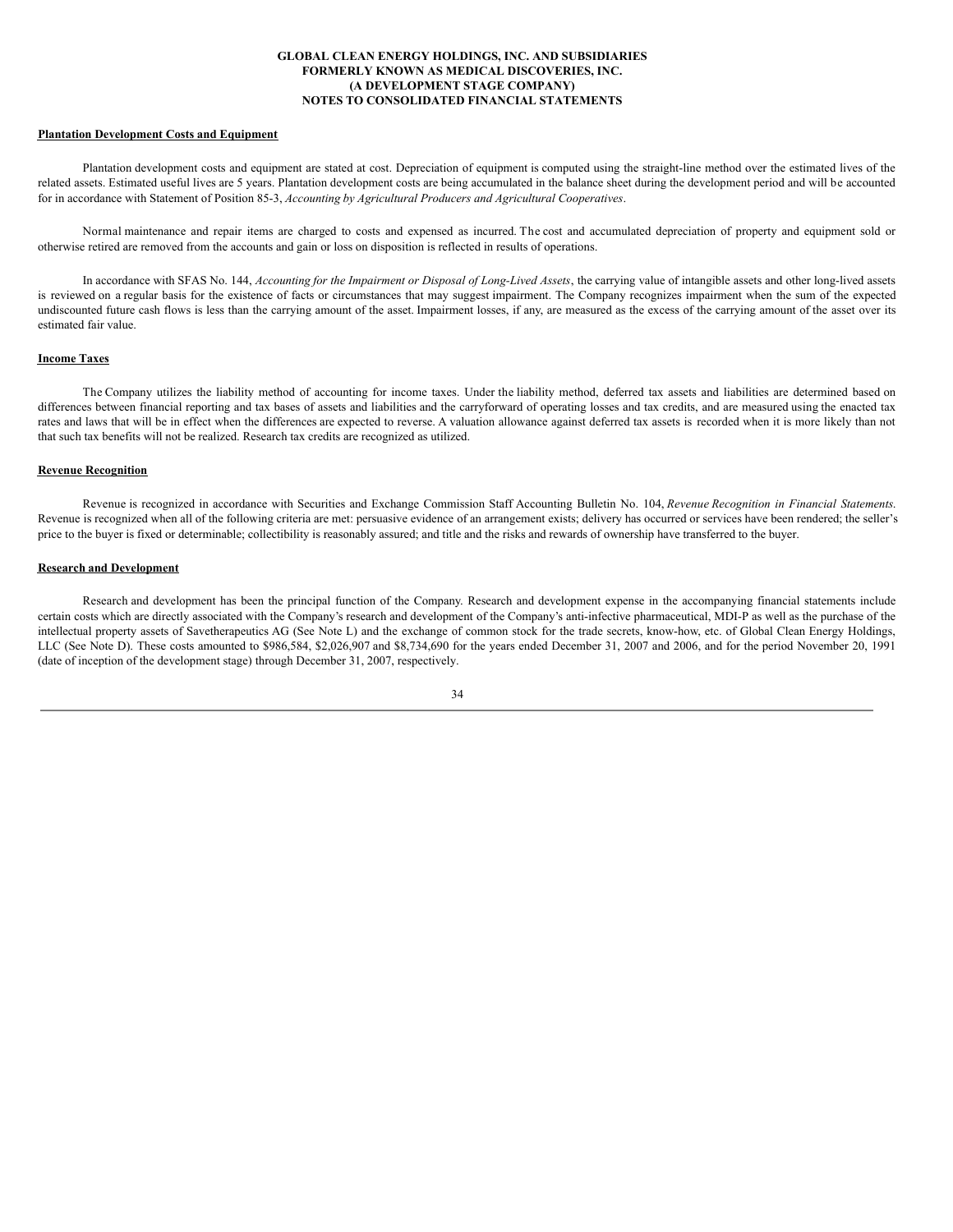## **Foreign Currency Translation**

The Company's functional and reporting currency is the United States dollar. Monetary assets and liabilities denominated in foreign currencies are translated using the exchange rate prevailing at the balance sheet date. Gains and losses arising on translation or settlement of foreign currency denominated transactions or balances are included in the determination of income or loss. Foreign currency transactions are primarily undertaken in Euros. The Company has not entered into derivative instruments to offset the impact of foreign currency fluctuations.

# **Fair Value of Financial Instruments**

The Company estimates that the fair value of all financial instruments at December 31, 2007 do not differ materially from the aggregate carrying values of its financial instruments recorded in the accompanying balance sheet. The estimated fair value amounts have been determined by the Company using available market information and appropriate valuation methodologies. Considerable judgment is required in interpreting market data to develop the estimates of fair value, and accordingly, the estimates are not necessarily indicative of the amounts that the Company could realize in a current market exchange.

# **Estimates**

Management uses estimates and assumptions in preparing financial statements. Those estimates and assumptions affect the reported amounts of assets and liabilities, the disclosure of contingent assets and liabilities, and reported revenues and expenses. Significant estimates used in preparing these financial statements include those assumed in determining the valuation of common stock, warrants, and stock options. It is at least reasonably possible that the significant estimates used will change within the next year.

## **Basic and Diluted Loss per Share**

Basic loss per share is computed on the basis of the weighted-average number of common shares outstanding during the year. Diluted loss per share is computed on the basis of the weighted-average number of common shares and all dilutive potentially issuable common shares outstanding during the year. Common stock issuable upon conversion of debt and preferred stock, common stock held in escrow, stock options and stock warrants have not been included in the loss per share for 2007 and 2006 as they are anti-dilutive. The potential common shares as of December 31, 2007 and 2006 are as follows:

|                                               | December 31, |             |
|-----------------------------------------------|--------------|-------------|
|                                               | 2007         | 2006        |
|                                               |              |             |
| Convertible notes                             | 128,671      | 128,671     |
| Convertible preferred stock - Series A        | 57,856,000   | 114,080,000 |
| Convertible preferred stock - Series B        | 11,818,181   |             |
| Warrants                                      | 31,033,379   | 38,973,861  |
| Compensation-based stock options and warrants | 44,883,000   | 19,983,000  |
| Common stock held in escrow                   | 22,837,593   |             |
|                                               | 168,556,824  | 173,165,532 |

A s o f December 31, 2007, the Company did not have sufficient authorized shares of common stock to meet the commitments it had entered into. There was a stockholders' meeting on January 29, 2008 and a majority of shareholders voted to increase the authorized number of shares of common stock from 250 million to 500 million, which is now sufficient to meet all of the equity commitments that the Company has entered into.

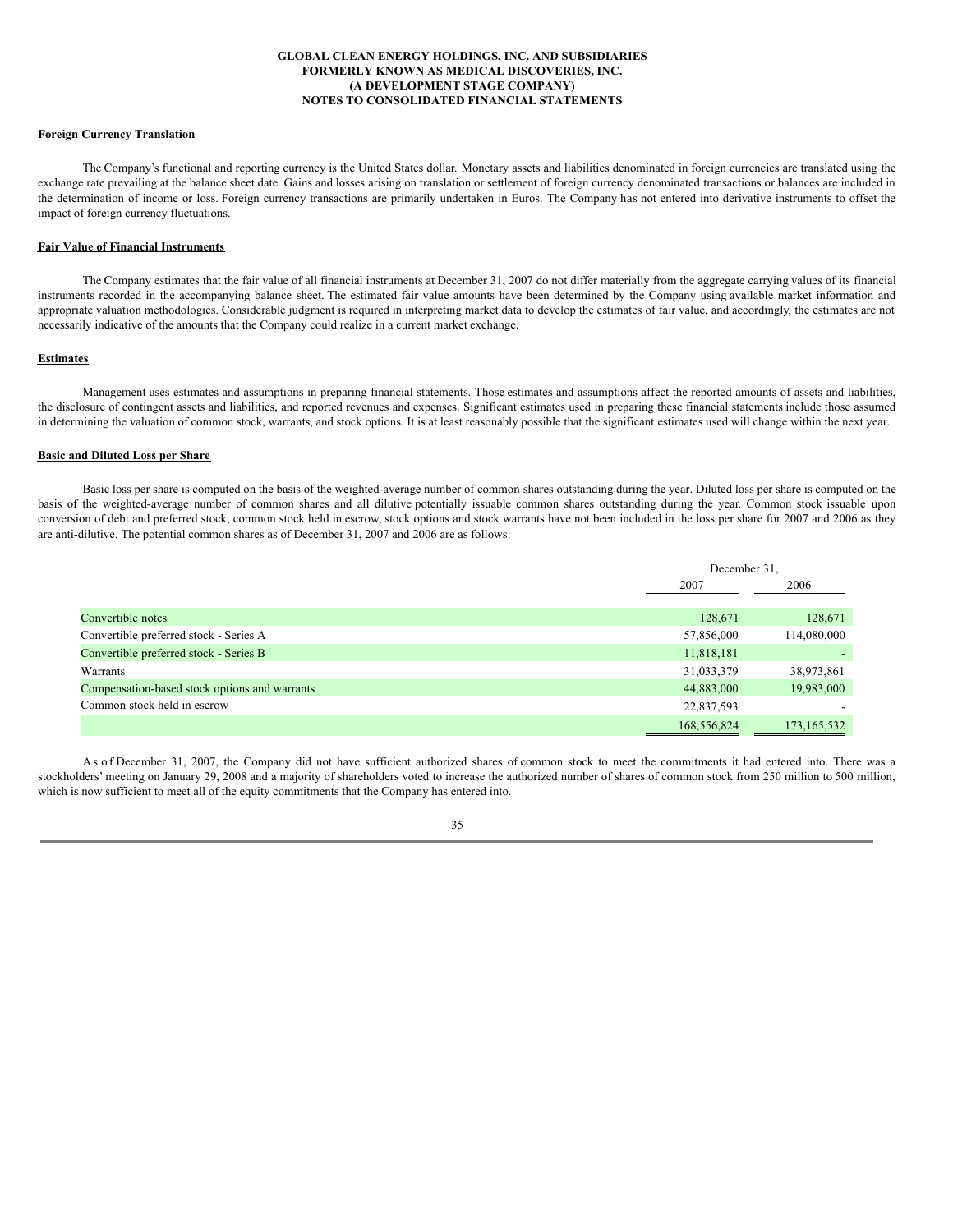## **Stock Based Compensation**

Effective January 1, 2006, the Company adopted SFAS No. 123(R), *Share-Based Payment* ("SFAS 123(R)") using the modified prospective application method. SFAS 123(R) requires the recognition of the cost of employee services received in exchange for an award of equity instruments in the financial statements and is measured based on the grant date fair value of the award. SFAS 123(R) also requires the stock option compensation expense to be recognized over the period during which an employee is required to provide service in exchange for the award (the vesting period). Prior to adopting SFAS 123(R), the Company accounted for stock-based compensation plans under Accounting Principles Board Opinion ("APB") No. 25, *Accounting for Stock Issued to Employees* ("APB 25"). Under APB 25, generally no compensation expense was recorded when the terms of the award are fixed and the exercise price of the employee stock option equals or exceeds the fair value of the underlying stock on the date of grant. The Company adopted the disclosure-only provision of SFAS No. 123, *Accounting for Stock-Based Compensation*.

As a result of adopting SFAS 123(R), compensation expense related to the issuance of common stock, options and compensation-based warrants during the years ended December 31, 2007 and 2006 was recognized in the amounts of \$2,131,437 and \$67,350, respectively.

# **Reclassifications**

In accounting for discontinued operations, the 2006 balance sheet and statement of operations have been reclassified to conform to the 2007 presentation. These reclassifications had no effect on net loss or stockholders' deficit for the year ended December 31, 2006.

#### **Recently Issued Accounting Statements**

In September 2006, the Financial Accounting Standards Board issued SFAS No. 157, *Fair Value Measurements* (SFAS 157). SFAS 157 defines fair value, establishes a framework for measuring fair value in generally accepted accounting principles, and expands disclosures about fair value measurements. This statement is effective for financial statements issued for fiscal years beginning after November 15, 2007. In February 2008, the FASB issued FASB Staff Position (FSP FIN) No. 157-2 which extended the effective date for certain nonfinancial assets and nonfinancial liabilities to fiscal years beginning after November 15, 2008. The Company is currently evaluating the impact of SFAS 157 on the financial statements and anticipates that the statement will not have a significant impact on the reporting of its financial position and results of operations.

I n February 2007, the FASB issued SFAS No. 159, *The Fair Value Option for Financial Assets and Financial Liabilities* – including an amendment of FASB Statement No. 115 (SFAS 159). SFAS 159 allows measurement at fair value of eligible financial assets and liabilities that are not otherwise measured at fair value. If the fair value option for an eligible item is elected, unrealized gains and losses for that item shall be reported in current earnings at each subsequent reporting date. SFAS 159 also establishes presentation and disclosure requirements designed to draw comparison between the different measurement attributes the Company elects for similar types of assets and liabilities. This statement is effective for fiscal years beginning after November 15, 2007. Accordingly, the Company will adopt SFAS 159 in 2008. The Company is in the process of evaluating the application of the fair value option and its effect on its financial position and results of operations.

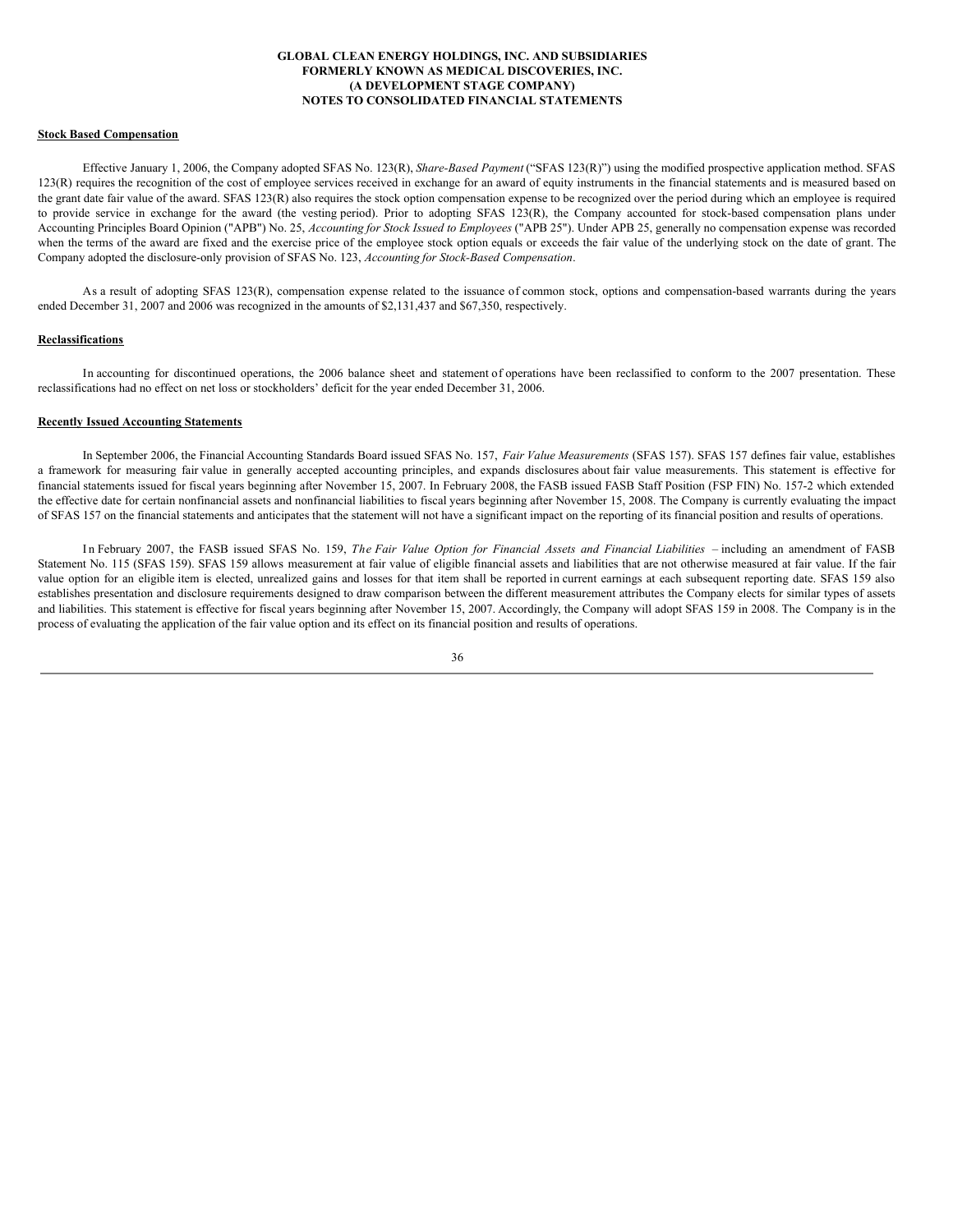In December 2007, the FASB issued SFAS No. 141 (revised 2007), *Business Combinations* (SFAS 141(R)), which replaces SFAS 141, *Business Combinations*. SFAS 141(R) retains the underlying concepts of SFAS 141 in that all business combinations are still required to be accounted for at fair value under the acquisition method of accounting, but SFAS 141(R) changed the method of applying the acquisition method in a number of significant aspects. Acquisition costs will generally be expensed as incurred; noncontrolling interests will be valued at fair value at the acquisition date; in-process research and development will be recorded at fair value as an indefinite-lived intangible asset at the acquisition date; restructuring costs associated with a business combination will generally be expensed subsequent to the acquisition date; and changes in deferred tax asset valuation allowances and income tax uncertainties after the acquisition date generally will affect income tax expense. SFAS 141(R) is effective on a prospective basis for all business combinations for which the acquisition date is on or after the beginning of the first annual period subsequent to December 15, 2008, with the exception of the accounting for valuation allowances on deferred taxes and acquired tax contingencies. SFAS 141(R) amends SFAS 109 such that adjustments made to valuation allowances on deferred taxes and acquired tax contingencies associated with acquisitions that closed prior to the effective date of SFAS 141(R) would also apply the provisions of SFAS 141(R). Early adoption is not permitted. We are currently evaluating the effects, if any, that SFAS 141(R) may have on our financial statements. We do not expect that it will have any immediate effect on our financial statements, however, the revised standard will govern the accounting for any future business combinations that we may enter into.

In December 2007, the FASB issued Financial Accounting Standards No. 160, *Noncontrolling Interests in Consolidated Financial Statements—an amendment of ARB No. 51* (SFAS 160). This statement is effective for fiscal years, and interim periods within those fiscal years, beginning on or after December 15, 2008, with earlier adoption prohibited. This statement requires the recognition of a noncontrolling interest (minority interest) as equity in the consolidated financial statements and separate from the parent's equity. The amount of net income attributable to the noncontrolling interest will be included in consolidated net income on the face of the income statement. It also amends certain of ARB No. 51's consolidation procedures for consistency with the requirements of SFAS 141(R). This statement also includes expanded disclosure requirements regarding the interests of the parent and its noncontrolling interest. We are currently evaluating this new statement and anticipate that the statement will not have a significant impact on the reporting of our results of operations.

## **NOTE B — BASIS OF PRESENTATION AND GOING CONCERN**

A s shown in the accompanying financial statements, the Company incurred a net loss applicable to common shareholders of \$4,414,884 during the year ended December 31, 2007, and has incurred losses applicable to common shareholders since inception of the development stage of \$25,439,369. The Company has discontinued its former bio-pharmaceutical business. At December 31, 2007, the Company has negative working capital of \$7,343,772 and a stockholders' deficit of \$7,034,431. Those factors raise substantial doubt about the Company's ability to continue as a going concern.

Management plans to meet its cash needs through various means including selling intellectual assets, securing financing, and developing a new business model. The Company has entered into an agreement to sell certain intellectual assets for an aggregate of  $\epsilon 4,007,534$  (approximately \$5,852,000 using December 31, 2007 exchange rates), which consideration is payable in cash and by the assumption of certain of the Company's outstanding liabilities. In order to fund its operations pending the closing of the asset sale, the Company sold Series B preferred stock in the amount of \$1,300,000 and issued a secured promissory note under which the Company borrowed \$350,000. The Company is developing a new business operation to participate in the rapidly growing bio-diesel industry. The Company expects to be successful in this new venture, but there is no assurance that its business plan will be economically viable. The ability of the Company to continue as a going concern is dependent on that plan's success. The financial statements do not include any adjustments that might be necessary if the Company is unable to continue as a going concern.

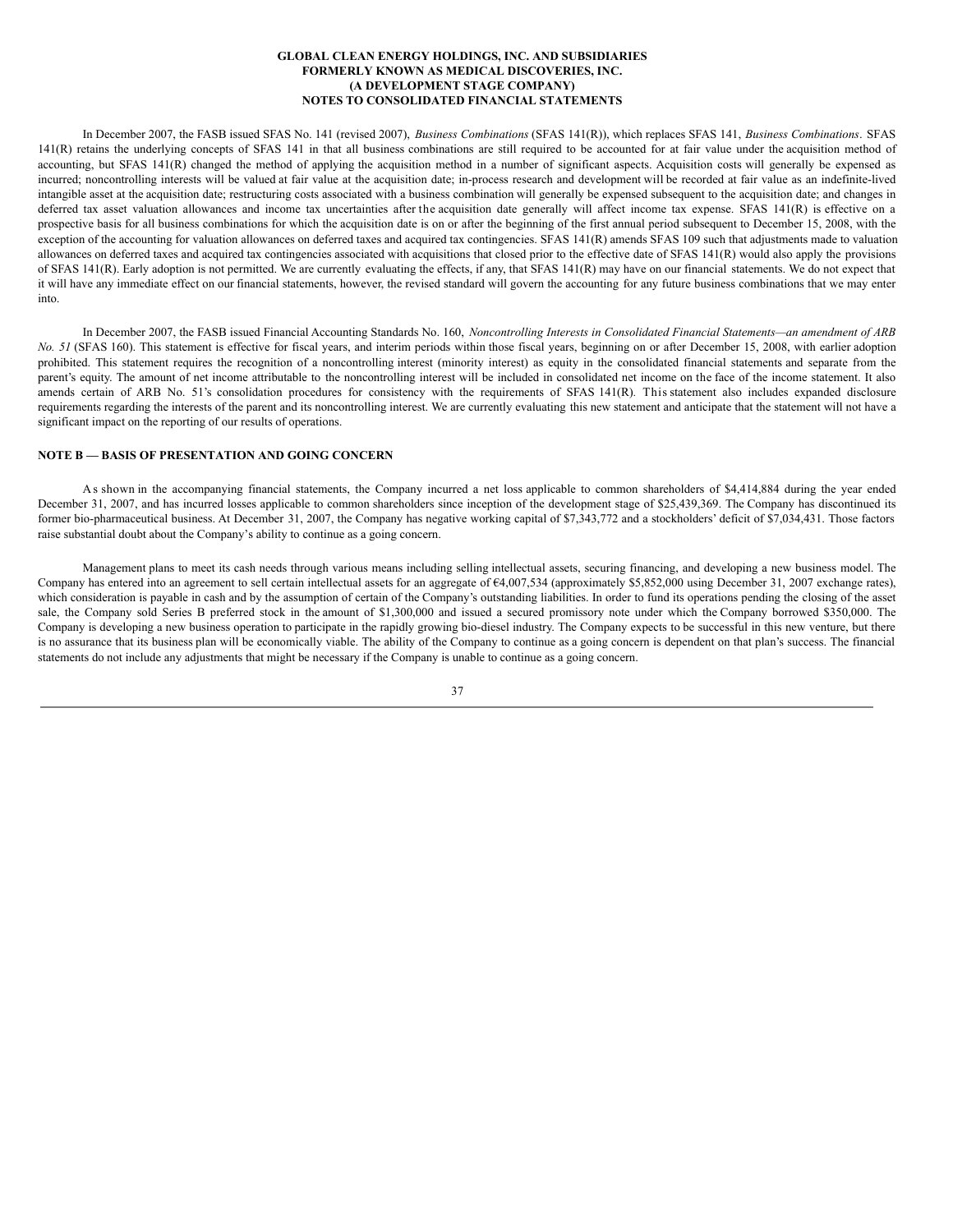### **NOTE C – DISCONTINUED OPERATIONS**

During the year ended December 31, 2007, the Board of Directors determined that it could no longer fund the development of its two drug candidates and could not obtain additional funding for these drug candidates. The Board evaluated the value of both of its developmental stage drug candidates. In March 2007, the Board determined that the best course of action was to discontinue further development of these two drug candidates and sell these technologies.

#### **Eucodis Agreement**

On March 8, 2007, the Company entered into a binding letter of intent with Eucodis Pharmaceuticals Forschungs und Entwicklungs GmbH, an Austrian company (Eucodis), regarding their intent to proceed with the evaluation, negotiation, and execution of a sale and purchase agreement related to certain assets of the Company. On July 6, 2007, the Company entered into a sale and purchase agreement (the Asset Sale Agreement) with Eucodis, pursuant to which Eucodis agreed to acquire certain assets of the Company in consideration for a cash payment and the assumption by Eucodis of certain indebtedness of the Company. The sale to Eucodis was scheduled to close at the end of January 2008 after our shareholders approved the sale. On January 29, 2008, the shareholders of the Company approved the transaction. Shortly before the scheduled closing, Eucodis informed the Company that it was unable to complete the transaction as agreed because it had insufficient funds and needed to obtain additional financing. On February 29, 2008, Eucodis informed the Company that it was completing an agreement for financing and still desired to complete the transaction for the purchase of the assets. At that time, the Company and Eucodis entered into a letter agreement to sell the assets on substantially the same terms as under the Asset Sale Agreement.

The assets to be acquired by Eucodis pursuant to the Asset Sale Agreement, as modified by the letter agreement, include all of the Company's right, title and interest in all patents, patent applications, United States and foreign regulatory files and data, pre-clinical study data and anecdotal clinical trial data concerning SaveCream. In addition, at the closing of the sale, the Company will also assign to Eucodis all of its right, title and interest in a co-development agreement with Eucodis, dated as of July 29, 2006, related to the co-development and licensing of SaveCream (including the intellectual property rights acquired in connection with that development) and their rights under certain other contracts relating to SaveCream.

The purchase price to be paid by Eucodis pursuant to the letter agreement for acquiring these assets will be €4,007,534 (approximately \$5,852,000 under exchange rates in effect as of December 31, 2007), is comprised of (i) a cash payment of  $E1,871,337$  (approximately \$2,732,000 under exchange rates in effect as of December 31, 2007) less \$200,000 received in March 2007 under the binding letter of intent, and (ii) Eucodis' assumption of an aggregate of €2,136,197 (approximately \$3,119,000 under exchange rates in effect as of December 31, 2007), constituting specific indebtedness currently owed and other commitments to certain creditors of the Company. In addition, at the closing of the sale, Eucodis will assume (i) all financial and other obligations of the Company under certain contracts to be assigned to Eucodis, and (ii) certain other costs incurred by the Company since February 28, 2007 in connection with preserving the acquired assets for the benefit of Eucodis until closing of the sale.

## **MDI-P Agreement**

The Company also entertained various offers to purchase the Company's rights to the assets related to the MDI-P compound. On August 9, 2007, the Company sold the MDI-P related assets for \$310,000 in cash realizing a gain of \$258,809. The sale included the patents, name, and other intellectual property, research results and test data, production units and equipment, and other assets related to this technology. No liabilities were assumed by the purchaser in this transaction. A liability in the amount of \$90,000 was extinguished due to the sale. This liability was only payable when the Company received \$1 million in cumulative license revenue from the MDI-P compound in any human indication. Due to the sale of MDI-P for less than \$1 million, this liability was no longer owed and was written off.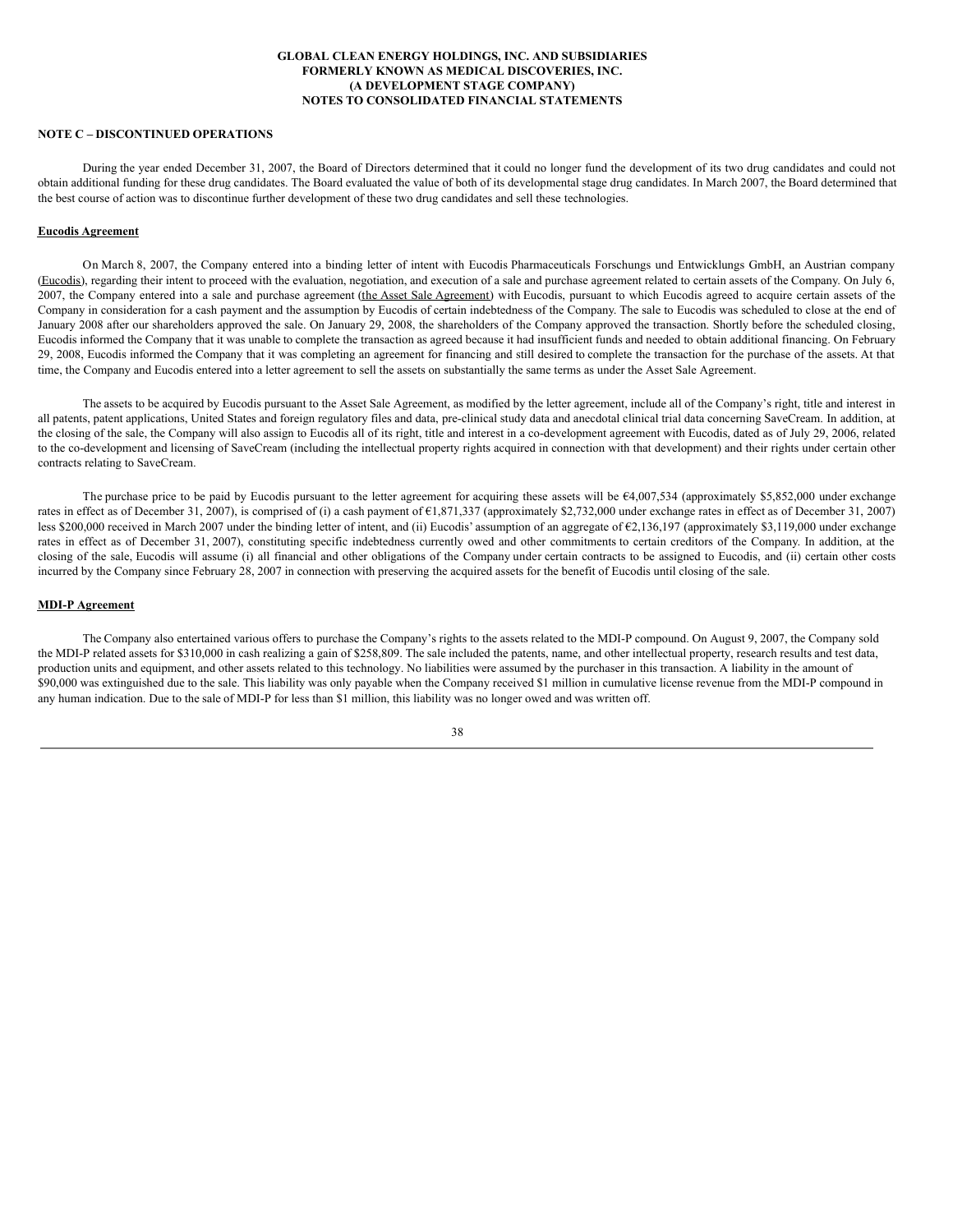# **Accounting for Discontinued Operations**

Pursuant to accounting rules for discontinued operations, the Company has classified all revenue and expense for 2007 and prior periods related to the operations of its bio-pharmaceutical business as discontinued operations. For all periods prior to March 2007, the Company has reclassified all revenue and operating expenses to discontinued operations, except for estimated general corporate overhead, because all of its operations related to the discontinued technologies. The assets being sold and the liabilities being assumed in the planned sales have been segregated in the accompanying balance sheets and are characterized as Assets Held for Sale and Current Liabilities Associated with Assets Held for Sale, respectively. Revenues of \$200,000 and \$800,000 for the years ended December 31, 2007 and 2006, respectively, are included in the loss from discontinued operations. The Company has recorded a gain from the sale of MDI-P of \$258,809 during the year ended December 31, 2007, but has not recorded any gain or loss at December 31, 2007 associated with the planned sale of the SaveCream assets. The following table presents the main classes of assets and liabilities associated with the discontinued business.

|                                            |   | December 31,<br>2007 |      | December 31,<br>2006 |
|--------------------------------------------|---|----------------------|------|----------------------|
| Assets:                                    |   |                      |      |                      |
| Equipment, net of accumulated depreciation |   | -                    |      | 61,460               |
|                                            |   |                      |      |                      |
| Liabilities:                               |   |                      |      |                      |
| Current liabilities:                       |   |                      |      |                      |
| Accounts payable                           | S | 412,415              | - \$ | 472,993              |
| Research and development obligation        |   | 2,701,555            |      | 2,441,445            |
|                                            |   | 3,113,970            | - S  | 2,914,438            |

## **NOTE D — GLOBAL CLEAN ENERGY HOLDINGS, LLC**

Having agreed to discontinue its bio-pharmaceutical operations and dispose of the related assets, the Company considered entering into a number of other businesses that would enable it to be able to provide the shareholders with future value. The Company's Board of Directors decided to develop a business to produce and sell seed oils, including seed oils harvested from the planting and cultivation of the *Jatropha curcas* plant, for the purpose of providing feedstock oil intended for the generation of methyl ester, otherwise known as bio-diesel (the "Jatropha Business"). The Company's Board concluded that there was a significant opportunity to participate in the rapidly growing biofuels industry, which previously was mainly driven by high priced, edible oil-based feedstock. In order to commence its new Jatropha Business, effective September 1, 2007, the Company (i) hired Richard Palmer, an energy consultant, and a member of Global Clean Energy Holdings LLC ("Global") to act as its new President, Chief Operating Officer and future Chief Executive Officer, (ii) engaged Mobius Risk Group, LLC, a Texas company engaged in providing energy risk advisory services, to provide it with consulting services related to the development of the Jatropha Business, (iii) acquired certain trade secrets, know-how, business plans, term sheets, business relationships, and other information relating to the cultivation and production of seed oil from the Jatropha plant for the production of bio-diesel from Global, and (iv) engaged Corporativo LODEMO S.A DE CV to initiate the Jatropha Business in Mexico.

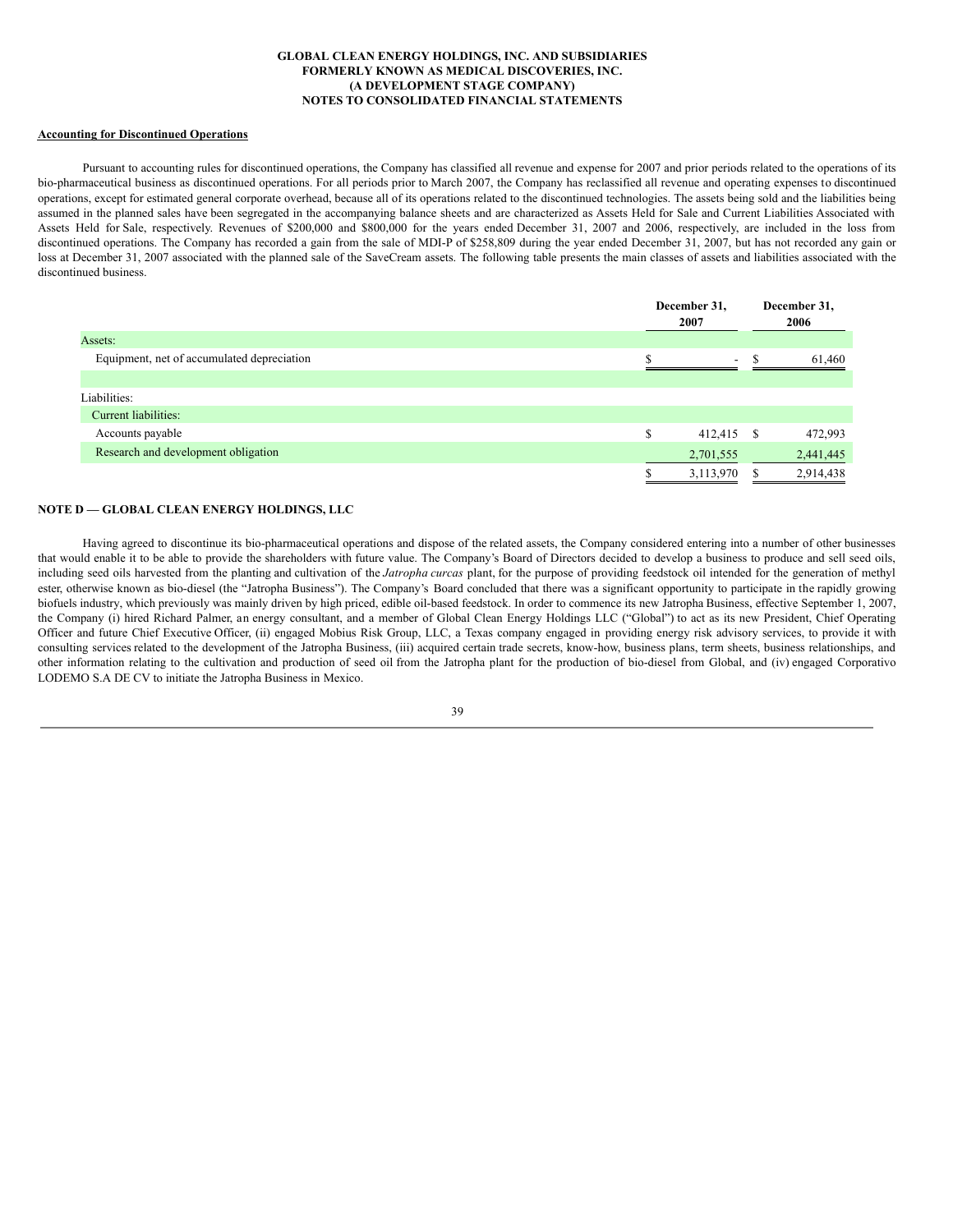## **Share Exchange Agreement**

The Company entered into a share exchange agreement (the Global Agreement) pursuant to which the Company acquired all of the outstanding ownership interests in Global Clean Energy Holdings, LLC, a Delaware limited liability company (Global), on September 7, 2007 from Mobius Risk Group, LLC (Mobius) and from Richard Palmer (Mr. Palmer). Mr. Palmer owns a 13.33% equity interest in Mobius and, as described further in this Note, became the Company's new President and Chief Operating Officer in September 2007 and its Chief Executive Officer in December 2007. Mobius and Mr. Palmer are considered related parties to the Company. Global is an entity that has certain trade secrets, know-how, business plans, term sheets, business relationships, and other information relating to the start-up of a business related to the cultivation and production of seed oil from the seed of the Jatropha plant, for the purpose of providing feedstock oil intended for the production of bio-diesel. Under the Global Agreement, the Company issued 63,945,257 shares of its common stock for all of the issued and outstanding membership interests of Global. Of the 63,945,257 shares issued under the Global Agreement, 36,540,146 shares were issued and delivered at the closing of the Global Agreement without any restrictions. The remaining 27,405,111 shares of common stock were, however, held in escrow by the Company, subject to forfeiture in the event that certain specified performance and market-related milestones are not achieved. Upon the satisfaction, from time to time, of the operational and market capitalization condition milestones, the restricted shares will be released by the Company from escrow and delivered to the buyers in accordance with the terms and conditions of the Global Agreement. In the event that all of the milestone conditions are not achieved, the restricted shares that have not been released from escrow will be cancelled by the Company and thereafter cease to be outstanding.

Prior to the exchange of common stock, Global had no tangible assets or operations, but rather had certain trade secrets, know-how, business plans, term sheets, business relationships, and other information relating to the start-up of a business related to the cultivation and production of seed oil from the seed of the Jatropha plant. Accordingly, Global was not considered a business in accordance with FASB Emerging Issues Task Force Issue 98-3, *Determining Whether a Nonmonetary Transaction* Involves Receipt of Productive Assets or of a Business. With the exchange of the 36,540,146 shares of common stock, the Company acquired the trade secrets, know-how, business plans, term sheets, business relationships, and other information relating to the start-up of this new business. Accordingly, the Company has recorded research and development expense of \$986,584, or \$0.027 per share, for the value of the shares issued. The closing price of the Company's common stock on September 7, 2007 was \$0.027 per share.

Of the restricted shares issued under the Global Agreement, 13,702,556 shares will be released from escrow if and when i) certain land lease agreements suitable for the planting and cultivation of *Jatropha curcas* are executed and ii) certain operation management agreements with a third-party land and operations management company with respect to the management, planting and cultivation of *Jatropha curcas* are executed. These restricted shares will be held in escrow subject to the satisfaction of these milestones, at which time such shares will be released from escrow and delivered to the sellers. The Company has accounted for these potentially issuable shares as share-based compensation under SFAS No. 123(R) for shares of common stock that contain a performance or service condition. The Company has determined the value of these shares to be \$369,969, or \$0.027 per share, and is amortizing this compensation over four months, the period of time in which the satisfaction of the operational milestones is expected to be fulfilled that will result in the release of the 13,702,556 shares from escrow. For accounting purposes, shares held in escrow are not considered outstanding, but are deemed to be potential dilutive shares for loss per share calculations. During the year ended December 31, 2007, the Company amortized and recognized \$348,388 of share-based compensation related to these shares.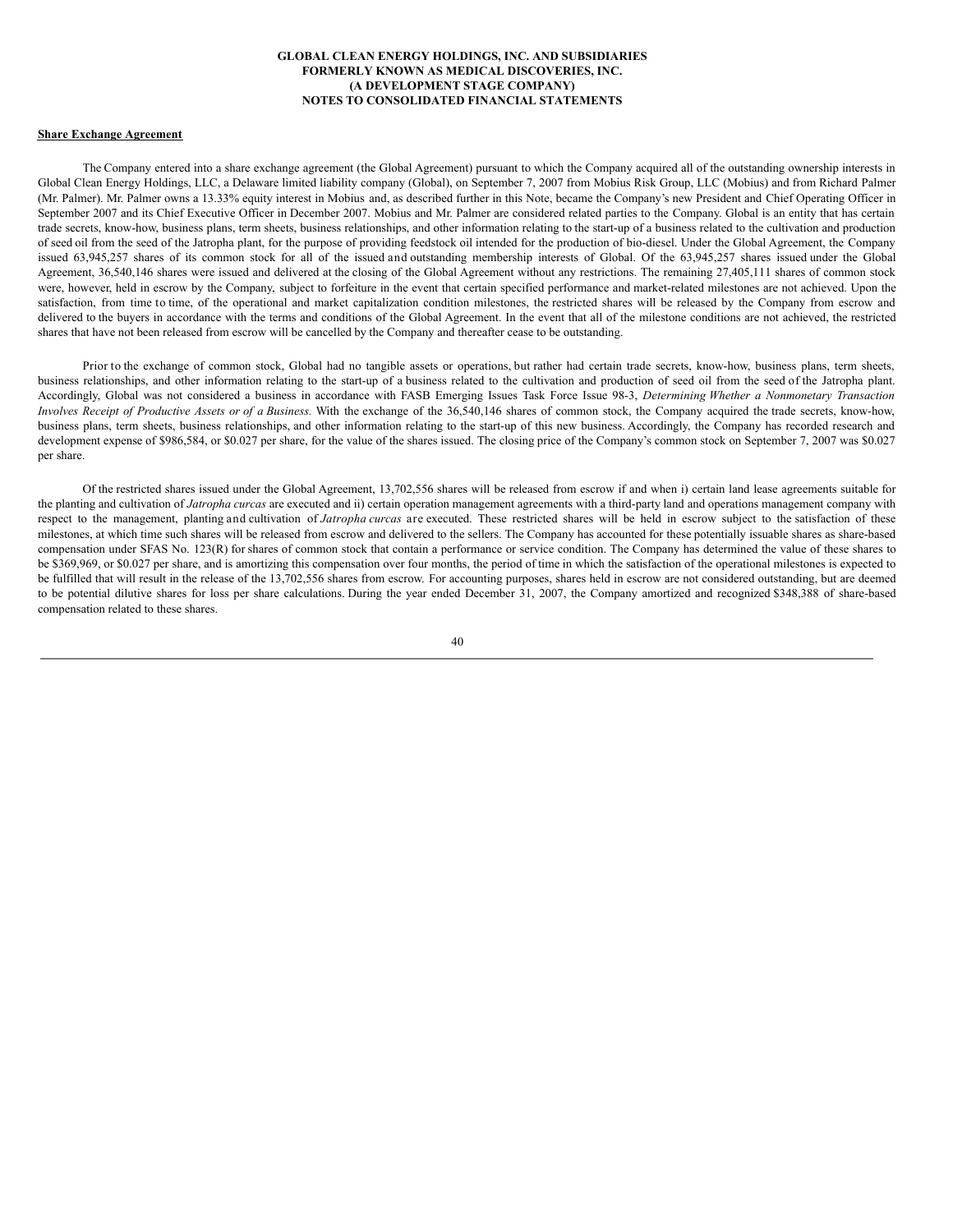The remaining 13,702,555 restricted shares issued under the Global Agreement will be released from escrow upon satisfaction of certain market capitalization levels (based on the number of outstanding shares at the average closing price of the previous sixty trading days) and average daily trading volume (for the previous sixty trading days). These potentially issuable shares will be released as follows:

- a. 4,567,518 shares will be released upon the achievement of \$6 million market capitalization and 75,000 shares of average daily trading volume,
- b. 4,567,518 shares will be released upon the achievement of \$12 million market capitalization and 100,000 shares of average daily trading volume, and
- c. 4,567,519 shares will be released upon the achievement of \$20 million market capitalization and 125,000 shares of average daily trading volume.

These restricted shares are being held in escrow subject to the satisfaction of these milestones, at which time such shares will be released from escrow and delivered to the sellers. On November 30, 2007, the first of these milestones was met and 4,567,518 shares were released from escrow and delivered to the sellers. The Company has accounted for these potentially issuable shares as share-based compensation under SFAS No. 123(R), for shares of common stock that contain a market condition. The Company has determined the value of these shares to be \$369,969, or \$0.027 per share, and is amortizing this compensation over the periods of time in which the satisfaction of each of the three market capitalization and trading volume milestones is expected to be fulfilled that will result in the release of the 13,702,555 shares from escrow. The Company estimated these time periods to be approximately three months for the first tranche of stock and two years for the second and third tranches. For accounting purposes, shares held in escrow are not considered outstanding, but are deemed to be potential dilutive shares for loss per share calculations. During the year ended December 31, 2007, the Company amortized and recognized \$161,860 of share-based compensation related to these shares.

#### **Mobius Consulting Agreement**

Concurrent with the execution of the Global Agreement, the Company entered into a consulting agreement with Mobius pursuant to which Mobius has agreed to provide consulting services to the Company in connection with the Company's new Jatropha bio-diesel feedstock business. The Company engaged Mobius as a consultant to obtain Mobius' experience and expertise in the feedstock/bio-diesel market to assist the Company and Mr. Palmer in developing this new line of operations for the Company. Mobius has agreed to provide the following services to the Company: (i) manage and supervise a contemplated research and development program contracted by the Company and conducted by the University of Texas Pan American regarding the location, characterization, and optimal economic propagation of the Jatropha plant; and (ii) assist with the management and supervision of the planning, construction, and start-up of plant nurseries and seed production plantations in Mexico, the Caribbean or Central America.

The term of the agreement is twelve (12) months, or until the scope of work under the agreement has been completed. Mobius will supervise the hiring of certain staff to serve in management and operations roles of the Company, or hire such persons to provide similar services as independent contractors. Mobius' compensation for the services provided under the agreement is a monthly retainer of \$45,000. The Company will also reimburse Mobius for reasonable business expenses incurred in connection with the services provided. The agreement contains customary confidentiality provisions with respect to any confidential information disclosed to Mobius or which Mobius receives while providing services under the agreement. Under this agreement, the Company has paid Mobius or accrued \$191,547 during the year ended December 31, 2007, of which \$40,797 was expensed as compensation to Mobius and \$150,750 was capitalized as plantation development costs pursuant to AICPA Statement of Position 85-3, *Accounting by Agricultural Producers and Agricultural Cooperatives*.

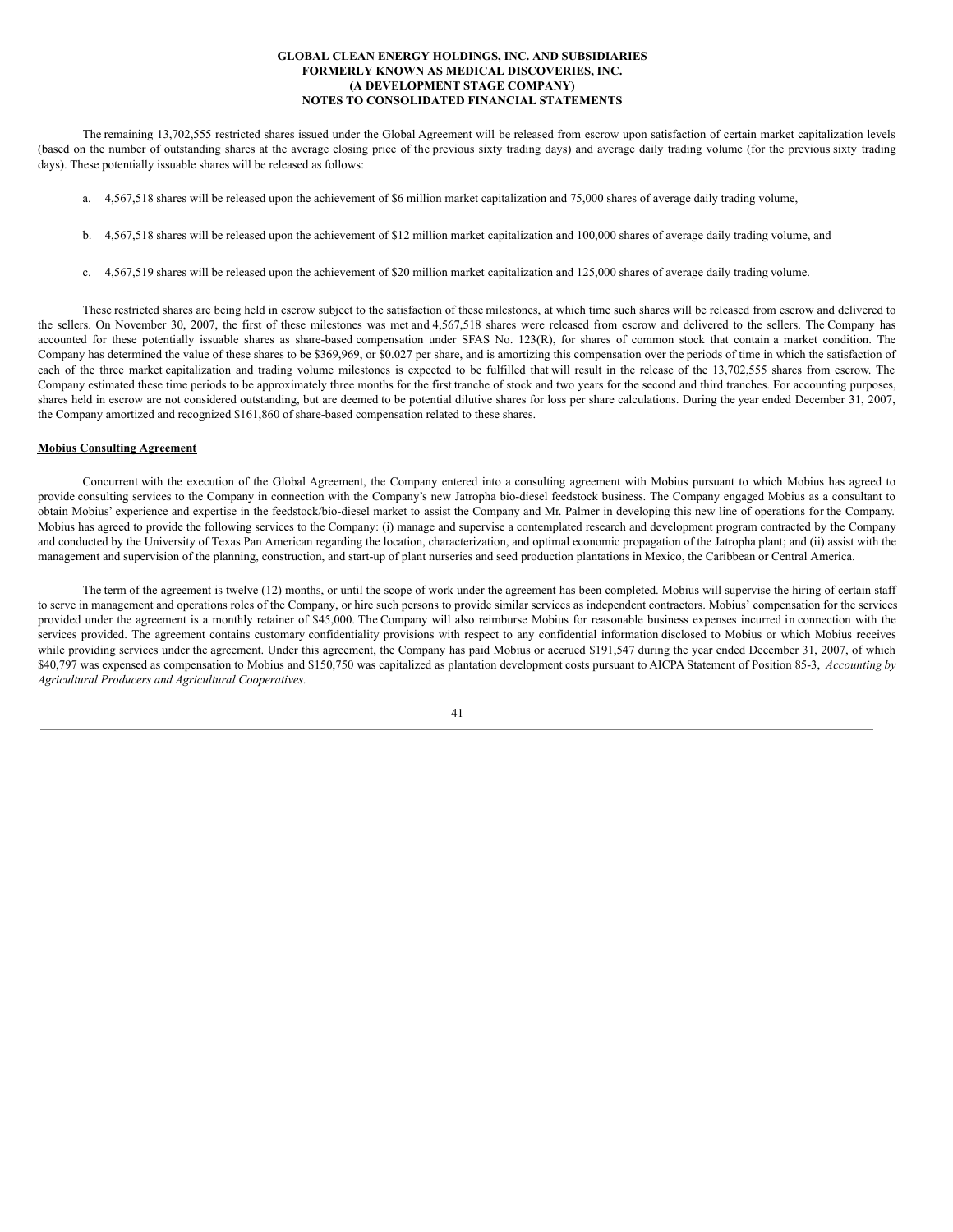## **Palmer Employment Agreement**

Effective September 1, 2007, the Company entered into an employment agreement with Richard Palmer pursuant to which the Company hired Mr. Palmer to serve as its President and Chief Operating Officer. Mr. Palmer was also appointed to serve as a director on the Company's Board of Directors to serve until the next election of directors by the Company's shareholders. Upon the resignation of the former Chief Executive Officer on December 21, 2007, Mr. Palmer also became the Company's Chief Executive Officer. The Company hired Mr. Palmer to take advantage of his experience and expertise in the feedstock/bio-diesel industry, and in particular, in the Jatropha bio-diesel and feedstock business. The term of employment commenced September 1, 2007 and ends on September 30, 2010, unless terminated in accordance with the provisions of the agreement.

Mr. Palmer's compensation package includes an annual base salary of \$250,000, subject to annual increases based on changes in the Consumer Price Index, and a bonus payment based on Mr. Palmer's satisfaction of certain performance criteria established by the compensation committee of the Company's Board of Directors. The bonus amount in any fiscal year will not exceed 100% of Mr. Palmer's base salary. As of yet, no performance criteria have been established. Mr. Palmer is eligible to participate in the Company's employee stock option plan and other welfare plans. The Company granted Mr. Palmer an incentive option to purchase up to 12,000,000 shares of its common stock at an exercise price of \$0.03 per share (the trading price on the date the agreement was signed). The options vest upon the Company's achievement of certain market capitalization goals. When the Company's market capitalization reaches \$75 million, the incentive option will vest with respect to 6,000,000 shares. When the Company's market capitalization reaches \$120 million, the incentive option will vest with respect to the remaining 6,000,000 shares. The option expires five years after grant.

If Mr. Palmer's employment is terminated by the Company without "cause" or by Mr. Palmer for "good reason", he will be entitled to severance payments including 100% of his then-current annual base salary, plus 50% of the target bonus for the fiscal year in which his employment is terminated, and the incentive option to purchase 12,000,000 shares of common stock shall vest following termination of Mr. Palmer's employment.

The Company has accounted for the options under Mr. Palmer's employment agreement as share-based compensation under SFAS No. 123(R), for options to purchase common stock that contain a market condition. The Company valued these options at \$264,000 using the Black-Scholes pricing model. The weighted average fair value of the stock options was \$0.022 per share. The weighted-average assumptions used for the calculation of fair value were risk-free rate of 4.21%, volatility of 116%, expected life of five years, and dividend yield of zero. The Company is amortizing this compensation over the period of time in which the satisfaction of each of the two market capitalization milestones is expected to be fulfilled that will result in the vesting of these stock options. The Company currently estimates these time periods to be three years. During the year ended December 31, 2007, the Company amortized and recognized \$29,652 of share-based compensation related to these options.

## **LODEMO Agreement**

On October 15, 2007, the Company entered into a service agreement with Corporativo LODEMO S.A DE CV, a Mexican corporation (the LODEMO Group).

The Company has decided to initiate its Jatropha Business in Mexico, and has already identified parcels of land in Mexico to plant and cultivate Jatropha. In order to obtain all of the logistical and other services needed to operate a large-scale farming and transportation business in Mexico, the Company entered into the service agreement with the LODEMO Group, a privately held Mexican company with substantial land holdings, significant experience in diesel distribution and sales, liquids transportation, logistics, land development and agriculture.

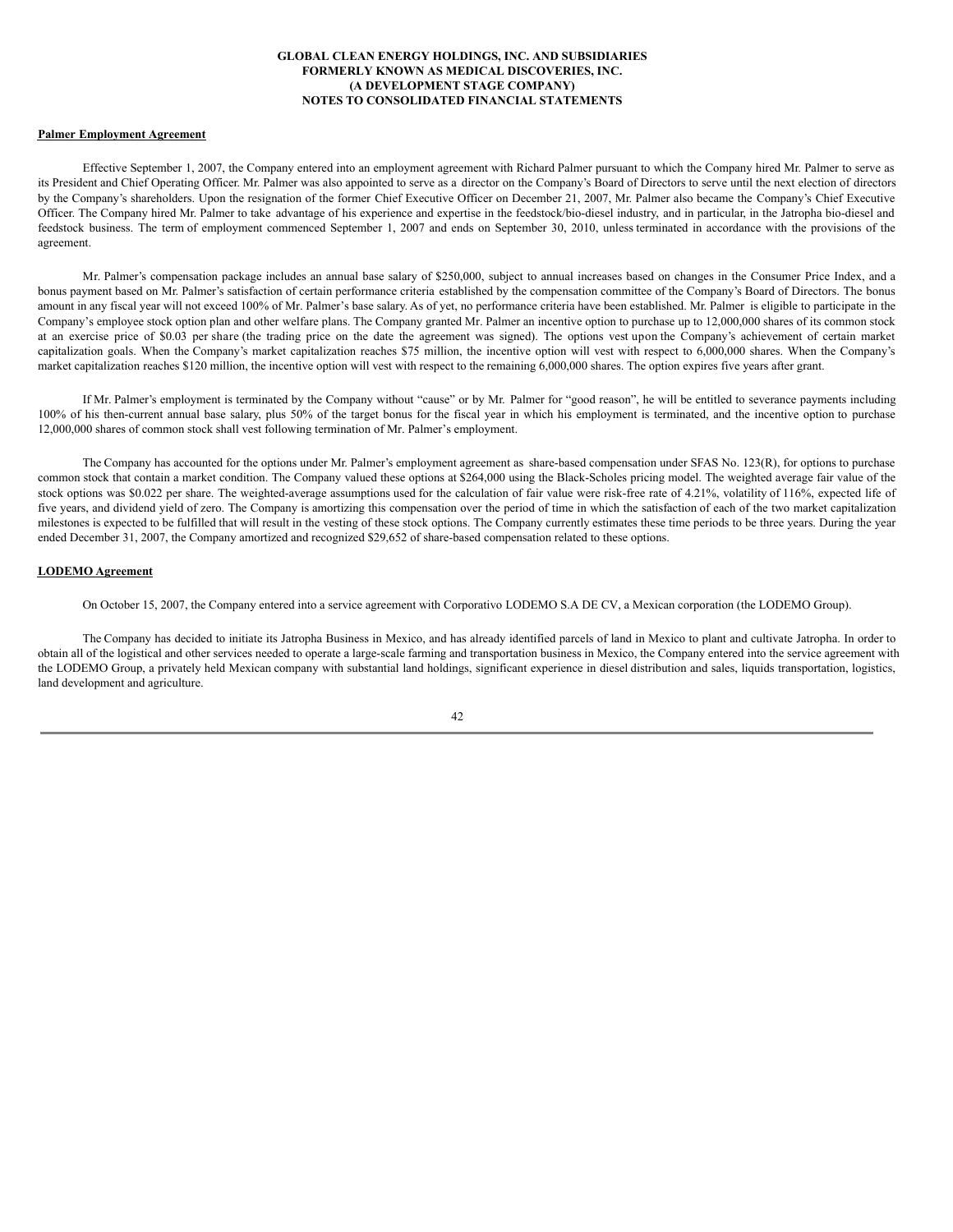Under the supervision of the Company's management and Mobius, the LODEMO Group will be responsible for the establishment, development, and day-to-day operations of the Jatropha Business in Mexico, including the extraction of the oil from the Jatropha seeds, the delivery of the Jatropha oil to buyers, the purchase or lease of land in Mexico, the establishment and operation of one or more Jatropha nurseries, the clearing, planting and cultivation of the Jatropha fields, the harvesting of the Jatropha seeds, the operation of the Company's oil extraction facilities, and the logistics associated with the foregoing. Although the LODEMO Group will be responsible for identifying and acquiring the farmland, ownership of the farmland or any lease thereto will be held directly by the Company or by a Mexican subsidiary of the Company. The LODEMO Group will be responsible for hiring and managing all necessary employees. All direct and budgeted costs of the Jatropha Business in Mexico will be borne by the Company.

The LODEMO Group will provide the foregoing and other necessary services for a fee primarily based on the number of hectares of Jatropha under cultivation. The Company has agreed to pay the LODEMO Group a fixed fee per year of \$60 per hectare of land planted and maintained with minimum payments based on 10,000 hectares of developed land, to follow a planned planting schedule. The Agreement has a 20-year term but may be terminated earlier by the Company under certain circumstances. The LODEMO Group will also potentially receive incentive compensation for controlling costs below the annual budget established by the parties, production incentives for increase yield and a sales commission for biomass sales. Under this agreement, the Company has paid the LODEMO Group o r accrued \$158,028 during the year ended December 31, 2007, all of which was capitalized as plantation development costs pursuant to AICPA Statement of Position 85-3, *Accounting by Agricultural Producers and Agricultural Cooperatives*.

## **NOTE E – PLANTATION DEVELOPMENT COSTS AND EQUIPMENT**

Plantation development costs and equipment as of December 31, 2007 and 2006 are as follows:

|                                                 | 2007          |      | 2006       |
|-------------------------------------------------|---------------|------|------------|
| Plantation development costs                    | \$<br>308,777 | - \$ |            |
| Research equipment                              |               |      | 167,341    |
| Office equipment                                | 1,127         |      | 1,127      |
|                                                 |               |      |            |
| Total cost                                      | 309,904       |      | 168,468    |
| Less accumulated depreciation                   | (563)         |      | (106, 219) |
|                                                 |               |      |            |
| Plantation development costs and equipment, net | 309,341       |      | 62,249     |

Of the balance of equipment at December 31, 2006, \$61,460 is carried as Assets Held for Sale in the accompanying Balance Sheet. Depreciation expense was \$10,494 and \$18,386 for the years ended December 31, 2007 and 2006, respectively. Plantation development costs are not currently being depreciated. Upon completion of the plantation development, those costs will be depreciated over the shorter of the useful life of the related asset or over the term of the lease. The plantation development costs of \$308,777 are located in Mexico.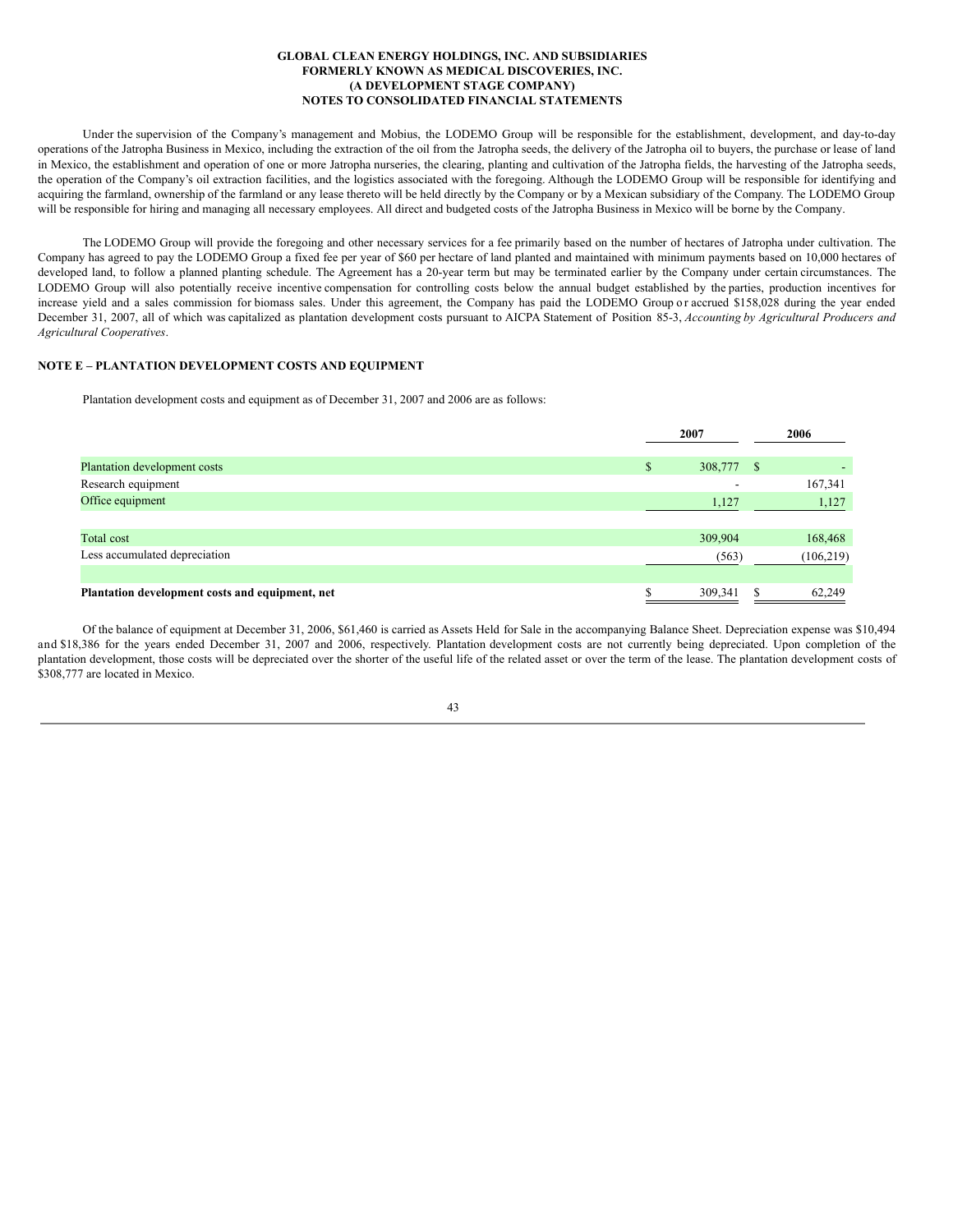### **NOTE F — DEBT**

## **Loan Agreement**

In order to fund ongoing operations pending closing of the sale to Eucodis, the Company entered into a loan agreement with, and issued a promissory note in favor of, Mercator Momentum Fund III, L.P. (Mercator). Mercator, along with two other affiliates, owns all of the issued and outstanding shares of the Company's Series A Convertible Preferred Stock, and is considered a related party to the Company. Pursuant to the loan agreement, Mercator made available to the Company a secured term credit facility in principal amount of \$1,000,000. The promissory note initially was due and payable on December 14, 2007. As of December 13, 2007, the Company owed Mercator \$250,000 under the loan. Mercator agreed to extend the maturity date of the \$250,000 to February 21, 2008. Subsequent to February 2008, the loan was paid down to \$200,000 and the maturity date was extended to June 21, 2008. The foregoing loan is secured by a lien on all of the assets of the Company.

Under the loan agreement, interest is payable on the loan at a rate of 12% per annum, payable monthly. In connection with the closing of the loan, the Company agreed to (i) the cancellation of certain warrants to purchase 27,452,973 shares of common stock at \$0.1967 per share previously issued to the lender and certain of its affiliates and (ii) the issuance of new warrants to purchase 27,452,973 shares of common stock at \$0.01 per share. The new warrants permit the cash-less exercise of the warrants and expire on September 30, 2013. As more fully described in Note G, the warrants that were cancelled were being accounted for as a liability in the accompanying financial statements because the Company was unable to guarantee that there would be enough shares of common stock to settle other "freestanding instruments." The carrying value of the liability related to these warrants on the date of cancellation was \$62,205. The new warrants that were issued in connection with this loan agreement were also characterized as a liability in these financial statements. The fair value of the new warrants was determined to be \$691,815, or \$0.0252 per share, using the Black-Scholes pricing model. The weightedaverage assumptions used for the calculation of fair value were risk-free interest rate of 4.10%, volatility of 123%, expected life of six years, and dividend yield of zero. On the date of issuance, the fair value of the new warrants has been recorded as (i) a discount to the note in the amount of \$250,000 and (ii) a charge of \$441,815 to "Unrealized Gain (Loss) on Financial Instrument" in the accompanying Consolidated Statement of Operations. The discount to the note was amortized over the original term of the loan agreement from September 7, 2007 to December 14, 2007, and recorded as "interest expense from amortization of discount on secured promissory note" in the amount of \$250,000.

#### **Notes Payable**

The Company has notes payable to shareholders in the aggregate amount of \$56,000 at December 31, 2007 and 2006. The notes originated between 1997 and 1999, bear interest at 12%, are unsecured, and are currently in default. Accrued interest on the notes totaled \$72,091 and \$65,371 at December 31, 2007 and 2006, respectively.

#### **Convertible Notes Payable**

The Company has convertible notes payable to certain individuals in the aggregate amount of \$193,200 at December 31, 2007 and 2006. The notes originated in 1996, bear interest at 12%, are unsecured, and are currently in default. Each \$1,000 note is convertible into 667 shares of the Company's common stock. Accrued interest on the convertible notes totaled \$225,552 and \$202,368 at December 31, 2007 and 2006, respectively.

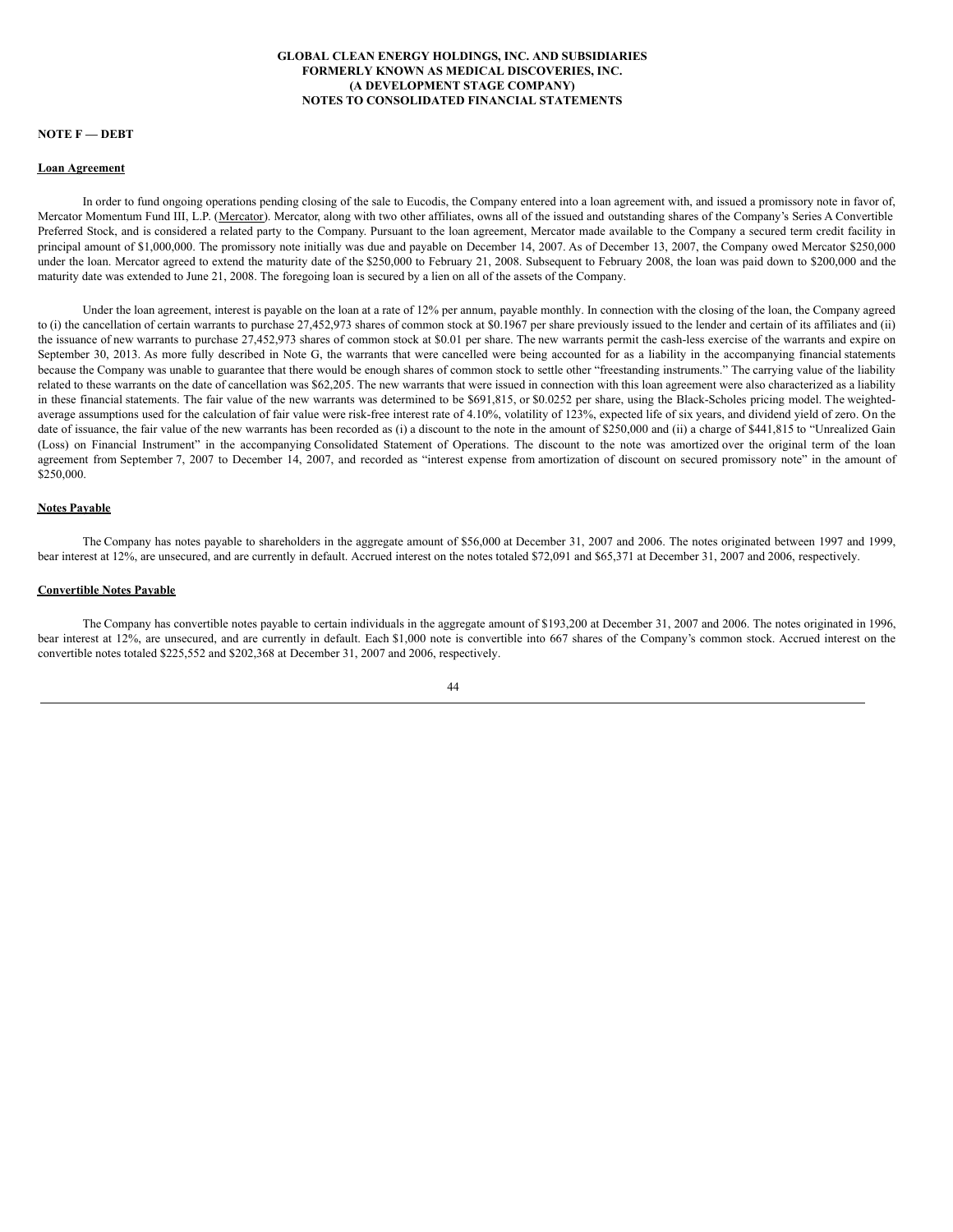## **Long-Term Liability and Gain on Debt Restructuring**

On June 10, 2006, the Company entered into an agreement with a former creditor to forgive certain amounts owed. The balance owed before the agreement was \$229,066. According to the agreement, \$3,975 was paid on the date of the agreement, another \$3,975 was paid on August 13, 2006, and \$131,116 was forgiven. The remaining balance of \$90,000 was to be due and payable immediately upon the Company's receipt of \$1 million in cumulative license revenue from the Company's drug MDI-P in any human indication. The remaining liability of \$90,000 was recorded as Long-Term Liability. As further described in Note C, this liability was extinguished as a result of the sale of MDI-P for less than \$1 million. Accordingly, this liability was no longer owed and was written off in 2007. Additionally, as further described in Note K, the Company entered into a settlement agreement with its former chief executive officer during 2007, which resulted in a gain of \$395,137 on the settlement of compensation owing to her. As a consequence of these two transactions, the Company recorded gain on debt restructuring in the amount of \$485,137 in the accompanying financial statements for the year ended December 31, 2007.

Additionally, in 2006, the company determined \$476,645 of previously recorded accrued payroll and payroll taxes had passed their statute of limitations for collection, were written off, and are included in gain on debt restructuring in the accompanying financial statements for the year ended December 31, 2006.

# **NOTE G — STOCKHOLDERS' EQUITY**

#### **Common Stock**

As more fully described in Note D, the Company issued 63,945,257 shares of its common stock for all of the issued and outstanding membership interests of Global Clean Energy Holdings, LLC. Of the 63,945,257 shares issued under the Global Agreement, 36,540,146 shares were issued and delivered at the closing of the Global Agreement without any restrictions and have been recorded in the accompanying financial statements as issued and outstanding. The remaining 27,405,111 shares of common stock were held in escrow by the Company and are not reported in the accompanying financial statements as issued and outstanding, except for 4,567,518 shares which were released on November 30, 2007 after achievement of the related milestones.

On September 14, 2007, the Company entered into a one-year agreement with a consultant for investor relations services. Under the agreement, the Company agreed to pay total compensation of \$105,000 over the one-year term. As additional compensation, the Company issued 4,357,298 shares of restricted common stock to the consultant and granted piggyback registration rights for the stock to be registered in connection with the Company's next registration of securities. The issuance of the common stock was expensed as share-based compensation in the amount of \$117,647, or \$0.027 per share on the date of the agreement.

During the year ended December 31, 2006 the Company issued 435,556 shares of restricted common stock for services totaling \$78,400 or \$0.18 per share, which was the fair value of the services rendered.

### **Series A Convertible Preferred Stock, Warrants and Financial Instrument**

During the year ended December 31, 2005, the Company issued an additional 30,000 shares of Series A Convertible Preferred Stock and warrants to purchase 22,877,478 shares of common stock for a total offering price of \$3.0 million. The Company incurred \$340,000 of offering costs and issued to the placement agent warrants to purchase 1,220,132 shares of common stock exercisable at \$0.1967 per share, which were exercisable for a period of three years.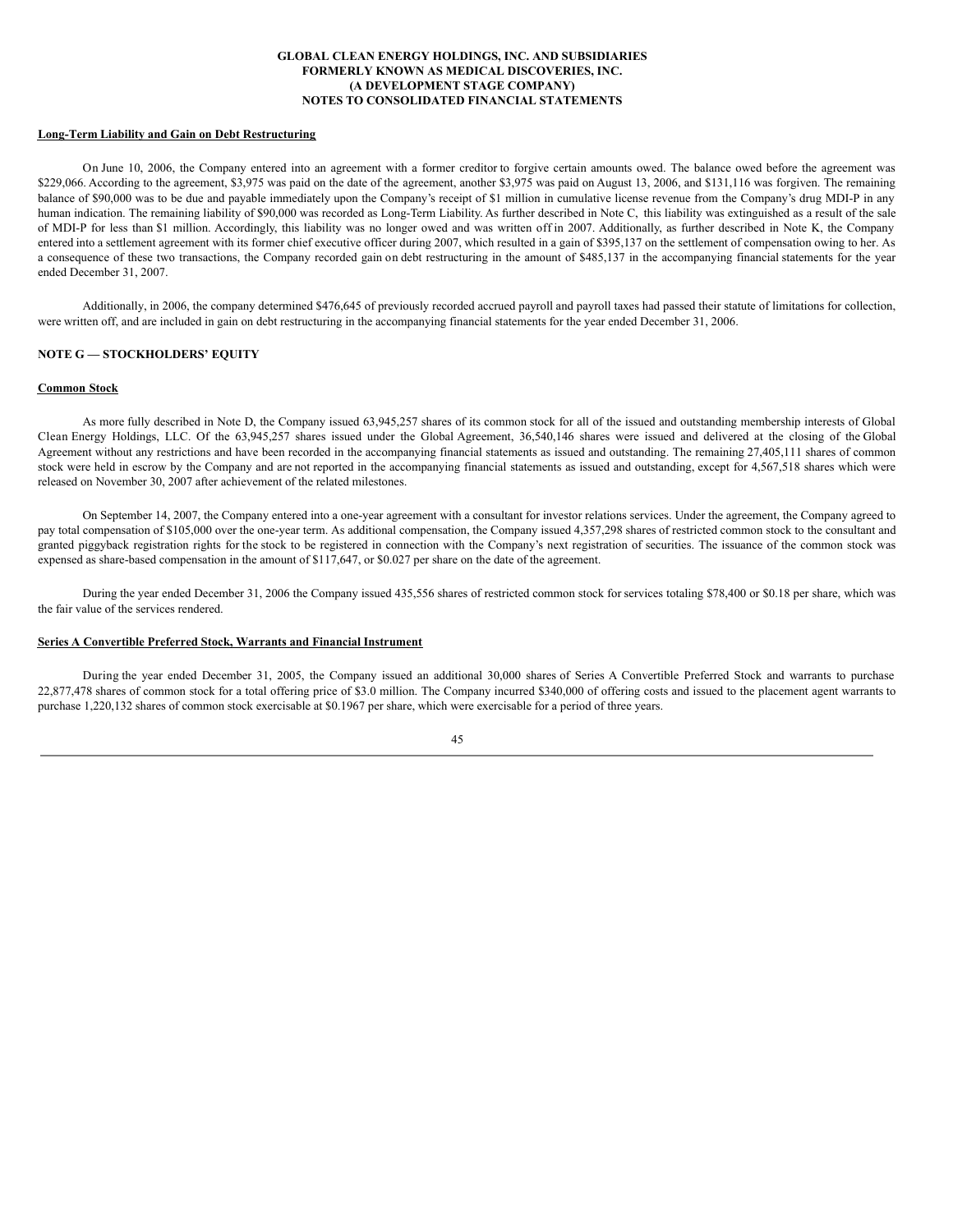Each share of Preferred Stock entitles the holder to convert the share of Preferred Stock into the number of shares of common stock resulting from dividing \$100 by the conversion price. The conversion price is 75% of the average of the three lowest intra-day trading prices for the Company's common stock during the 10 trading days immediately preceding the conversion date. The conversion price may not exceed \$0.1967 and has a conversion price floor of \$0.05. The warrants are subject to equitable adjustment in connection with a stock split, stock dividend or similar transaction. As originally issued, the warrants entitled the holder to purchase up to 22,877,478 shares of common stock of the Company at \$0.1967 per share and were to expire three years after the date of issuance.

The Series A Convertible Preferred Stock has no voting rights. In the event of liquidation, the holders are entitled to a liquidating distribution of \$100 per share. The Company also entered into a registration rights agreement with the investors requiring the Company to use its "best efforts" to timely file a registration statement with the Securities and Exchange Commission registering the shares of common stock issuable upon conversion of the Preferred Stock and exercise of the warrants. There are no significant liquidation damages in the event the Company is unable to file its registration statement.

The conversion feature of the Series A Convertible Preferred Stock has more of the attributes of an equity instrument than of a liability instrument, and thus was not considered a derivative. However, at the time of issuance, the Company was unable to guarantee that there would be enough shares of stock to settle other "freestanding instruments." Accordingly, all of the warrants attached to the convertible preferred stock were measured at their fair value and recorded as a liability in the financial statements. As of December 31, 2007, the Company did not have enough authorized shares to settle their "freestanding instruments". For these same reasons, all other warrants and options outstanding on March 11, 2005 or issued during the remainder of 2005 and through 2007 (except for stock options issued to employees) were measured at their fair value and recorded as additional liability in the financial statements.

At December 31, 2006, the fair value of the financial instrument was \$294,988 based on a Black-Scholes calculation with the weighted-average assumptions for volatility of 138%, risk-free interest rate of 5.0%, an expected life of one year, and a dividend yield of zero. The change in fair value was recorded as "unrealized gain on financial instrument" in the accompanying Consolidated Statement of Operations of \$2,564,608 for the year ended December 31, 2006. During the year ended December 31, 2007, the Company remeasured the fair value of the outstanding warrants. At December 31, 2007, the fair value was determined to be \$2,166,514 based on a Black-Scholes pricing calculation with the weighted-average assumptions for volatility of 136%, a risk-free interest rate of 3.7%, an expected life of 7.3 years, and a dividend yield of zero. For the year ended December 31, 2007 the Company has recorded an unrealized loss on financial instrument of \$147,636. On January 29, 2008, the shareholders of the Company approved an increase in the number of authorized shares of common stock from 250 million to 500 million. Consequently, as the result of this amendment to the Company's Articles of Incorporation, the Company would then be able to settle all 'freestanding instruments". Accordingly, the Company will reclassify the liability, characterized in the accompanying financial statements as "Financial Instrument", in the amount of \$2,166,514, to equity in January 2008.

In January 2006, the preferred stockholders converted 200 shares of Series A Preferred Stock into 242,424 shares of common stock at a conversion price of \$.0825 per share. The preferred stock had an assigned value of \$8,722, which was reclassified to common stock at the date of conversion. During May 2006, the preferred stockholders converted 7,380 shares of Series A Preferred Stock into 10,000,000 shares of common stock at a conversion price of \$.0738 per share. The preferred stock did not have any assigned value due to all the proceeds being assigned to the financial instrument liability. In September 2007, the preferred stockholders converted 5,492 shares of Series A Preferred Stock into 10,983,521 shares of common stock at a conversion price of \$0.05 per share. This preferred stock also did not have any assigned value.

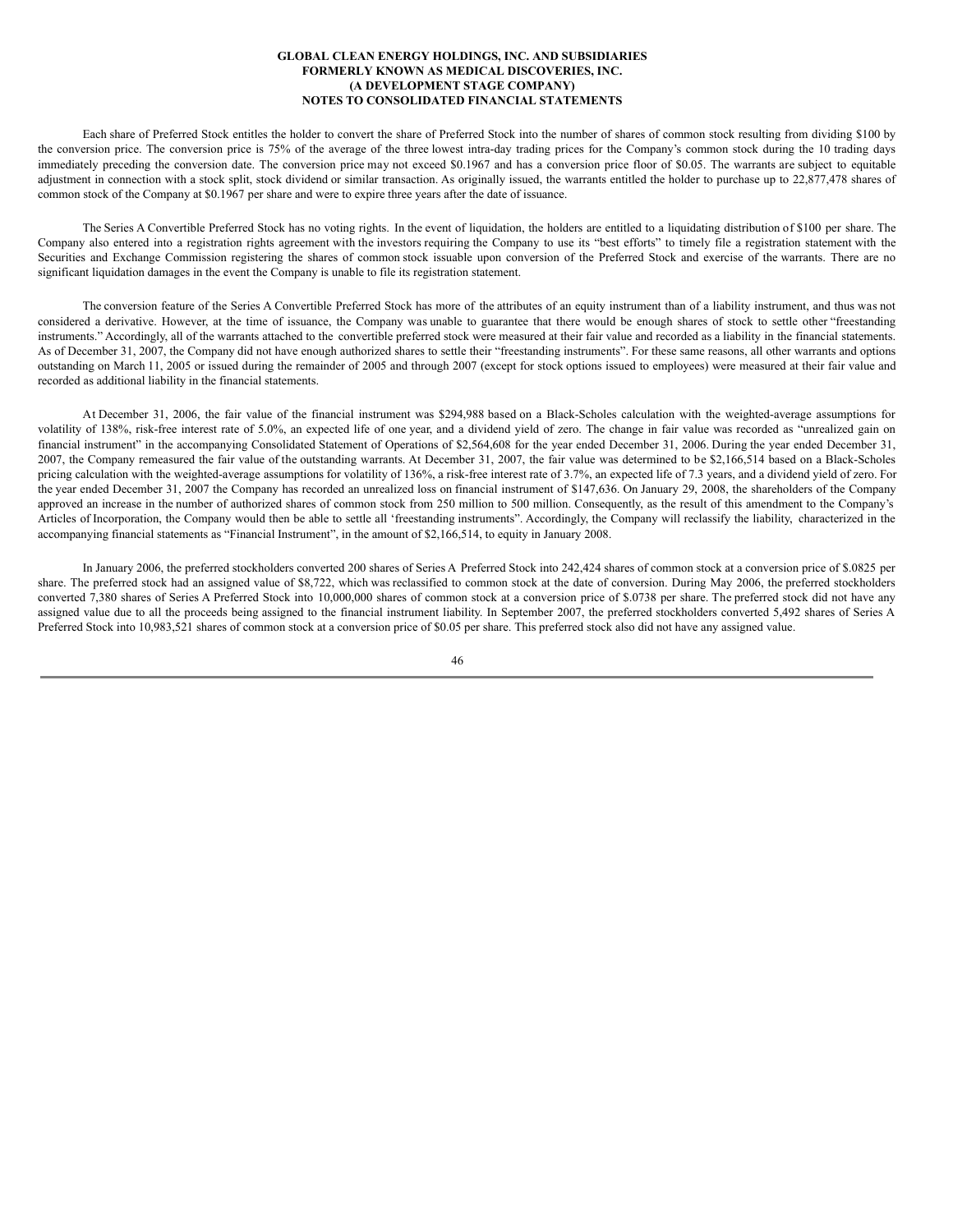Mercator Momentum Fund, LP; Monarch Pointe Fund, Ltd.; and Mercator Momentum Fund III, LP, each a private investment entity (collectively, the MAG Funds) are the preferred stockholders who purchased all of the shares of the Company's Series A Preferred Convertible Stock in 2004 and in 2005. In connection with the 2005 investment, the Company had agreed to eliminate the conversion price floor of the Series A Stock. The Company failed to file an amendment to the Series A Stock Certificate of Designations of Preferences and Rights for the Series A Stock that would have eliminated the conversion price floor. Accordingly, in connection with an intended conversion of some of their Series A Stock in September 2007, the MAG Funds were required to convert Series A Stock at a conversion price higher than the price that would have applied if the Amendment had been filed as agreed.

On October 22, 2007, the Company executed and entered into a Release and Settlement Agreement (the Release Agreement), with the MAG Funds to settle all losses and damages that MAG may have suffered, and may hereafter suffer, as result of the Company's failure to file the amendment to the Series A Stock Certificate of Designations of Preferences and Rights for the Series A Stock. Pursuant to the Release Agreement, the Company issued to the MAG Funds a ten-year warrant to acquire up to 17,000,000 shares of the Company's common stock at an exercise price of \$0.01 per share, expiring October 17, 2017. The initial warrant price is subject to adjustments in connection with (i) the Company's issuance of dividends in shares of Common Stock, or shares of Common Stock or other securities convertible into shares of Common Stock without consideration, (ii) any cash paid or payable to the holders of Common Stock other than as a regular cash dividend, and (ii) future stock splits, reverse stock splits, mergers or reorganizations, and similar changes affecting common stockholders. The issuance of the warrant has been accounted for as share-based compensation in the amount of \$1,181,890 based on a Black-Scholes pricing calculation with the assumptions for volatility of 141.5%, a risk-free interest rate of 4.57%, an expected life of 10 years, and a dividend yield of zero. The fair value of the warrant has been included in the liability for the financial instrument.

The warrant issued to the MAG Funds contain beneficial ownership limitations, which preclude the MAG Funds from exercising its warrant if, as a result of such conversion or exercise, the MAG Funds would own beneficially more than 9.99% of the Company's outstanding common stock then outstanding. Pursuant to the Release Agreement, the MAG Funds released the Company from any and all claims, past, present or future, relating to the losses or the Company's failure to file the amendment. In addition, MAG has agreed not to pursue litigation against the Company in connection with the losses or the Company's failure to file the amendment.

## **Series B Preferred Stock**

In order to obtain additional working capital, on November 6, 2007, the Company entered into a Securities Purchase Agreement with two accredited investors, pursuant to which the Company sold a total of 13,000 shares of our newly authorized Series B Convertible Preferred Stock ("Series B Shares") for an aggregate purchase price of \$1,300,000, less offering costs of \$9,265. Each share of the Series B Shares has a stated value of \$100. The Company collected \$1,225,000 of the proceeds from the sales of the Series B Preferred Stock in 2007. The remaining proceeds of \$75,000 were collected in February 2008, and are reflected as a subscription receivable in the accompanying Balance Sheet at December 31, 2007.

The Series B Shares may, at the option of each holder, be converted at any time or from time to time into shares of our common stock at the conversion price then in effect. The number of shares into which one Series B Share shall be convertible is determined by dividing \$100 per share by the conversion price then in effect. The initial conversion price per share for the Series B Shares is \$0.11, which is subject to adjustment for certain events, including stock splits, stock dividends, combinations, or other recapitalizations affecting the Series B Shares.

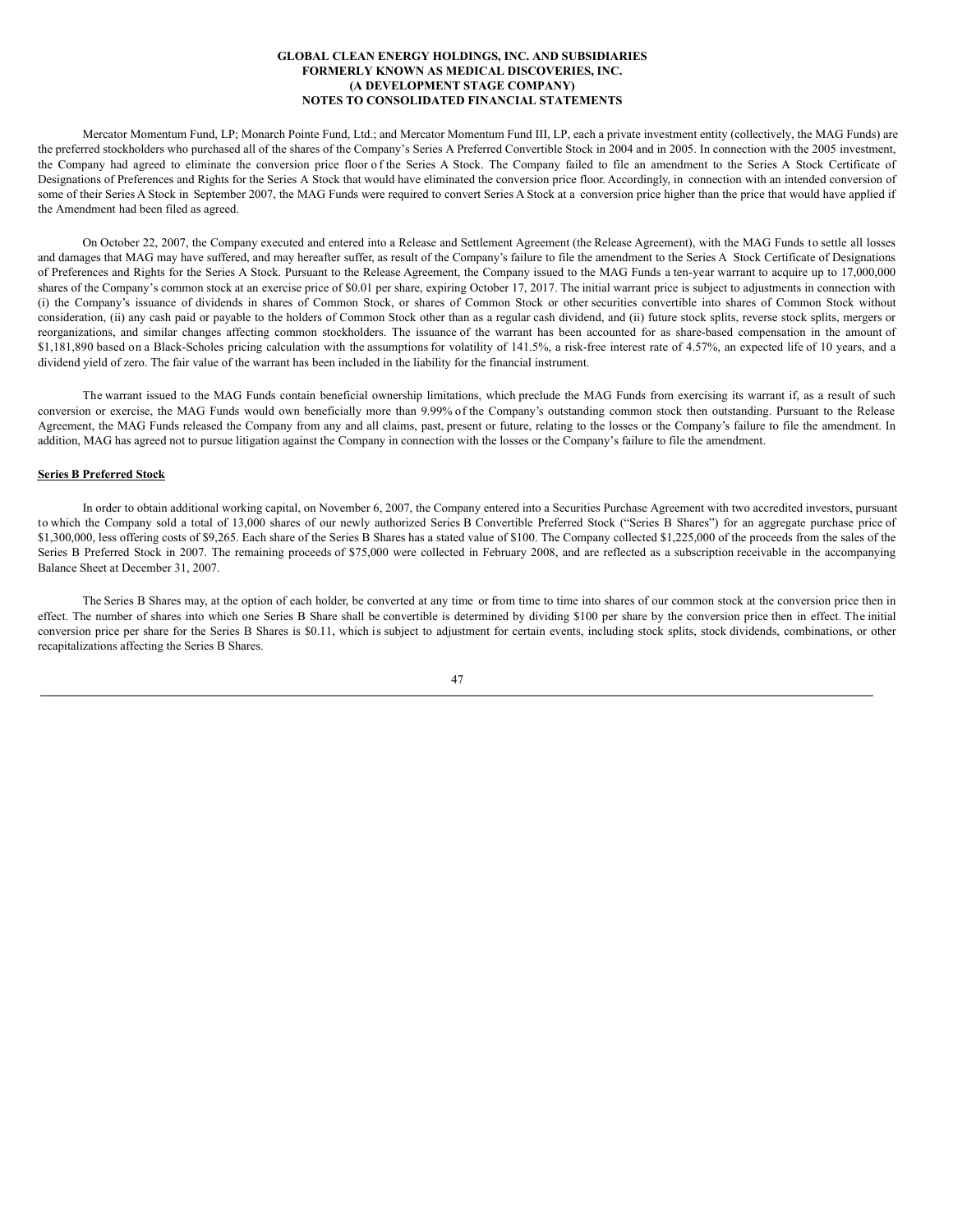Each holder of Series B Shares is entitled to the number of votes equal to the number of shares of our common stock into which the Series B Shares could be converted on the record date for such vote, and shall have voting rights and powers equal to the voting rights and powers of the holders of the Company's common stock. In the event of our dissolution or winding up, each share of the Series B Shares is entitled to be paid an amount equal to \$100 (plus any declared and unpaid dividends) out of the assets of the Company then available for distribution to shareholders; subject, however, to the senior rights of the holders of Series A Preferred Stock.

No dividends are required to be paid to holders of the Series B shares. However, the Company may not declare, pay or set aside any dividends on shares of any class or series of our capital stock (other than dividends on shares of our common stock payable in shares of common stock) unless the holders of the Series B shares shall first receive, or simultaneously receive, an equal dividend on each outstanding share of Series B shares.

# **NOTE H — INCOME TAXES**

Income taxes are provided for temporary differences between financial and tax bases of assets and liabilities. The following is a reconciliation of the amount of benefit that would result from applying the federal statutory rate to pretax loss with the benefit from income taxes for the years ended December 31, 2007 and 2006:

|                                                     | 2007        |      | 2006        |
|-----------------------------------------------------|-------------|------|-------------|
| Federal income tax benefit at statutory rate of 34% | 1,501,000   | - \$ | 62,000      |
| State income tax, net of federal benefit            | 265,000     |      | 11,000      |
| Unrealized gain (loss) on financial instrument      | (59,000)    |      | 1,026,000   |
| Share-based compensation, net                       | (764,000)   |      |             |
| Adjustment of operating loss carryforwards          | 1,463,000   |      |             |
| Other differences                                   | (1,000)     |      |             |
| Change in valuation allowance                       | (2,405,000) |      | (1,099,000) |
|                                                     |             |      |             |
|                                                     | ۰           |      |             |

The components of deferred tax assets and liabilities are as follows at December 31, 2007 and 2006, using a combined deferred income tax rate of 40%:

|                                  | 2006<br>2007                        |
|----------------------------------|-------------------------------------|
| Net operating loss carryforward  | \$<br>10,106,000<br>7,684,000<br>-S |
| Research and development credits | 80,000<br>80,000                    |
| Share-based compensation         | 673,000<br>714,000                  |
| Accrued compensation             | 436,000<br>373,000                  |
| Accumulated depreciation         | (5,000)                             |
| Valuation allowance              | (8,868,000)<br>(11,273,000)         |
|                                  |                                     |
| Net deferred tax asset           | $\overline{\phantom{a}}$            |
|                                  |                                     |
| 48                               |                                     |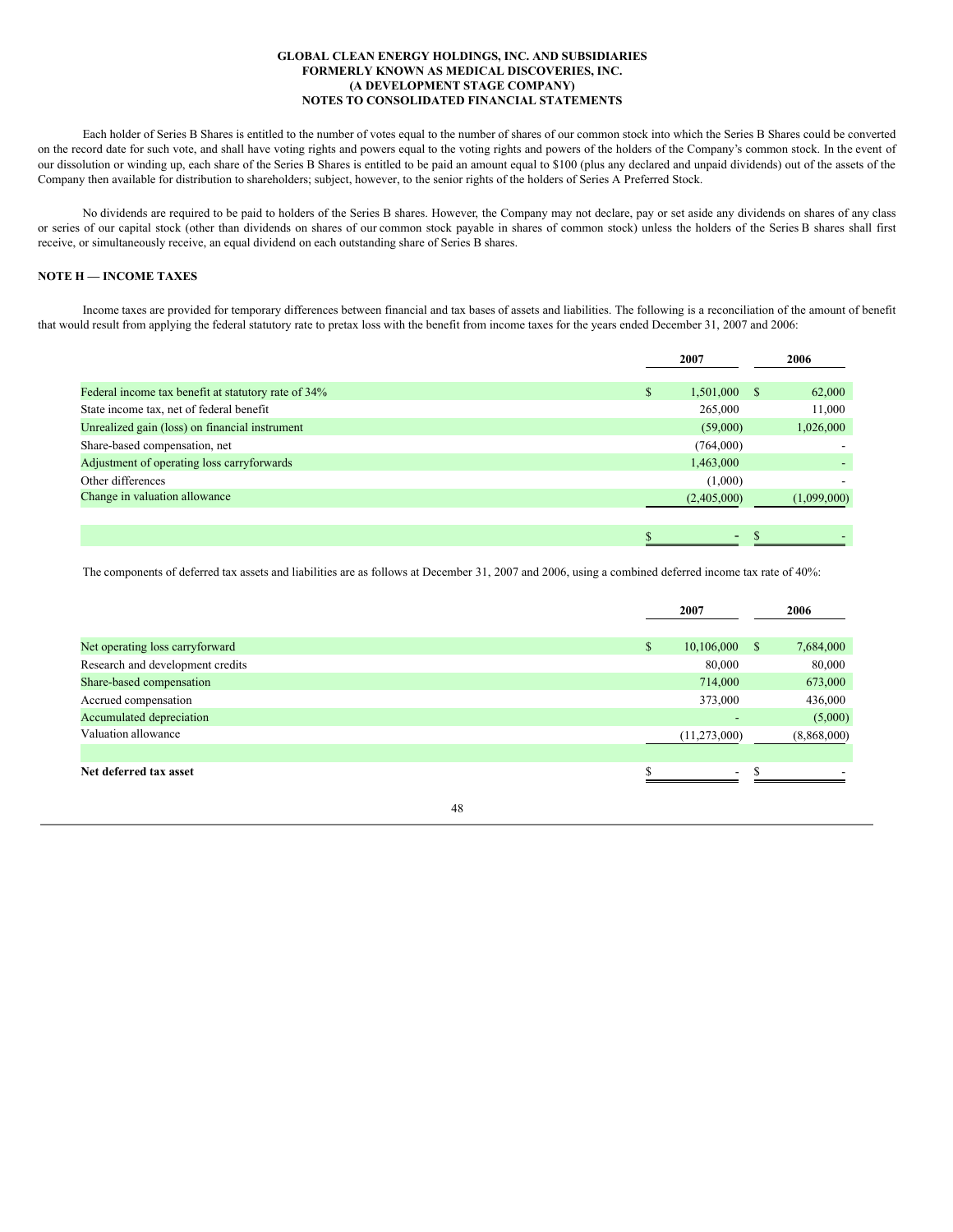Inasmuch as it is not possible to determine when or if the net operating losses will be utilized, a valuation allowance has been established to offset the benefit of the utilization of the net operating losses.

The Company has available net operating losses of approximately \$25,000,000 which can be utilized to offset future earnings of the Company. The Company also has available approximately \$80,000 in research and development credits which expire in 2008. The utilization of the net operating losses and research and development credits are dependent upon the tax laws in effect at the time such losses can be utilized. The loss carryforwards expire between the years 2008 and 2027. Should the Company experience a significant change of ownership, the utilization of net operating losses could be reduced.

# **NOTE I – CONSULTING AGREEMENTS**

In February 2007, the Company engaged the Emmes Group, a consulting firm, to assist it in resolving its financial issues, to obtain advice regarding any strategic alternatives that may be available to it, and to prevent the Company from losing all of its assets in bankruptcy. The Executive Vice President and Managing Director of the Emmes Group was appointed to be a director of the Company in August 2007. During the past several months, the Company has explored a number of transactions that would (i) prevent the Company's shareholders from losing their entire investment in the Company and (ii) enable the Company to repay some of its currently outstanding debts and liabilities. The consulting agreement has a term of one year. As compensation for its services, the consultant is to receive \$15,000 per month plus a warrant to purchase 5,000,000 shares of the Company's common stock. The warrant has an exercise price of \$0.03 per share, contains a cash-less exercise provision, and expires ten years from date of issue. The Company valued this warrant at \$146,000 using the Black-Scholes pricing model. The weighted average fair value of the stock options was \$0.0292 per share. The weighted-average assumptions used for the calculation of fair value were risk-free interest rate of 4.84%, volatility of 134%, expected life of ten years, and dividend yield of zero. The fair value of the warrant was expensed as share-based compensation on the date of issue. The fair value of the warrant has been included in the liability for the financial instrument.

In February 2007, the Company entered into another consulting agreement with an individual to assist it in the preparation of financial statements and reporting to the SEC. The consulting agreement had a term of one year. As compensation for its services, the consultant was to receive \$10,000 per month plus a warrant to purchase 5,000,000 shares of the Company's common stock. The warrant has an exercise price of \$0.03 per share, contains a cash-less exercise provision, and expires ten years from date of issue. The Company valued this warrant at \$146,000 using the Black-Scholes pricing model. The weighted average fair value of the stock options was \$0.0292 per share. The weighted-average assumptions used for the calculation of fair value were risk-free interest rate of 4.84%, volatility of 134%, expected life of ten years, and dividend yield of zero. The fair value of the warrant was expensed as share-based compensation on the date of issue. The fair value of the warrant has been included in the liability for the financial instrument. This consulting agreement was terminated in May 2007. Since the consulting agreement was terminated prior to its expiration date, the Company's obligations under the consulting agreement, if any, for the period after the termination date are unclear. No demand for any additional compensation has been made against the Company under the consulting agreement.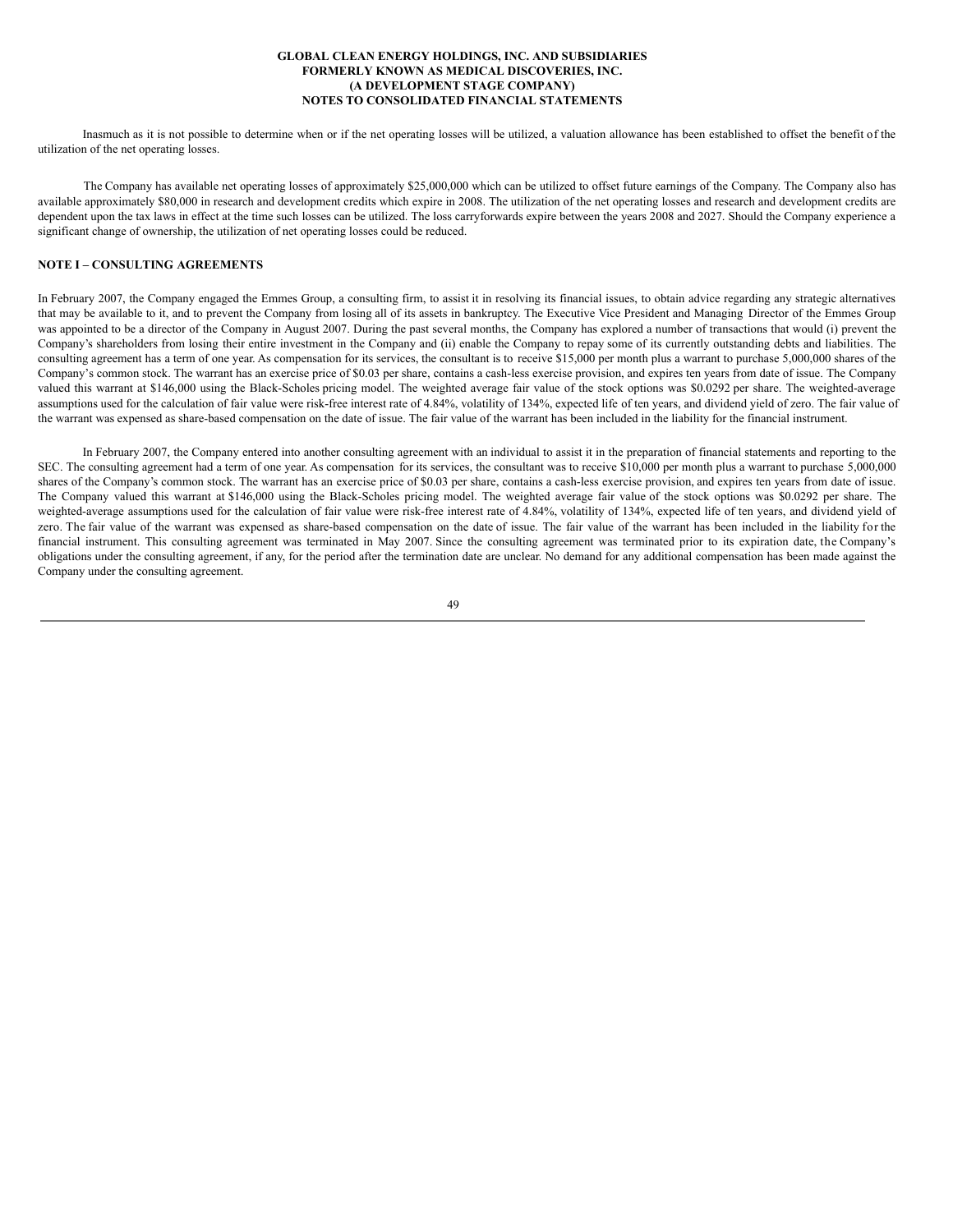# **NOTE J – STOCK OPTIONS AND WARRANTS**

#### **Stock Options and Compensation-Based Warrants**

The Company has two incentive stock option plans wherein 24,000,000 shares of the Company's common stock are reserved for issuance thereunder. As more fully described in Notes D, G, and I, the Company has issued stock options and compensation-based warrants during the year ended December 31, 2007 to acquire 39,000,000 million shares of the Company's common stock. During the year ended December 31, 2007, as more fully described in Note K, the Company canceled an option to acquire 14,000,000 shares of common stock pursuant to a settlement agreement with the Company's former chief executive officer. During the year ended December 31, 2006, the Company granted a stock option to a former officer and director. The option was for 500,000 shares exercisable at \$0.25 per share through December 31, 2010. The option was fully vested on January 1, 2006. No income tax benefit has been recognized for share-based compensation arrangements and no compensation cost has been capitalized in the balance sheet.

A summary of the status of options and compensation-based warrants at December 31, 2007 and 2006, and changes during the years then ended is presented in the following table:

|                                  | <b>Shares</b><br>Under<br>Option | Weighted<br>Average<br><b>Exercise</b><br>Price |      | Weighted<br>Average<br>Remaining<br>Contractual<br>Life | Aggregate<br><b>Intrinsic</b><br>Value |
|----------------------------------|----------------------------------|-------------------------------------------------|------|---------------------------------------------------------|----------------------------------------|
| Outstanding at January 1, 2006   | 19,483,000                       | $\mathbf{\hat{s}}$                              | 0.04 |                                                         |                                        |
| Granted                          | 500,000                          |                                                 | 0.25 |                                                         |                                        |
| Expired                          | (100,000)                        |                                                 | 0.50 |                                                         |                                        |
|                                  |                                  |                                                 |      |                                                         |                                        |
| Outstanding at December 31, 2006 | 19,883,000                       | $\mathbf{s}$                                    | 0.05 |                                                         |                                        |
| Granted                          | 39,000,000                       |                                                 | 0.02 |                                                         |                                        |
| Cancelled                        | (14,000,000)                     |                                                 | 0.02 |                                                         |                                        |
|                                  |                                  |                                                 |      |                                                         |                                        |
| Outstanding at December 31, 2007 | 44,883,000                       | $\mathsf{\$}$                                   | 0.03 | 7.6 years $\$\$                                         | 790,000                                |
|                                  |                                  |                                                 |      |                                                         |                                        |
| Exercisable at December 31, 2007 | 32,883,000                       | <sup>\$</sup>                                   | 0.03 | 8.6 years \$                                            | 670,000                                |

At December 31, 2007, 80,000 of the options outstanding have no stated contractual life. The fair value of each stock option grant and compensation-based warrant is estimated on the date of grant or issuance using the Black-Scholes option pricing model. The weighted-average fair value of stock options and compensation-based warrants issued during the year ended December 31, 2007 was \$0.045. The weighted-average assumptions used for options granted and compensation-based warrants issued during the year ended December 31, 2007 were risk-free interest rate of 4.5%, volatility of 132%, expected life of 8.5 years, and dividend yield of zero. The weighted- average fair value of stock options granted during the year ended December 31, 2006 was \$0.13. The weighted-average assumptions used for options granted during the year ended December 31, 2006 were risk-free interest rate of 4.3%, volatility of 152%, expected life of 5 years, and dividend yield of zero. The assumptions employed in the Black-Scholes option pricing model include the following. The expected life of stock options represents the period of time that the stock options granted are expected to be outstanding prior to exercise. The expected volatility is based on the historical price volatility of the Company's common stock. The risk-free interest rate represents the U.S. Treasury constant maturities rate for the expected life of the related stock options. The dividend yield represents anticipated cash dividends to be paid over the expected life of the stock options.

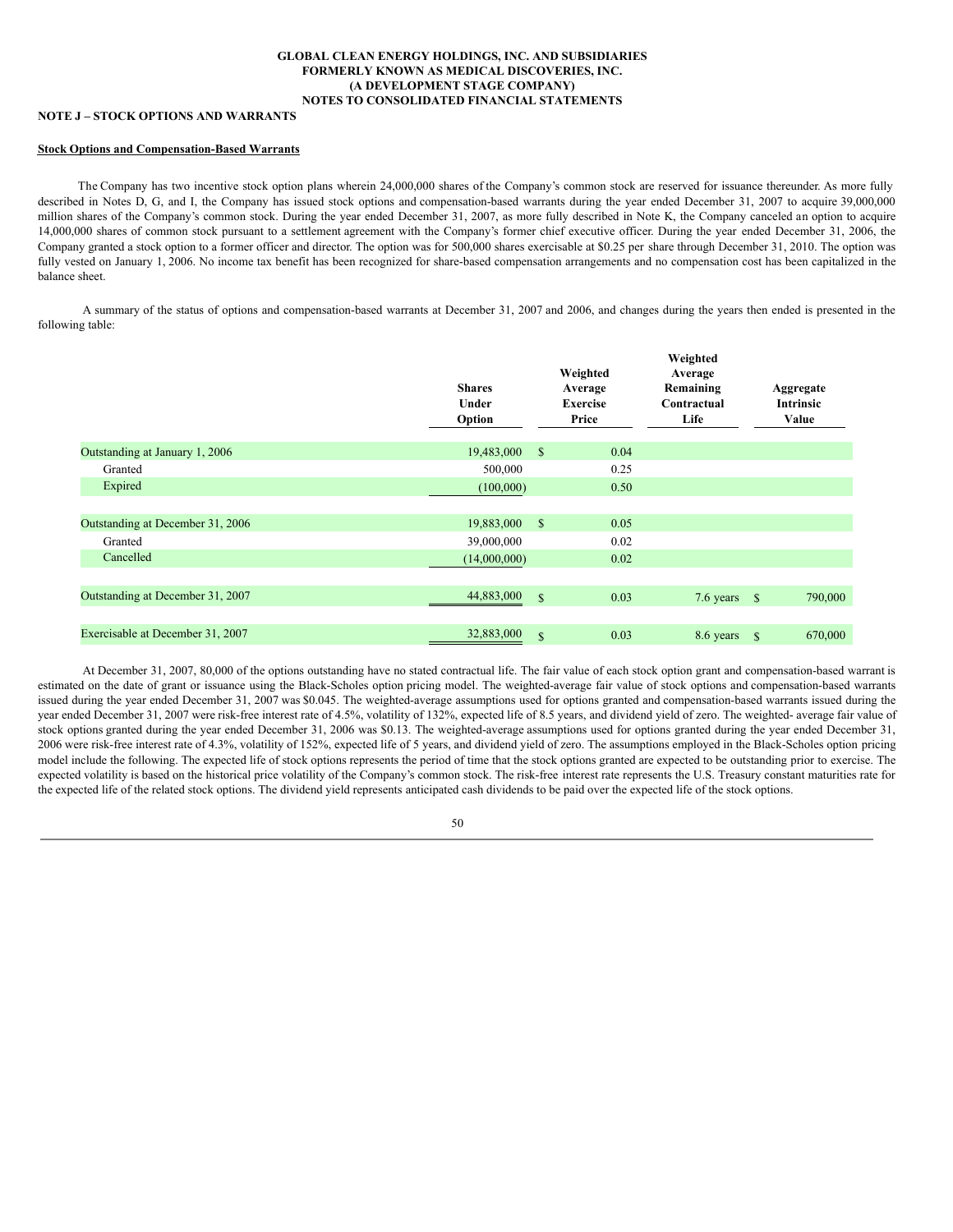Share-based compensation from all sources recorded during the years ended December 31, 2007 and 2006 was \$2,131,437 and \$145,750, respectively. Share-based compensation has been included in the accompanying Consolidated Statements of Operations as follows:

|                              |  | <b>General and</b><br>Administrative | Loss from<br><b>Discontinued</b> |             |
|------------------------------|--|--------------------------------------|----------------------------------|-------------|
| <b>Period Reported</b>       |  | <b>Expense</b>                       | <b>Operations</b>                | Total       |
| Year ended December 31, 2007 |  | 2,014,637                            | 116,800                          | 2, 131, 437 |
| Year ended December 31, 2006 |  | $\overline{\phantom{0}}$             | 145,750                          | 145,750     |

A s o f December 31, 2007, there is approximately \$464,000 of unrecognized compensation cost related to stock-based payments that will be recognized over a weighted average period of approximately 2.1 years.

#### **Stock Warrants**

A summary of the status of the warrants granted at December 31, 2007 and 2006, and changes during the years then ended is presented in the following table:

|                                  | <b>Shares</b><br>Under<br>Warrant | Weighted<br>Average<br><b>Exercise</b><br>Price |
|----------------------------------|-----------------------------------|-------------------------------------------------|
| Outstanding at January 1, 2006   | 40,923,861 \$                     | 0.23                                            |
| Issued                           | ۰                                 | $\overline{\phantom{a}}$                        |
| Expired                          | (1,950,000)                       | 1.00                                            |
|                                  |                                   |                                                 |
| Outstanding at December 31, 2006 | 38,973,861 \$                     | 0.19                                            |
| Issued                           | 29, 161, 157                      | 0.01                                            |
| Cancelled                        | (29, 161, 157)                    | 0.20                                            |
| Expired                          | (7,940,482)                       | 0.15                                            |
|                                  |                                   |                                                 |
| Outstanding at December 31, 2007 | 31,033,379<br><sup>\$</sup>       | 0.02                                            |

# **NOTE K — RELEASE AND SETTLEMENT AGREEMENT WITH CHIEF EXECUTIVE OFFICER**

O n August 31, 2007, the Company entered into a Release and Settlement Agreement with Judy Robinett, the Company's then-current Chief Executive Officer, pursuant to which Ms. Robinett agreed to continue to act as the Company's transitional Chief Executive Officer. Under the agreement, Ms. Robinett agreed to, among other things, assist the Company in the sale of its legacy assets, complete the preparation and filing of the delinquent reports to the Securities and Exchange Commission (the SEC) that related to the periods prior to the appointment of Mr. Palmer, and provide certain shareholder and creditor related services. Upon the completion of the foregoing matters, in particular the filing of the delinquent reports to the SEC, Ms. Robinett was to resign, and Mr. Palmer was to thereafter assume the office of Chief Executive Officer. Under the agreement, Ms. Robinett agreed to (i) forgive her potential right to receive \$1,851,805 in accrued and unpaid compensation, un-accrued and pro-rata bonuses, and severance pay and (ii) the cancellation of stock options to purchase 14,000,000 shares of common stock at an exercise price of \$0.02 per share. In consideration for her services, the forgiveness of the foregoing cash payments, the cancellation of the foregoing stock options, and settlement of other issues, the Company agreed to (a) pay Ms. Robinett \$500,000 upon the receipt of the Eucodis cash payment under the agreement to sell the SaveCream Assets, (b) pay Ms. Robinett a commission of fifteen percent of the gross proceeds received by the Company from the sale of the MDI-P asset, (c) pay Ms. Robinett \$20,833 in monthly salary for serving as transitional Chief Executive Officer of the Company during the period from April 1, 2007 until the effective date of her resignation, and (d) permit Ms. Robinett to retain some of her previously granted incentive stock options in such an amount allowing her to purchase up to two million shares of common stock, which options shall continue to have the same terms and conditions as currently in existence, including an option price of \$0.01 per share and expiration date of December 31, 2112. Pursuant to this agreement, Ms. Robinett resigned on December 21, 2007. As a consequence of the settlement agreement, the Company i) has recorded a gain on the settlement of debt of \$395,137, representing the difference between Ms. Robinett's accrued compensation and the settlement amount of \$500,000, and ii) has cancelled her option to purchase 14,000,000 shares of common stock.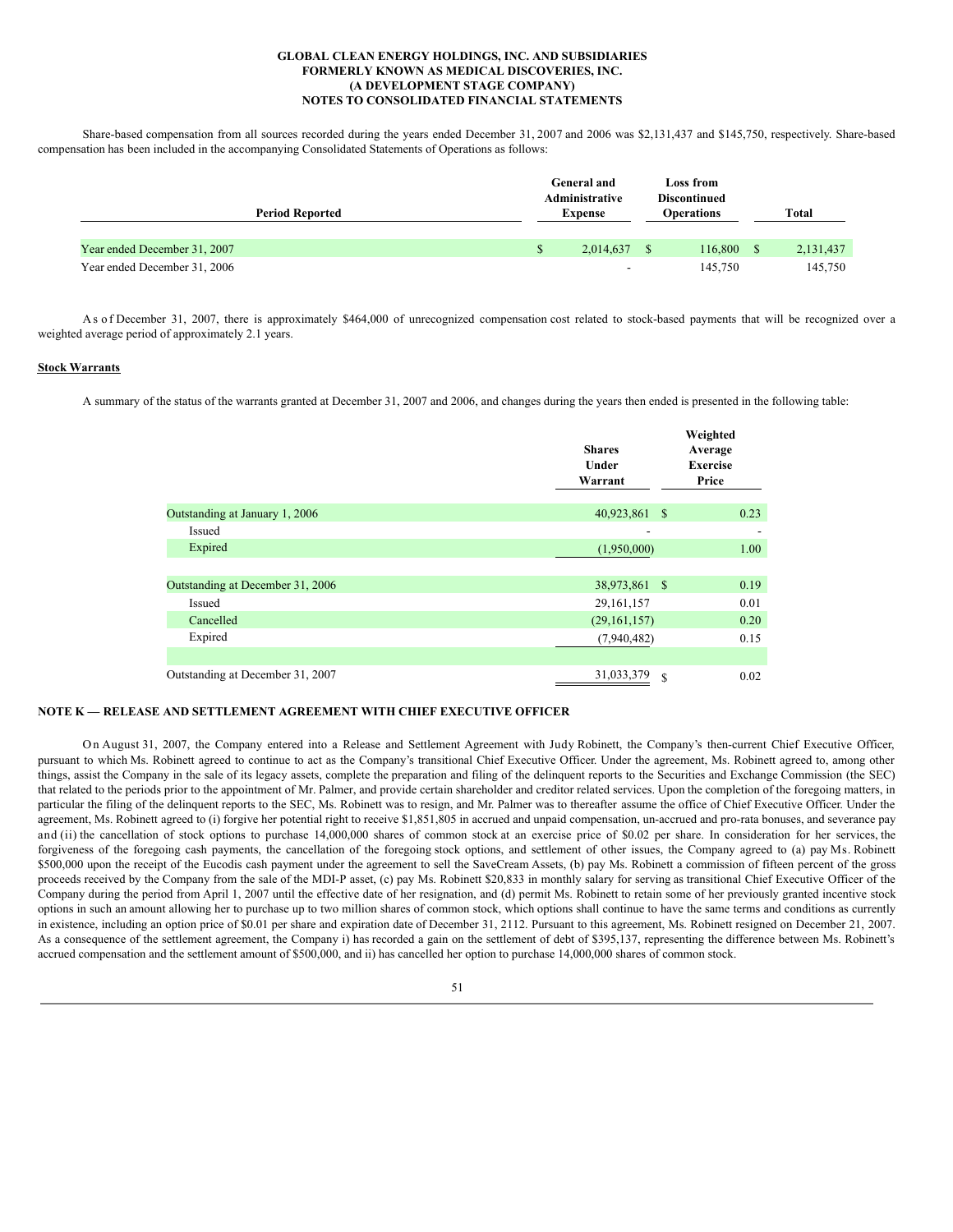## **GLOBAL CLEAN ENERGY HOLDINGS, INC. AND SUBSIDIARIES FORMERLY KNOWN AS MEDICAL DISCOVERIES, INC. (A DEVELOPMENT STAGE COMPANY) NOTES TO CONSOLIDATED FINANCIAL STATEMENTS NOTE L — OTHER SIGNIFICANT TRANSACTIONS RELATED TO DISCONTINUED OPERATIONS**

#### **Formestane Cream (formerly SaveCream) Asset Purchase**

O n March 16, 2005, the Company completed the purchase of the intellectual property assets (the "Assets") of Savetherapeutics AG, a German corporation in liquidation in Hamburg, Germany ("SaveT"). The Assets consist primarily of patents, patent applications, pre-clinical study data and clinical trial data concerning formestane cream (formerly called SaveCream), a developmental-stage topical aromatase inhibitor treatment for breast cancer. Formestane cream did not generate revenues for SaveT.

The purchase price of the Assets was €2,350,000 (approximately \$3.4 million under December 31, 2007 exchange rates), payable as follows: €500,000 at closing, €500,000 (approximately \$665,700 on the date of the transaction) upon conclusion of certain pending transfers of patent and patent application rights from formestane cream's inventors to the Company, and the remaining €1,350,000 (\$1,971,000 using December 31, 2007 exchange rates) upon successful commercialization of the Assets.

The pending transfers of patent and patent application rights have not occurred as of December 31, 2007. The Company has deemed the transfers are reasonably likely to occur due to existing contractual commitments of the inventors and the reasonably likely success of the Company's action in German court proceeding to affect these transfers. Accordingly, the Company has recorded the second €500,000 payment as a research and development obligation in these financial statements.

In July 2006 the Company entered into a co-development and license agreement with Eucodis Forschungs-und Entwicklungs GmbH (Eucodis), which provides for upfront licensing fees and milestone payments in excess of the €1,350,000 threshold for successful commercialization of the Assets. Accordingly, in the year ended December 31, 2006 the Company recorded the final €1,350,000 purchase price payment as research and development obligation in the accompanying financial statements. Consistent with the Company's conclusion that no business had been acquired in connection with the purchase of the Assets, the charge has been reflected as a research and development expense in the accompanying financial statements. During the years ended December 31, 2007 and 2006, the Company recognized revenue of \$200,000 and \$800,000, respectively, from the co-development and license agreement, which amounts are included in Loss from Discontinued Operations in the accompanying Consolidated Statements of Operations.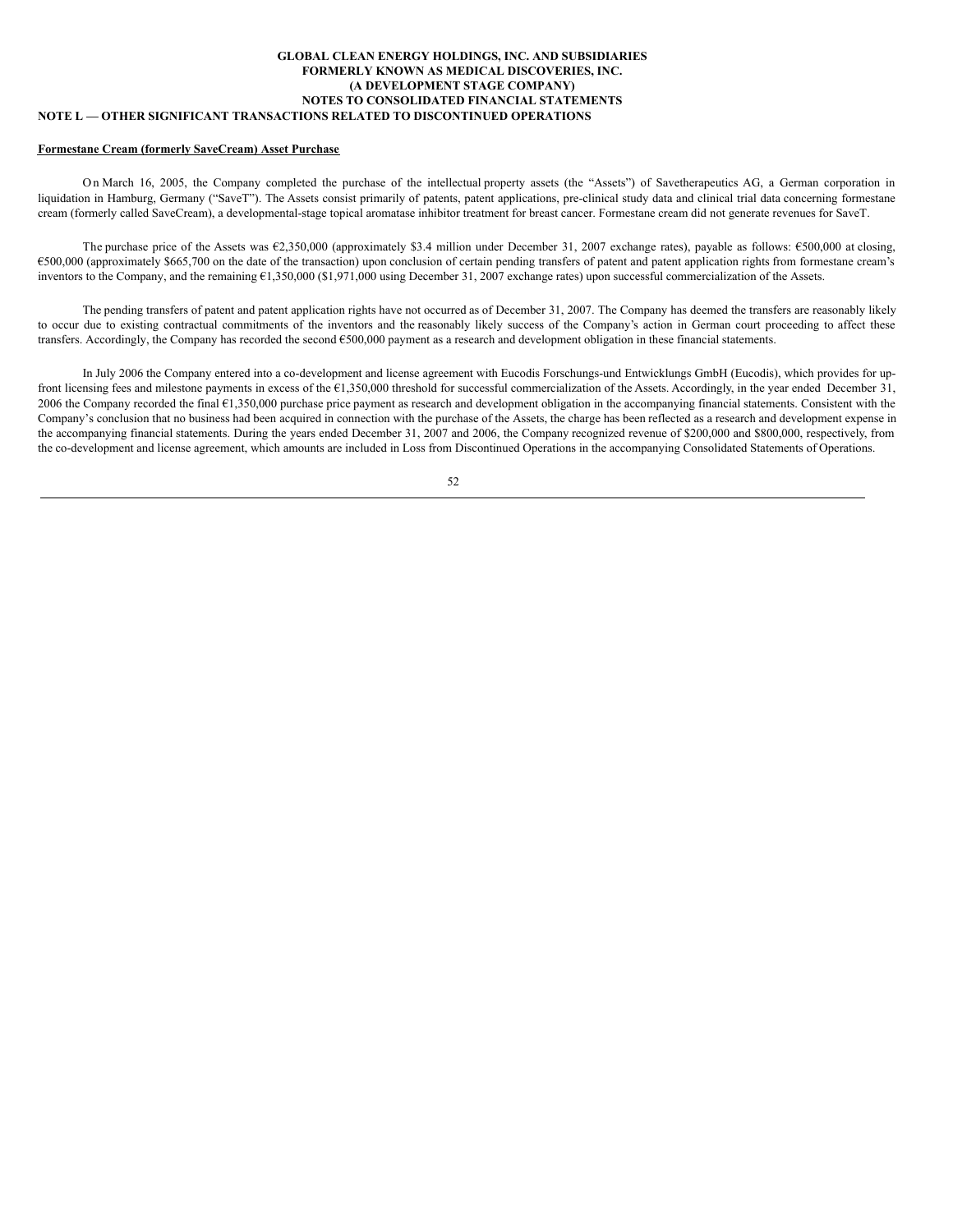## **Note receivable and R&D agreement**

On July 15, 2005, the Company entered into an Assignment of Patent, Participation and Research and Development Agreement (the "Agreement") with the inventor of the Company's SaveCream lead drug candidate. The terms of the Agreement included the Company granting a €500,000 non-interest bearing loan to the inventor. The loan was secured by profits expected to be received by the inventor resulting from the inventor's 6% ownership interest in MDI Oncology, Inc., a wholly-owned subsidiary of the Company. The Agreement also included a consulting agreement for the inventor to perform research and development work. The consulting fee was €10,000 (approximately \$14,600 under December 31, 2007 exchange rates) per month, under which the Company paid €60,000 (approximately \$87,600 under December 31, 2007 exchange rates).

O n October 27, 2006 the Company and the inventor amended the Agreement. In exchange for certain intellectual property rights, the amended agreement (i) terminated the balance of the non-interest bearing loan (€250,000) not already advanced to the inventor under the terms of the earlier July 15, 2005 agreement, (ii) terminated the consulting agreement requiring the inventor to perform certain research and development work and the fee-for-service payments anticipated to be made by the Company, and (iii) cancelled the inventor's 6% ownership interest in MDI Oncology, Inc. The amended agreement further stipulated that the €250,000 already advanced to the inventor in two installments of €100,000 and €150,000, respectively, as a non-interest bearing loan under the July 15, 2005 agreement (the "Loan"), would be secured by 2,301,000 warrants (the "Warrant") for the Company's common stock issuable to the inventor upon conclusion of certain pending transfers of patent and patent application rights to the Company. The Warrant would have a strike price of \$0.001 per share and a 10 year expiration date. The Warrant would be issued to the inventor upon transfer of all intellectual property rights related to the SaveCream lead drug candidate. As of December 31, 2006, these intellectual property rights were not transferred. At December 31, 2006, the subject patents had yet to be transferred, and the principal amount of the Loan outstanding was  $\epsilon$ 250,000 (approximately \$365,000 under December 31, 2007 exchange rates). During the year ended December 31, 2006, the Company provided in the accompanying financial statements an allowance of the full amount related to collectibility of this note receivable.

## **NOTE M — RELATED PARTY BALANCES**

At December 31, 2007 and 2006, the Company had accrued payroll and payroll taxes to current and former officers, employees, and directors totaling \$950,971 and \$1,184,264 for services performed and costs incurred in behalf of the Company, including \$583,332 and \$836,804, respectively, to the Company's former President and Chief Executive Officer, and \$77,750 and \$75,500, respectively, to the Company's former controller. As further discussed in Note K, the Company has entered into a Release and Settlement Agreement with the former President and Chief Executive Officer which, among other things, provides for the settlement of amounts due to her.

Other disclosures of related party transactions are included in Notes D, F, G, and I to these Consolidated Financial Statements.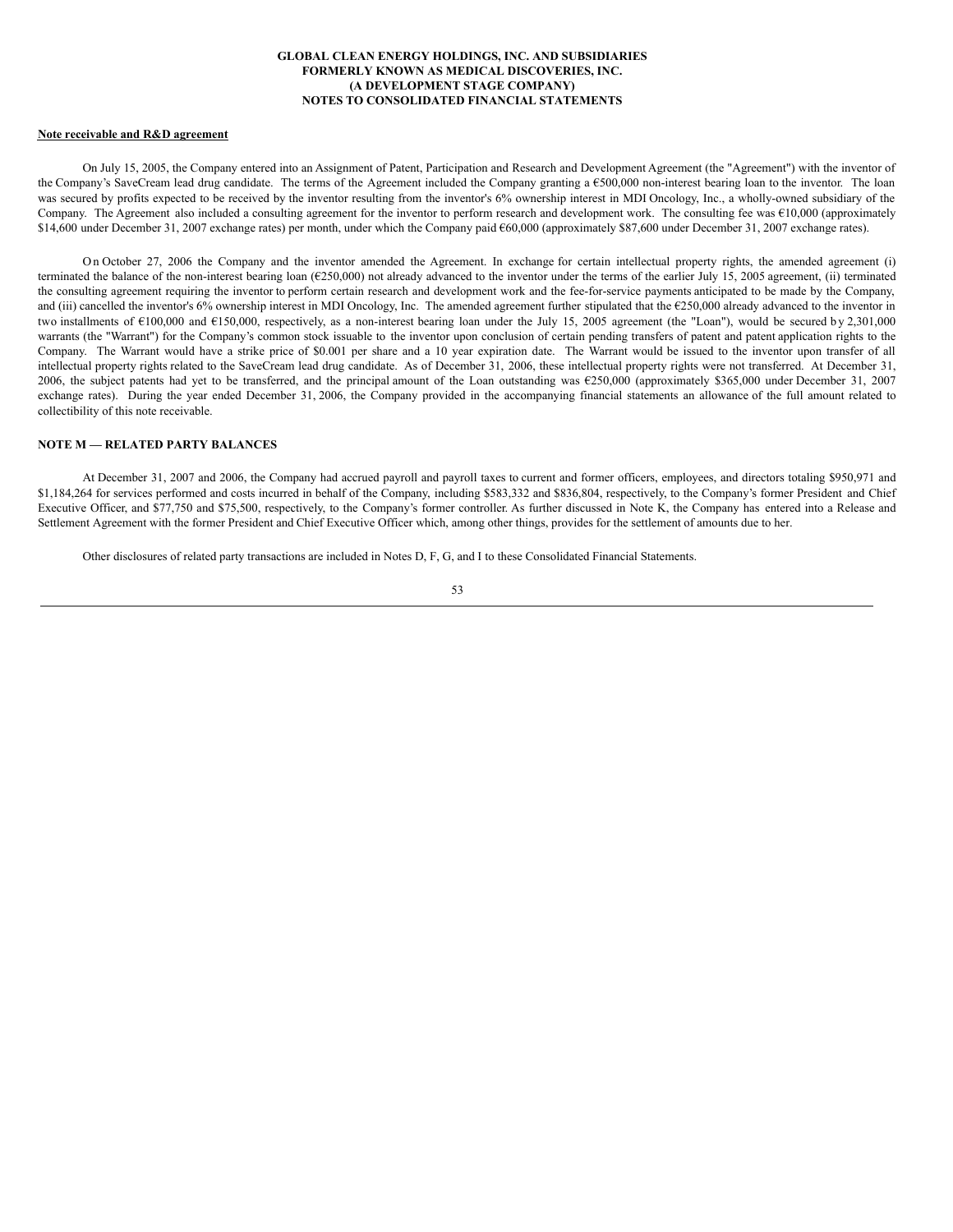## **ITEM 8. CHANGES IN AND DISAGREEMENTS WITH ACCOUNTANTS ON ACCOUNTING AND FINANCIAL DISCLOSURE.**

None.

## **ITEM 8A(T). CONTROLS AND PROCEDURES.**

# **Evaluation Of Disclosure Controls**.

Our management evaluated the effectiveness of our "disclosure controls and procedures" (as defined in the Securities Exchange Act of 1934 (Exchange Act) Rules 13a-15(e) or 15d-15(e)) as of the end of the period covered by this annual report, as required by paragraph (b) of Exchange Act Rules 13a-15 or 15d-15.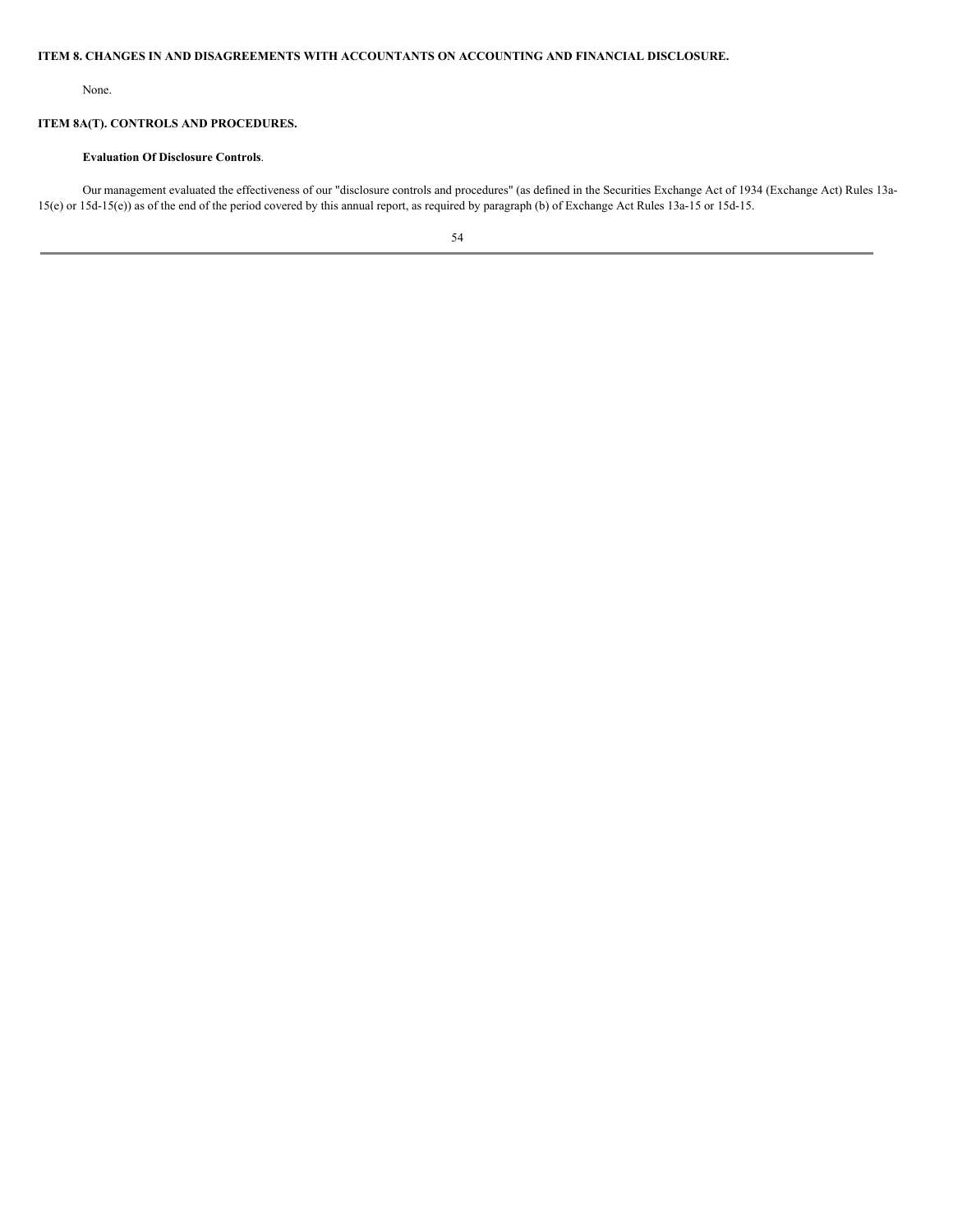Based on that evaluation, we have concluded that as of the end of the period covered by this annual report, our disclosure controls and procedures are effective at a reasonable assurance level in ensuring that information required to be disclosed by us in our reports is recorded, processed, summarized and reported within the required time periods. The foregoing conclusion is based, in part, on the fact that we are a small public company in the development stage of our new Jatropha Business, with no current revenues and only three employees. In addition, to date, we have outsourced all of our accounting and bookkeeping functions to a third-party accounting firm.

#### **Management's Report On Internal Control Over Financial Reporting**.

Our management is responsible for establishing and maintaining adequate internal control over our financial reporting. Internal control over financial reporting is a process to provide reasonable assurance regarding the reliability of our financial reporting for external purposes in accordance with generally accepted accounting principles. Internal control over financial reporting includes policies and procedures that: (i) pertain to maintaining records that, in reasonable detail, accurately and fairly reflect our transactions; (ii) provide reasonable assurance that transactions are recorded as necessary for preparation of our financial statements and that receipts and expenditures of company assets are made in accordance with management authorization; and (iii) provide reasonable assurance that unauthorized acquisition, use or disposition of company assets that could have a material effect on our financial statements would be prevented or detected on a timely basis. Because of its inherent limitations, internal control over financial reporting is not intended to provide absolute assurance that a misstatement of our financial statements would be prevented or detected.

As of the end of the period covered by this annual report, we have concluded that our internal controls over financial reporting are effective at a reasonable assurance level in ensuring that information required to be disclosed by us in our reports is recorded, processed, summarized and reported within the required time periods. The evaluation of our internal controls over financial reporting was based on the framework in Internal Control — Integrated Framework issued by the Committee of Sponsoring Organizations of the Treadway Commission.

*Limitations on the Ef ectiveness of Internal Controls*. Our management does not expect that our internal control over financial reporting will necessarily prevent all fraud and material error. Our internal controls over financial reporting are designed to provide reasonable assurance of achieving our objectives. We have concluded that our internal controls over financial reporting are effective at that reasonable assurance level. Further, the design of a control system must reflect the fact that there are resource constraints, and the benefits of controls must be considered relative to their costs. Because of the inherent limitations in all control systems, no evaluation of controls can provide absolute assurance that all control issues and instances of fraud, if any, within our company have been detected. These inherent limitations include the realities that judgments in decision-making can be faulty, and that breakdowns can occur because of simple error or mistake. Additionally, controls can be circumvented by the individual acts of some persons, by collusion of two or more people, or by management override of the internal control. The design of any system of controls also is based in part upon certain assumptions about the likelihood of future events, and there can be no assurance that any design will succeed in achieving its stated goals under all potential future conditions. Over time, control may become inadequate because of changes in conditions, or the degree of compliance with the policies or procedures may deteriorate.

*Changes in Internal Controls*. In September 2007, we determined that there were internal control deficiencies. As a result, under the direction of the Audit Committee, management developed and implemented the following additional measures designed to ensure that information required to be disclosed in our periodic reports is recorded, processed, summarized and reported accurately, including the following:

We retained Gilderman, Garabedian & Flummerfelt, LLP, an independent accounting firm, to manage our day-to-day internal accounting functions;

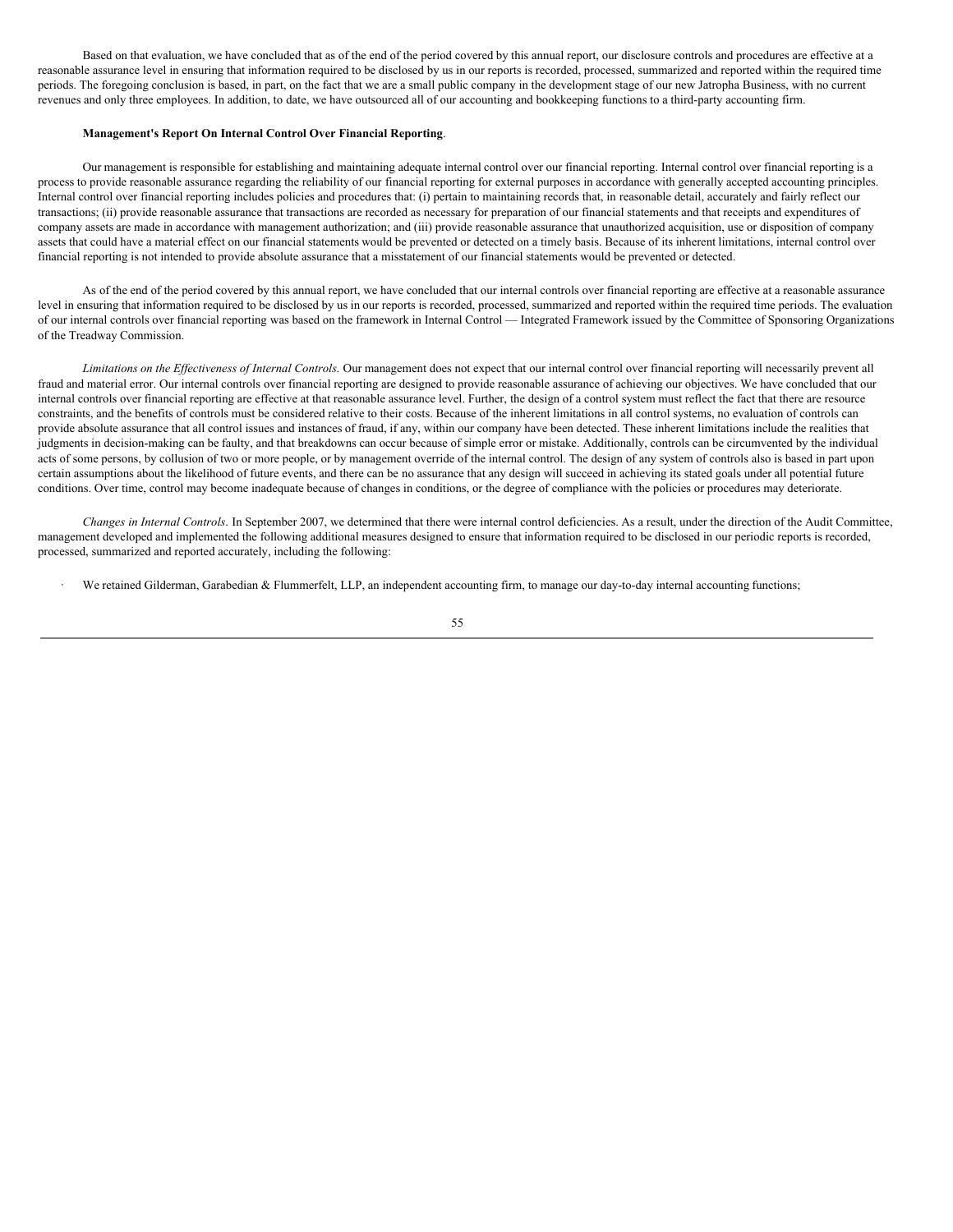- We retained Osborne, Robbins & Buhler, PLLC, an independent accounting firm, to assist us with the preparation of our financial reports to be included in our periodic reports required to be filed under the Act;
- We consolidated all or our record keeping and accounting functions in our Los Angeles office;
- We developed and implemented improved accounting and management financial reporting policies and procedures;
- · We hired ADP, Inc., an outside payroll service, to process all payrolls and make the required payroll withholding deductions and deposits; and,
- · We implemented additional banking procedures and imposed additional pre-approval authorization policies.

Management believes that, with the additional measures we have adopted since October 1, 2007, and given the limited nature of our operations and small number of employees at this time, our system of internal controls, disclosure controls and procedures is adequate to provide reasonable assurance that the information required to be disclosed in our interim and annual reports is recorded, processed, summarized, and accurately reported within the time periods specified in the SEC's rules and forms, and that such information is accumulated and communicated to our Board of Directors, the Audit Committee, management, including our certifying officers, as appropriate, to allow for timely decisions regarding required disclosure based closely on the definition of "disclosure controls and procedures" in Rule 13a-15(e).

This annual report does not include an attestation report of the company's registered public accounting firm regarding internal control over financial reporting. Management's report was not subject to attestation by the company's registered public accounting firm pursuant to temporary rules of the Securities and Exchange Commission that permits us to provide only management's report in this annual report.

## **ITEM 8B. OTHER INFORMATION**

None.

#### **PART III**

# **ITEM 9. DIRECTORS, EXECUTIVE OFFICERS, PROMOTERS, CONTROL PERSONS AND CORPORATE GOVERNANCE; COMPLIANCE WITH SECTION 16(a) OF THE EXCHANGE ACT.**

The following table sets forth certain information regarding our executive officers and directors.

| Name                  | Age | Title                                                                       |
|-----------------------|-----|-----------------------------------------------------------------------------|
| David R. Walker       | 63  | Chairman of the Board of Directors and Treasurer                            |
| <b>Richard Palmer</b> | 47  | President, Chief Executive Officer, Chief Financial<br>Officer and Director |
| Eric J. Melvin        | 44  | Director and Secretary                                                      |
| Martin Schroeder      | 54  | Director                                                                    |
|                       | 56  |                                                                             |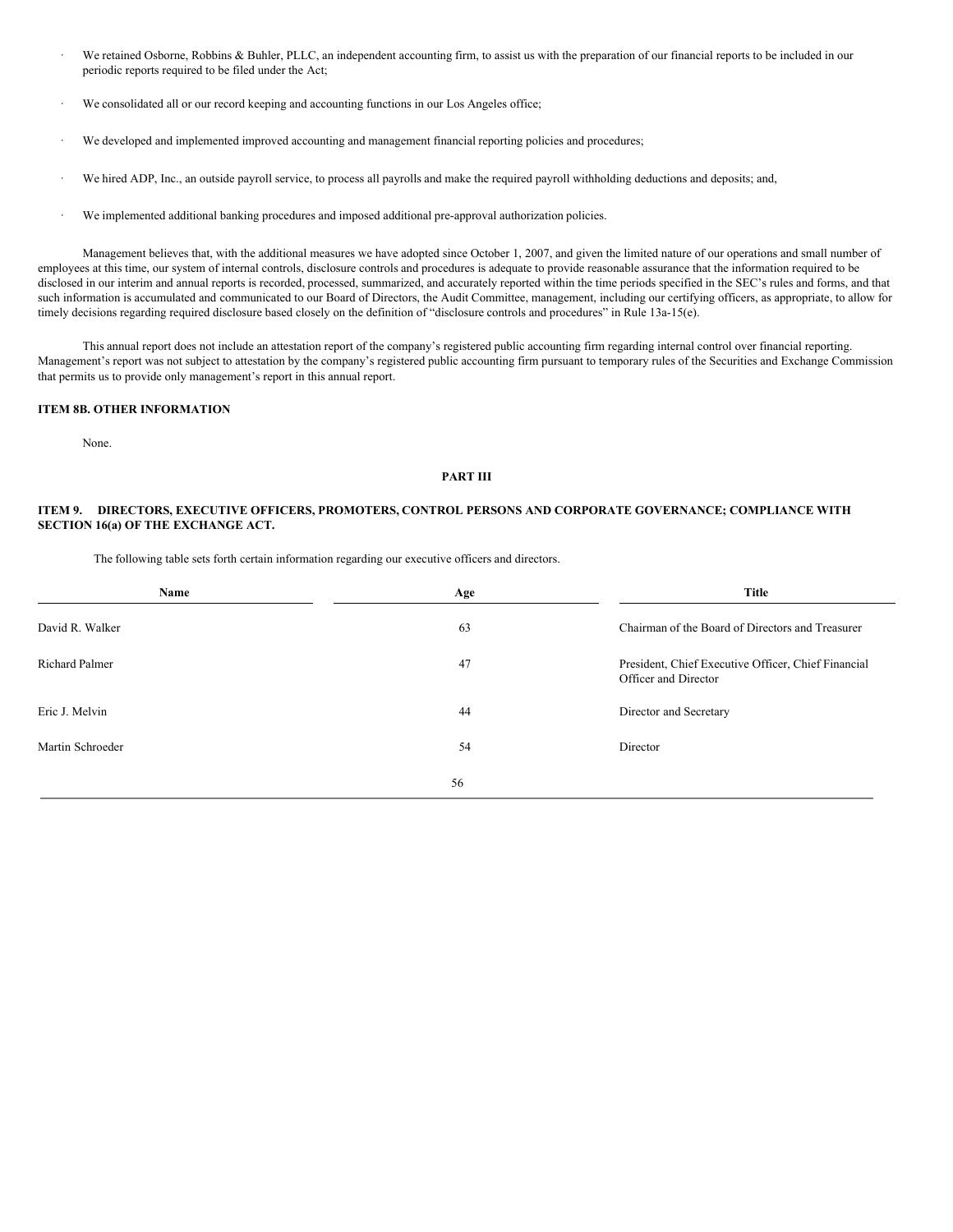### **David R. Walker**

David R. Walker joined the Board of Directors on May 2, 1996, and was appointed Chairman of the Board of Directors on May 10, 1998. He has served as Chairman of the Audit Committee since its establishment in 2001. For over 20 years, Mr. Walker has been the General Manager of Sunheaven Farms, the largest onion growing and packing entity in the State of Washington. In the capacity of General Manager, Mr. Walker performs the functions of a traditional chief financial officer. Mr. Walker holds a Bachelor of Arts degree in economics from Brigham Young University with minors in accounting and finance.

## **Richard Palmer**

Richard Palmer was appointed as our President and Chief Operating Officer in September 2007, and has been a member of the Board of Directors since September 2007. On December 21, 2007 Mr. Palmer also became our Chief Executive Officer. Mr. Palmer has over 25 years of hands-on experience in the energy field, holding senior level management positions with a number of large engineering, development, operations and construction companies. He is a co-founder of Mobius Risk Group, LLC, an energy risk advisory services consulting company, and was a principal and Executive Vice President of that consulting company from January, 2002 until September 2007. From 1997 to 2002, Mr. Palmer was a Senior Director at Enron Energy Services. Prior thereto, from 1995 to 1996 Mr. Palmer was a Vice President of Bentley Engineering, and a Senior Vice President of Southland Industries from 1993 to 1996. Mr. Palmer received his designation as a Certified Energy Manager in 1999, holds two Business Management Certificates from University of Southern California's Business School, and is an active member of both the American Society of Plant Biologists and the International Tropical Farmers Association.

# **Eric J. Melvin**

Eric Melvin was elected to our Board of Directors in September 2007 and was appointed as our Secretary in October 2007. Mr. Melvin is a co-founder of Mobius Risk Group, LLC, and has been its Chief Executive Officer since January 2002. He has extensive commodity trading and marketing experience including: natural gas (physical and financial), power, crude products, coal, weather, fixed income and foreign exchange, as well as a strong track record of developing and managing profitable energy trading, marketing and origination groups. Eric has established trading processes and risk guidelines and has selected and implemented financial and physical trading systems. He received his BGS (Bachelor of Graduate Studies) from the University of Michigan, Ann Arbor and a J.D. from University of Detroit, School of Law.

#### **Martin Schroeder**

Martin Schroeder has been a member of the Board of Directors since August 2007. He has been the Executive Vice-President and Managing Director of The Emmes Group, Inc., a strategic business consulting firm, since August 1998. He has been the principal of Emmes Group Consulting, LLC since 1998. Mr. Schroeder holds a Bachelor of Science in Biochemistry from the University of California at Los Angeles, and a Masters of Science in Biochemistry from California State University Long Beach.

#### **Compliance with Section 16(a) of the Exchange Act**

Section 16(a) of the Securities Exchange Act of 1934 requires our executive officers and directors, and persons who own more than 10% of a registered class of our equity securities, to file reports of ownership and changes in ownership with the SEC. Executive officers, directors and greater than 10% shareholders are required by SEC regulations to furnish the Company with copies of all Section 16(a) forms they file.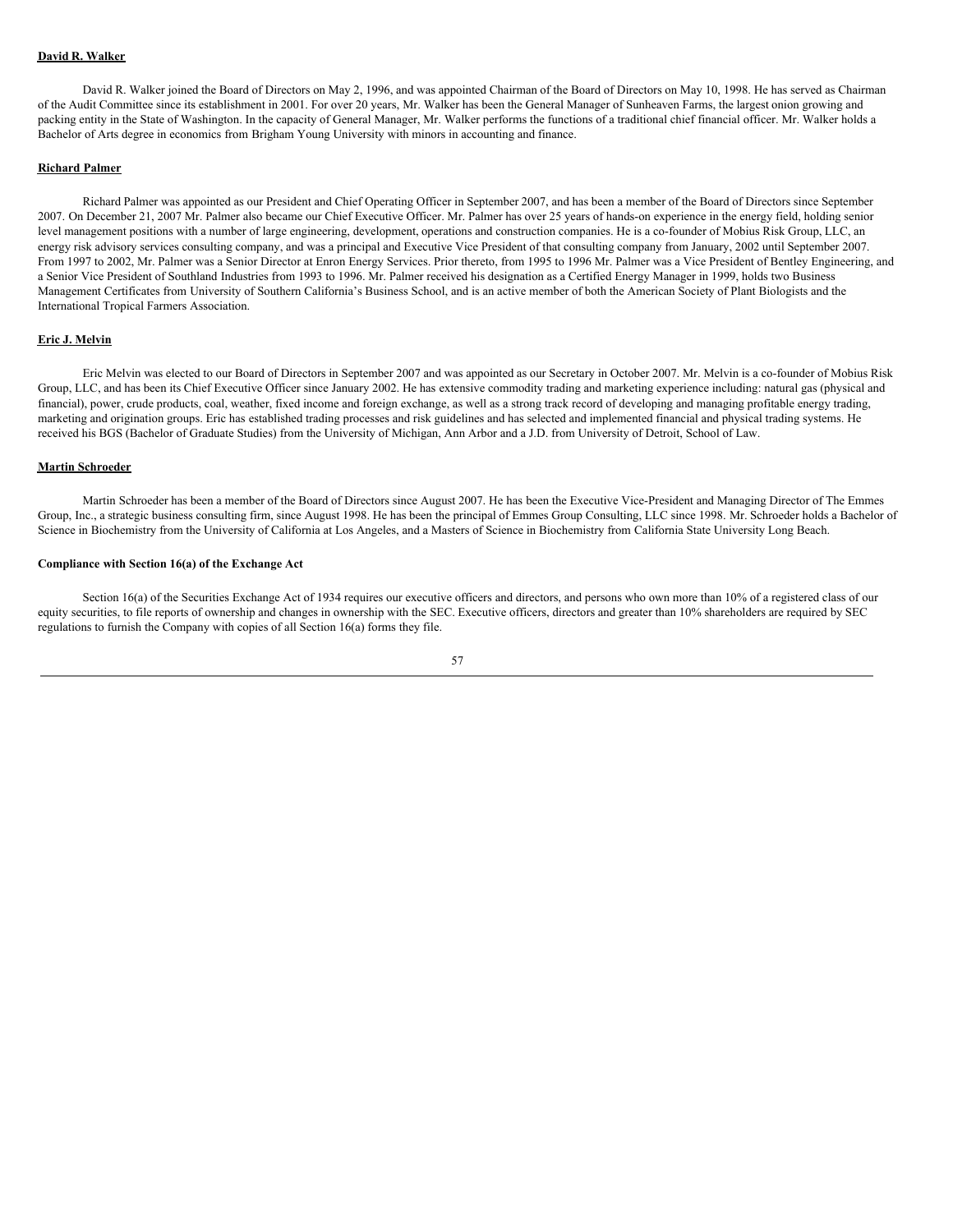Based solely on information provided to us by our officers and our review of copies of reporting forms received by us, we believe that during fiscal year ended December 31, 2007, our officers and directors complied with the filing requirements under Section 16(a).

## **Code of Ethics**

Our Board of Directors has adopted a code of ethics that applies to our principal executive officers, principal financial officer or controller, or persons performing similar functions ("Code of Ethics"). The text of the Code of Ethics was filed as an exhibit to a prior Annual Report.

#### **Board Committees**

During fiscal 2007, the Board of Directors maintained an Audit Committee. The Board of Directors does not currently have a Compensation Committee or a Nominating Committee, but intends to establish these committees in 2008.

The Audit Committee meets periodically with management and with our independent registered public accounting firm to, among other things, review the results of the annual audit and quarterly reviews and discuss the financial statements. The audit committee also hires the independent registered public accounting firm, and receives and considers the accountant's comments as to controls, adequacy of staff and management performance and procedures. The Audit Committee is also authorized to review related party transactions for potential conflicts of interest. As of December 31, 2007, Mr. Walker and Mr. Schroeder constituted all of the members of the Audit Committee. Mr. Walker is a non-employee director and independent as defined under the Nasdaq Stock Market's listing standards. Mr. Schroeder is a principal of The Emmes Group, a consulting firm that has provided consulting services to us from February 2007 to January 2008 and has earned \$180,000 in consulting fees from us during that period. Accordingly, Mr. Schroeder is not an independent member of the Audit Committee as defined under the Nasdaq Stock Market's listing standards. Each of the members of the Audit Committee has significant knowledge of financial matters to be deemed to be an "audit committee financial expert" of the Audit Committee. Although Mr. Schroeder is not independent as defined under the Nasdaq Stock Market's listing standards, due to Mr. Schroeder's experience and because our stock is not currently listed on any of the Nasdaq markets, our Board of Directors has determined that he can competently perform the functions required of him as a member of the Audit Committee. The Audit Committee met 10 times in 2007 in connection with filing our Annual Report for the period ended December 31, 2006, and our subsequent Quarterly Reports on Form 10-QSB. The Audit Committee operates under a formal charter that governs its duties and conduct.

#### **ITEM 10. EXECUTIVE COMPENSATION.**

*Director Compensation*. Our Board of Directors previously adopted a plan pursuant to which directors who are not officers of this company are entitled to receive \$1,000 per meeting attended in person and are entitled to an annual grant of \$50,000 of shares of our common stock. Directors, however, are entitled to receive compensation for services unrelated to their service as a director to the extent that they provide such unrelated services to the Company. See "Related Party Transactions" below.

*Summary Compensation Table*. The following table sets forth certain summary information concerning compensation paid by this company to all persons who acted as our Chief Executive Officer (the "Named Executive Officer") at any time during the year ended December 31, 2007. No other executive officer received a total annual salary and bonus in excess of \$100,000 during the year ended December 31, 2007.

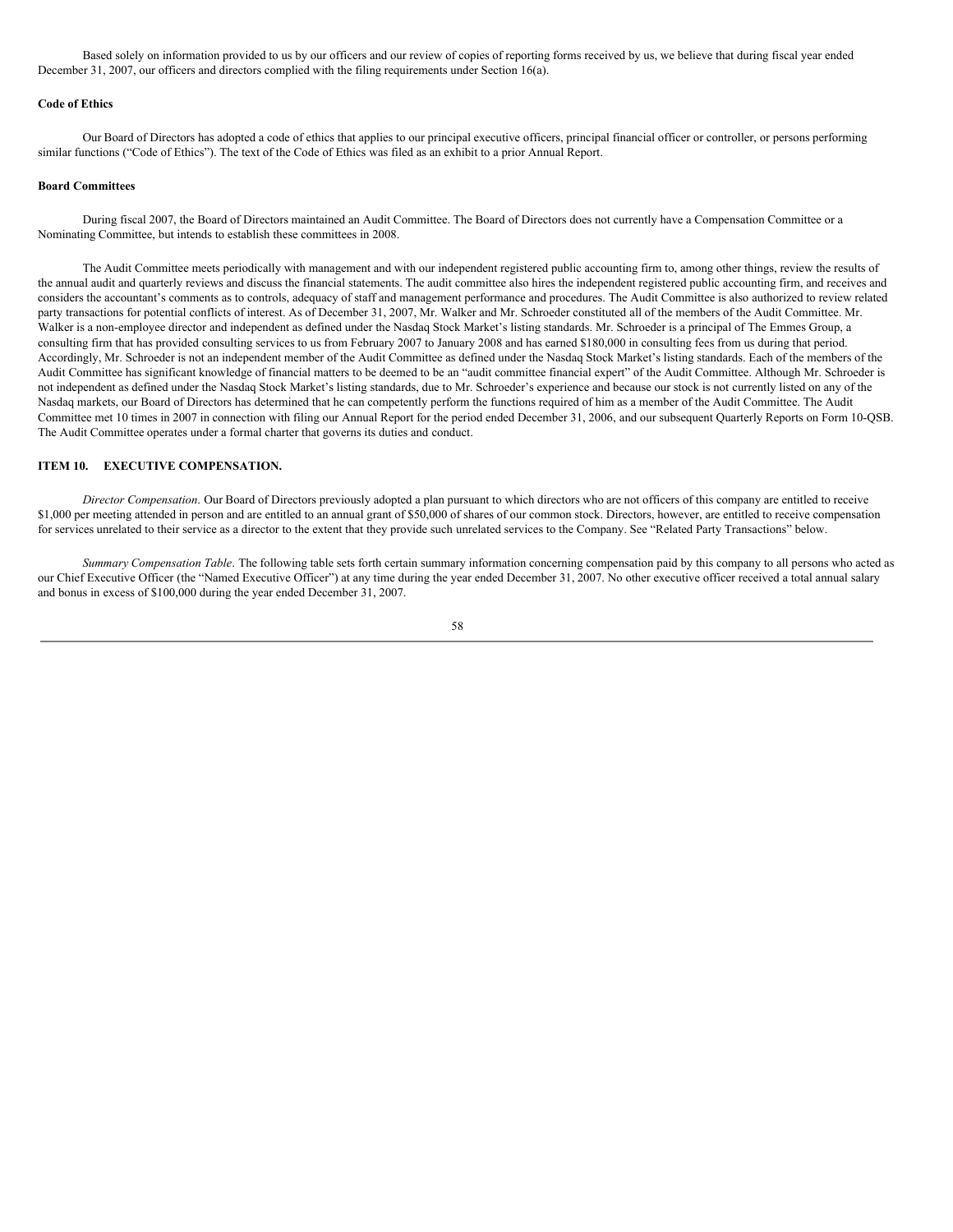#### **Summary Compensation Table**

| <b>Name and Principal Position(s)</b>                              | Year |               | <b>Salary</b><br>(\$) | <b>Bonus</b> (\$) | <b>Other Annual</b><br>Compensation | <b>Securities</b><br>Underlying<br><b>Options</b><br>$^{(#)}$ |
|--------------------------------------------------------------------|------|---------------|-----------------------|-------------------|-------------------------------------|---------------------------------------------------------------|
| Judy M. Robinett                                                   | 2007 | <sup>S</sup>  | 275,000 \$            | 46,500            |                                     |                                                               |
| Chief Executive Officer(1)                                         | 2006 | \$            | 350,000               |                   |                                     |                                                               |
|                                                                    | 2005 | <sup>\$</sup> | 322,500               | $-$               |                                     |                                                               |
|                                                                    |      |               |                       |                   |                                     |                                                               |
| <b>Richard Palmer</b>                                              |      |               |                       |                   |                                     |                                                               |
| President, Chief Executive Officer, and Chief Operating Officer(2) | 2007 |               | 83,333                |                   | $\sigma$<br>7,800(3)                | 12,000,000(4)                                                 |

(1) Ms. Robinett served as Chief Executive Officer until December 21, 2007.

(2) Mr. Palmer became the Chief Executive Officer on December 21, 2007.

(3) Represents payments made for Mr. Palmer's for health and other insurance benefits

(4) Represents a five-year option to purchase 12,000,000 shares of our common stock granted on August 30, 2007 at an exercise price of \$0.03 per share (the closing price of our stock on the date of grant). The options are subject to various vesting provisions.

*Option Grants*. The following table contains information concerning grants of stock options during the fiscal year ended December 31, 2007 by us to the Named Executive Officers. We have not granted any stock appreciation rights.

### **Option Grants in Fiscal Year Ended December 31, 2007**

|                       | <b>Individual Grants</b> |                |                    |          |            |
|-----------------------|--------------------------|----------------|--------------------|----------|------------|
|                       | Number of                | % of Total     |                    |          |            |
|                       | <b>Shares</b>            | Options        |                    | Market   |            |
|                       | Underlying               | Granted to     |                    | Price on |            |
|                       | Options                  | Employees      | Exercise           | Date of  | Expiration |
| Name                  | Granted                  | In Fiscal Year | Price              | Grant    | Date       |
| <b>Richard Palmer</b> | 12,000,000               | 100%           | $0.03 \text{ }$ \$ | 0.03     | August 30, |
|                       |                          |                |                    |          | 2012       |

*Aggregate Options*. The following table sets forth the number and value of unexercised options held by the Named Executive Officers as of December 31, 2007. There were no exercises of options by the Named Executive Officer in fiscal year 2007.

## **Aggregated Option/SAR Exercises in Fiscal Year Ended December 31, 2007 and FY-End Option/SAR Values**

|                       |                    |                          | <b>Number of Securities</b>   |                             |
|-----------------------|--------------------|--------------------------|-------------------------------|-----------------------------|
|                       |                    |                          | <b>Underlying Unexercised</b> | <b>Value of Unexercised</b> |
|                       | <b>Shares</b>      |                          | <b>Options at</b>             | In-the-Money Options at     |
|                       | <b>Acquired on</b> | Value                    | December 31, 2007 $(\#)$      | December 31, 2007 (\$)      |
| Name                  | Exercise $(\#)$    | <b>Realized (\$)</b>     | Exercisable/Unexercisable     | Exercisable/Unexercisable   |
| <b>Richard Palmer</b> | $-$                |                          | 0/12,000,000                  | $0/\$120,000$               |
| Judy M. Robinett      | –                  | $\overline{\phantom{a}}$ | 2,000,000/0                   | 60,000/\$0                  |

During the fiscal year ended December 31, 2007, we did not adjust or amend the exercise price of stock options awarded to the Named Executive Officers.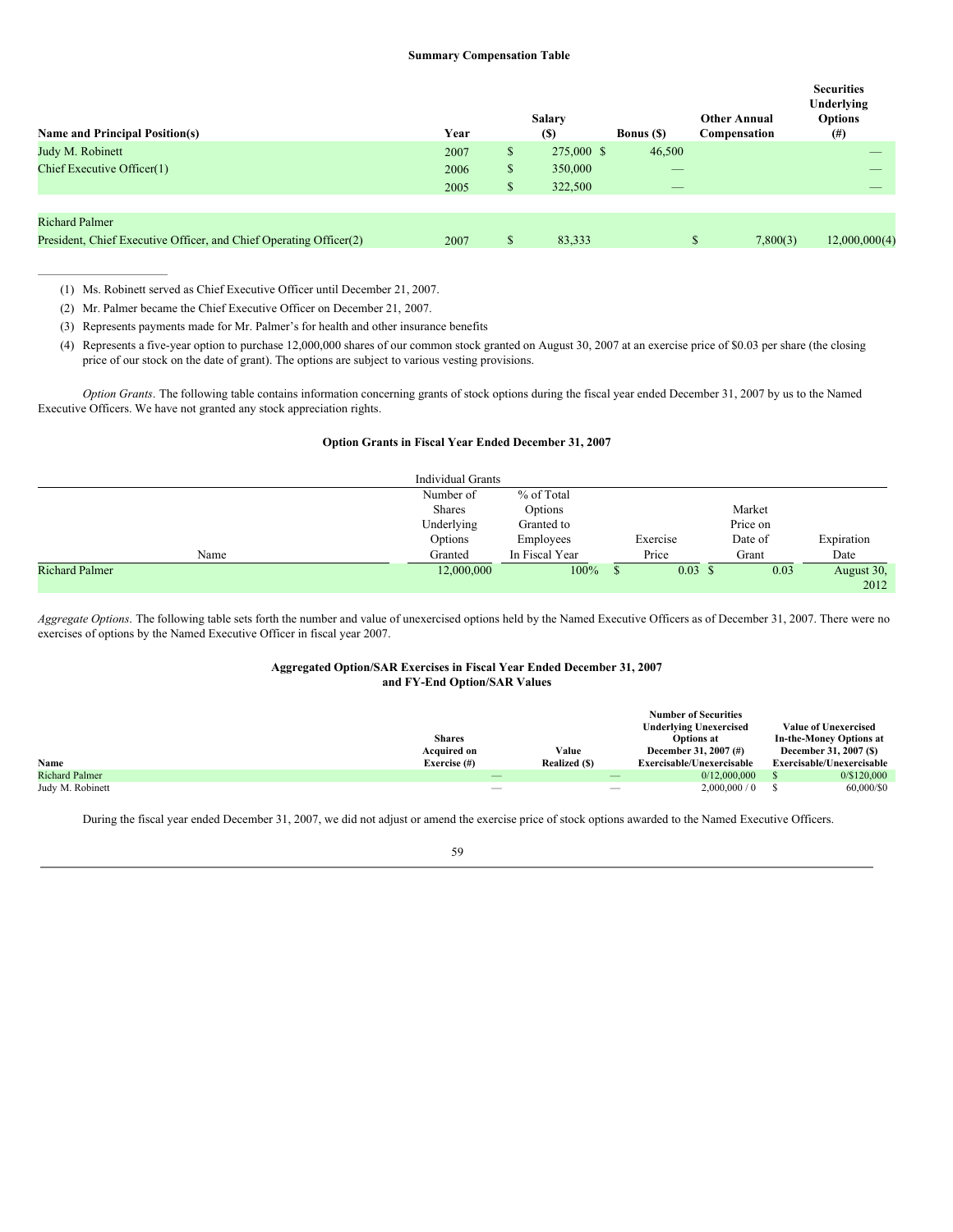#### *Employment Agreement*

On September 7, 2007, we entered into an employment agreement with Richard Palmer pursuant to which we hired Richard Palmer to serve as our President and Chief Operating Officer. Mr. Palmer was also appointed to serve as director on our Board of Directors to serve until the next election of directors by our shareholders. Pursuant to Mr. Palmer's employment agreement, effective December 21, 2007, following Ms. Robinett's resignation as our Chief Executive Office, Mr. Palmer became our Chief Executive Officer. We hired Richard Palmer to take advantage of his experience and expertise in the feedstock/bio-diesel space, and in particular, in the Jatropha bio-diesel and feedstock business.

Under our employment agreement with Mr. Palmer, we granted Mr. Palmer an incentive option to purchase up to 12,000,000 shares of our common stock at an exercise price of \$0.03 (the trading price on the date the agreement was signed). The stock options vest subject to our achievement of certain market capitalization goals. The option expires after five years. In addition, Mr. Palmer's compensation package includes a base salary of \$250,000, and a bonus payment contingent on Mr. Palmer's satisfaction of certain performance criteria, which will not exceed 100% of Mr. Palmer's base salary. The term of employment commenced September 1, 2007 and ends on September 30, 2010.

## *Judy Robinett Employment and Resignation Agreements*

On April 1, 2005, we entered into a 3-year employment agreement with Judy Robinett pursuant to which Ms. Robinett agreed to serve as our Chief Executive Officer for an annual salary of \$350,000 plus annual bonus. As of the effective date of employment agreement, Ms. Robinett already held options giving her the right to purchase 16,000,000 shares of our common stock.

On August 31, 2007, we entered into a release and settlement agreement (effective as of September 7, 2007) ("the Release and Settlement Agreement") with Judy Robinett, our then current Chief Executive Officer, pursuant to which Ms. Robinett agreed to continue to act as our transitional Chief Executive Officer. Ms. Robinett also acted as our interim Chief Financial Officer. Under the agreement, Ms. Robinett agreed to, among other things, assist us in the sale of our legacy bio-pharmaceutical assets, complete the preparation and filing of the delinquent SEC Reports that related to the periods prior to the date of the agreement, deal with our creditors and handle our creditor issues, and to assist in maintaining our relations with our shareholders. Effective December 21, 2007, upon the completion of the foregoing matters, Ms. Robinett resigned as our Chief Executive Officer and from our Board, and Mr. Palmer became our Chief Executive Officer.

Under the release and settlement agreement, Ms. Robinett agreed to (i) forgive her right to receive \$1,851,805 in accrued and unpaid compensation, un-accrued and pro-rata bonuses, and severance pay and (ii) the cancellation of stock options to purchase 14,000,000 shares of common stock at an exercise price of \$0.02 per share. In consideration for her services, the forgiveness of the foregoing cash payments, the cancellation of the foregoing stock options, and settlement of other issues, we agreed to (a) pay Ms. Robinett \$500,000 upon the receipt of a certain cash payment from Eucodis for the sale of our SaveCream rights under the SaveCream Asset Sale Agreement, (b) pay Ms. Robinett a commission of fifteen percent (15%) of the gross proceed we receive from the sale of the MDI-P drug, (c) pay Ms. Robinett \$20,833 per month in salary and benefits for serving as our Chief Executive Officer during the period from April 1, 2007 until the date of her resignation according to terms of the Release and Settlement Agreement, and (d) permitted Ms. Robinett to retain some of her previously granted incentive stock options in such an amount allowing her to purchase up to two million (2,000,000) shares of common stock, which options shall continue to have the same terms and conditions as currently in existence, including an option price of \$0.01 per share and expiration date of December 31, 2112.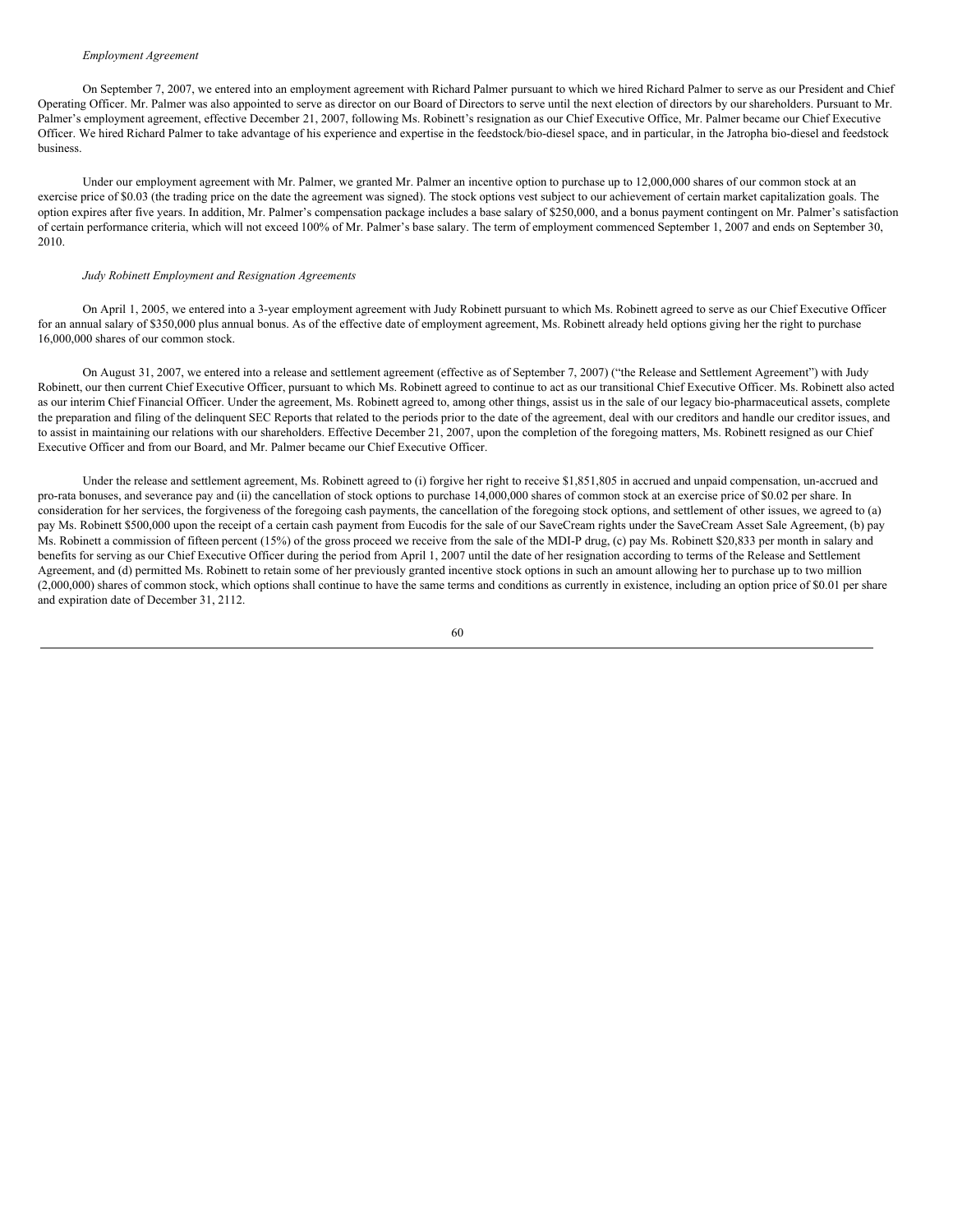### **ITEM 11. SECURITY OWNERSHIP OF CERTAIN BENEFICIAL OWNERS AND MANAGEMENT AND RELATED SHAREHOLDER MATTERS.**

The following table sets forth information regarding persons known by us to beneficially own, as defined by Rule 13d-3 under the Securities Exchange Act of 1934, more than 5% of Common Stock as of December 31, 2007, based solely on information regarding such ownership available in filings by such beneficial owners with the SEC on Schedules 13D and 13G. The following table also sets forth information regarding beneficial ownership of Common Stock as of December 31, 2007, by our Directors and Judy Robinett, our Chief Executive Officer until December 21, 2007, and by the Directors and the Named Executive Officers as a group.

|                                          | Shares Beneficially   | Percent  |
|------------------------------------------|-----------------------|----------|
| Name and Address of Beneficial Owner (1) | Owned $(2)$           | of Class |
| <b>Certain Beneficial Owners:</b>        |                       |          |
|                                          |                       |          |
| Mercator Momentum Fund, LP               | 46,861,109(3)(13)     | 19.16%   |
| 555 S. Flower St., Suite 4500            |                       |          |
| Los Angeles, CA 90071                    |                       |          |
| Mercator Momentum Fund III, LP           | 44,588,559(4)(13)     | 18.41%   |
| 555 S. Flower St., Suite 4500            |                       |          |
| Los Angeles, CA 90071                    |                       |          |
| Monarch Pointe Fund, Ltd.                | 34,002,509(5)(13)     | 14.9%    |
| 555 S. Flower St., Suite 4500            |                       |          |
| Los Angeles, CA 90071                    |                       |          |
| David Firestone                          | 125, 452, 177(6) (13) | 38.83%   |
| 555 S. Flower St., Suite 4500            |                       |          |
| Los Angeles, CA 90071                    |                       |          |
| Mobius Risk Group, LLC                   | 54,810,220(7)         | 27.7%    |
| Three Riverway, Suite 1700               |                       |          |
| Houston, Texas 77056                     |                       |          |
|                                          |                       |          |

#### **Directors/Named Executive Officers:**

| Judy M. Robinett                 | 2,030,000(8)   | 1.0%  |
|----------------------------------|----------------|-------|
| <b>Richard Palmer</b>            | 9,135,037(9)   | 4.6%  |
| David R. Walker<br>1,153,539(10) |                | $*$   |
| Eric J. Melvin                   | 54,810,220(11) | 27.7% |
| Three Riverway, Suite 1700       |                |       |
| Houston, Texas 77056             |                |       |
| Martin Schroeder                 | 5,000,000(12)  | 2.5%  |
| 92 Natoma Street, Suite 200      |                |       |
| San Francisco, California 94105  |                |       |
|                                  |                |       |

| All Named Executive Officers and Directors as a group (5 persons) | 72.128.796 | $35.1\%$ |
|-------------------------------------------------------------------|------------|----------|
|                                                                   |            |          |

\* Less than 1%

(1) Unless otherwise indicated, the business address of each person listed is c/o Global Clean Energy Holdings, Inc., 6033 W. Century Blvd, Suite 1090, Los Angeles, California.

(2) For purposes of this table, shares are considered beneficially owned if the person directly or indirectly has the sole or shared power to vote or direct the voting of the securities or the sole or shared power to dispose of or direct the disposition of the securities. Shares are also considered beneficially owned if a person has the right to acquire beneficial ownership of the shares within 60 days of December 31,, 2007.

(3) Includes 18,638,877 shares that may be acquired upon the exercise of currently exercisable warrants, and 17,430,000 shares of common stock issuable upon conversion of 8,715 shares of Series A convertible preferred stock based on an assumed conversion price of \$0.05, which is the minimum price at which such shares of Series A convertible preferred stock can be converted.

(4) Includes 20,100,884 shares that may be acquired upon the exercise of currently exercisable warrants, and 20,590,000 shares of common stock issuable upon conversion of 10,295 shares of Series A convertible preferred stock based on an assumed conversion price of \$0.05, which is the minimum price at which such shares of Series A convertible preferred stock can be converted.

(5) Includes 10,403,095 shares that may be acquired upon the exercise of currently exercisable warrants, and 19,834,000 shares of common stock issuable upon conversion of 9,917 shares of Series A convertible preferred stock based on an assumed conversion price of \$0.05, which is the minimum price at which such shares of Series A convertible preferred stock can be converted.

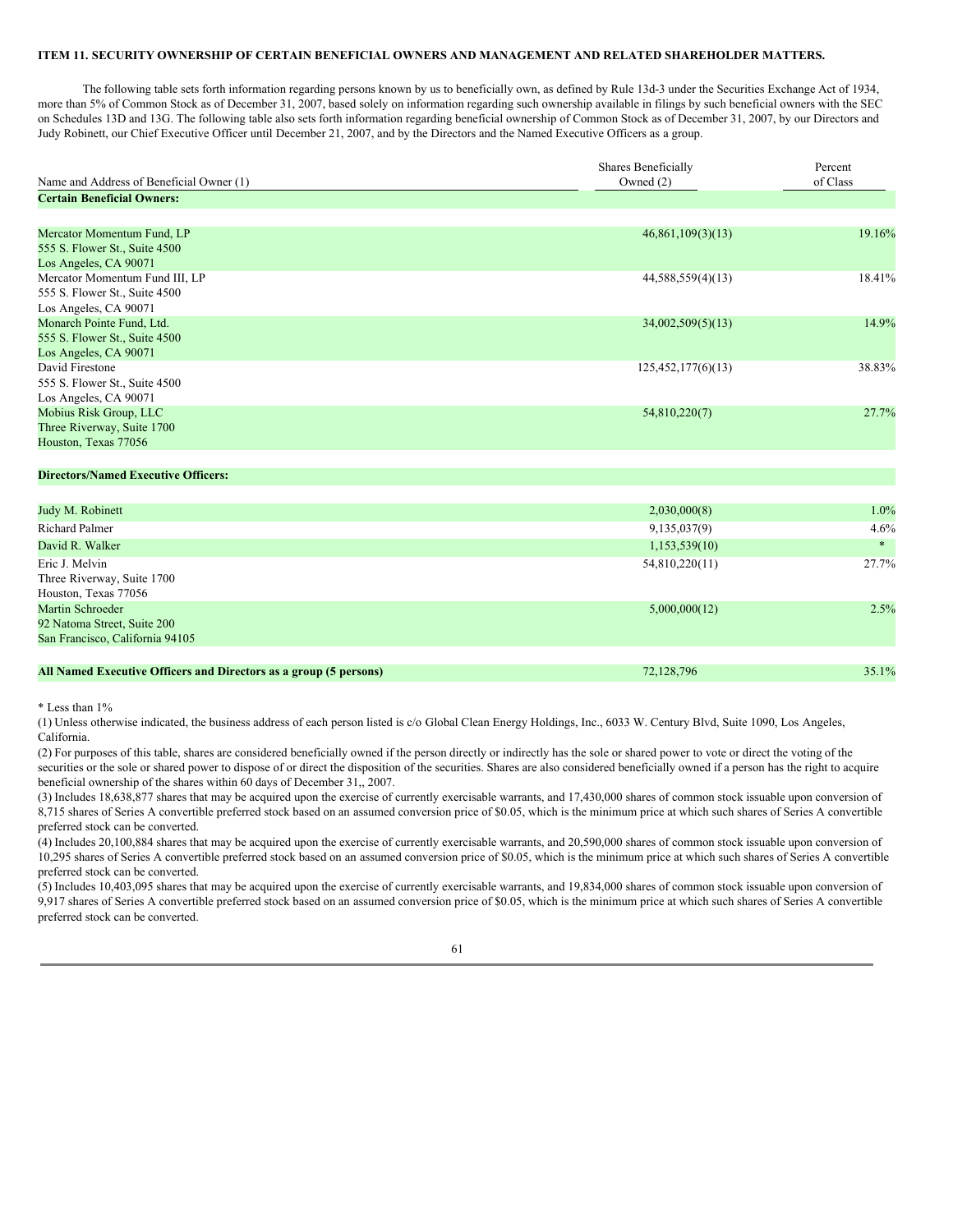(6) David Firestone is the managing member of MAG Capital, LLC, a California limited liability company ("MAG"). Mercator Momentum Fund, LP, and Mercator Momentum Fund III, LP, are private investment limited partnerships organized under California law. The general partner of each fund is MAG. Monarch Pointe Fund, Ltd. is a corporation organized under the laws of the British Virgin Islands. MAG controls the investment of Monarch Pointe Fund, Ltd.

(7) Includes 23,490,095 shares subject to forfeiture in the event the company has not satisfied certain conditions by September 7, 2009.

(8) Includes 2,000,000 shares that may be acquired upon the exercise of currently exercisable options.

(9) Includes 3,262,514 shares subject to forfeiture in the event the company has not satisfied certain conditions by September 7, 2009. Mr. Palmer owns 13.33% of the outstanding membership interests of Mobius. Mr. Palmer has options to acquire 12,000,000 shares of common stock, which options are not currently exercisable and will not become exercisable unless certain conditions are met. Neither the shares held by Mobius, nor the foregoing options to purchase 12,000,000 shares have not been included in the table.

(10) Includes 750,000 shares that may be acquired upon the exercise of currently exercisable options.

(11) Includes 54,810,220 shares held in the name of Mobius Risk Group, LLC, a Texas limited liability company ("Mobius"). Mr. Melvin is the Chief Executive Officer and a director of Mobius.

(12) Includes 5,000,000 shares that may be acquired upon the exercise of currently exercisable warrants held by Emmes Consulting Group, LLC, a California limited liability company. Mr. Schroeder is the Executive Vice President and Managing Director of Emmes Consulting Group, LLC.

(13) Notwithstanding the foregoing percentages, each person identified herein, individually or in the aggregate is limited by the terms of our Series A convertible preferred stock and by applicable warrants to owning no more than 9.99% of our outstanding common stock at any given time.

#### **ITEM 12. CERTAIN RELATIONSHIPS AND RELATED TRANSACTIONS, AND DIRECTOR INDEPENDENCE.**

#### *Emmes Consulting Agreement*

On February 1, 2007, we entered into a 12-month consulting agreement (the "Emmes Agreement") with Emmes Group Consulting LLC ("Emmes") pursuant to which we engaged Emmes to assist with developing an overall strategic business plan and recapitalization strategy for our company. As compensation for its services, Emmes received a consulting fee of \$15,000 per month plus a warrant to purchase 5,000,000 shares of our common stock. The warrant vested as of February 1, 2007, has an exercise price of \$0.03 per share, contains a cashless exercise provision, and expires ten years from date of issue. On January 31, 2008, the Emmes Agreement expired in accordance with its terms.

Martin Schroeder, one of our directors, is currently the Executive Vice-President and Managing Director of Emmes.

#### *Loan Agreement*

In order to fund its operations pending the closing of the SafeCream Asset Sale Agreement, on September 7, 2007, we entered into a loan and security agreement ("Loan Agreement") with Mercator Momentum Fund III, L.P., a California limited partnership and one of our principal shareholders. The lender and its affiliates currently own all of the issued and outstanding shares of our Series A Convertible Preferred Stock.

Pursuant to the Loan Agreement, Mercator Momentum Fund III, L.P. agreed to make available to us a secured term credit facility in the aggregate principal amount of \$1,000,000 (the "Loan"). In connection with the Loan Agreement, we issued a secured promissory note to Mercator Momentum Fund III, L.P. that bears interest at a rate of 12% per annum, payable monthly. During the fiscal year ended December 31, 2007, we borrowed a total of \$350,000 under the Loan Agreement. We have agreed not to request any further advances under the Loan Agreement. As of March 27, 2008, the remaining outstanding principal balance of amounts we borrowed under the Loan Agreement was \$200,000. The Loan currently matures and becomes due and payable on June 21, 2008. The Loan is secured by a first priority lien on all of our assets.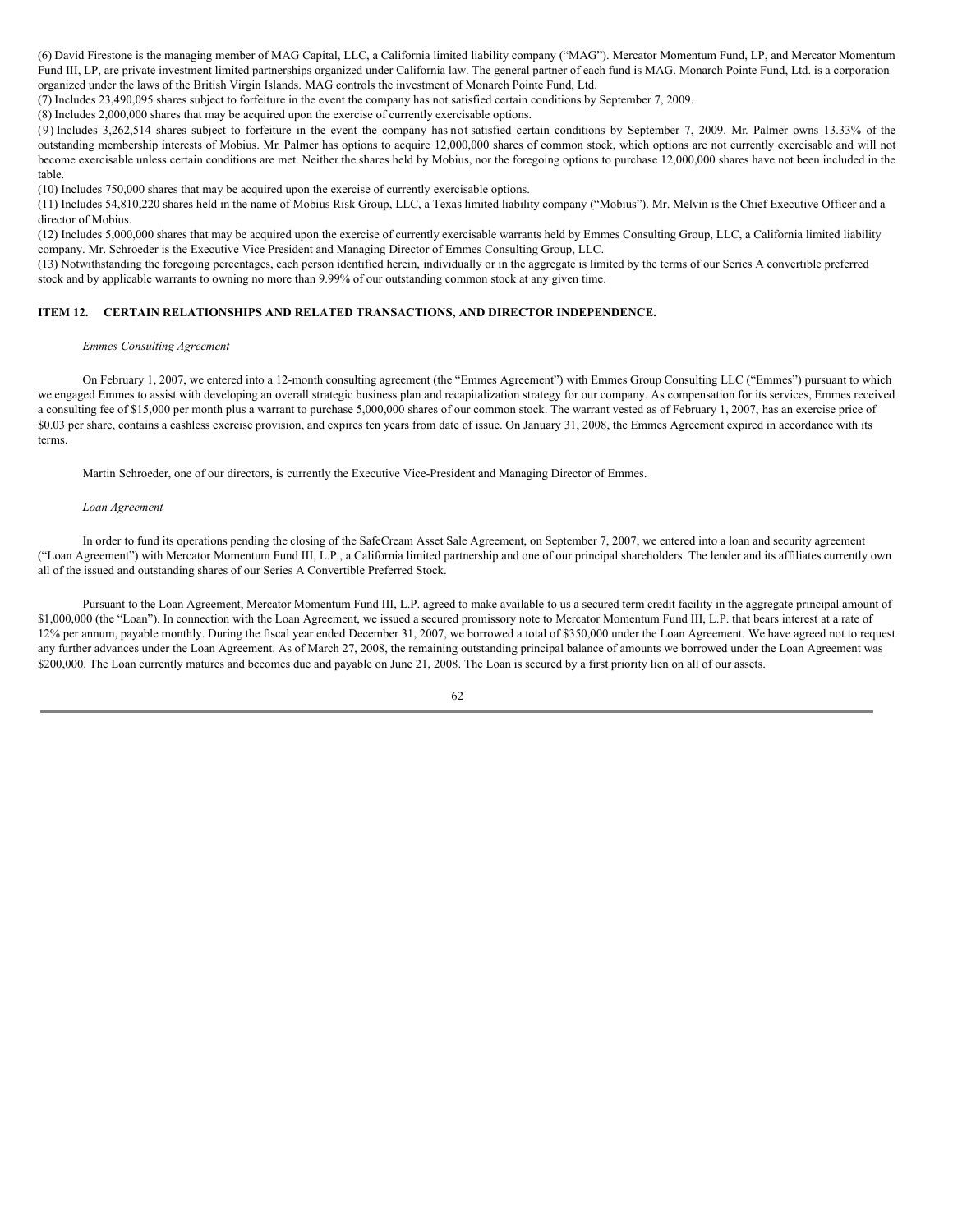#### *Share Exchange Agreement*

On September 7, 2007, we entered into a share and exchange agreement (the "Global LLC Agreement") pursuant to which we acquired all of the outstanding ownership interests in Global Clean Energy Holdings, LLC, a Delaware limited liability company ("Global LLC"). Richard Palmer and Mobius Risk Group, LLC ("Mobius") were the sole owners of the outstanding equity interests of Global LLC. In exchange for all of the outstanding ownership interests in Global LLC, we issued 63,945,257 shares of our common stock to Richard Palmer and Mobius. Richard Palmer is our Chief Executive Officer and a director. Mr. Eric Melvin, one of our directors, is a principal of Mobius, and Mr. Palmer owns a 13.33% interest in Mobius.

#### *Mobius Consulting Agreement*

Concurrent with the execution of the Global LLC Agreement, we also entered into a consulting agreement with Mobius (the "Mobius Agreement") pursuant to which Mobius has agreed to provide consulting services to us in connection with our new Jatropha Business. Richard Palmer, our President and Chief Operating Officer, owns 13.33% of the outstanding equity interests of Mobius. In addition, Eric J. Melvin, one of our directors is a principal and Chief Executive Officer of Mobius. We have agreed to pay Mobius a monthly retainer of \$45,000 for the services provided under the consulting agreement. The consulting agreement has a the term of twelve months, or such shorter period until the scope of work under the agreement has been completed.

#### *Judy Robinett Resignation Agreement*

On August 31, 2007, we entered into a release and settlement agreement (effective as of September 7, 2007) with Judy Robinett, our current Chief Executive Officer, pursuant to which Ms. Robinett agreed to continue to act as our transitional Chief Executive Officer. Effective December 21, 2007, upon completion of certain tasks relating to our legacy bio-pharmaceutical operations, Ms. Robinett resigned as our Chief Executive Officer. For additional details about the resignation agreement, please see "Item 10 - Executive Compensation."

#### *Release Agreement*

On October 22, 2007, we executed and entered into a release and settlement agreement, dated as of October 19, 2007, with holders of our Series A Preferred Convertible Stock pursuant to which we issued to such shareholders warrants to purchase 17,000,000 shares of our common stock. Mercator Momentum Fund, LP, Monarch Pointe Fund, Ltd., and Mercator Momentum Fund III, LP, each a private investment entity (the foregoing three investment funds, collectively, the "MAG Funds") purchased shares of our Series A Preferred Convertible Stock (the "Series A Stock") in 2004 and in 2005. The Series A Stock is exercisable at a conversion price based on the market price of our Common Stock, which conversion price however, will not be less than \$0.05 per share. In connection with the 2005 investment, we agreed to eliminate the \$0.05 conversion price floor of the Series A Stock. However, in October 2007 we determined that we failed to file an amendment to the Certificate of Designations of Preferences and Rights for the Series A Stock, which would have eliminated the conversion price floor. Accordingly, the Series A Stock still is subject to the \$0.05 per share conversion floor limitation, and the MAG Funds were recently required to convert Series A Stock at a conversion price higher than the price that would have applied if the amendment had been filed as agreed.

In order to release us from liability related to our failure to remove the \$0.05 conversion price floor of the Series A Stock, we executed and entered into a Release and Settlement Agreement, dated as of October 19, 2007 (the "Release Agreement"), with the MAG Funds to settle all losses and damages that MAG may have suffered, and may hereafter suffer, as result of our failure to file the foregoing amendment. Pursuant to the Release Agreement, we issued to the MAG Funds a ten-year warrant to acquire up to 17,000,000 shares of our common stock at an exercise price of \$0.01 per share expiring October 17, 2017. Pursuant to the Release Agreement, the MAG Funds agreed not to sue us in connection with, and released us from all past, present and future claims relating to, our failure to file the amendment.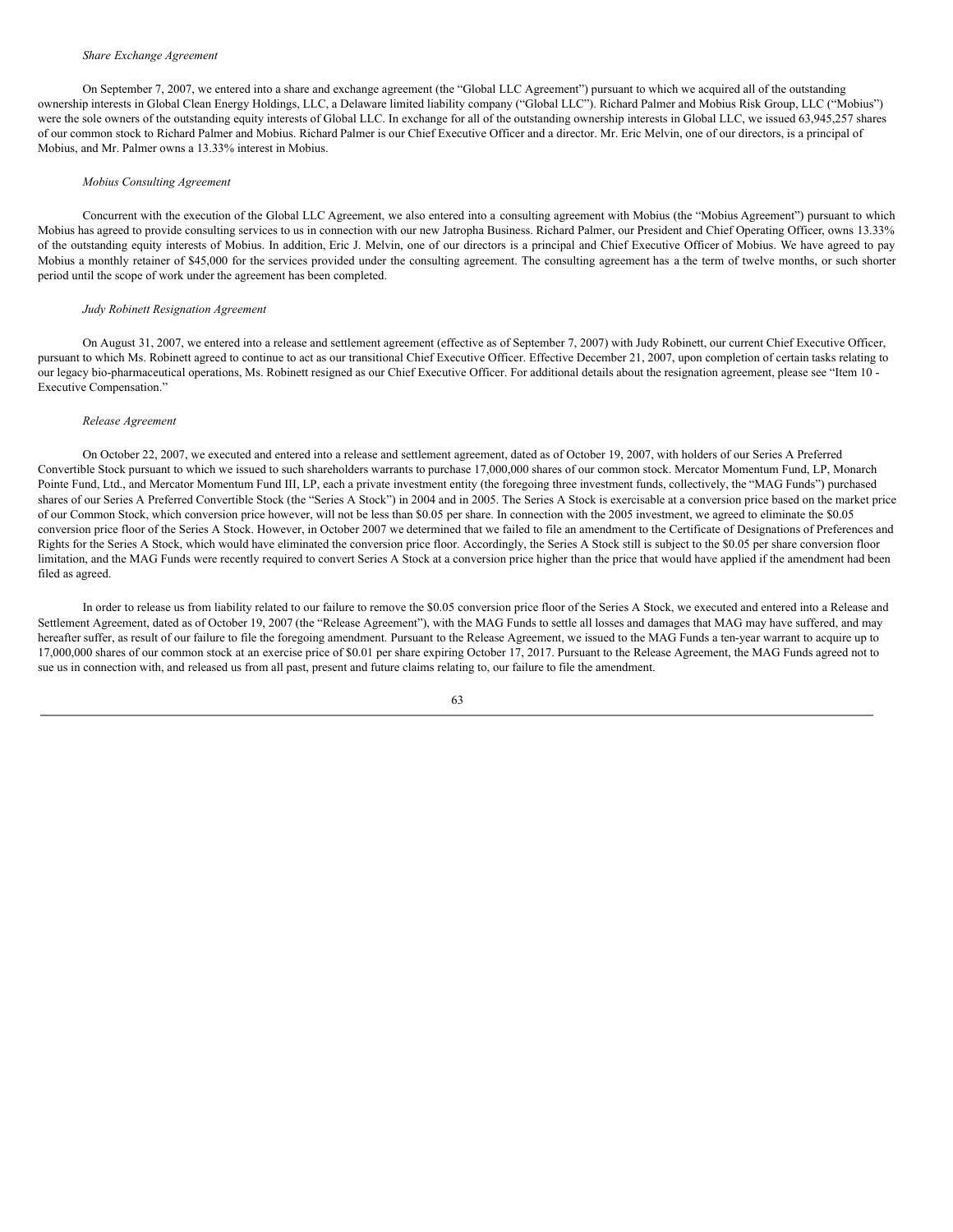# **ITEM 13. EXHIBITS.**

The following documents are furnished as exhibits to this Form 10-KSB. Exhibits marked with an asterisk are filed herewith. The remainder of the exhibits previously have been filed with the Commission and are incorporated herein by reference.

| <b>Number</b> | Exhibit                                                                                                                                                                                                                                                                                                                                                                               |
|---------------|---------------------------------------------------------------------------------------------------------------------------------------------------------------------------------------------------------------------------------------------------------------------------------------------------------------------------------------------------------------------------------------|
| 2.1           | Sale and Purchase Agreement between Attorney Hinnerk-Joachim Müller as liquidator of Savetherapeutics AG i.L. and Medical Discoveries,<br>Inc. regarding the purchase of the essential assets of Savetherapeutics AG i.L. (filed as Exhibit 2.1 to the Company's Annual Report on Form 10-<br>KSB for the fiscal year ended December 31, 2004, and incorporated herein by reference). |
| 2.2           | Asset Sale Agreement dated July 6, 2007 among Medical Discoveries, Inc., MDI Oncology, Inc. and Eucodis Pharmaceuticals Forschungs - und<br>Entwicklungs GmbH (filed as Exhibit 2.1 to the Company's Current Report on Form 8-K filed September 17, 2007, and incorporated herein by<br>reference)                                                                                    |
| 2.3           | Amendment to Asset Sale Agreement dated September 30, 2007 among Medical Discoveries, Inc., MDI Oncology, Inc. and Eucodis<br>Pharmaceuticals Forschungs - und Entwicklungs GmbH (filed as Exhibit 2.1 to the Company's Current Report on Form 8-K filed October 4,<br>2007, and incorporated herein by reference)                                                                    |
| 2.4           | Second Amendment to Asset Sale Agreement dated October 30, 2007 among Medical Discoveries, Inc., MDI Oncology, Inc. and Eucodis<br>Pharmaceuticals Forschungs - und Entwicklungs GmbH (filed as Exhibit 2.1 to the Company's Current Report on Form 8-K filed November 2,<br>2007, and incorporated herein by reference)                                                              |
| 2.5           | Share Exchange Agreement dated September 7, 2007 among Medical Discoveries, Inc., Richard Palmer, and Mobius Risk Group, LLC (filed as<br>Exhibit 2.2 to the Company's Current Report on Form 8-K filed September 17, 2007, and incorporated herein by reference)                                                                                                                     |
| 3.1           | Amended and Restated Articles of Incorporation of the Company (filed as Exhibit 3.1 to the Company's Annual Report on Form 10-KSB for the<br>fiscal year ended December 31, 1994, and incorporated herein by reference).                                                                                                                                                              |
| 3.2           | Amended Bylaws of the Company (filed as Exhibit 3.2 to the Company's Annual Report on Form 10-KSB for the fiscal year ended December<br>31, 1994, and incorporated herein by reference).                                                                                                                                                                                              |
| 4.1           | Registration Rights Agreement dated October 18, 2004 among Monarch Pointe Fund, Ltd., Mercator Advisory Group, LLC and Medical<br>Discoveries, Inc. (filed as Exhibit 4.1 to the Company's Annual Report on Form 10-KSB for the fiscal year ended December 31, 2004, and<br>incorporated herein by reference).                                                                        |
| 4.2           | Registration Rights Agreement dated December 3, 2004 among Mercator Momentum Fund, LP, Mercator Momentum Fund III, LP, Mercator<br>Advisory Group, LLC and Medical Discoveries, Inc. (filed as Exhibit 4.2 to the Company's Annual Report on Form 10-KSB for the fiscal year<br>ended December 31, 2004, and incorporated herein by reference).                                       |
| 4.3           | Certificate of Designations of Preferences and Rights of Series A Convertible Preferred Stock of Medical Discoveries, Inc. (filed as Exhibit 4.1)<br>to Registration Statement No. 333-121635 filed on Form SB-2 on December 23, 2004, and incorporated herein by reference).                                                                                                         |
| 4.4           | Amendment to Certificate of Designations of Preferences and Rights of Series A Convertible Preferred Stock of Medical Discoveries, Inc. (filed<br>as Exhibit 4.2 to Registration Statement No. 333-121635 filed on Form SB-2 on December 23, 2004, and incorporated herein by reference).                                                                                             |
| 4.5           | Certificate Of Designation of Preferences and Rights Series B Convertible Preferred Stock of Medical Discoveries, Inc. (filed as Exhibit 4.1 to<br>the Company's Current Report on Form 8-K filed November 13, 2007, and incorporated herein by reference)                                                                                                                            |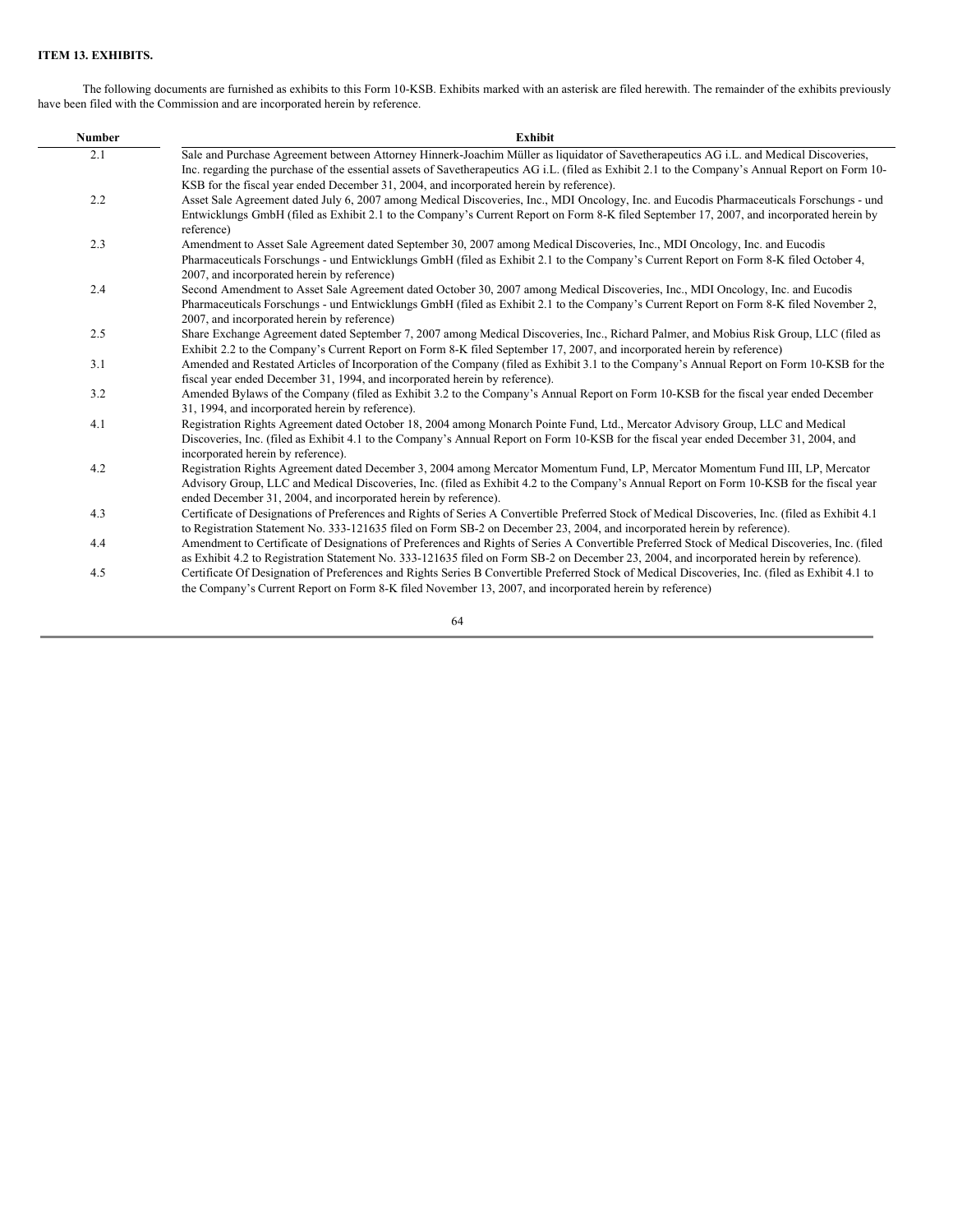| <b>Number</b> | <b>Exhibit</b>                                                                                                                                                                                                                                                     |  |
|---------------|--------------------------------------------------------------------------------------------------------------------------------------------------------------------------------------------------------------------------------------------------------------------|--|
| 10.1          | 2002 Stock Incentive Plan adopted by the Board of Directors as of July 11, 2002 (filed as Exhibit 10.5 to the Company's Quarterly Report on                                                                                                                        |  |
|               | Form 10-OSB for the quarter ended June 30, 2002, and incorporated herein by reference).                                                                                                                                                                            |  |
| 10.2          | Subscription Agreement dated October 18, 2004 among Monarch Pointe Fund, Ltd., Mercator Advisory Group, LLC, and Medical Discoveries,                                                                                                                              |  |
|               | Inc. (filed as Exhibit 10.2 to Amendment No. 2 to Registration Statement No. 333-121635 filed on form SB-2 on June 2, 2005, and incorporated                                                                                                                       |  |
|               | herein by reference).                                                                                                                                                                                                                                              |  |
| 10.3          | Subscription Agreement dated December 3, 2004 among Mercator Momentum Fund, LP, Mercator Momentum Fund III, LP, Mercator Advisory                                                                                                                                  |  |
|               | Group, LLC, and Medical Discoveries, Inc. (filed as Exhibit 10.3 to Amendment No. 2 to Registration Statement No. 333-121635 filed on form                                                                                                                         |  |
|               | SB-2 on June 2, 2005, and incorporated herein by reference).                                                                                                                                                                                                       |  |
| 10.4          | Employment Agreement dated March 1, 2005 between Medical Discoveries, Inc. and Judy M. Robinett. (filed as Exhibit 10.4 to Amendment No.                                                                                                                           |  |
|               | 3 to Registration Statement No. 333-121635 filed on Form SB-2 on October 13, 2005, and incorporated herein by reference).                                                                                                                                          |  |
| 10.5          | Definitive Master Agreement dated as of July 29, 2006, by and between MDI Oncology, Inc. and Eucodis Forschungs und Entwicklungs GmbH                                                                                                                              |  |
|               | (filed as Exhibit 10.1 to the Company's Current Report on Form 8-K filed August 3, 2006, and incorporated herein by reference).                                                                                                                                    |  |
| 10.6          | Loan and Security Agreement, dated September 7, 2007, between Medical Discoveries, Inc. and Mercator Momentum Fund III, L.P. (filed as<br>Exhibit 10.1 to the Company's Current Report on Form 8-K filed September 17, 2007, and incorporated herein by reference) |  |
| 10.7          | Consulting Agreement dated September 7, 2007 between Medical Discoveries, Inc. and Mobius Risk Group, LLC (filed as Exhibit 10.2 to the                                                                                                                            |  |
|               | Company's Current Report on Form 8-K filed September 17, 2007, and incorporated herein by reference)                                                                                                                                                               |  |
| 10.8          | Employment Agreement dated September 7, 2007 between Medical Discoveries, Inc. and Richard Palmer (filed as Exhibit 10.3 to the                                                                                                                                    |  |
|               | Company's Current Report on Form 8-K filed September 17, 2007, and incorporated herein by reference)                                                                                                                                                               |  |
| 10.9          | Release and Settlement Agreement dated August 31, 2007 between Medical Discoveries, Inc. and Judy Robinett (filed as Exhibit 10.4 to the                                                                                                                           |  |
|               | Company's Current Report on Form 8-K filed September 17, 2007, and incorporated herein by reference)                                                                                                                                                               |  |
| 10.10         | Release and Settlement Agreement, dated as of October 19, 2007, by and among the Company, on the one hand, and Mercator Momentum Fund,                                                                                                                             |  |
|               | LP, Monarch Pointe Fund, Ltd., and Mercator Momentum Fund III, LP, on the other hand. (filed as Exhibit 10.1 to the Company's Current                                                                                                                              |  |
|               | Report on Form 8-K filed October 26, 2007, and incorporated herein by reference)                                                                                                                                                                                   |  |
| 10.11         | Form of Warrant (filed as Exhibit 10.2 to the Company's Current Report on Form 8-K filed October 26, 2007, and incorporated herein by                                                                                                                              |  |
|               | reference)                                                                                                                                                                                                                                                         |  |
| 10.12         | Securities Purchase Agreement, dated as of November 6, 2007, by and among Medical Discoveries, Inc. and the Purchasers (as defined therein)                                                                                                                        |  |
|               | (filed as Exhibit 10.1 to the Company's Current Report on Form 8-K filed November 13, 2007, and incorporated herein by reference)                                                                                                                                  |  |
| 14.1          | Medical Discoveries, Inc. Code of Conduct*                                                                                                                                                                                                                         |  |
| 23            | Consent of Hansen, Barnett & Maxwell. P.C.*                                                                                                                                                                                                                        |  |
| 31            | Rule 13a-14(a) Certification, as adopted pursuant to Section 302 of the Sarbanes-Oxley Act of 2002 *                                                                                                                                                               |  |
| 32            | Certification pursuant to 18 U.S.C. Section 1350, as adopted pursuant to Section 906 of the Sarbanes-Oxley Act of 2002.*                                                                                                                                           |  |
|               |                                                                                                                                                                                                                                                                    |  |

\* Filed herewith.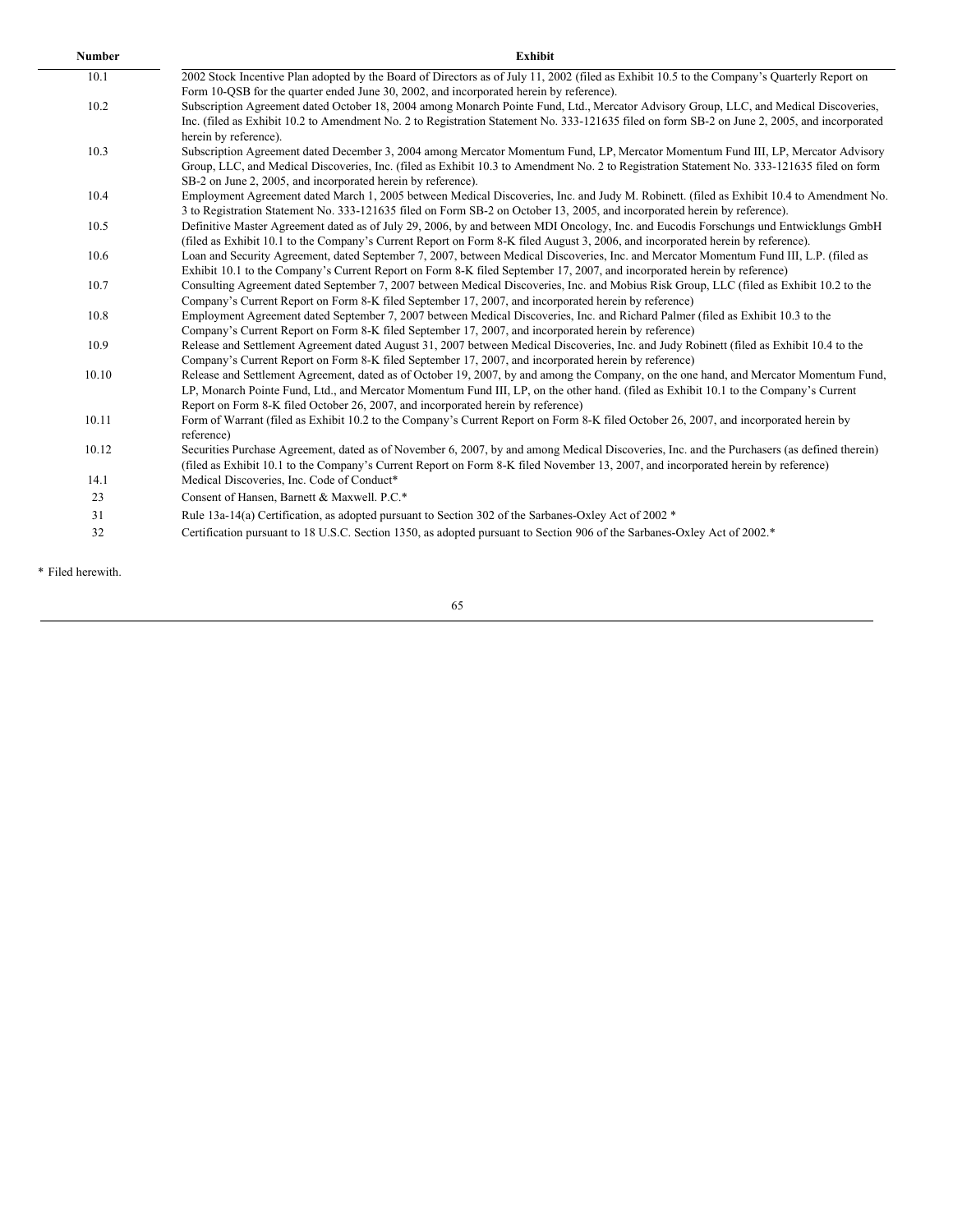### **ITEM 14. PRINCIPAL ACCOUNTANT FEES AND SERVICES.**

#### **Audit Fees**

The aggregate fees we paid Hansen, Barnett & Maxwell. P.C. during the fiscal year ended December 31, 2007 and 2006 for professional services for the audit of our financial statements and the review of financial statements included in our Forms 10-QSB and SEC filings were \$43,038 and \$54,199, respectively.

## **Audit-Related Fees**

Hansen, Barnett & Maxwell. P.C. did not provide and did not bill and it was not paid any fees for, audit-related services in the fiscal years ended December 31, 2007 and 2006.

## **Tax Fees**

Hansen, Barnett & Maxwell. P.C. did not provide, and did not bill and was not paid any fees for, tax compliance, tax advice, and tax planning services for the fiscal years ended December 31, 2007 and December 31, 2006.

#### **All Other Fees**

Hansen, Barnett & Maxwell. P.C. did not provide, and did not bill and were not paid any fees for, any other services in the fiscal years ended December 31, 2007 and 2006.

## **Audit Committee Pre-Approval Policies and Procedures**

Consistent with SEC policies, the Audit Committee charter provides that the Audit Committee shall pre-approve all audit engagement fees and terms and pre-approve any other significant compensation to be paid to the independent registered public accounting firm. No other significant compensation services were performed for us by Hansen, Barnett & Maxwell. P.C. during 2007 and 2006.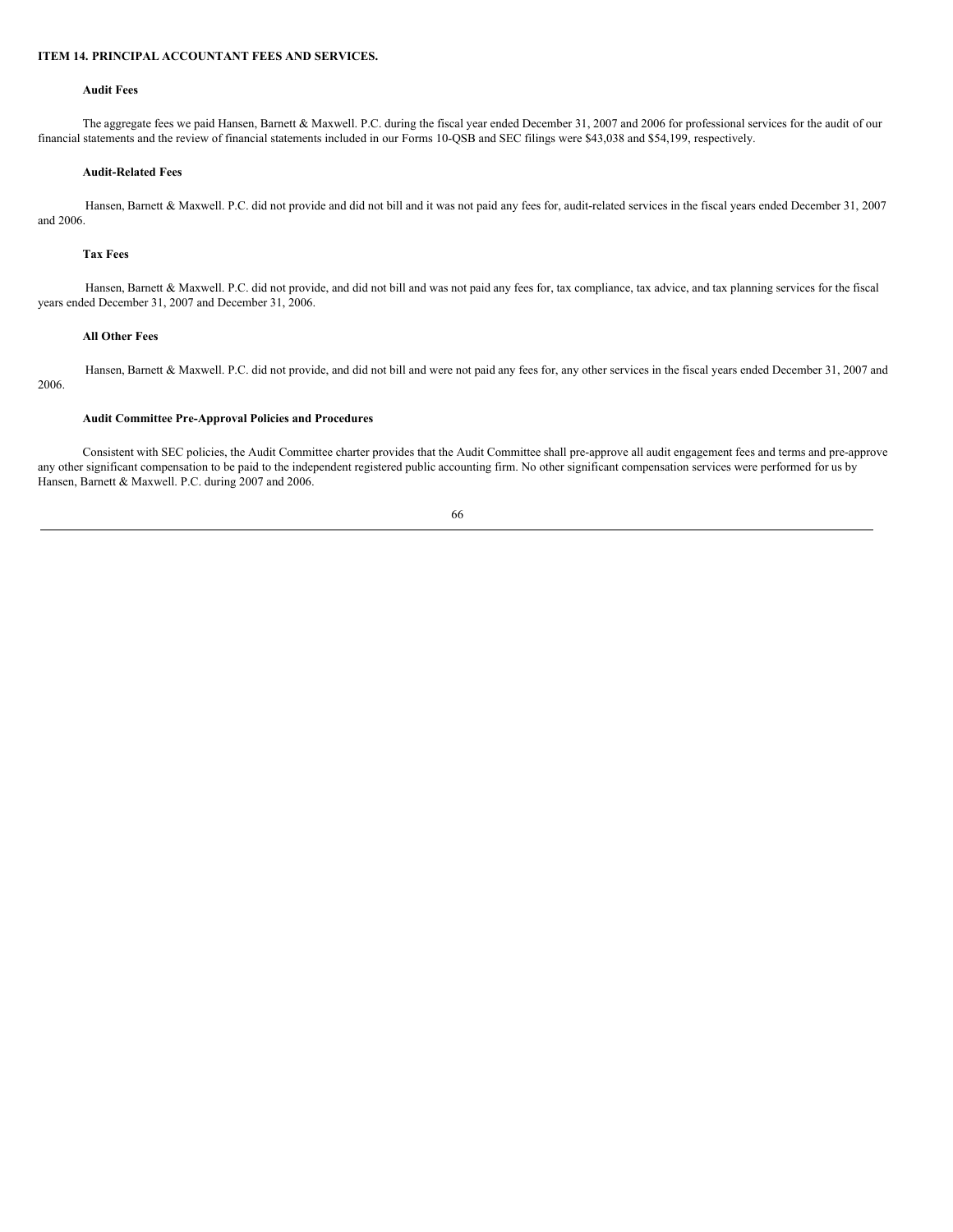# **SIGNATURES**

In accordance with Section 13 or 15(d) of the Securities Exchange Act of 1934, the registrant caused this report to be signed on its behalf by the undersigned, thereunto duly authorized.

GLOBAL CLEAN ENERGY HOLDINGS, INC.

Date: March 27, 2008 By: /s/ RICHARD PALMER

Richard Palmer Chief Executive Officer and President

In accordance with the Securities Exchange Act of 1934, this report has been signed below by the following persons on behalf of the registrant in the capacities and on the dates indicated.

| Signature            | Title                                           | Date           |
|----------------------|-------------------------------------------------|----------------|
| /s/ RICHARD PALMER   | Chief Executive Officer, President and Director | March 27, 2008 |
| Richard Palmer       |                                                 |                |
| /s/ DAVID R. WALKER  | Treasurer, Chairman, the Board of Directors     | March 27, 2008 |
| David R. Walker      |                                                 |                |
| /s/ ERIC MELVIN      | Director and Secretary                          | March 27, 2008 |
| Eric Melvin          |                                                 |                |
| /s/ MARTIN SCHROEDER | Director                                        | March 27, 2008 |
| Martin Schroeder     |                                                 |                |
|                      | 67                                              |                |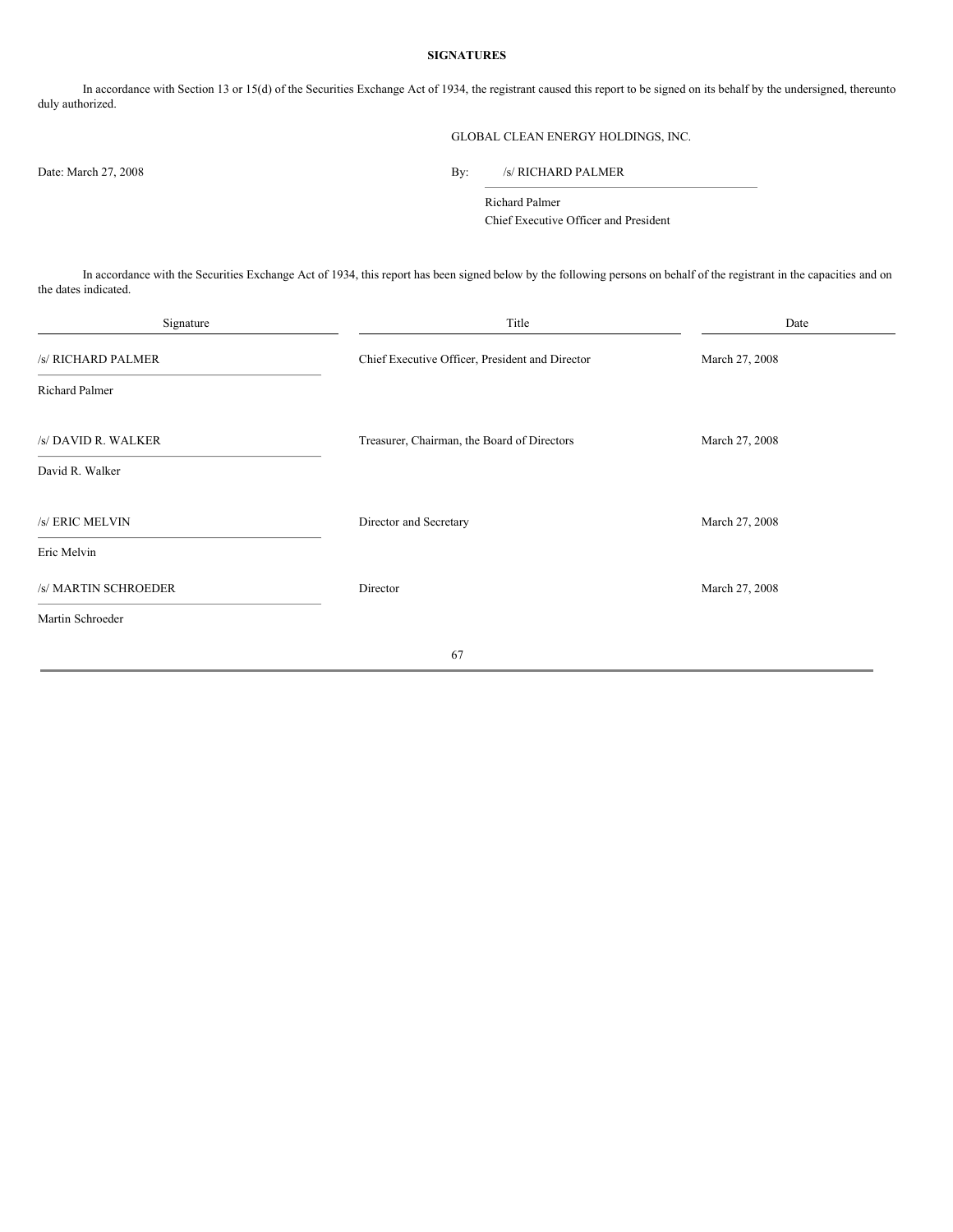## **CONSENT OF INDEPENDENT REGISTERED PUBLIC ACCOUNTING FIRM**

To the Board of Directors Global Clean Energy Holdings, Inc.

We consent to the incorporation by reference in Registration Statement on Form S-8 (Nos. 333-92446) of Global Clean Energy Holdings, Inc. of our report dated March 26, 2008, appearing in this Annual Report on Form 10-KSB of Global Clean Energy Holdings, Inc. for the year ended December 31, 2007.

/s/ HANSEN, BARNETT & MAXWELL. P.C. Hansen, Barnett & Maxwell. P.C. REGISTERED PUBLIC ACCOUNTANTS March 26, 2008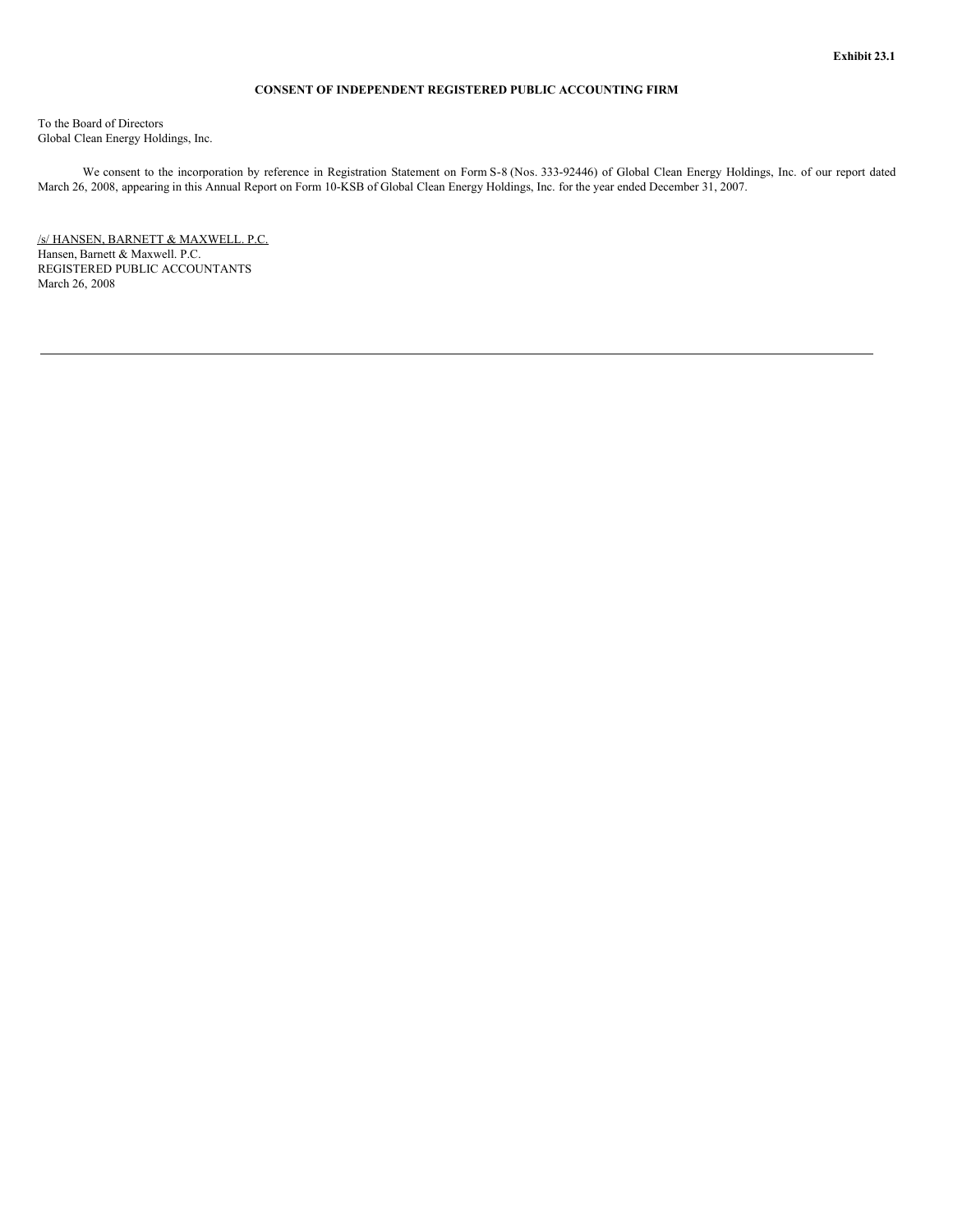## **CERTIFICATIONS PURSUANT TO SECTION 302 OF THE SARBANES-OXLEY ACT OF 2002 CERTIFICATION**

I, Richard Palmer, certify that:

- 1. I have reviewed this report on Form 10-KSB of Global Clean Energy Holdings, Inc.;
- 2. Based on my knowledge, this report does not contain any untrue statement of a material fact or omit to state a material fact necessary to make the statements made, in light of the circumstances under which such statements were made, not misleading with respect to the period covered by this report;
- 3. Based on my knowledge, the financial statements, and other financial information included in this report, fairly present in all material respects the financial condition, results of operations and cash flows of the small business issuer as of, and for, the periods presented in this report;
- 4. The small business issuer's other certifying officer(s) and I are responsible for establishing and maintaining disclosure controls and procedures (as defined in Exchange Act Rules 13a-15(e) and 15d-15(e)) and internal control over financial reporting (as defined in Exchange Act Rules 13a-15(f) and 15d-15(f)) for the small business issuer and have:
	- (a) Designed such disclosure controls and procedures, or caused such disclosure controls and procedures to be designed under our supervision, to ensure that material information relating to the small business issuer, including its consolidated subsidiaries, is made known to us by others within those entities, particularly during the period in which this annual report is being prepared;
	- (b) Designed such internal control over financial reporting, or caused such internal control over financial reporting to be designed under my supervision, to provide reasonable assurance regarding the reliability of financial reporting and the preparation of financial statements for external purposes in accordance with generally accepted accounting principles;
	- (c) Evaluated the effectiveness of the small business issuer's disclosure controls and procedures and presented in this report our conclusions about the effectiveness of the disclosure controls and procedures, as of the end of the period covered by this report based on such evaluation; and
	- (d) Disclosed in this report any change in the small business issuer's internal control over financial reporting that occurred during the small business issuer's most recent fiscal quarter (the small business issuer's fourth fiscal quarter in the case of an annual report) that has materially affected, or is reasonably likely to materially affect, the small business issuer's internal control over financial reporting; and
- 5. The small business issuer's other certifying officer(s) and I have disclosed, based on our most recent evaluation of internal control over financial reporting, to the small business issuer's auditors and the audit committee of small business issuer's board of directors (or persons performing the equivalent functions):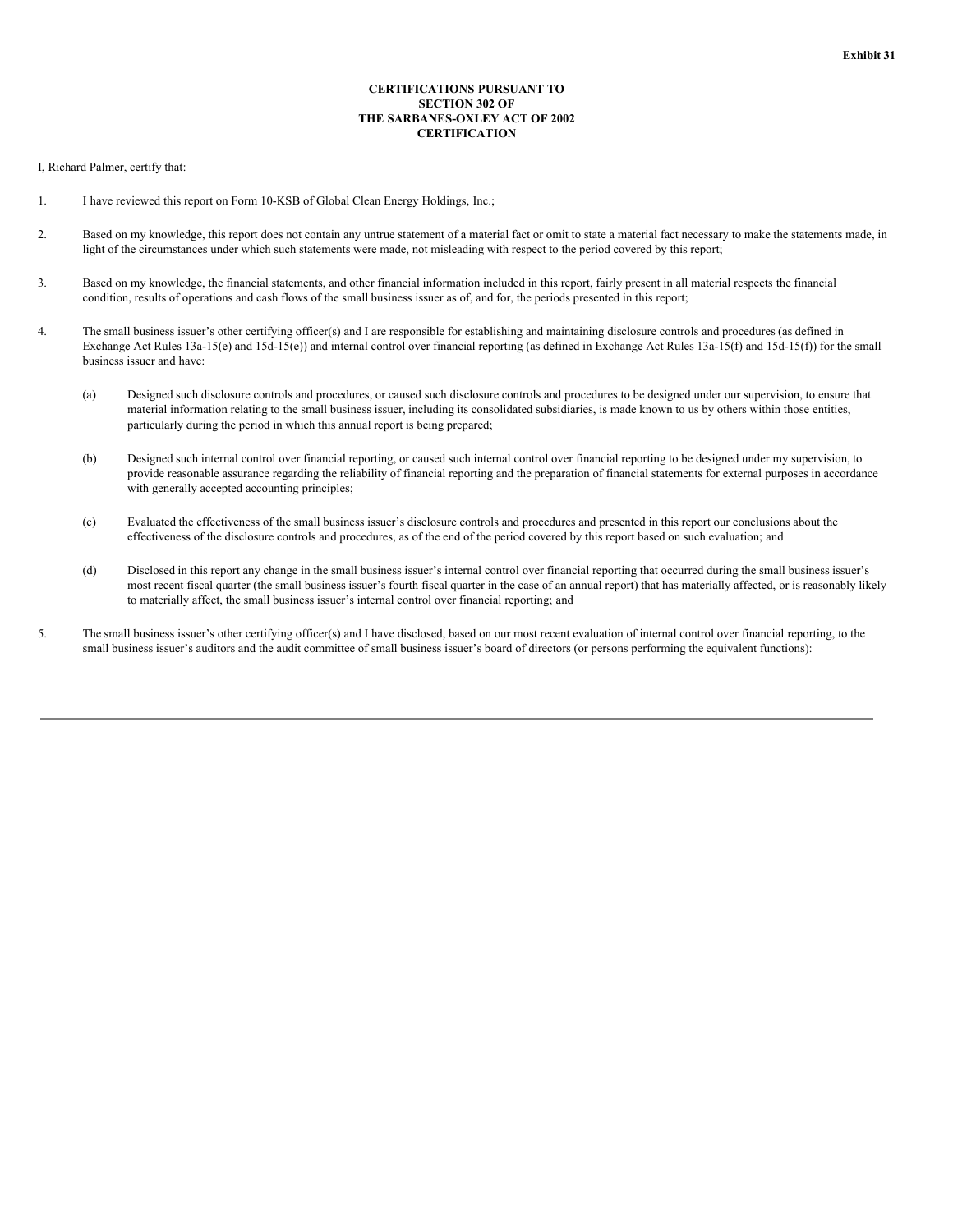- (a) All significant deficiencies and material weaknesses in the design or operation of internal control over financial reporting which are reasonably likely to adversely affect the small business issuer's ability to record, process, summarize and report financial information; and
- (b) Any fraud, whether or not material, that involves management or other employees who have a significant role in the small business issuer's internal control over financial reporting.

Date: March 27, 2008 By: /s/ RICHARD PALMER Richard Palmer

Chief Executive Officer and President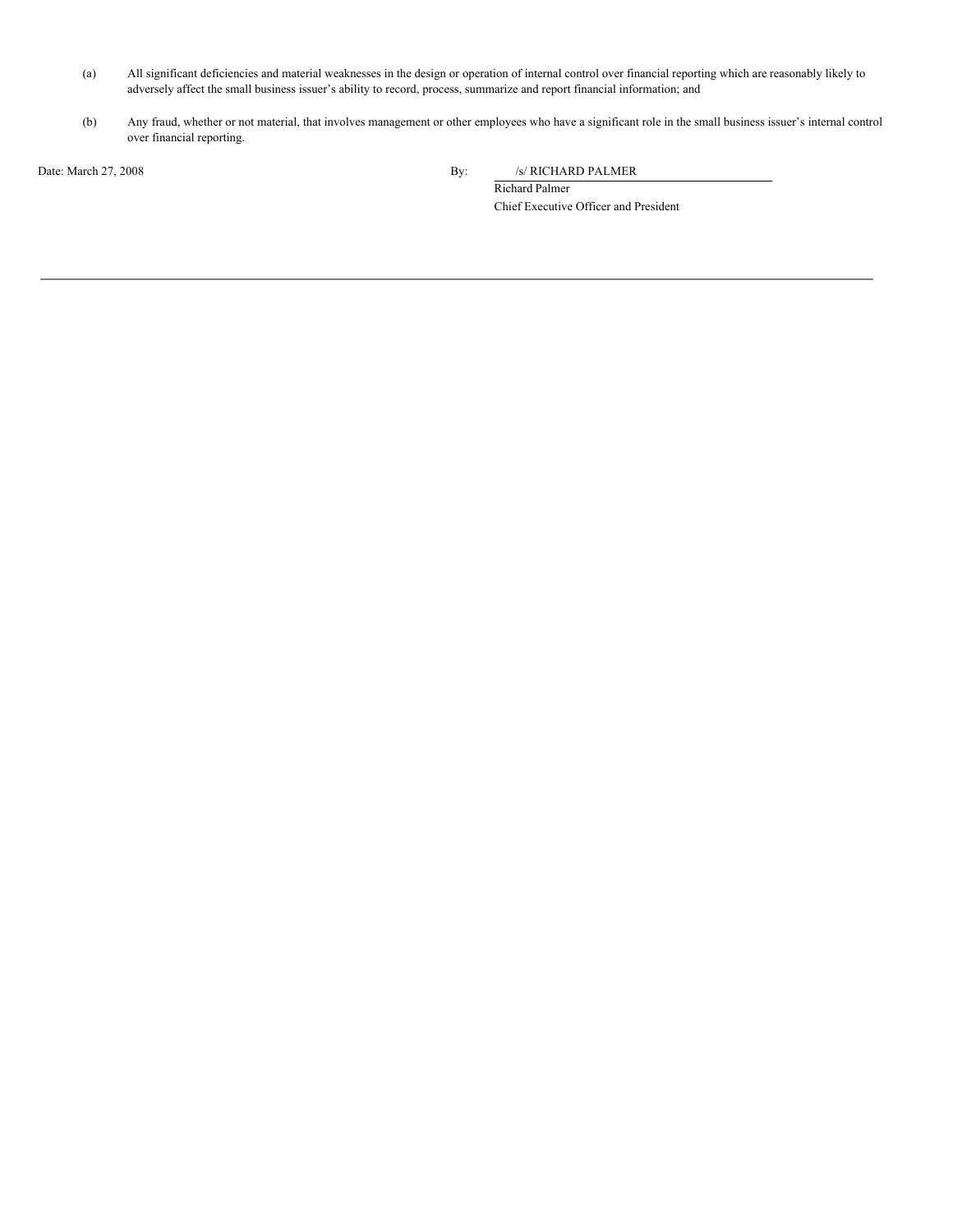## **CERTIFICATIONS PURSUANT TO SECTION 302 OF THE SARBANES-OXLEY ACT OF 2002 CERTIFICATION**

I, David R. Walker, certify that:

- 1. I have reviewed this report on Form 10-KSB of Global Clean Energy Holdings, Inc.;
- 2. Based on my knowledge, this report does not contain any untrue statement of a material fact or omit to state a material fact necessary to make the statements made, in light of the circumstances under which such statements were made, not misleading with respect to the period covered by this report;
- 3. Based on my knowledge, the financial statements, and other financial information included in this report, fairly present in all material respects the financial condition, results of operations and cash flows of the small business issuer as of, and for, the periods presented in this report;
- 4. The small business issuer's other certifying officer(s) and I are responsible for establishing and maintaining disclosure controls and procedures (as defined in Exchange Act Rules 13a-15(e) and 15d-15(e)) and internal control over financial reporting (as defined in Exchange Act Rules 13a-15(f) and 15d-15(f)) for the small business issuer and have:
	- (a) Designed such disclosure controls and procedures, or caused such disclosure controls and procedures to be designed under our supervision, to ensure that material information relating to the small business issuer, including its consolidated subsidiaries, is made known to us by others within those entities, particularly during the period in which this annual report is being prepared;
	- (b) Designed such internal control over financial reporting, or caused such internal control over financial reporting to be designed under my supervision, to provide reasonable assurance regarding the reliability of financial reporting and the preparation of financial statements for external purposes in accordance with generally accepted accounting principles;
	- (c) Evaluated the effectiveness of the small business issuer's disclosure controls and procedures and presented in this report our conclusions about the effectiveness of the disclosure controls and procedures, as of the end of the period covered by this report based on such evaluation; and
	- (d) Disclosed in this report any change in the small business issuer's internal control over financial reporting that occurred during the small business issuer's most recent fiscal quarter (the small business issuer's fourth fiscal quarter in the case of an annual report) that has materially affected, or is reasonably likely to materially affect, the small business issuer's internal control over financial reporting; and
- 5. The small business issuer's other certifying officer(s) and I have disclosed, based on our most recent evaluation of internal control over financial reporting, to the small business issuer's auditors and the audit committee of small business issuer's board of directors (or persons performing the equivalent functions):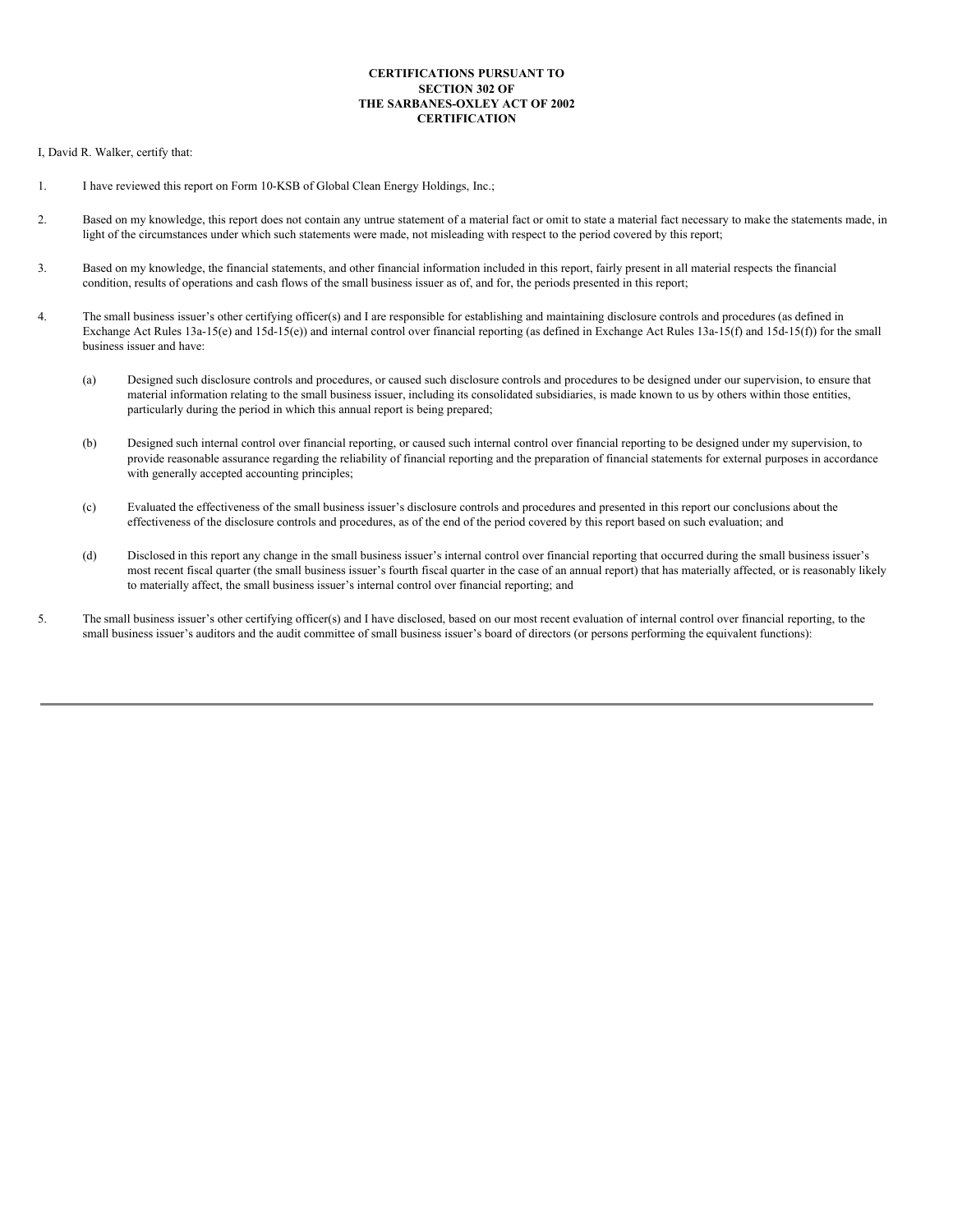- (a) All significant deficiencies and material weaknesses in the design or operation of internal control over financial reporting which are reasonably likely to adversely affect the small business issuer's ability to record, process, summarize and report financial information; and
- (b) Any fraud, whether or not material, that involves management or other employees who have a significant role in the small business issuer's internal control over financial reporting.

Date: March 27, 2008 By: /s/ DAVID R. WALKER

David R. Walker Treasurer/Principal Financial Officer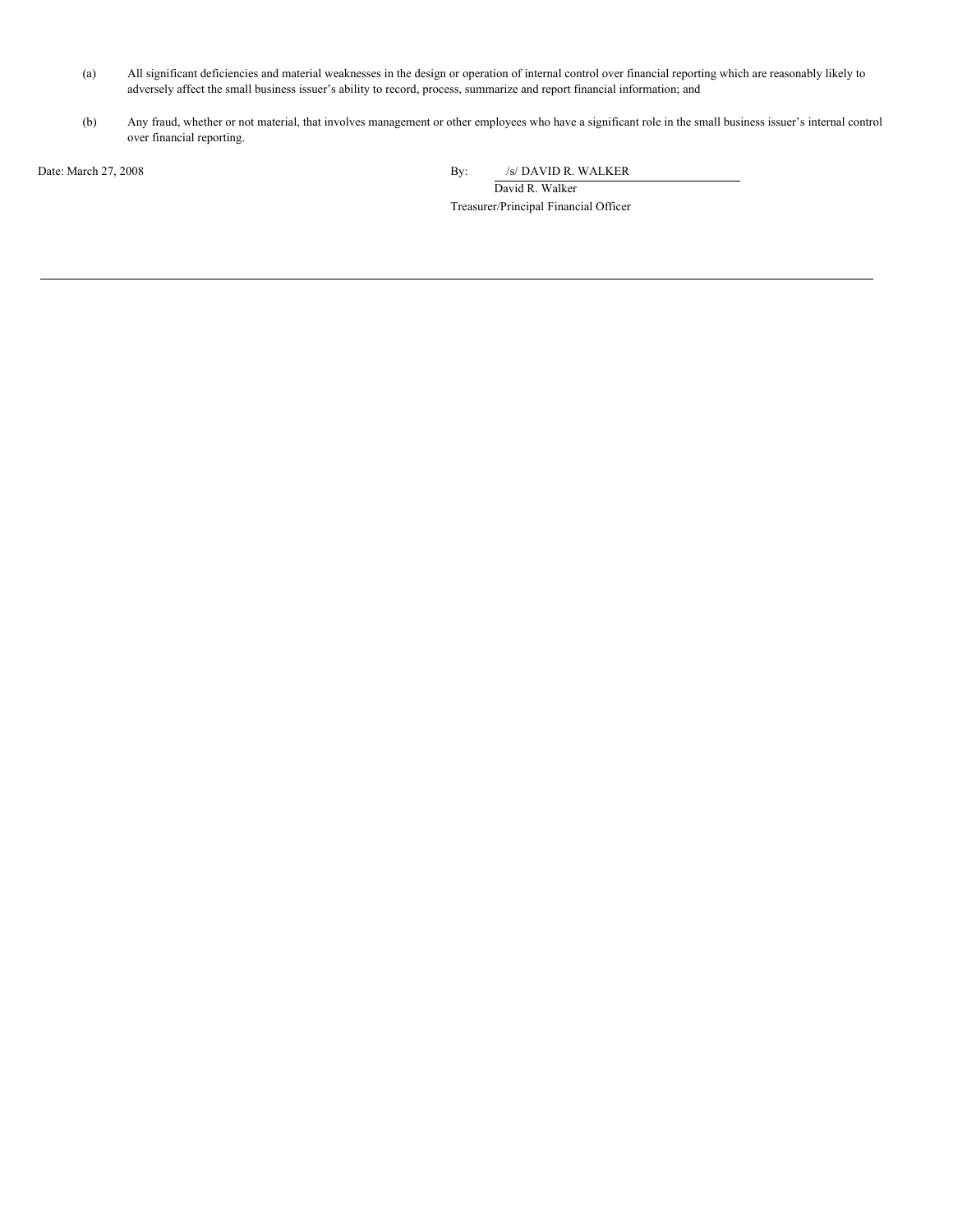## **CERTIFICATION PURSUANT TO 18 U.S.C. SECTION 1350, AS ADOPTED PURSUANT TO SECTION 906 OF THE SARBANES-OXLEY ACT OF 2002**

Pursuant to 18 U.S.C. § 1350, as created by Section 906 of the Sarbanes-Oxley Act of 2002, the undersigned Chief Executive Officer and Director of Global Clean Energy Holdings, Inc. (the "Company") hereby certifies that, to his knowledge:

(i) The Annual Report on Form 10-KSB of the Company for the fiscal year ended December 31, 2007 (the "Report") fully complies with the requirements of Section 13(a) or Section 15(d), as applicable, of the Securities Exchange Act of 1934, as amended; and

(ii) The information contained in the Report fairly presents, in all material respects, the financial condition and results of operations of the Company.

Date: March 27, 2008 By: /s/ RICHARD PALMER

Richard Palmer Chief Executive Officer and President